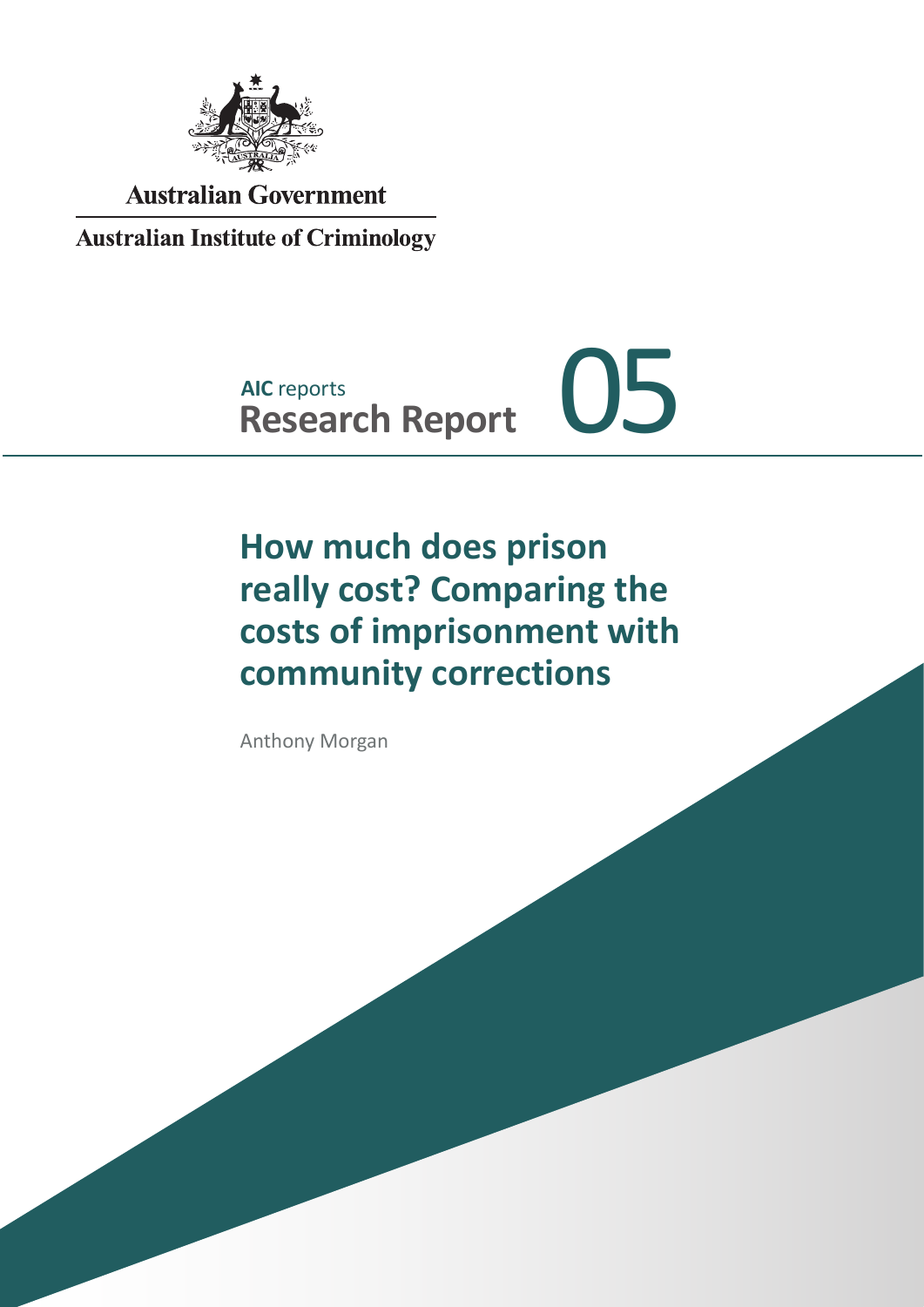© Australian Institute of Criminology 2018

ISSN (Online) 2206-7280

Apart from any fair dealing for the purpose of private study, research, criticism or review, as permitted under the *Copyright Act 1968* (Cth), no part of this publication may in any form or by any means (electronic, mechanical, microcopying, photocopying, recording or otherwise) be reproduced, stored in a retrieval system or transmitted without prior written permission. Inquiries should be addressed to the publisher.

Published by the Australian Institute of Criminology GPO Box 1936 Canberra ACT 2601 Tel: (02) 6268 7166 Email: front.desk@aic.gov.au Website: aic.gov.au

Please note: Minor revisions are occasionally made to publications after release. The online versions available on the AIC website will always include any revisions.

All publications in the Research Report series are subject to peer review–either through a double-blind peer review process, or through stakeholder peer review. This report was subject to double-blind peer review.

**Disclaimer**: This research report does not necessarily reflect the policy position of the Australian Government.

General editor: Dr Rick Brown, Deputy Director, Australian Institute of Criminology

Edited and typeset by the Australian Institute of Criminology

A full list of publications in the AIC Reports series can be found on the Australian Institute of Criminology website at **aic.gov.au**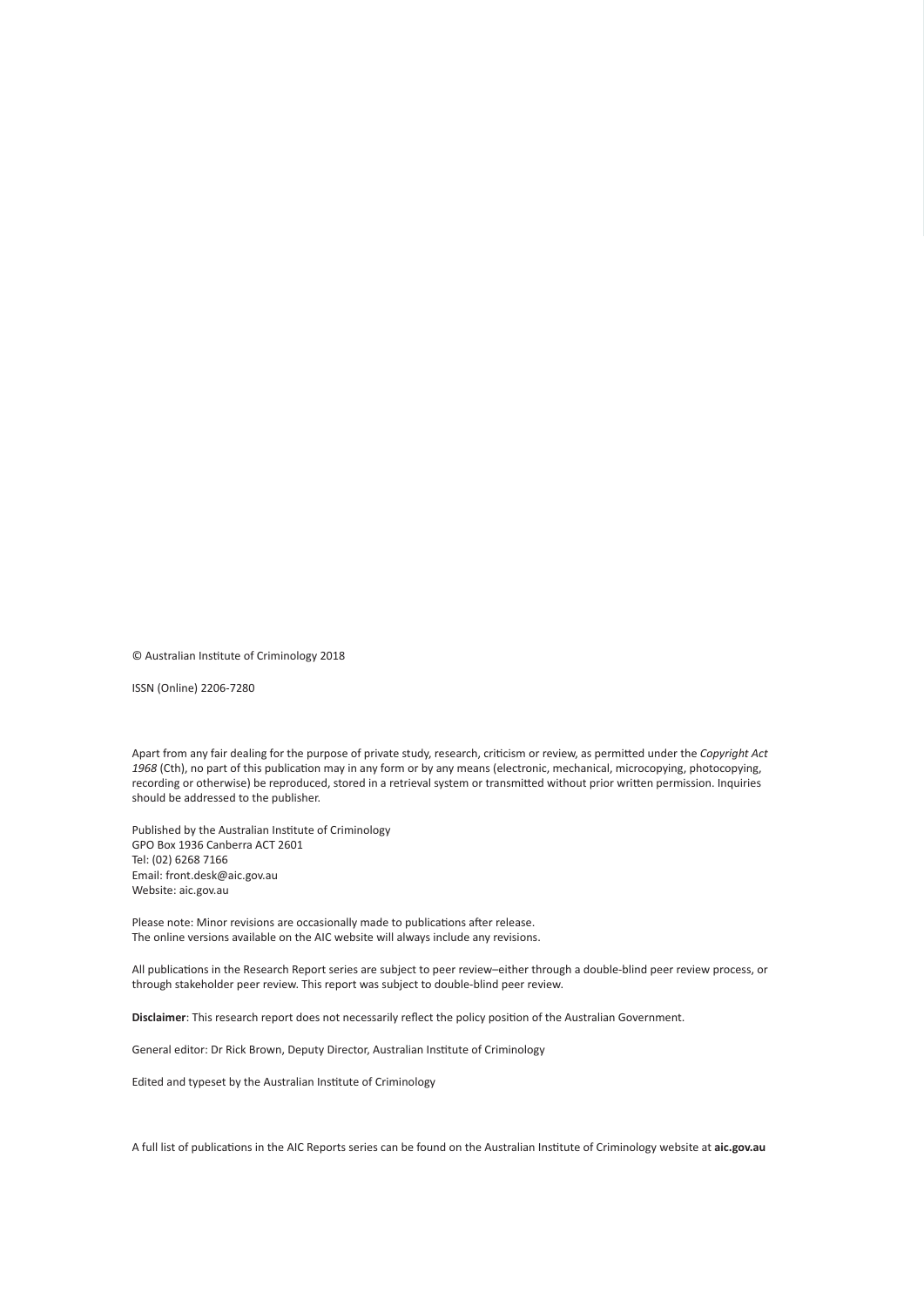# Contents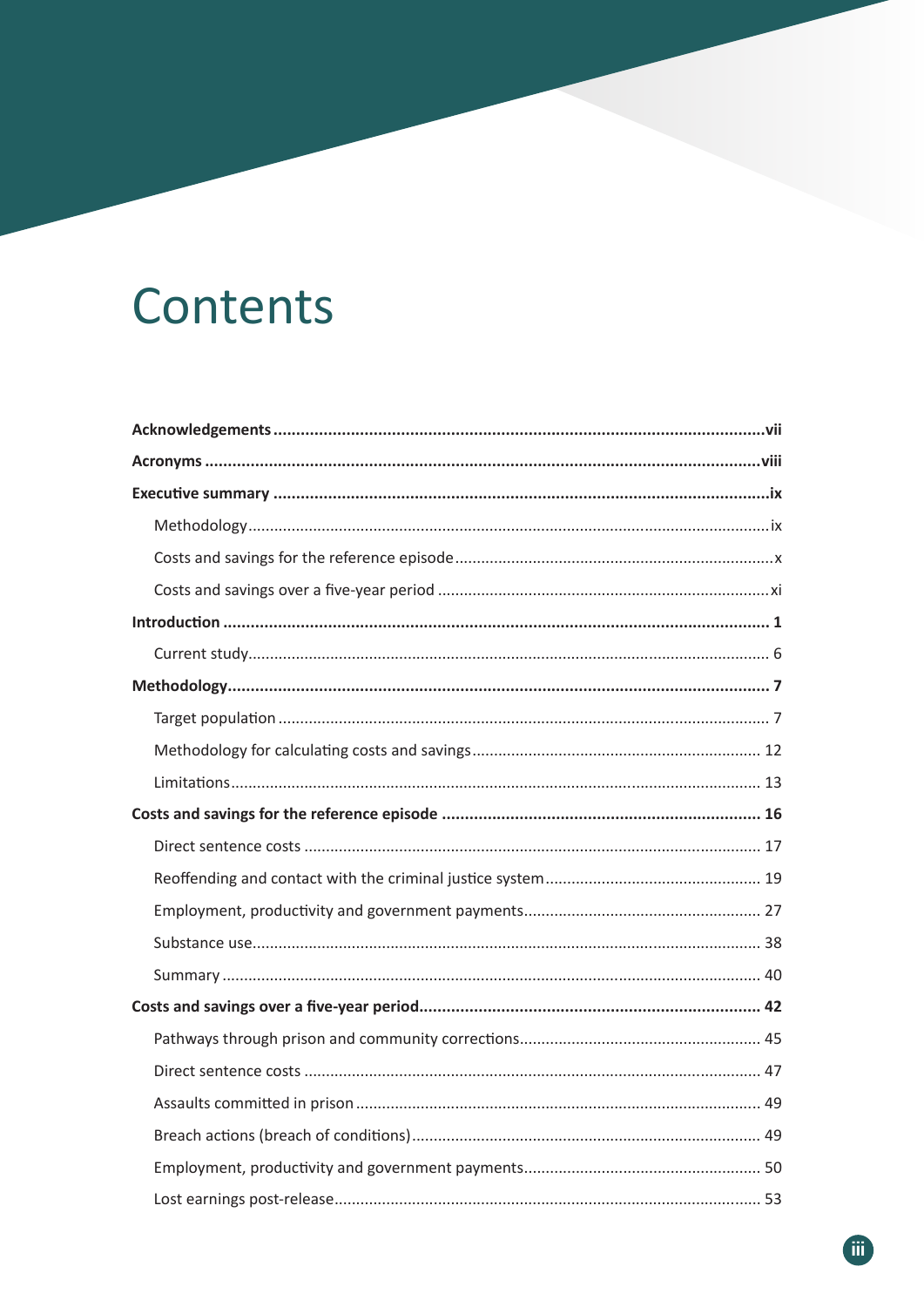How much does prison really cost? Comparing the costs of imprisonment with community corrections

## **Tables**

| Table 3: Total NPV of imprisonment and community corrections per person, five-year                                                                                          |
|-----------------------------------------------------------------------------------------------------------------------------------------------------------------------------|
| Table 4: Conceptual model for estimating the wider costs of imprisonment and                                                                                                |
|                                                                                                                                                                             |
|                                                                                                                                                                             |
|                                                                                                                                                                             |
| Table 8: Immediate costs and savings associated with imprisonment and community                                                                                             |
| Table 9: Net operating expenditure and capital costs per prisoner/offender per day, by                                                                                      |
|                                                                                                                                                                             |
| Table 11: Impact of supervision of adult offenders on crime, by supervision strategy 21                                                                                     |
| Table 12: Estimated cost of offences committed by offenders serving community-based<br>orders assuming no impact of supervision and including unrecorded offences  22       |
| Table 13: Estimated cost of offences committed by offenders serving intensive corrections<br>orders assuming no impact of supervision and including unrecorded offences  23 |
|                                                                                                                                                                             |
| Table 15: Cost associated with breach actions for offending among offenders serving                                                                                         |
|                                                                                                                                                                             |
| Table 17: Rate of assaults in prison, by assault seriousness and victim  26                                                                                                 |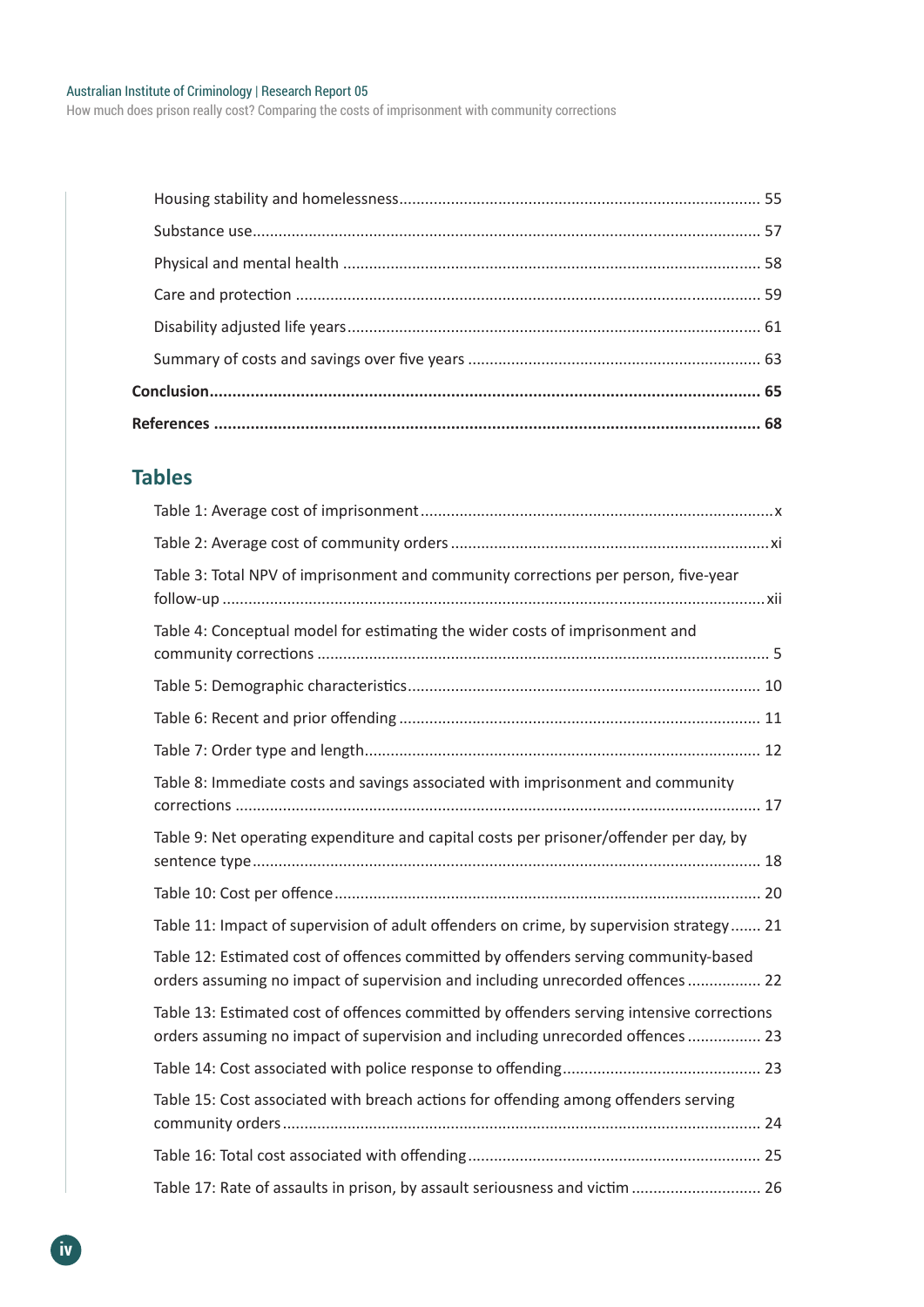| Table 18: Cost associated with assaults in prison, by assault seriousness and victim 26  |  |
|------------------------------------------------------------------------------------------|--|
| Table 19: Costs associated with breach actions for breaches by conditions  27            |  |
| Table 20: Employment status of Victorian prisoners prior to entering prison,             |  |
|                                                                                          |  |
| Table 22: Government payments to prisoners prior to entering prison,                     |  |
| Table 23: Employment status of prisoners prior to entering prison, by gender 31          |  |
|                                                                                          |  |
| Table 25: Average income of prisoners prior to entering prison, per prisoner per day  33 |  |
|                                                                                          |  |
| Table 27: Estimated costs associated with workplace disruption and replacement  34       |  |
| Table 28: Time spent on unpaid work, per person per day, by labour force status 35       |  |
| Table 29: Average value of unpaid work by prisoners prior to entering prison,            |  |
|                                                                                          |  |
| Table 31: Value of paid work undertaken by prisoners while in prison 36                  |  |
| Table 32: Value of community work completed by offenders in community                    |  |
| Table 33: Cost associated with illicit drug and alcohol use in Australia 39              |  |
|                                                                                          |  |
|                                                                                          |  |
|                                                                                          |  |
| Table 37: Costs and savings associated with imprisonment and community corrections       |  |
| Table 38: Average number of correctional episodes and episode length,                    |  |
| Table 39: Sentence episodes recorded by imprisonment and community corrections           |  |
| Table 40: Direct costs associated with imprisonment and community corrections,           |  |
| Table 41: Cost associated with assaults in prison, five-year follow-up  49               |  |
| Table 42: Costs associated with breach actions for breaches by conditions,               |  |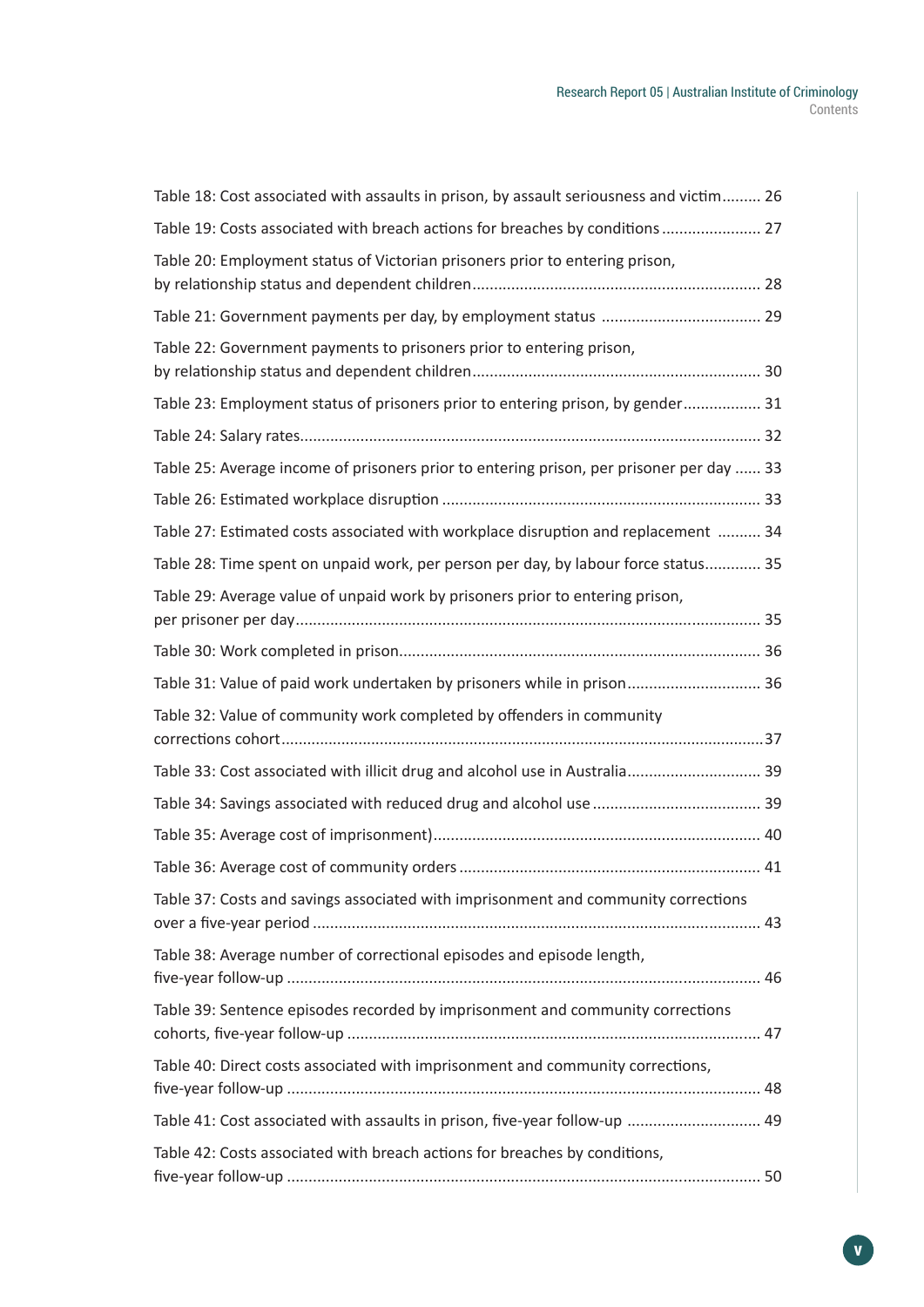How much does prison really cost? Comparing the costs of imprisonment with community corrections

| Table 43: Costs and savings related to government payments, lost productivity and work   |  |
|------------------------------------------------------------------------------------------|--|
| Table 44: Costs associated with lost earnings among employed prisoners,                  |  |
| Table 45: Percentage of prisoners homeless before and after prison  56                   |  |
| Table 46: Costs associated with supported accommodation for prisoners during             |  |
| Table 47: Savings associated with reduced drug and alcohol use, five-year follow-up  57  |  |
| Table 48: Hospital admissions and mental health outpatient visits before                 |  |
| Table 49: Costs associated with hospital admissions and mental health outpatient visits, |  |
| Table 50: Costs associated with out-of-home care for children of prisoners,              |  |
|                                                                                          |  |
| Table 52: Total NPV of imprisonment and community corrections, five-year follow-up 64    |  |

## **Figures**

| Figure 2: Imprisonment and community corrections, rate per 100,000 adults  3          |  |
|---------------------------------------------------------------------------------------|--|
| Figure 3: Correlation between imprisonment rate per 100,000 adults and total criminal |  |
| Figure 4: Ratio and cost difference between prison cohort and community cohort,       |  |
|                                                                                       |  |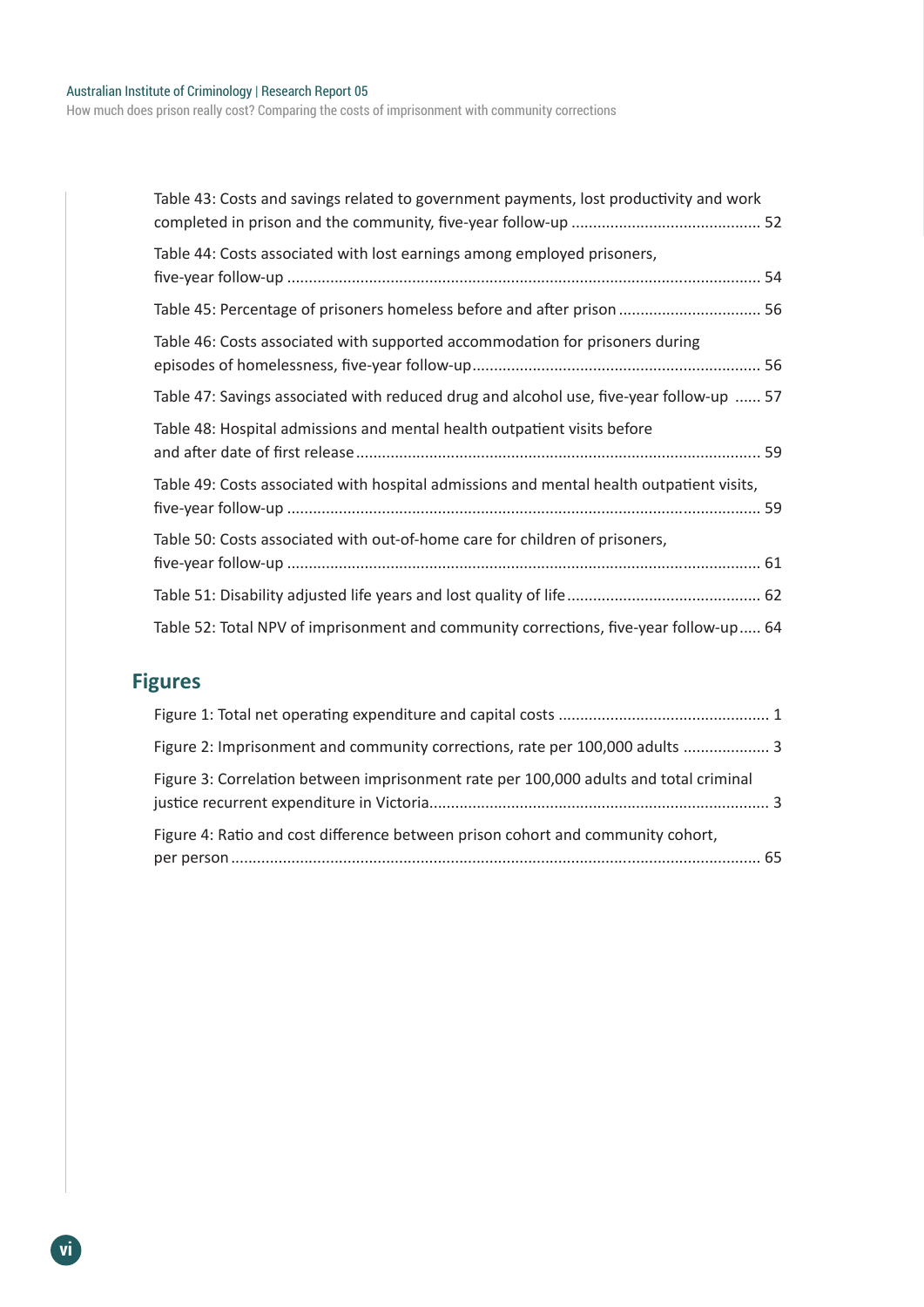# Acknowledgements

This research was commissioned by Corrections Victoria. The Australian Institute of Criminology (AIC) is grateful for the ongoing support from Corrections Victoria for this research, which has been undertaken over a number of years and involved the two agencies working closely together.

In particular, the expert assistance of Helen Casey, Manager, Evaluation, in developing the research project, providing access to data and providing regular input and feedback on research outputs is gratefully acknowledged. The AIC would also like to thank Andy Chiang, Senior Research and Evaluation Officer, and Lucy Althorpe, Senior Evaluation Officer, for their input and feedback on earlier drafts.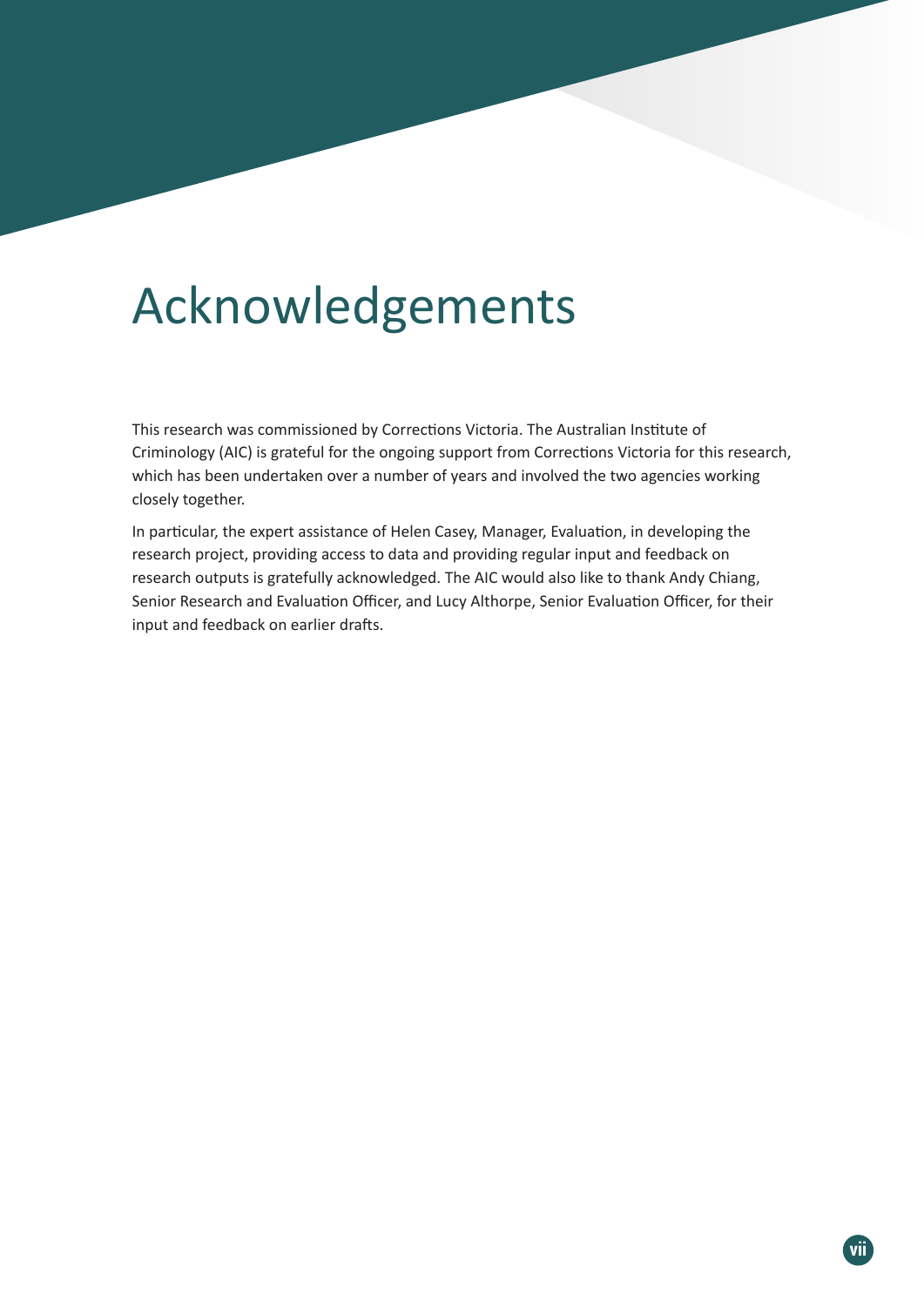# Acronyms

| ABS           | <b>Australian Bureau of Statistics</b>                            |
|---------------|-------------------------------------------------------------------|
| <b>AIC</b>    | Australian Institute of Criminology                               |
| <b>AIHW</b>   | Australian Institute of Health and Welfare                        |
| <b>BITRE</b>  | Bureau of Infrastructure, Transport and Regional Economics        |
| CBO           | community-based order                                             |
| <b>CCS</b>    | <b>Community Correctional Services</b>                            |
| <b>DALY</b>   | disability adjusted life years                                    |
| <b>DHS</b>    | Department of Human Services                                      |
| <b>DW</b>     | disability weight                                                 |
| ICO           | intensive corrections order                                       |
| MH.           | mental health                                                     |
| <b>NPV</b>    | net present value                                                 |
| OOHC          | out-of-home care                                                  |
| PV            | present value                                                     |
| <b>SCRGSP</b> | Steering Committee for the Review of Government Service Provision |
| <b>VISAT</b>  | Victorian Intervention Screening Assessment Tool                  |
| <b>VSLY</b>   | value of a statistical life year                                  |
| <b>WSIPP</b>  | Washington State Institute for Public Policy                      |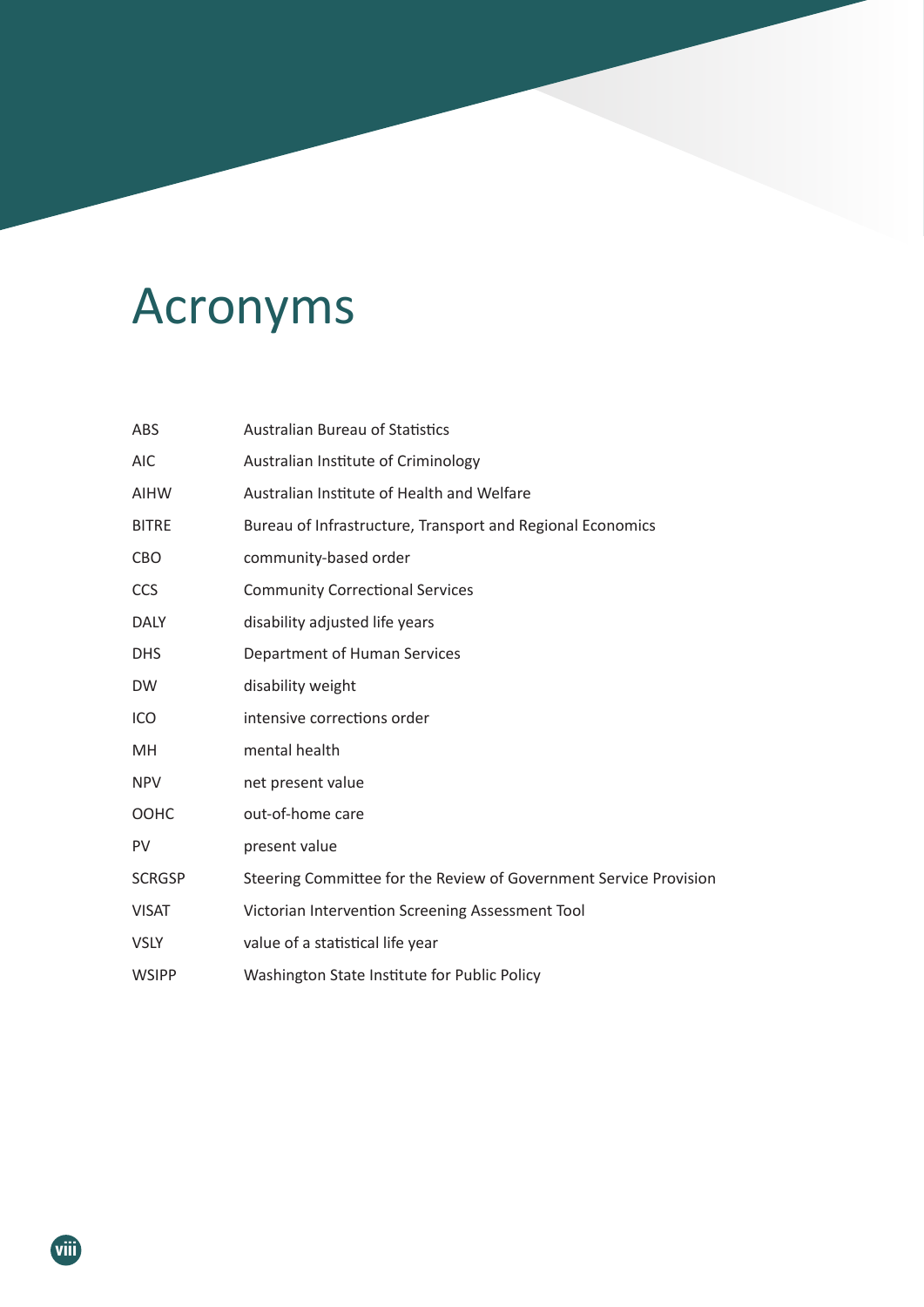# Executive summary

The costs associated with managing offenders in prison and in the community can be significant. Estimated costs are usually derived from the *Report on government services*, which reports both the operating expenditure and capital costs for prisons and community corrections. However, research has shown that sentencing a person to a period of incarceration can have much wider implications for the individual, their family, government and the broader community. These implications may be positive or negative, and may therefore generate both costs and savings.

Understanding the wider costs associated with different sentence options can be helpful in informing effective correctional policy and practice. Yet relatively few studies have attempted to estimate the wider costs or savings associated with pathways through imprisonment or community corrections.

The purpose of this research was to calculate the total net cost of pathways through imprisonment and community corrections in Victoria, taking into account a range of direct and indirect costs and savings associated with a matched cohort of prisoners and offenders. This study was undertaken in two stages. The first stage estimated the costs and savings accrued during sentences that began in 2009–10 (the reference episode). The second stage estimated the wider costs and savings for both this reference episode and subsequent pathways through imprisonment and community corrections over a five year period. The methodology used to develop these estimates and the results are presented in this report.

### **Methodology**

To estimate the wider costs of imprisonment and community corrections it was necessary to first identify a matched group of prisoners and offenders for whom the imposition of a custodial or community-based sentence may have been equally likely. Drawn from a cohort of prisoners who received an actual term of imprisonment of up to 12 months in 2009–10, and a cohort of offenders who received an intensive corrections order (ICO) or a community-based order (CBO) of three months or longer in the same year, offenders were matched with prisoners on gender, age, Aboriginal or Torres Strait Islander status, most serious offence, number of prior terms of imprisonment and supervised orders, convictions and Victorian Intervention Screening Assessment Tool (VISAT) risk. This resulted in a matched group comprising 804 prisoners and 804 offenders. This represents 43 percent of prisoners who received a short sentence, and 15 percent of all prisoners who received a prison sentence in 2009–10.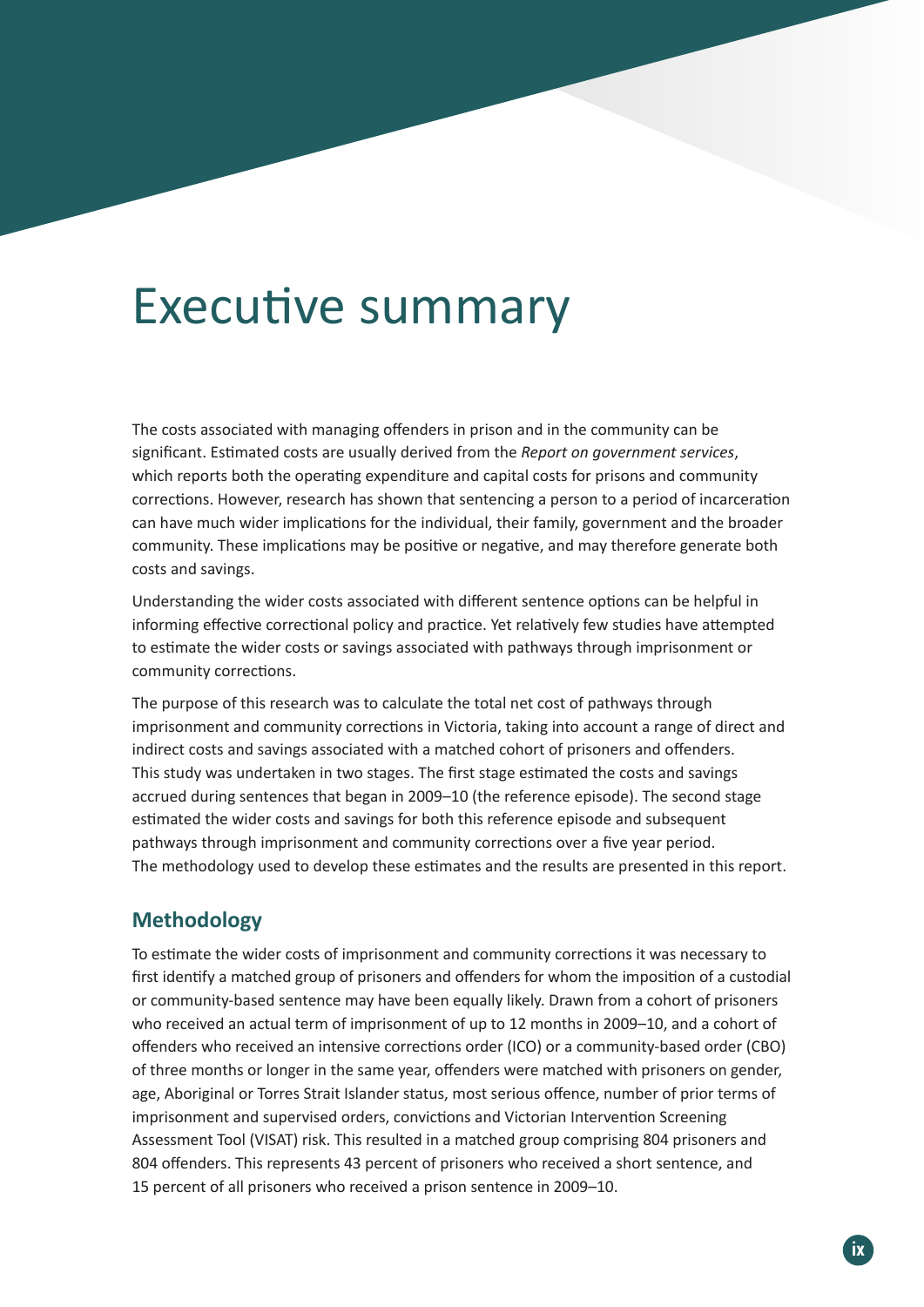Costs and savings were then estimated for the two cohorts based on published and unpublished studies, drawing primarily from rigorous Australian and international studies into the effects of prison and community corrections, along with data supplied by Corrections Victoria.

### **Costs and savings for the reference episode**

The first stage of the study estimated the immediate costs and savings accrued during the period a prisoner was incarcerated in a custodial institution or an offender was serving a community corrections order. Because it was restricted to the reference episode (the first finalised sentence during the observation period), the estimate was based on the average cost per prisoner or per offender per day. The average length of this reference episode varied between the two groups—prisoners spent an average of 156 days in prison, while offenders spent an average of 356 days on a community order.

A summary of the average costs and savings per prisoner per day for each cost item in the estimate for imprisonment is presented in Table 1. The total net cost of imprisonment was estimated to be \$61,179 per prisoner, or \$391.18 per prisoner per day. This is around 20 percent higher than the direct sentence costs of prison alone.

| Table 1: Average cost of imprisonment (sentenced period; 2014-15 dollars) |                       |                                   |  |
|---------------------------------------------------------------------------|-----------------------|-----------------------------------|--|
| <b>Cost item</b>                                                          | Average value per day | <b>Average value per prisoner</b> |  |
| <b>Costs</b>                                                              |                       |                                   |  |
| Net operating expenditure                                                 | \$268.59              | \$42,006.49                       |  |
| Capital costs                                                             | \$59.46               | \$9,299.02                        |  |
| Lost productivity (paid work)                                             | \$62.19               | \$9,725.85                        |  |
| Lost productivity (unpaid work)                                           | \$39.66               | \$6,203.07                        |  |
| Workplace disruption and replacement                                      | \$39.51               | \$6,179.05                        |  |
| Prison assaults                                                           | \$2.60                | \$406.73                          |  |
| <b>Savings</b>                                                            |                       |                                   |  |
| Reduced government payments                                               | \$30.17               | \$4,718.69                        |  |
| Incapacitation effect of imprisonment                                     | \$8.99                | \$1,406.36                        |  |
| Value of work completed in prison                                         | \$33.22               | \$5,196.10                        |  |
| Reduction in illicit drug use by prisoners                                | \$2.62                | \$409.65                          |  |
| Reduction in alcohol use by prisoners                                     | \$5.82                | \$910.55                          |  |
| Total net cost of imprisonment                                            | \$391.18              | \$61,178.86                       |  |

A summary of the average costs and savings per offender per day for each cost item for community corrections is presented in Table 2. The total net cost of community corrections was estimated to be \$18.30 per offender per day, or \$6,516 per offender for their reference episode—16 percent lower than the direct sentence costs. This means that, during the reference episode, the imprisonment cohort incurred costs to the offender, government and wider community that were more than nine times those for the community cohort.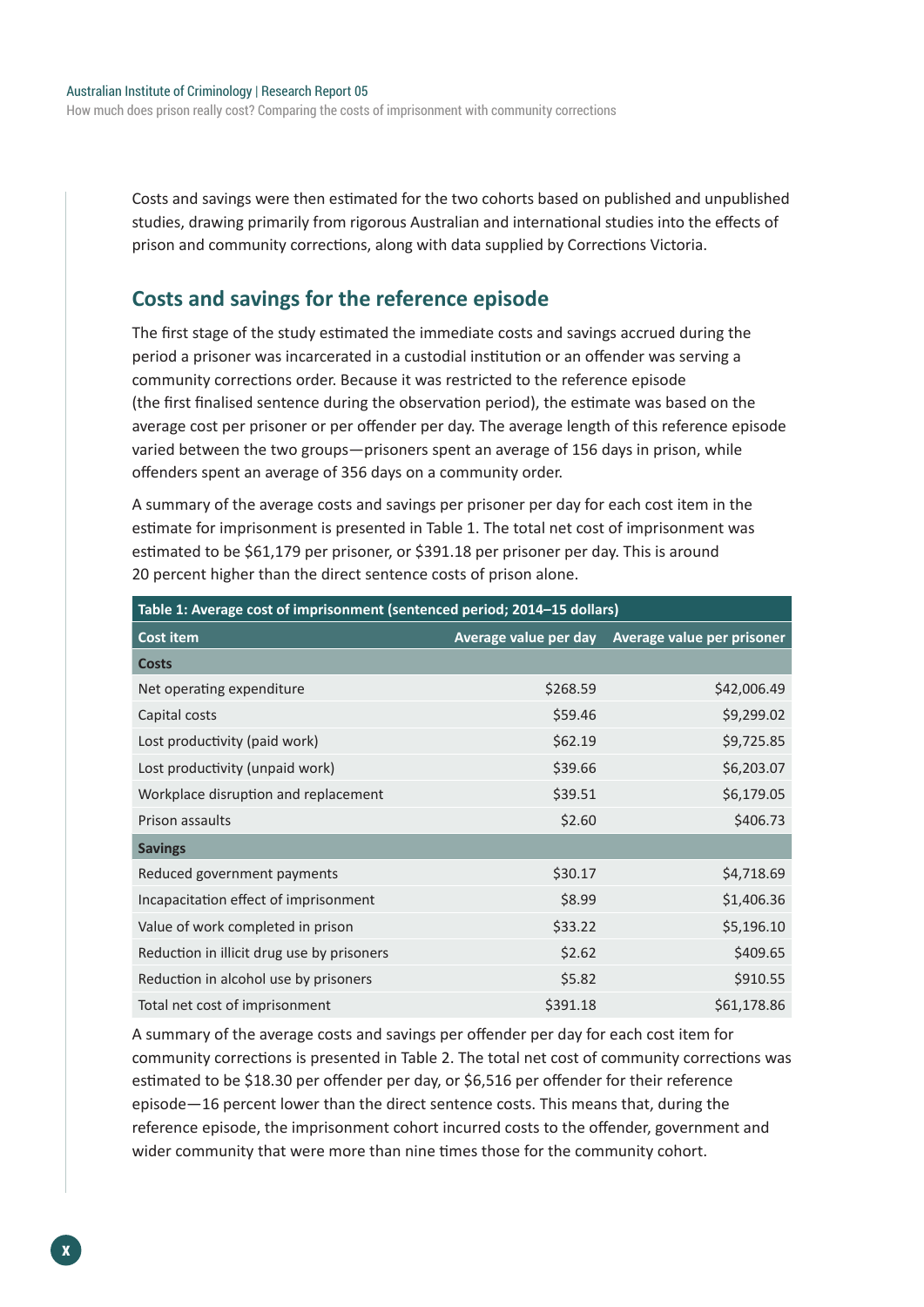| Table 2: Average cost of community orders (sentenced period; 2014-15 dollars) |         |                                                  |  |
|-------------------------------------------------------------------------------|---------|--------------------------------------------------|--|
| <b>Cost item</b>                                                              |         | Average value per day Average value per offender |  |
| <b>Costs</b>                                                                  |         |                                                  |  |
| Net operating expenditure                                                     | \$20.64 | \$7,349.24                                       |  |
| Capital costs                                                                 | \$1.12  | \$398.52                                         |  |
| Breach actions (for breach of conditions only)                                | \$0.37  | \$132.87                                         |  |
| <b>Savings</b>                                                                |         |                                                  |  |
| Impact of supervision on offending                                            | \$1.43  | \$508.96                                         |  |
| Value of community work                                                       | \$2.40  | \$855.63                                         |  |
| Total net cost of community order                                             | \$18.30 | \$6,516.04                                       |  |

### **Costs and savings over a five-year period**

The second component of this study followed both cohorts over a five-year period, including the reference episode, taking into account their respective pathways through imprisonment and community corrections. Both cohorts spent considerable time within the corrections system. Individuals in the prison cohort had, on average, 1.57 episodes of imprisonment and spent an average 277 days in prison, compared to 0.47 episodes of imprisonment and 88 days in prison for those in the community cohort. Individuals in the community cohort had an average 1.33 episodes of contact with community corrections and spent a total of 528 days serving supervised or unsupervised orders, compared with 0.81 episodes and 301 days for the prison cohort. While the community cohort spent nearly twice as long serving supervised or unsupervised orders, the prison cohort spent on average more than three times as many days in prison. Further, three-quarters of all offenders in the original community cohort were not imprisoned within the five-year period.

The average net present value (NPV) per person, as well as the present value (PV) for each cost item, is presented in Table 3. Unlike the reference episode, where cost items were restricted to one group or the other, estimates for each cost item are reported for both the prison and community cohorts, reflecting the fact that individuals moved between the different order types.

The total NPV of the prison cohort was estimated to be \$116.2m, an average of \$144,480 per person. The NPV for the community cohort was estimated to be \$39.9m or \$49,633 per person. Over a five-year period, the prison cohort accrued costs of nearly \$76.3m more than the costs accrued by the community cohort—equivalent to \$94,847 per person. While this cohort represents a small proportion of the entire prison population, this research demonstrates there may be significant savings associated with diverting individuals from short-term prison sentences to community corrections orders, where it is appropriate to do so.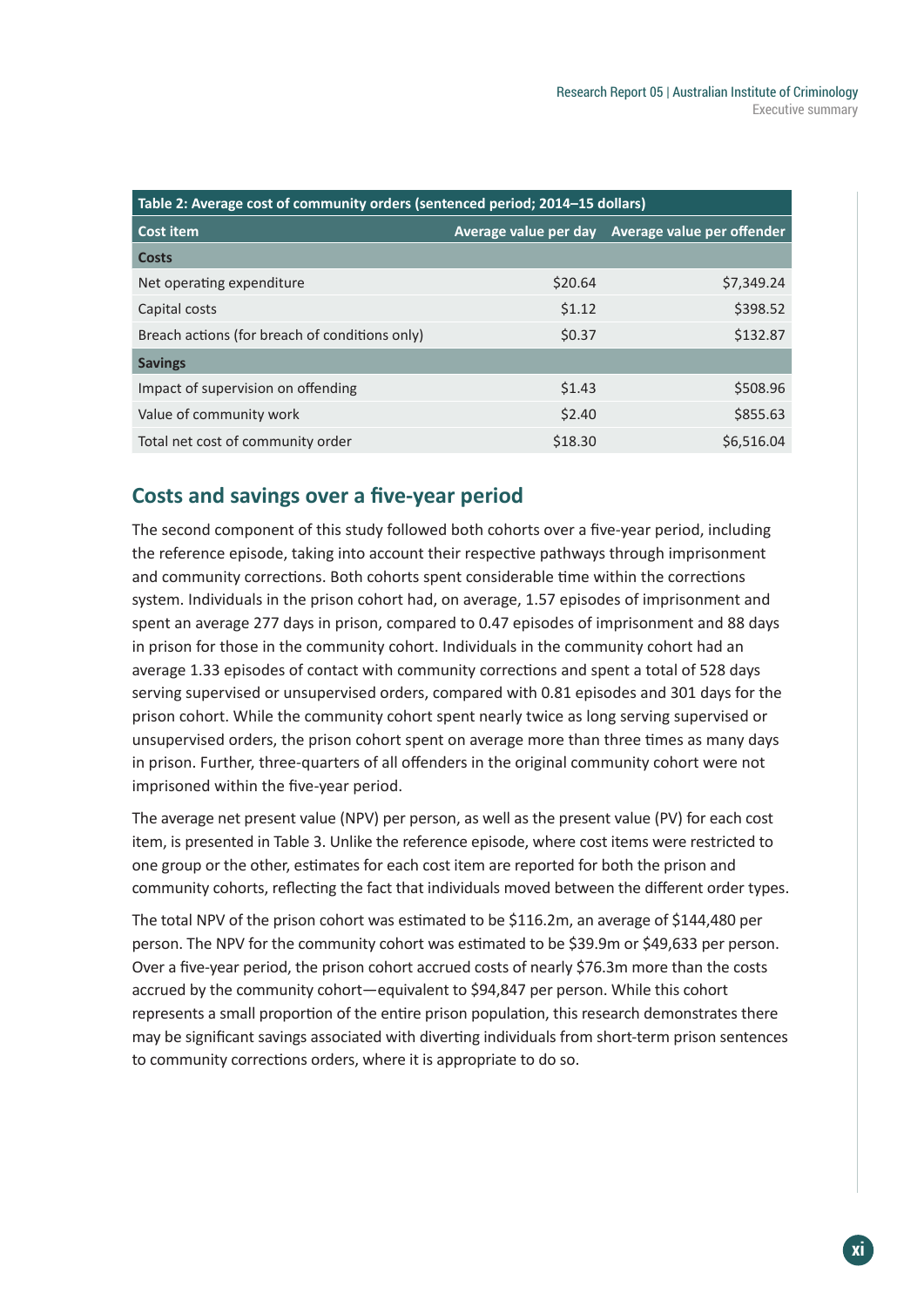#### Australian Institute of Criminology | Research Report 05

How much does prison really cost? Comparing the costs of imprisonment with community corrections

| Table 3: Total NPV of imprisonment and community corrections per person, five-year follow-up<br>(2014-15 dollars) |                      |                         |  |
|-------------------------------------------------------------------------------------------------------------------|----------------------|-------------------------|--|
| <b>Cost item</b>                                                                                                  | <b>Prison cohort</b> | <b>Community cohort</b> |  |
| <b>Costs</b>                                                                                                      |                      |                         |  |
| Direct sentence costs                                                                                             | \$97,010             | \$39,947                |  |
| Lost productivity (paid work)                                                                                     | \$16,543             | \$4,984                 |  |
| Lost productivity (unpaid work)                                                                                   | \$10,551             | \$3,179                 |  |
| Lost earnings                                                                                                     | \$13,421             | \$1,443                 |  |
| Prison assaults                                                                                                   | \$841                | \$318                   |  |
| Breach actions (breach of conditions)                                                                             | \$101                | \$190                   |  |
| Supported accommodation                                                                                           | \$614                | \$172                   |  |
| Hospital admissions and MH outpatient visits                                                                      | \$1,979              | \$213                   |  |
| Care and protection of children                                                                                   | \$3,161              | \$188                   |  |
| Disability adjusted life years (prisoners,<br>partners and children)                                              | \$19,826             | \$5,973                 |  |
| <b>Savings</b>                                                                                                    |                      |                         |  |
| Reduced government payments                                                                                       | \$8,026              | \$2,418                 |  |
| Value of work completed in prison                                                                                 | \$8,838              | \$2,663                 |  |
| Value of community work                                                                                           | \$457                | \$1,216                 |  |
| Reduction in illicit drug use by prisoners                                                                        | \$697                | \$210                   |  |
| Reduction in alcohol use by prisoners                                                                             | \$1,549              | \$467                   |  |
| <b>Total NPV</b>                                                                                                  | \$144,480            | \$49,633                |  |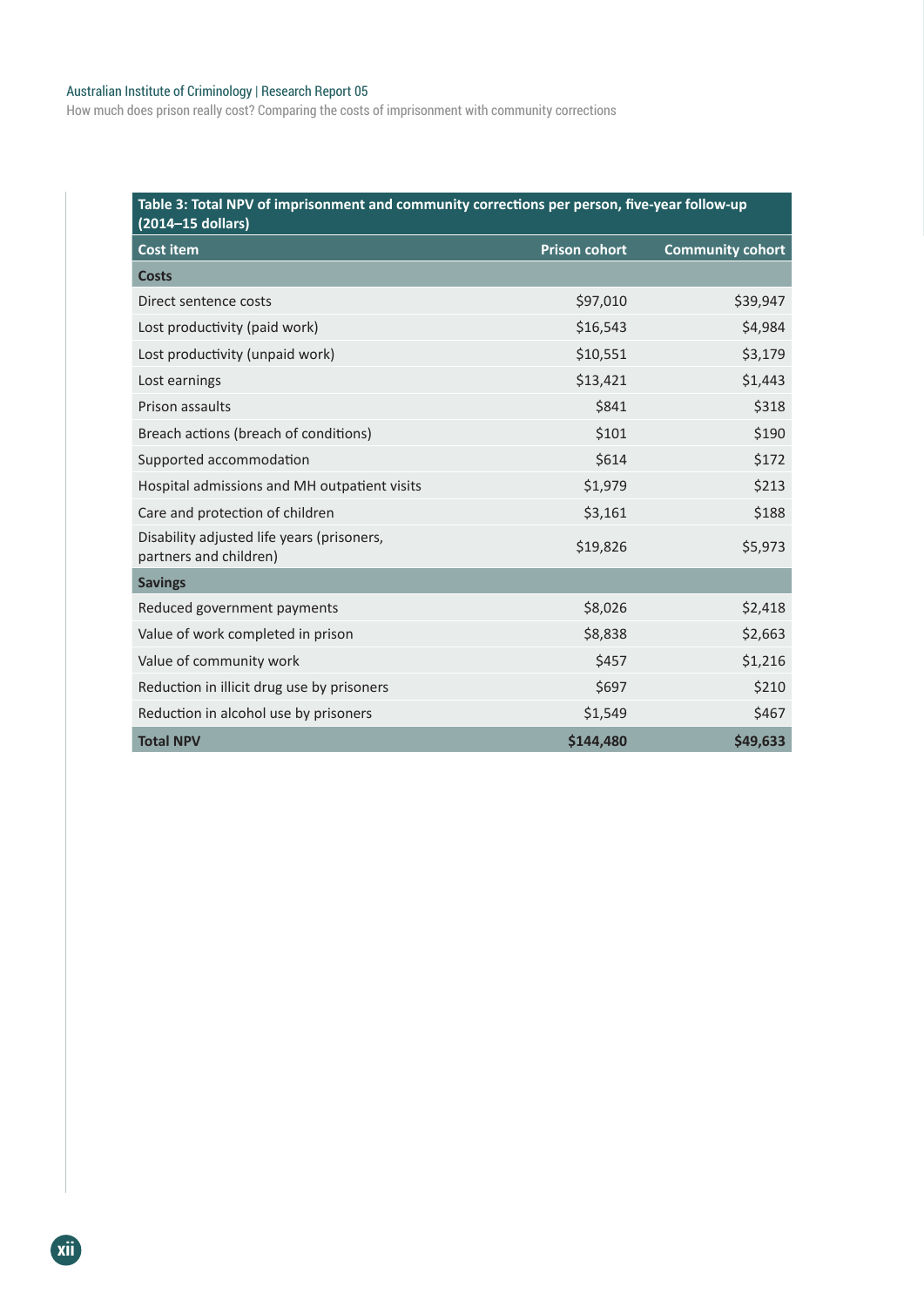# Introduction

The costs associated with managing offenders in prison and in the community can be significant. Estimated costs are usually derived from the Steering Committee for the Review of Government Service Provision's *Report on government services*, which reports both the operating expenditure and capital costs for prisons and community corrections (SCRGSP 2016). According to this report, in 2014–15 the total net operating expenditure and capital costs for imprisonment in Victoria were \$837 million, while the total for community corrections was \$109 million (Figure 1). This is equivalent to \$361 per prisoner per day and \$28 per offender per day, respectively.



Source: SCRGSP 2016

These figures are often cited in discussions about the cost of imprisonment (Gelb 2011; Victorian Ombudsman 2015). Comparisons between the cost of imprisonment and the cost of community corrections are often made by extrapolating the daily cost for prisoners and offenders to annual estimates or estimates for the average prison sentence (Gelb 2011; Smart Justice 2011). However, comparing annual estimates overlooks the fact that the length of sentence may vary significantly depending on whether an offender receives a custodial or non-custodial sentence. Similarly, estimates that rely on average sentence lengths do not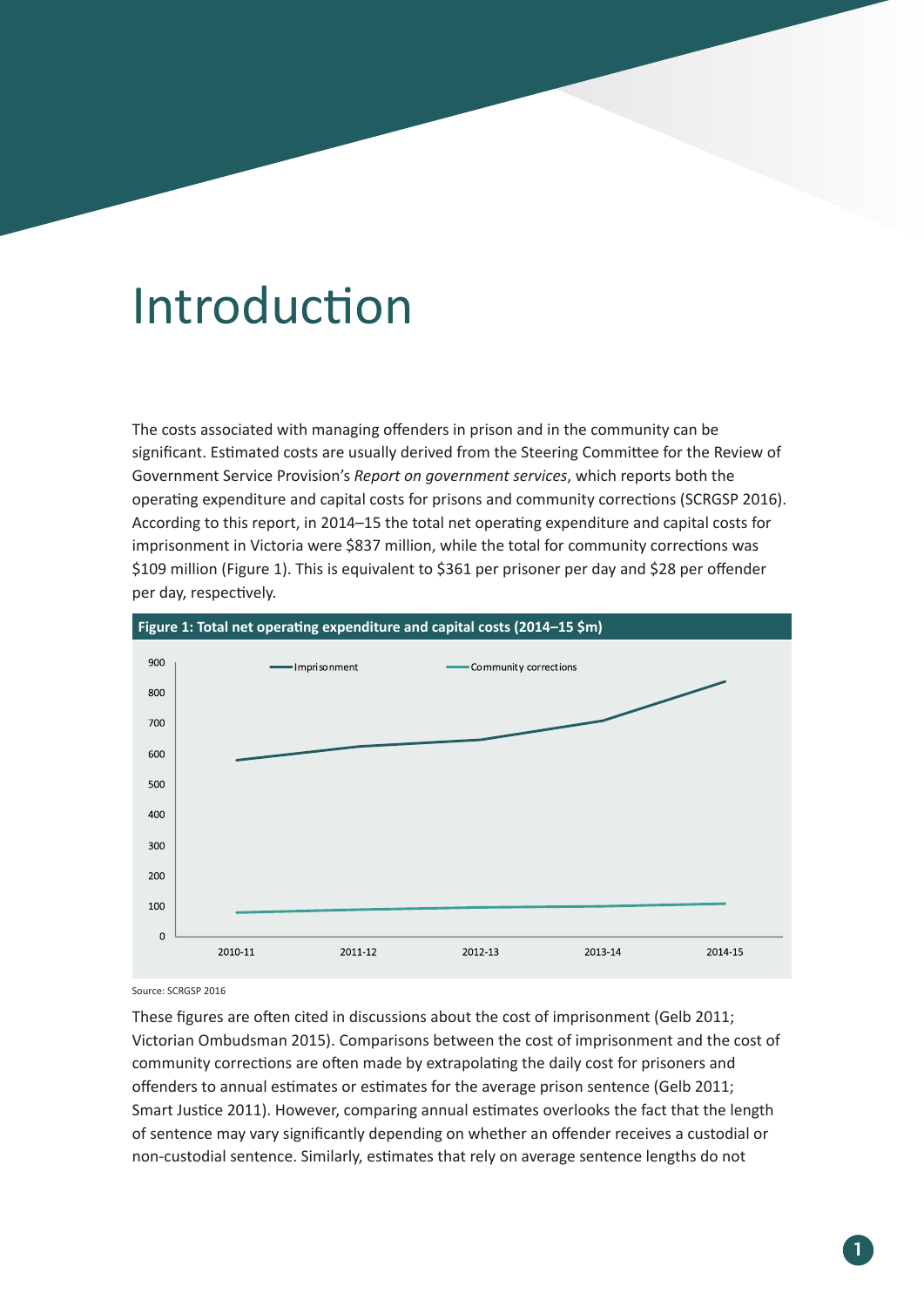account for the fact that offenders may have their actual sentence length amended due to good or bad behaviour, may receive multiple consecutive sentences, or may move between different types of orders (eg when they are released on parole or resentenced to imprisonment as a result of breaching a community order).

Further, research has shown that sentencing a person to a period of incarceration can have much wider implications for the individual, their family, government and the broader community (deVuono-powell et al. 2015; Gelb 2011; Travis, Western & Redburn 2014). These implications may be positive or negative, and can therefore generate both costs and savings. There is evidence that prison can have an incapacitation effect when prisoners are incarcerated (Weatherburn, Hua & Moffatt 2006), and this reduction in offending means a reduction in the associated costs of crime (Smith et al. 2014). Conversely, research has also suggested that imprisonment may have a criminogenic effect (Travis, Western & Redburn 2014), meaning higher crime costs associated with increased recidivism after a prisoner leaves prison. While there is research that shows that participation in correctional employment and education programs can increase employment for prisoners post-release (compared with those prisoners who do not participate; Davis et al. 2013), research has also shown that, overall, prison may have a negative impact on prisoners' future earnings, if not their actual employment prospects (Holzer 2007; Kleykamp, Rosenfeld & Scotti 2008; Knuutila 2010; Travis, Western & Redburn 2014; Velamuri & Stillman 2007). The impact of imprisonment on housing stability and therefore homelessness can increase the need for housing support services (Baldry et al. 2006), while the impact on families can also have important cost implications some tangible and others less tangible (deVuono-powell et al. 2015). Upon entering prison, prisoners have been shown to have poorer physical and mental health than the population in general and, while there may be increased access to diagnosis and treatment for existing health conditions, there is some (limited) evidence of health improving during incarceration in some ways and deteriorating in others (Travis, Western & Redburn 2014).

Understanding the true costs associated with different sentence options can help inform effective correctional policy and practice (Travis, Western & Redburn 2014). Changes to sentencing policy can have a significant impact on the number of individuals in prison or under community supervision, which in turn affects the cost of corrections. In Victoria, the rates of imprisonment and community corrections have both gradually increased over the past 10 years (Figure 2). But in recent years there have been significant changes to parole, the abolition of suspended sentences, the introduction of new community orders and changes to the management of offenders in the community, all of which have had important implications for both the number of people in prison or under supervision and the direct cost of providing these services (Department of Justice and Regulation 2015; Tubex et al. 2015). As shown in Figure 1, in the last five years the total net operating expenditure and capital costs for prison and community corrections have increased by 37 percent and 45 percent, respectively.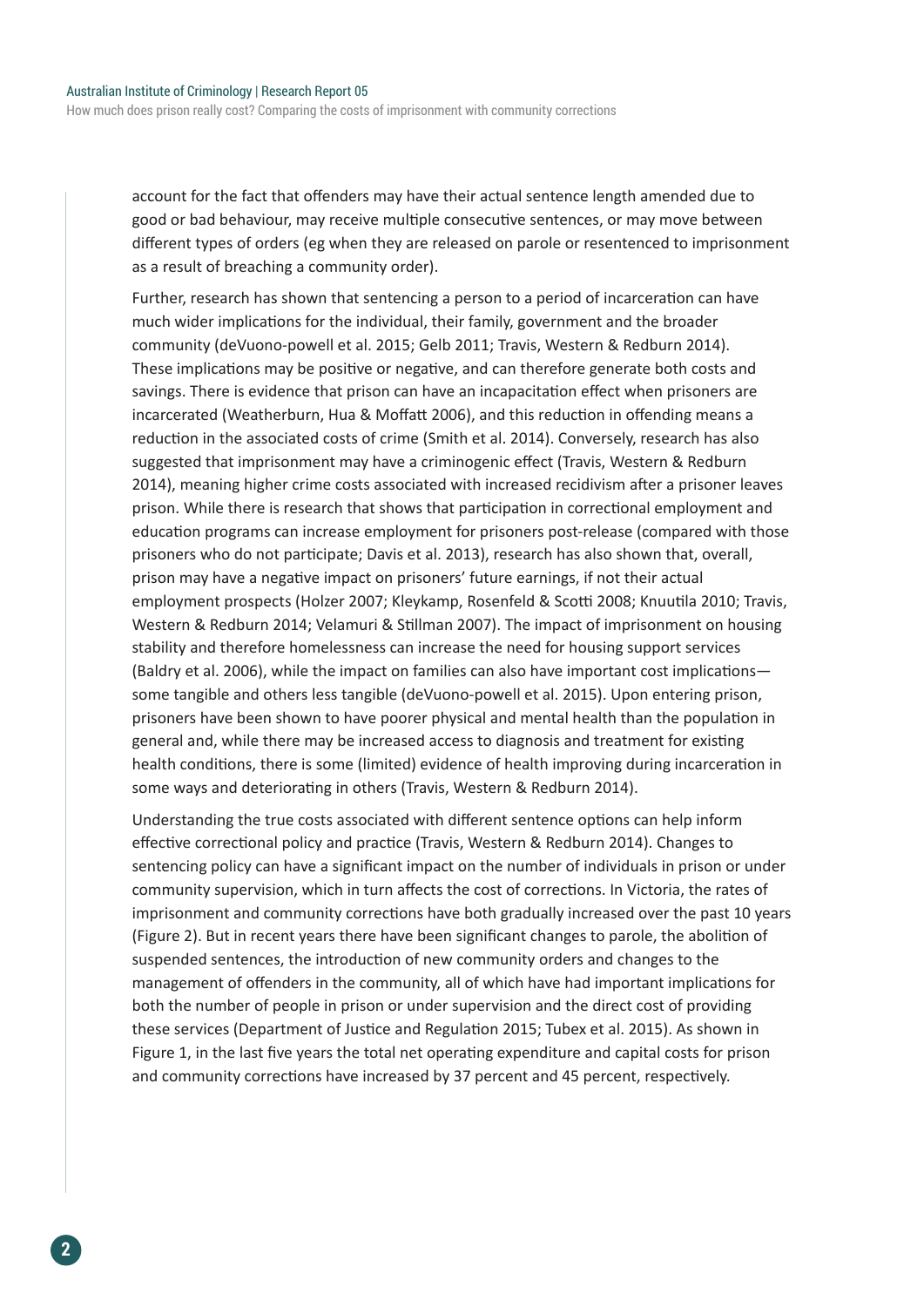

Source: Steering Committee for the Review of Government Service Provision 2016

Further, there is a historical relationship between the imprisonment rate and total recurrent criminal justice expenditure in Victoria, a pattern that has also been observed overseas (WSIPP 2003). As the imprisonment rate has increased, so too has the overall expenditure on police, courts and corrections (Figure 3).



Note: Criminal justice expenditure includes total recurrent expenditure on police, courts and corrective services Source: Steering Committee for the Review of Government Service Provision (multiple years)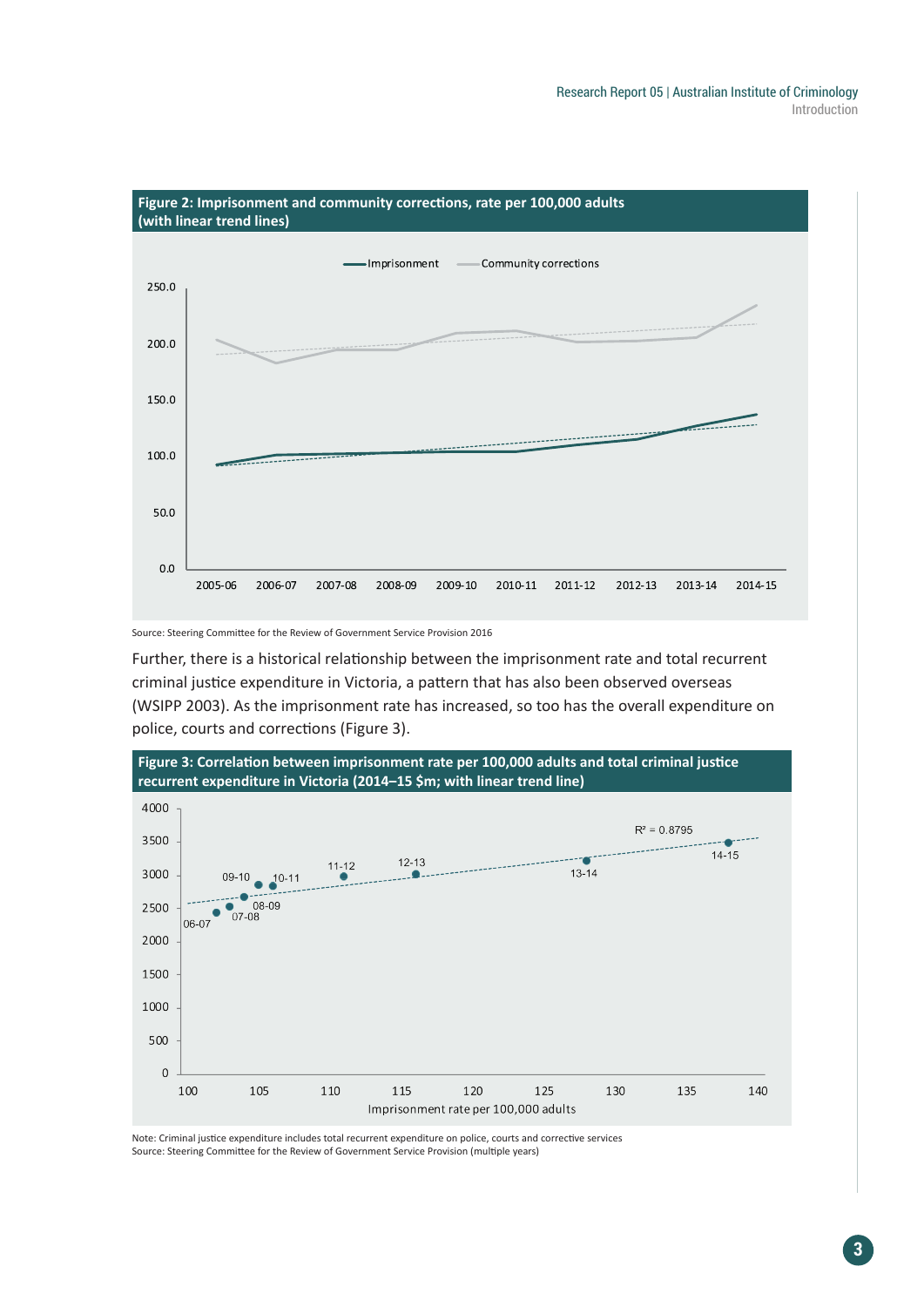How much does prison really cost? Comparing the costs of imprisonment with community corrections

But still there remains little evidence as to the real economic cost to government and the wider community of managing offenders in prison or in the community, beyond the immediate cost to government. Relatively few studies have attempted to estimate the wider costs or savings associated with imprisonment or community corrections, beyond the direct costs of offender management borne by non-correctional agencies (Henrichson, Rinaldi & Delaney 2015), cost-benefit analyses for alternatives to imprisonment (Deloitte Access Economics 2013; Lengyel & Brown 2009; Marsh & Fox 2008) or in terms of pathways through the criminal justice system (Baldry et al. 2012). For example, Marsh and Fox (2008) compared the economic efficiency of alternative sentencing options, finding that as well as costing less, enhancements to standard prison sentences and certain community-based interventions were more effective in reducing reoffending than prison, producing considerable savings. Their estimates, however, were based on the savings arising from crimes avoided, and relied on short-term effect sizes to derive lifetime estimates of reoffending. US studies have attempted to estimate the wider societal cost of imprisonment, particularly the costs to the offender and their family, and have highlighted the lack of available information needed to develop reliable estimates (deVuono-powell et al. 2015; Lengyel & Brown 2009).

There is, however, a much larger body of evidence that has explored the impact of prison on offenders, their families and the wider community (Travis, Western & Redburn 2014). An unpublished study by Hutchings and Brown (2011) reviewed this evidence and identified a number of domains that could be included in an economic model to estimate the wider costs and savings associated with imprisonment and community corrections. An adapted version of this proposed model is presented in Table 4. For prison, in addition to the direct costs associated with imprisonment, Hutchings and Brown (2011) concluded that there would be employment-related costs such as lost productivity or lost earnings, costs related to the criminogenic effect of imprisonment, health costs associated with changes in illicit drug and alcohol misuse and physical or mental health, costs related to housing insecurity and homelessness, costs associated with providing and supporting alternative care arrangements for children of prisoners, and intangible costs associated with family and relationship breakdown. They also argued that these costs would be, at least in part, offset by savings resulting from the work completed in prison and reduced government payments to prisoners, the incapacitation effect of imprisonment and the reduction in illicit drug and alcohol use.

Conversely, while there is a large body of literature that has examined the impact of prison on an individual's likelihood of reoffending and their general health and wellbeing, Hutchings and Brown (2011) found much less research into the impact of community corrections (beyond reoffending). Nevertheless, they concluded that there may be other costs associated with the management of offenders, besides the direct costs to corrective services, and possible savings related to changes in employment, offending and health.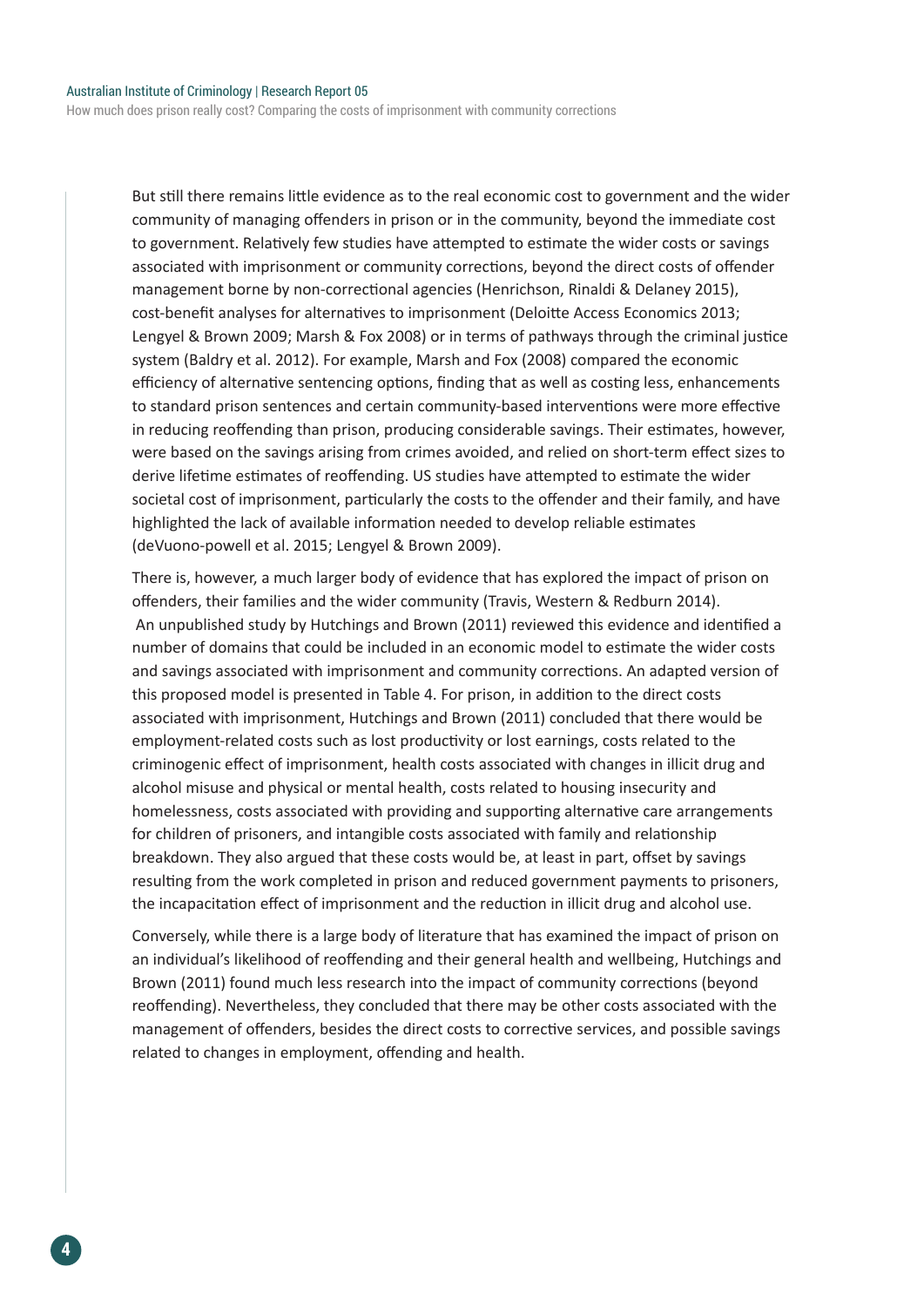| Table 4: Conceptual model for estimating the wider costs of imprisonment and community corrections <sup>a</sup> |                                                                                                                                                |                                                                                          |  |
|-----------------------------------------------------------------------------------------------------------------|------------------------------------------------------------------------------------------------------------------------------------------------|------------------------------------------------------------------------------------------|--|
|                                                                                                                 | <b>Imprisonment</b>                                                                                                                            | <b>Community corrections</b>                                                             |  |
| <b>Costs</b>                                                                                                    |                                                                                                                                                |                                                                                          |  |
| Direct<br>sentence costs                                                                                        | Net operating expenditure and<br>capital costs                                                                                                 | Net operating expenditure and<br>capital costs                                           |  |
|                                                                                                                 | Lost productivity due to impact on<br>employment (paid work) while in prison                                                                   | Lost productivity due to disruption of<br>employment patterns while under<br>supervision |  |
|                                                                                                                 | Lost earnings due to impact on<br>employment (paid work) post-release                                                                          |                                                                                          |  |
| Employment                                                                                                      | Workplace disruption                                                                                                                           |                                                                                          |  |
|                                                                                                                 | Lost productivity due to reduction in<br>unpaid work while in prison                                                                           |                                                                                          |  |
|                                                                                                                 | Increase in expenditure on government<br>payments to prisoners post-release                                                                    |                                                                                          |  |
| Offending                                                                                                       | Offences committed in prison (eg prison<br>assaults)                                                                                           | Breach actions in response to offenders<br>breaching the conditions of their order       |  |
|                                                                                                                 | Increase in offending due to criminogenic<br>effects of imprisonment                                                                           |                                                                                          |  |
|                                                                                                                 | Increase in the misuse of illicit drugs and<br>alcohol post-release                                                                            |                                                                                          |  |
| Health                                                                                                          | Impact of prison on the mental health of<br>prisoners                                                                                          |                                                                                          |  |
|                                                                                                                 | Impact of prison on the physical health of<br>prisoners                                                                                        |                                                                                          |  |
| Housing                                                                                                         | Impact of prison on access to stable<br>housing and increased need for housing<br>support services post-sentence                               |                                                                                          |  |
|                                                                                                                 | Increased demand for care and protection<br>services                                                                                           |                                                                                          |  |
| Family                                                                                                          | Increased demand for support services<br>for carers of children with incarcerated<br>parents                                                   |                                                                                          |  |
|                                                                                                                 | Impact of parent's incarceration on the<br>quality of life, relationships with and<br>general wellbeing of prisoners' children<br>and families |                                                                                          |  |
| <b>Savings</b>                                                                                                  |                                                                                                                                                |                                                                                          |  |
|                                                                                                                 | Value of work completed in prison                                                                                                              | Value of community work                                                                  |  |
| Employment                                                                                                      | Reduction in expenditure on government<br>payments                                                                                             | Increased productivity post-sentence                                                     |  |
|                                                                                                                 |                                                                                                                                                | Reduction in government payments<br>post-sentence                                        |  |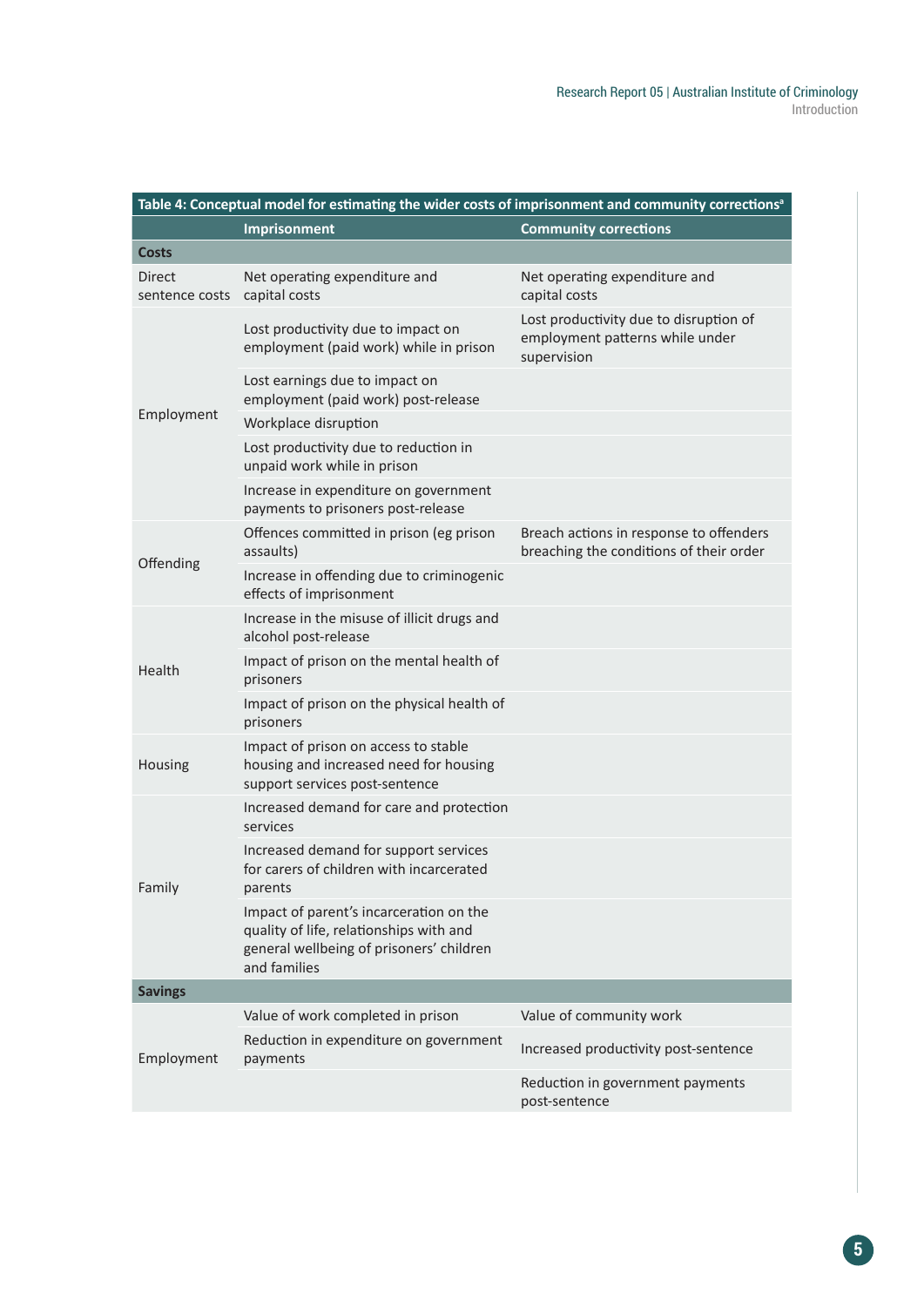#### Australian Institute of Criminology | Research Report 05

How much does prison really cost? Comparing the costs of imprisonment with community corrections

| Table 4: Conceptual model for estimating the wider costs of imprisonment and community<br>corrections <sup>a</sup> (continued) |                                                                                                                                                                                                                                                                                                                  |                                                                                                      |
|--------------------------------------------------------------------------------------------------------------------------------|------------------------------------------------------------------------------------------------------------------------------------------------------------------------------------------------------------------------------------------------------------------------------------------------------------------|------------------------------------------------------------------------------------------------------|
|                                                                                                                                | <b>Imprisonment</b>                                                                                                                                                                                                                                                                                              | <b>Community corrections</b>                                                                         |
| Offending                                                                                                                      | Reduction in offending due to<br>incapacitation effect of imprisonment                                                                                                                                                                                                                                           | Reduction in offending while<br>under supervision                                                    |
|                                                                                                                                |                                                                                                                                                                                                                                                                                                                  | Reduction in offending post-sentence                                                                 |
| Health                                                                                                                         | Reduction in the misuse of illicit drugs<br>and alcohol while in prison                                                                                                                                                                                                                                          | Reduction in the misuse of illicit drugs<br>and alcohol while under supervision and<br>post-sentence |
|                                                                                                                                | Improved health outcomes resulting from<br>treatment provided while in prison<br>$\sim$ . The set of the set of the set of the set of the set of the set of the set of the set of the set of the set of the set of the set of the set of the set of the set of the set of the set of the set of the set of the s |                                                                                                      |

a: Sentence and post-sentence refers to whether the cost or saving is incurred during the sentence and/or post-sentence period Source: Adapted from Hutchings & Brown (2011)

### **Current study**

Drawing on this earlier work, Corrections Victoria commissioned the Australian Institute of Criminology (AIC) to estimate the costs and savings associated with imprisonment and community corrections orders in Victoria. The purpose of this research was to calculate the total net cost of pathways through imprisonment and community corrections in Victoria, taking into account a range of direct and indirect costs and savings associated with a matched cohort of prisoners and offenders. The study was undertaken in two stages. The first stage estimated the costs and savings accrued during the sentenced period for the reference episode (the first finalised sentence during the observation period). The second stage estimated the wider costs and savings for both this reference episode and the post-sentence period. Both studies were based on data readily available from Corrections Victoria and relevant published and unpublished studies.

The first study sought to address the following research questions:

- What are the demographic, offending, familial and employment characteristics of a matched group of prisoners and offenders for whom the decision to impose a term of imprisonment or a community corrections order may be equally viable?
- What short-term impact do imprisonment and community corrections orders have on the circumstances of prisoners and offenders?
- What are the estimated short-term direct and indirect costs and savings associated with imprisonment and community corrections in Victoria?

Then, building on the results from the first stage, the second study addressed two additional research questions:

- What impact do imprisonment and community orders have on the circumstances of prisoners and offenders during the remand, parole and post-sentence periods?
- What are the estimated direct and indirect costs and savings associated with imprisonment and community corrections in Victoria incurred during the remand, parole and post-sentence periods?

The purpose of this report is to describe the methodology used in more detail, the sources of data used to inform the development of the cost estimates produced, the assumptions underpinning the analysis and its limitations.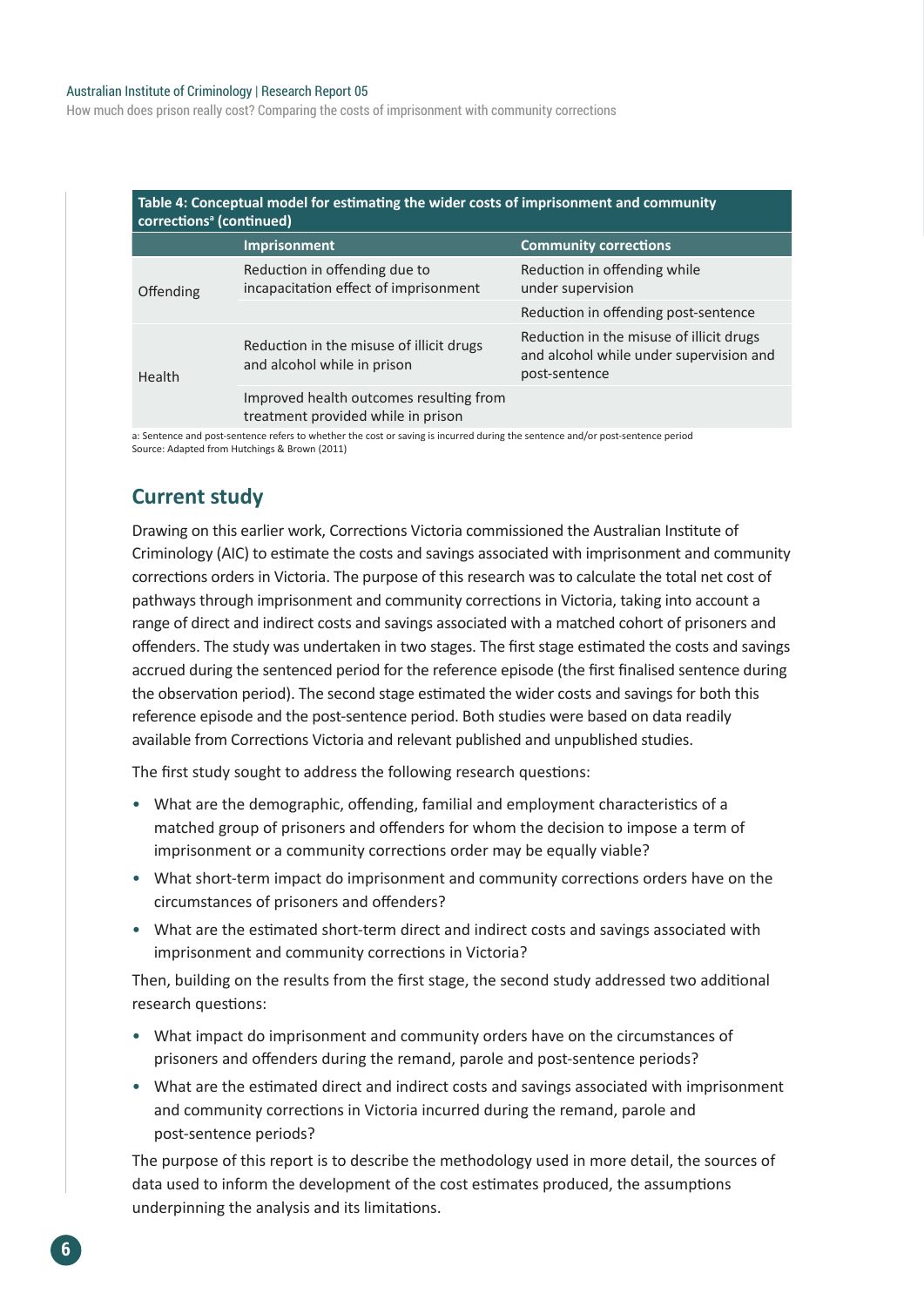# Methodology

### **Target population**

The purpose of this research was to estimate the costs and savings associated with different sentence options for a group of offenders for whom the imposition of a custodial or communitybased sentence may be equally likely. It was therefore necessary to identify a matched group of prisoners and offenders who shared similar characteristics that are likely to influence sentencing decisions (eg the current offence, prior offences and prior imprisonment or community corrections orders) and which are also predictive of other outcomes, such as reoffending.

Further, identifying a matched group of offenders allowed for information that is known about one group to be applied to the other (for which this information is unknown), based on the assumption that they share similar characteristics. This was used in calculating a number of parameter estimates, such as the number of offences prevented through the incapacitation of prisoners while in prison.

In order to identify and describe the target population for inclusion in the study, Corrections Victoria provided the AIC with data for two cohorts:

- prisoners who received an actual term of imprisonment of up to 12 months in 2009–10 (n=1,882); and
- offenders who received an intensive corrections order (ICO) or a community-based order of three months or longer in 2009–10, imposed by a Magistrates or County Court (n=7,384).

Information provided to the AIC included demographic characteristics, recent offending (ie offences that resulted in the current sentence), prior offending (prior imprisonment and supervision orders), family circumstances (relationship status and whether they had any dependent children), employment and education status prior to the sentence being imposed, the type and length of the sentence imposed and breaches (by offending, conditions or both) committed by offenders during the sentenced period.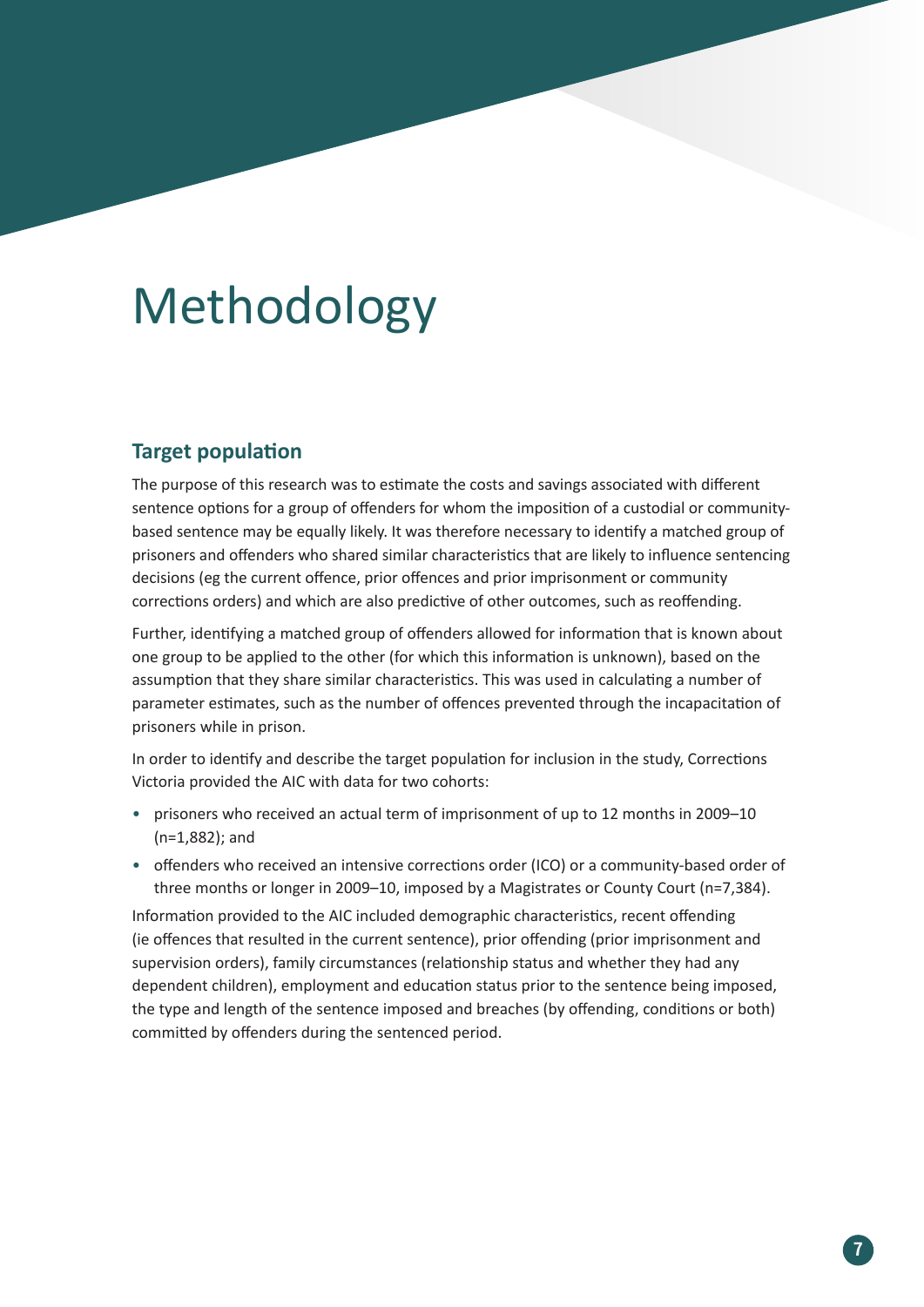Offenders in the community corrections cohort were then matched with the prisoners in the prisoner cohort on the following variables:

- gender (exact match);
- age (close match);
- Indigenous status (exact match);
- most serious offence (exact match):
- number of prior terms of imprisonment (exact match);
- number of prior supervised orders (close match);
- convictions for violent, sex and drug offences (exact match); and
- VISAT risk (exact match).

These variables were selected because they have been demonstrated to have an impact on sentence outcomes and the likelihood of having a term of imprisonment imposed (Morgan & Louis 2010; Nagin, Cullen & Jonson 2009), and also on the risk of reoffending (Gelb, Fisher & Hudson 2013; Payne 2007).

Matching observations were selected using a Mahalanobis distance measure (Tabachnick & Fidell 2001). For each observation in the prisoner cohort, the closest matching observation from the community corrections cohort was selected according to the calculated distance measure, subject to the constraints of the variables above. This measure was calculated based on the correlation between two observations (one in each cohort), comparing the two across all variables specified in the selection process. The observation within the community corrections group that returned the shortest distance measure (ie most closely correlated) was then selected as the matched observation. Where two observations in the prisoner cohort returned the same matched observation within the community corrections cohort (which occurs when two observations are similar or exactly the same across the range of specified variables), the next closest match was identified and included in the matched group.

This resulted in a matched group comprising 809 prisoners in the prison cohort and 809 offenders in the community corrections cohort. In other words, from the total population of 1,882 prisoners who received an actual term of imprisonment of less than 12 months in 2009–10, 43 percent shared similar characteristics across a number of variables with an offender in the community corrections cohort and could therefore be reasonably expected to have been considered for a community corrections order at the time of sentencing (acknowledging that a range of factors are considered by a magistrate when sentencing an offender). Further analysis of the data revealed that five prisoners and five offenders had been duplicated in both cohorts, resulting in a final sample of 1,608.

Importantly, the cost estimates described in this report have been developed for this target population—the results cannot be applied to the wider prison and community corrections population. In 2009–10, there were 5,311 individuals received into prison custody (Department of Justice and Regulation 2015). The cohort included in this study—804 prisoners who may have potentially received a community order—represent 15 percent of all prisoners received into custody that year.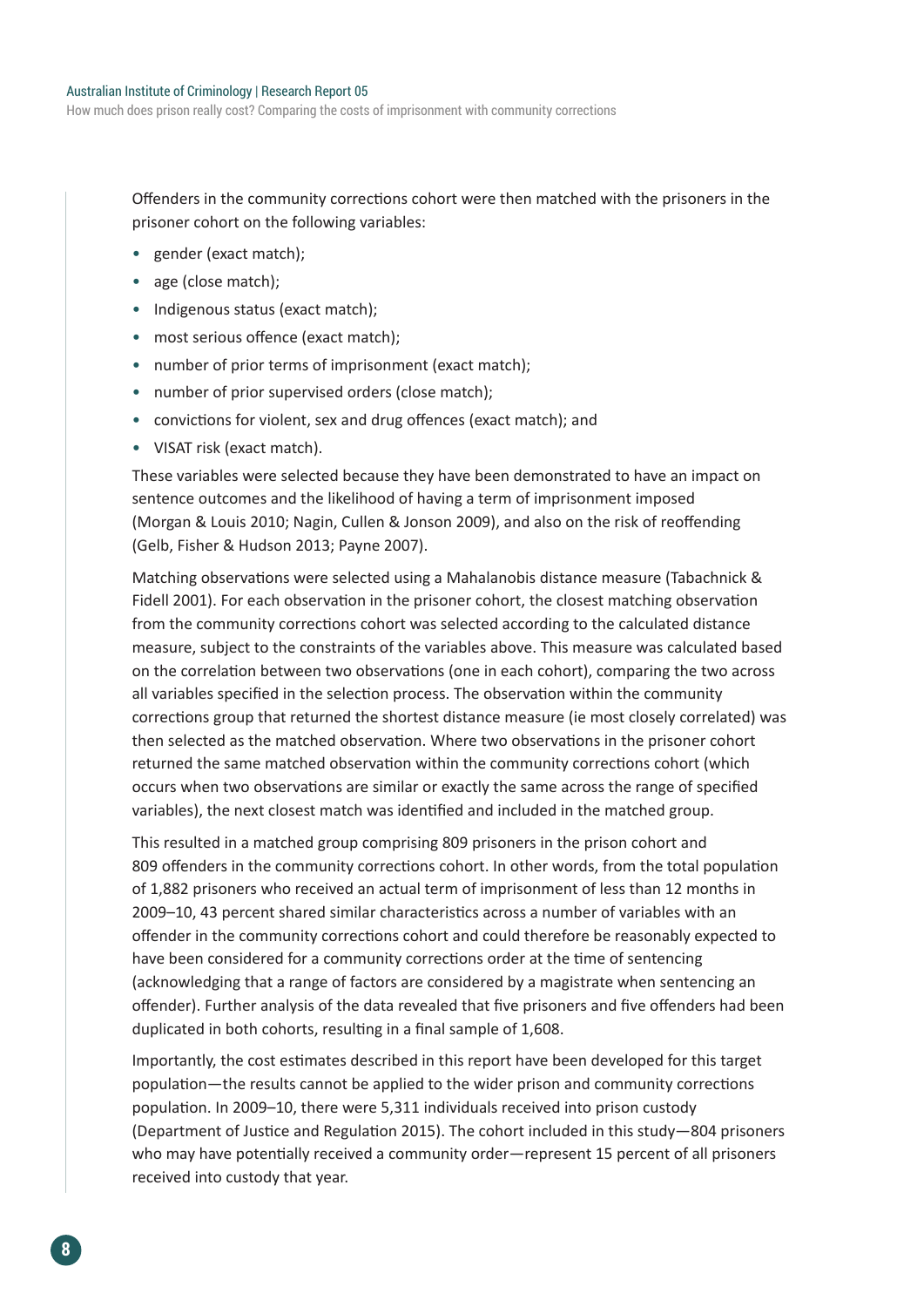Characteristics of the matched group are presented in Table 5, Table 6 and Table 7 and can be summarised as follows:

- Ninety-one percent of prisoners and offenders in the matched group were male and four percent were Indigenous.
- The average age of prisoners in the matched group was 33 years and the average age of offenders was 32 years—there were more young people serving community corrections orders than in prison (40% vs 34%).
- The most common most serious offence (MSO) in the matched group was assault (25%) and driving offences (25%), followed by other property offences (16%), drug offences (10%) and burglary (8%).
- One-third of the matched group received a violence conviction (33%), one-quarter received a drug conviction (24%) and only six percent received a sex conviction in the episode that resulted in either the term of imprisonment or community corrections order.
- Nearly half (45%) of the matched group had been assessed as having a low risk of reoffending (based on the VISAT score), and less than one in the five (17%) were assessed as high risk.
- One-quarter (26%) of the matched group had previously been sentenced to a term of imprisonment, and 53 percent of offenders and 57 percent of prisoners had previously received at least one supervised order.
- The majority of offenders in the community corrections cohort (71%) had received a community-based order, followed by an intensive corrections order (29%) and drug treatment order (n=2).
- Those in the prison cohort spent an average of 156 days in prison, while offenders in the community corrections cohort spent an average of 356 days under supervision.

As well as describing the prisoners and offenders included in the study, these data were also used to identify major differences between the two groups and therefore threats to the assumption of comparability in the cost estimates.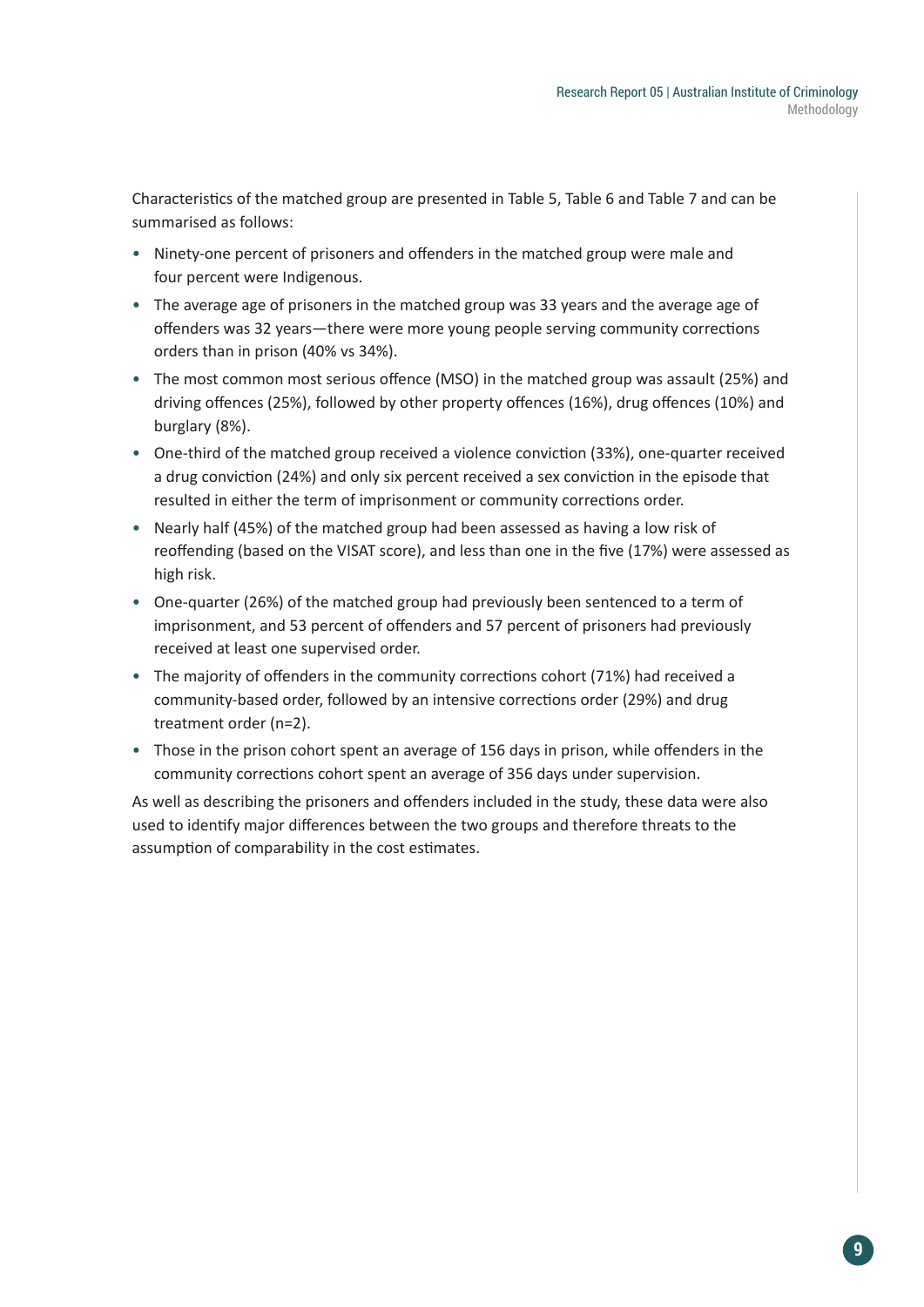#### Australian Institute of Criminology | Research Report 05

How much does prison really cost? Comparing the costs of imprisonment with community corrections

| <b>Table 5: Demographic characteristics</b> |                       |                |                         |                |  |  |
|---------------------------------------------|-----------------------|----------------|-------------------------|----------------|--|--|
|                                             | Prison cohort (n=804) |                | <b>Community orders</b> | cohort (n=804) |  |  |
|                                             | $\mathsf{n}$          | %              | $\mathsf{n}$            | %              |  |  |
| <b>Gender</b>                               |                       |                |                         |                |  |  |
| Male                                        | 730                   | 91             | 730                     | 91             |  |  |
| Female                                      | 74                    | 9              | 74                      | 9              |  |  |
| Aboriginal or Torres Strait Islander status |                       |                |                         |                |  |  |
| Aboriginal or Torres Strait Islander        | 31                    | $\overline{4}$ | 31                      | $\overline{4}$ |  |  |
| Age                                         |                       |                |                         |                |  |  |
| $17 - 20$ <sup>a</sup>                      | 80                    | 10             | 114                     | 14             |  |  |
| $21 - 25$                                   | 194                   | 24             | 208                     | 26             |  |  |
| $26 - 30$                                   | 143                   | 18             | 137                     | 17             |  |  |
| $31 - 35$                                   | 132                   | 16             | 108                     | 13             |  |  |
| $36+$                                       | 255                   | 32             | 237                     | 29             |  |  |
| Mean ageb                                   | 33                    |                | 32                      |                |  |  |

a: There were more offenders than prisoners between the ages 17 and 20,  $\chi^2(1,n=1,608)=9.63$ ,  $\rho<0.05$ , adjusted residuals exceeded +/-2.0 b: There was a small but statistically significant difference between the age of prisoners and offenders, calculated using a two-sample Wilcoxon rank-sum (Mann-Whitney) test, z=2.389, *p<*0.05

Source: Corrections Victoria 2012 [data file]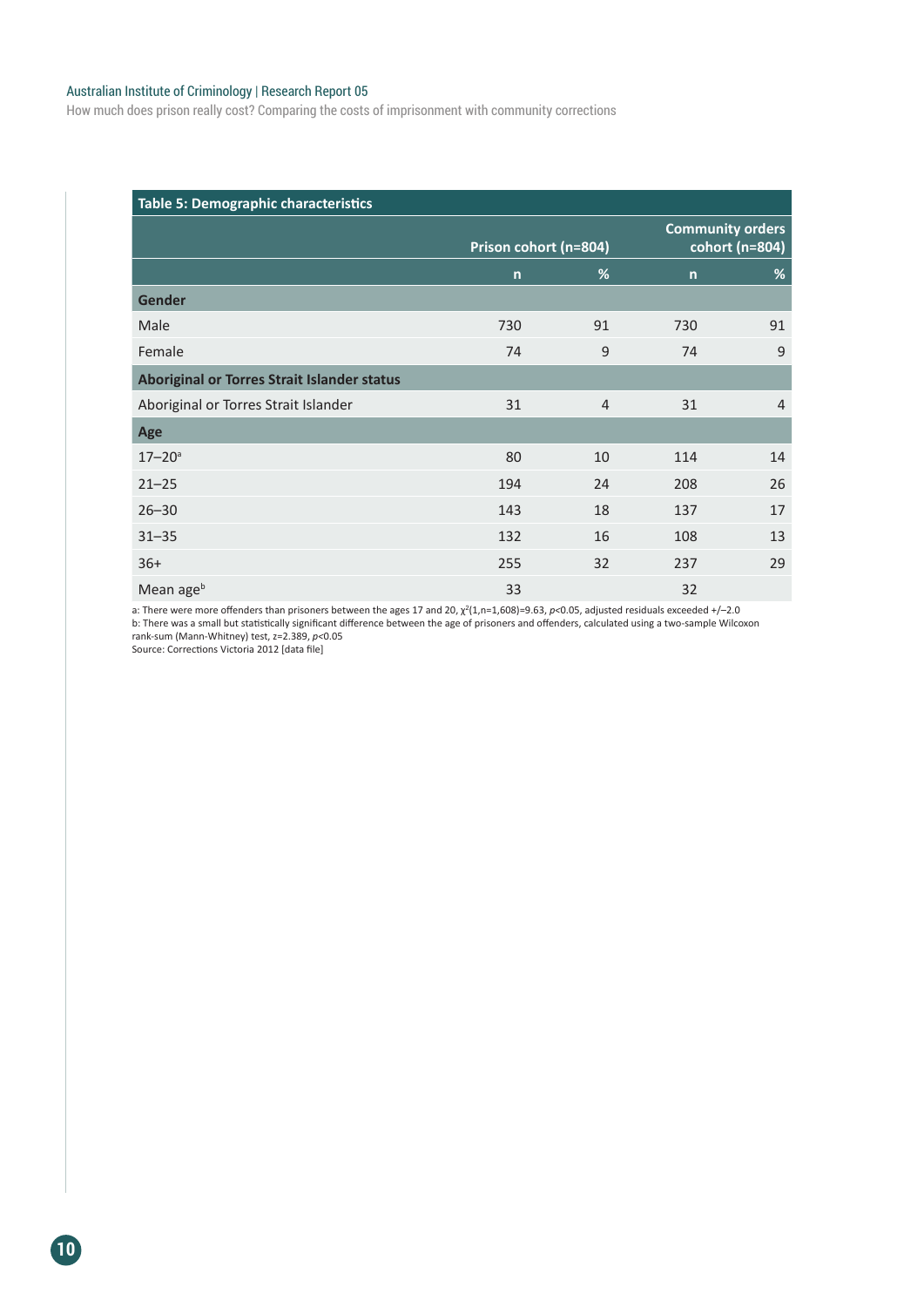| Table 6: Recent and prior offending   |              |                       |              |                                           |  |  |
|---------------------------------------|--------------|-----------------------|--------------|-------------------------------------------|--|--|
|                                       |              | Prison cohort (n=804) |              | <b>Community orders</b><br>cohort (n=804) |  |  |
|                                       | $\mathsf{n}$ | %                     | $\mathsf{n}$ | $\%$                                      |  |  |
| <b>Most serious offence</b>           |              |                       |              |                                           |  |  |
| Assault                               | 201          | 25                    | 202          | 25                                        |  |  |
| Driving offences                      | 201          | 25                    | 200          | 25                                        |  |  |
| Property offences other than burglary | 129          | 16                    | 128          | 16                                        |  |  |
| Drug offences                         | 82           | 10                    | 82           | 10                                        |  |  |
| <b>Burglary</b>                       | 65           | 8                     | 65           | 8                                         |  |  |
| Fraud and misappropriation            | 52           | 6                     | 52           | 6                                         |  |  |
| Sex offences                          | 42           | 5                     | 42           | 5                                         |  |  |
| Robbery and extortion                 | 18           | $\overline{2}$        | 18           | $\overline{2}$                            |  |  |
| Good order offences                   | 14           | $\overline{2}$        | 15           | $\overline{2}$                            |  |  |
| <b>Convictions</b>                    |              |                       |              |                                           |  |  |
| Violence conviction                   | 266          | 33                    | 267          | 33                                        |  |  |
| Sex conviction                        | 45           | 6                     | 45           | 6                                         |  |  |
| Drug conviction                       | 190          | 24                    | 189          | 24                                        |  |  |
| <b>VISAT risk</b>                     |              |                       |              |                                           |  |  |
| Low                                   | 360          | 45                    | 360          | 45                                        |  |  |
| Moderate                              | 306          | 38                    | 306          | 38                                        |  |  |
| High                                  | 138          | 17                    | 138          | 17                                        |  |  |
| <b>Prior terms of imprisonment</b>    |              |                       |              |                                           |  |  |
| $\boldsymbol{0}$                      | 592          | 74                    | 594          | 74                                        |  |  |
| $\mathbf{1}$                          | 212          | 26                    | 210          | 26                                        |  |  |
| <b>Prior supervised orders</b>        |              |                       |              |                                           |  |  |
| $\boldsymbol{0}$                      | 346          | 43                    | 379          | 47                                        |  |  |
| $\mathbf{1}$                          | 202          | 25                    | 187          | 23                                        |  |  |
| 2 or more                             | 256          | 32                    | 238          | 30                                        |  |  |

Source: Corrections Victoria 2012 [data file]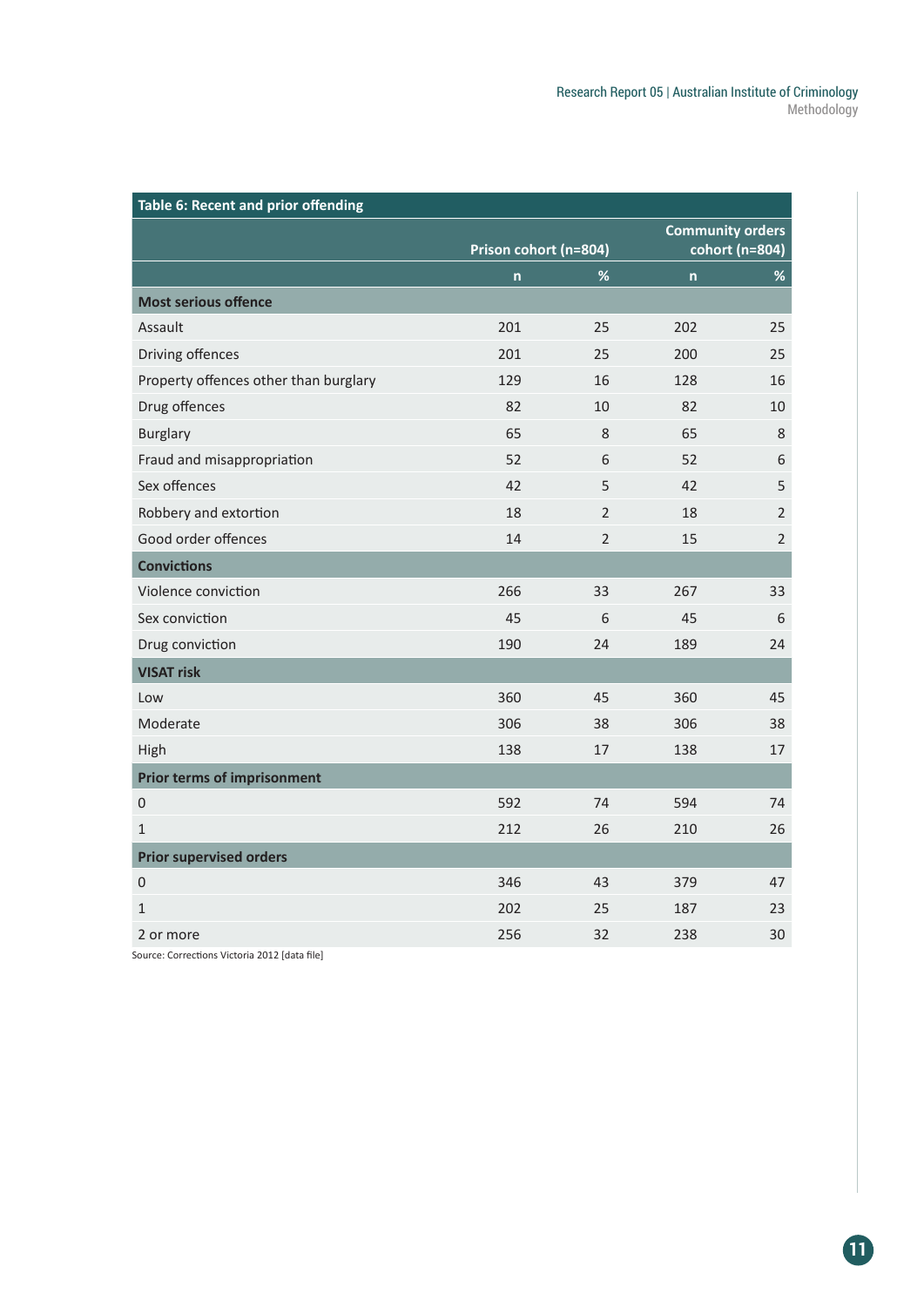#### Australian Institute of Criminology | Research Report 05

How much does prison really cost? Comparing the costs of imprisonment with community corrections

| Table 7: Order type and length                               |                       |   |                         |                |  |
|--------------------------------------------------------------|-----------------------|---|-------------------------|----------------|--|
|                                                              | Prison cohort (n=804) |   | <b>Community orders</b> | cohort (n=804) |  |
|                                                              | $\mathsf{n}$          | % | $\mathsf{n}$            | %              |  |
| Order type                                                   |                       |   |                         |                |  |
| Community-based order                                        |                       |   | 572                     | 71             |  |
| Drug treatment order                                         |                       |   | $\overline{2}$          | $<$ 1          |  |
| Intensive correction order                                   |                       |   | 230                     | 29             |  |
| Time spent in prison or on community order <sup>a</sup>      |                       |   |                         |                |  |
| Mean days                                                    | 156                   |   | 356                     |                |  |
| Median days                                                  | 119                   |   | 371                     |                |  |
| Mean days-community-based order                              |                       |   | 401                     |                |  |
| Mean days-intensive corrections and drug<br>treatment orders |                       |   | 243                     |                |  |

a: Actual time spent in prison or on community order, reception date to discharge date for imprisonment cohort Source: Corrections Victoria 2012 [data file]

### **Methodology for calculating costs and savings**

A decision was made early in this study to work towards an estimate of the total net cost per prisoner and the total net cost per offender, independent of one another. For both cohorts this represents the cost relative to not imposing a sentence (ie assuming no change in circumstances)—as opposed to the cost of imprisonment relative to the cost of community corrections (or vice versa). Using this approach means that an estimated net cost can be produced for each cohort, rather than producing a cost-benefit ratio or a relative cost for only one of the cohorts.

Cost items have therefore been calculated on the basis of the changes in prisoners' and offenders' circumstances that occur when the sentence is imposed. It assumes that, had they not been sentenced to either a custodial or non-custodial sentence, their circumstances prior to receiving the sentence would have continued unchanged. Where there is no change in a prisoner or offender's circumstances between the period prior to and after the commencement of the sentence, associated costs or savings are not incurred and the cost item has been excluded from estimate.

In order to calculate the costs and/or savings associated with each cost item, two estimates were required. The first was a parameter estimate for each cost item, which is essentially the intervention effect for imprisonment or community corrections. This was a combination of:

- the number and proportion of prisoners or offenders within the matched group affected by a change in circumstances due to receiving a term of imprisonment or community corrections order; and/or
- the size or quantity of the change in circumstances between the period prior to and the period during the term of imprisonment or community corrections order for each prisoner or offender affected.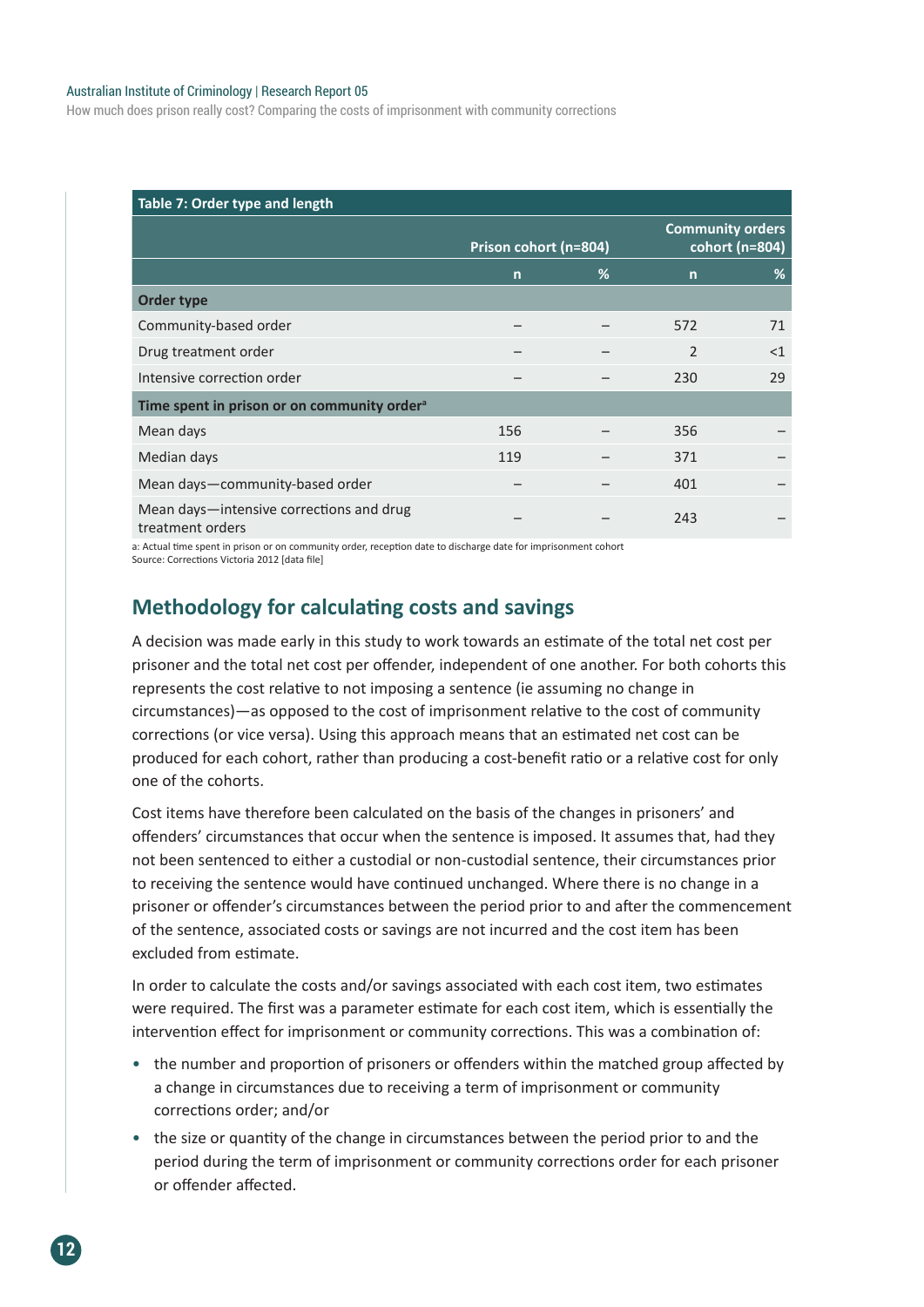The second estimate required was the actual cost estimate—this was the estimated dollar value attributable to a change in circumstances, usually calculated on a per unit (per hour or per event) basis. All costs were adjusted to 2014–15 dollars using the General Government Final Consumption Expenditure chain price deflator, which is the same method used in the *Report on government services* (SCRGSP 2016). For the estimate for the five-year follow-up period, a discount rate of four percent was applied for each subsequent year, consistent with the state Department of Treasury and Finance (2013) guidelines for economic evaluation. Each cost item was assessed to determine whether it represented a cost or a saving based on the estimated value and whether it would increase or decrease the total net cost for that sentence type.

### **Limitations**

There are several important limitations to the current study that should be acknowledged. First, there is the potential for omitted variable bias in the selection of the matched cohort of prisoners and offenders, which becomes a problem when those variables are strongly correlated with the variable that is the focus of analysis (in this case, custodial vs non-custodial sentences; Weatherburn, Hua & Moffatt 2006). Villettaz, Gillieron & Killias (2015) caution that variables such as drug or alcohol abuse, employment history, relationship status, having dependent children and other factors may all affect a magistrate when deciding to impose a custodial or non-custodial sanction. In describing the state of the research attempting to measure the impact of imprisonment on recidivism, Bales & Piquero (2012: 97) suggest:

66

The main problem in this area of research is that individuals sentenced to prison differ in fundamental ways from those individuals who receive a non-custodial sanction.

However, quasi-experimental designs involving statistical matching are important and necessary, especially given the practical challenges involved in undertaking randomised controlled trials or natural experiments, reflected in the very small number of randomised controlled trials that have been conducted (Villettaz, Gillieron & Killias 2015). Therefore Nagin, Cullen and Jonson (2009) suggest that there is a minimum number of variables that need to be accounted for when identifying matched groups in studies into the effects of imprisonment—specifically, gender, age, race, current offence and prior offending. These variables were included as selection criteria for the matched group in the current study. Further, prisoners and offenders were also matched on the risk of reoffending assessed using the VISAT, a composite measure based on a wide range of criteria, including those identified by Villettaz, Gillieron & Killias (2015).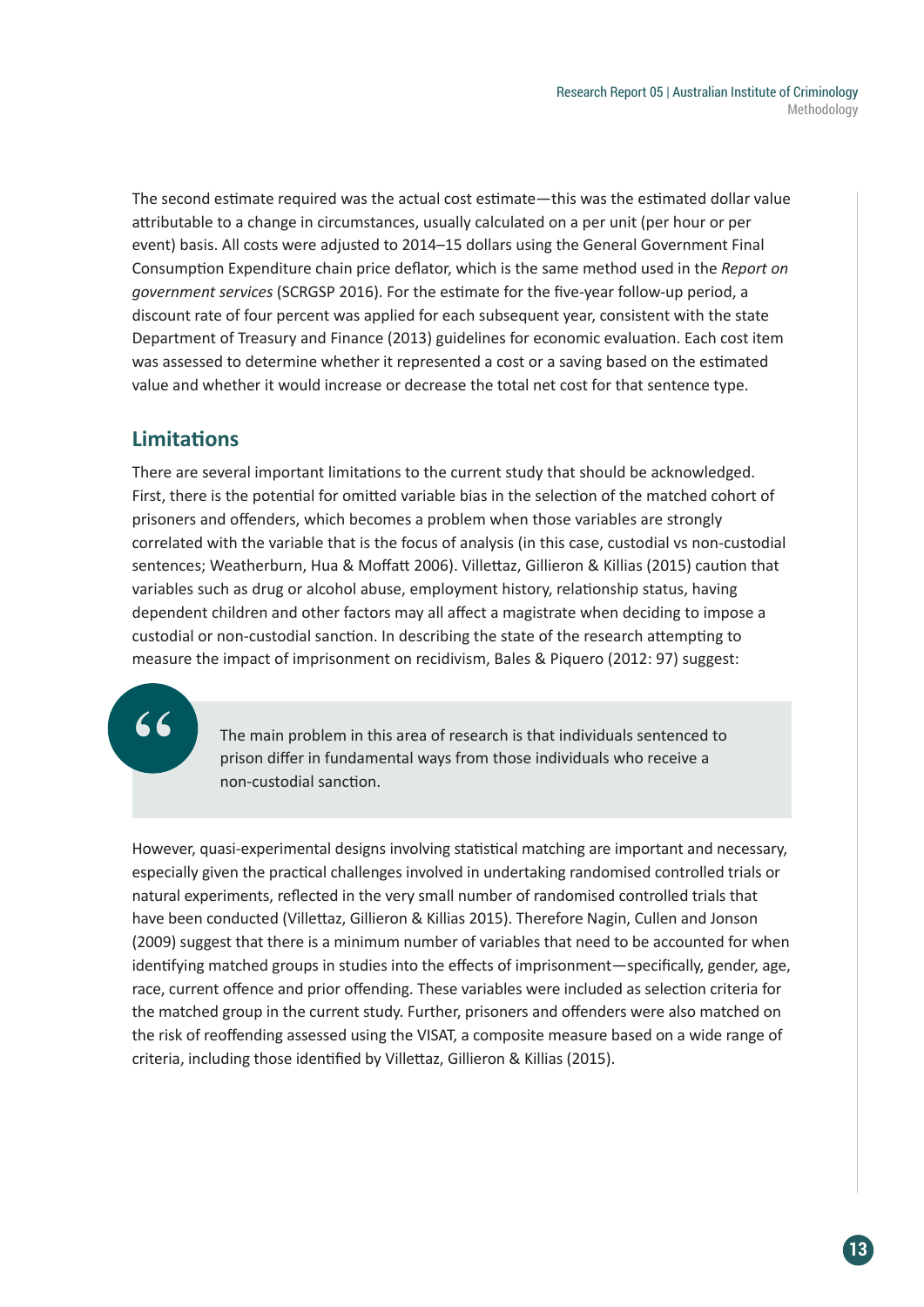How much does prison really cost? Comparing the costs of imprisonment with community corrections

Nevertheless, there was some evidence that the community cohort were more likely to be employed, more highly educated and more likely to have children in their custody; however, the data recorded by Corrections Victoria for supervised offenders were much less reliable than for prisoners and there were significant gaps in these data, with information missing for a large number of offenders. For example, nearly 400 offenders had neither employment nor education information recorded, while nearly 600 had no information recorded on educational attainment. Further, there were different definitions for the relationship between children and their parents that mean the data may not be directly comparable between the two cohorts.

Given the potential for there to be some systematic bias in the likelihood that this information would be recorded (eg it is possible that correctional officers are more likely to record employment status for employed offenders under their supervision), and the potential limiting effects of reducing the original sample to those with all of the information recorded, these variables could not be included in the matching process.

Related to this is the absence of rigorous studies into the longer-term effects of imprisonment or community corrections, beyond the impact on offending. While several notable Australian studies have followed prisoners post-release (Baldry et al. 2006; Kinner 2006), they have frequently encountered challenges related to attrition (ie maintaining contact with offenders post-release) and have typically not compared the outcomes for prisoners against the outcomes for a similar group of offenders who have not been in prison. Taken together, these two limitations pose issues of internal validity (ie attributing changes in prisoner outcomes to their time in prison, as distinct from contact with the criminal justice system or other confounding factors) and external validity (generalising the results from what is often a small sample of offenders who may not be representative of the wider prison population). There are exceptions to this, such as Giles' (2016) recent study into the effects of prisoner education on reoffending and welfare dependence, and data linkage between criminal justice and non-criminal justice agencies is increasingly providing greater opportunities to better understand criminal justice pathways and outcomes.

In light of these gaps in the available data and knowledge and the reliance on published and unpublished studies, of which there have been relatively few in Australia, there are several assumptions that underpin the estimates that have been produced. Assumptions that specifically relate to individual cost items are described in the relevant section below.

An important assumption underpinning the analysis is that the circumstances of offenders serving community corrections orders remain largely unchanged during the period of their sentence. This assumption was made for two main reasons. First, the decision to impose a community corrections order where imprisonment may be a viable option may be due to the consideration of an offender's circumstances beyond their propensity to reoffend—such as being employed, or having parenting responsibilities or stable housing—which may be negatively impacted in the event that a term of imprisonment were imposed. The fact that the offender is able to remain in the community means that it is reasonable to assume these circumstances can be maintained during the period of the community-based sentence that is imposed.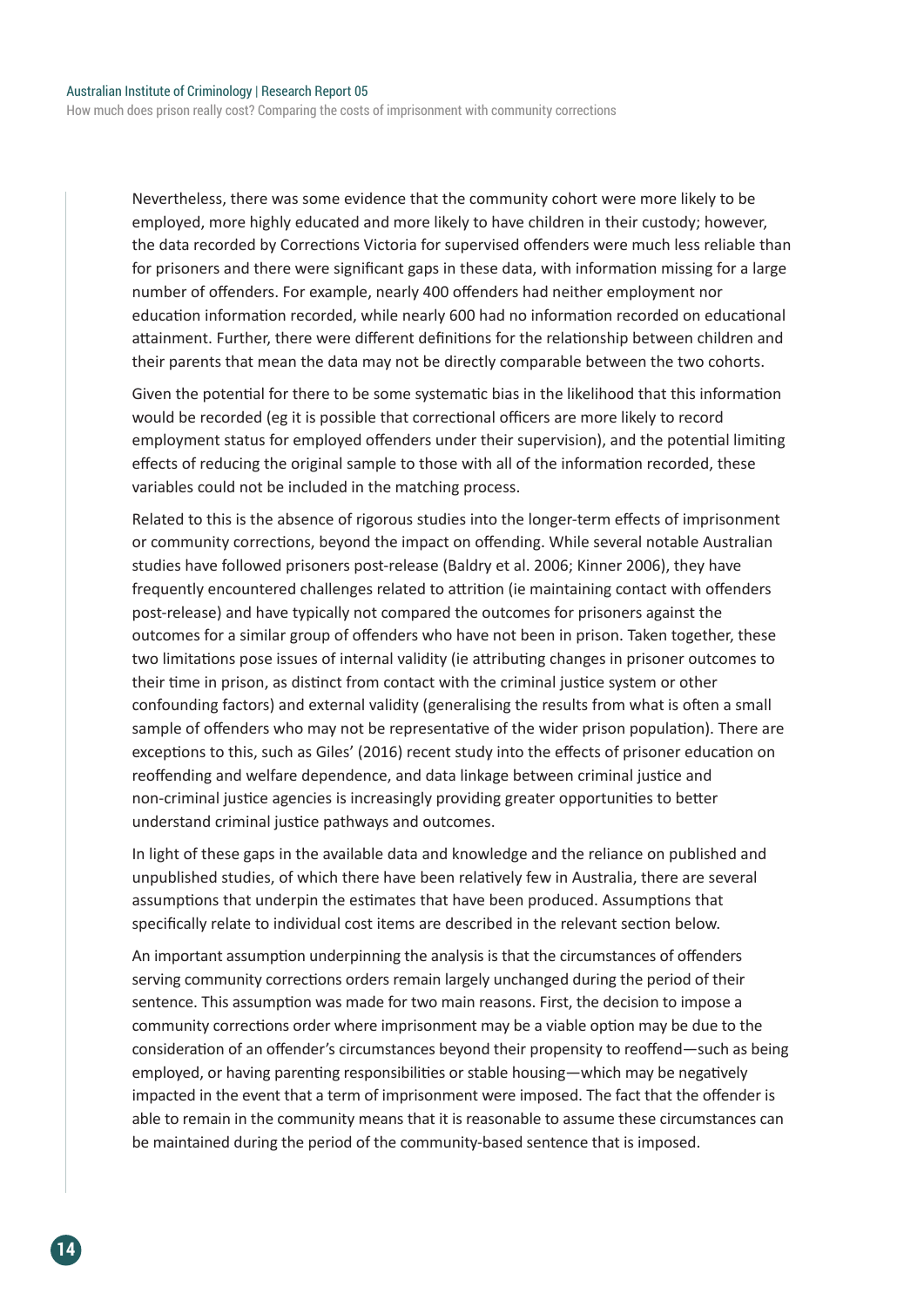The second reason for making this assumption was that there is limited research demonstrating otherwise. While there is a relatively large body of literature that has examined the impact of prison on an individual's likelihood of reoffending and their general health and wellbeing, much less research has examined the impact of community corrections (beyond reoffending). While this assumption has had important implications for the estimates (and partly explains the relatively small number of cost items included in the estimate for community corrections), it requires further investigation and empirical testing before it can be applied to a larger cost-benefit study.

Finally, there are several cost items that were identified in the original discussion paper by Hutchings and Brown (2011) that could not be included in either the first or second component of the study. These cost items were excluded from the analysis either because they did not incur a cost or saving within the sentenced period or because appropriate parameter and cost estimates could not be identified. As such, while this study does attempt to estimate the costs and savings associated with imprisonment and community corrections over a five-year period, including a significant number of costs and savings beyond the direct cost of managing prisoners and offenders, it is likely to underestimate the total costs and savings associated with a matched cohort of prisoners and offenders.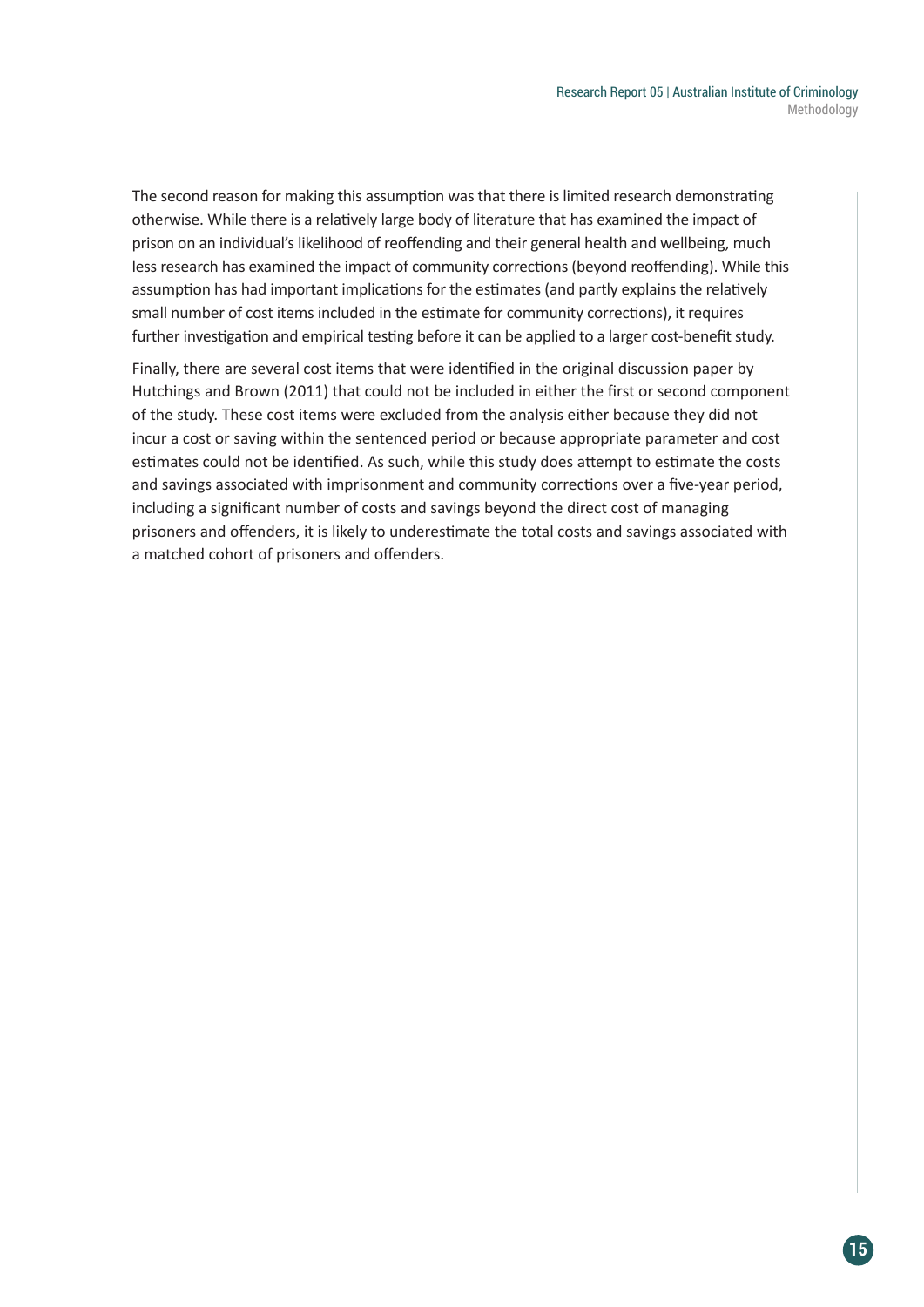# Costs and savings for the reference episode

This first stage of the economic analysis estimated the costs and savings accrued during the period prisoners were in prison or offenders were serving a community corrections order (ie between the start date and discharge date). This includes direct and indirect costs incurred by the Victorian Government, the Australian Government and the wider community.

This estimate does not include costs and savings accrued during:

- the remand period (except for prisoners, where the period on remand is included in the time spent in prison);
- the parole period (ie prisoners returning to the community under supervision); or
- the period after the sentence has been completed (ie post-sentence).

It also does not account for movement between sentence types, such as where an offender breaches a community corrections order and is resentenced to imprisonment. Costs and savings incurred during these periods were included in the second stage of the study, which estimated costs over a longer period. However, the short-term estimate does account for additional time spent in prison or under supervision due to subsequent orders, where they were served consecutively, or where the prisoner or offender had their sentence extended.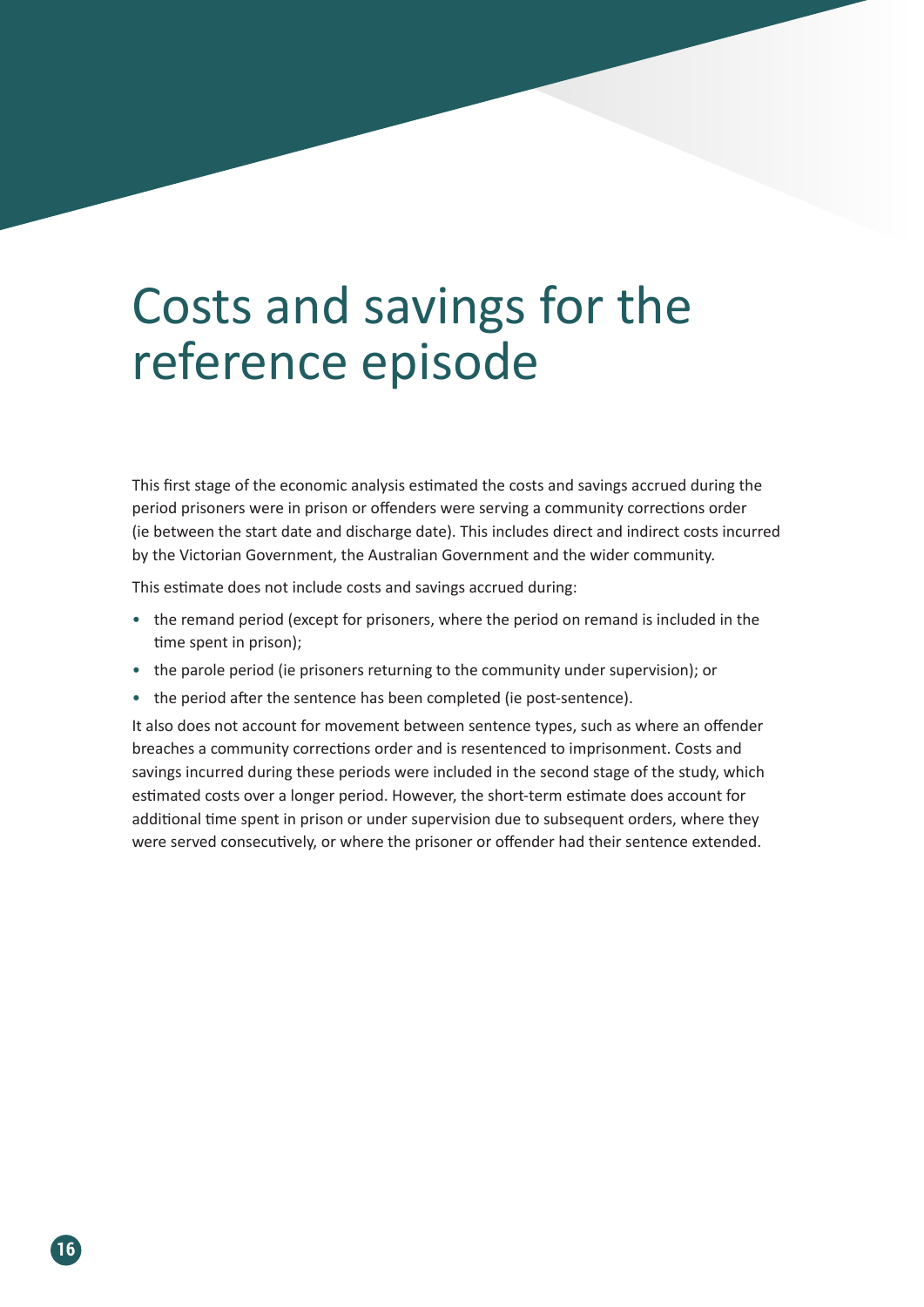| Table 8: Immediate costs and savings associated with imprisonment and community corrections <sup>a</sup> |                                                                              |                                                                                       |  |  |  |
|----------------------------------------------------------------------------------------------------------|------------------------------------------------------------------------------|---------------------------------------------------------------------------------------|--|--|--|
|                                                                                                          | <b>Imprisonment</b>                                                          | <b>Community corrections</b>                                                          |  |  |  |
| <b>Costs</b>                                                                                             |                                                                              |                                                                                       |  |  |  |
| Direct sentence costs                                                                                    | Net operating expenditure and capital costs                                  | Net operating expenditure<br>and capital costs                                        |  |  |  |
|                                                                                                          | Lost productivity due to impact on employment<br>(paid work) while in prison |                                                                                       |  |  |  |
| Employment                                                                                               | Workplace disruption                                                         |                                                                                       |  |  |  |
|                                                                                                          | Lost productivity due to reduction in unpaid<br>work while in prison         |                                                                                       |  |  |  |
| Offending                                                                                                | Offences committed in prison (eg prison assaults)                            | Breach actions in response<br>to offenders breaching the<br>conditions of their order |  |  |  |
| <b>Savings</b>                                                                                           |                                                                              |                                                                                       |  |  |  |
|                                                                                                          | Value of work completed in prison                                            | Value of community work                                                               |  |  |  |
| Employment                                                                                               | Reduction in expenditure on government<br>payments                           |                                                                                       |  |  |  |
| Offending                                                                                                | Reduction in offending due to incapacitation<br>effect of imprisonment       | Impact of supervision on<br>offending                                                 |  |  |  |
| Health                                                                                                   | Reduction in the misuse of illicit drugs and<br>alcohol while in prison      |                                                                                       |  |  |  |

a: Excludes cost items for which there were no reliable data available for parameter estimates or cost estimates

The decision to restrict the estimate to the sentence period has important implications for the cost items that have been, and have not been, included in the estimate. For example, the services provided to prisoners while incarcerated incur an immediate direct cost, but may result in longer-term savings once the prisoner returns to the community (eg education programs that result in meaningful employment post-sentence). The cost items included in this component of the economic analysis are presented in Table 8. Some cost items from the conceptual model were excluded on the basis that the necessary data were not available.

### **Direct sentence costs**

The first cost item included in the estimate for both the imprisonment and community corrections cohorts was the direct cost associated with the management of prisoners in a custodial institution and offenders in the community by corrective services. This was based on the total cost per prisoner and total cost per offender per day for Victoria, reported annually by the Steering Committee for the Review of Government Service Provision (SCRGSP 2011).

The total cost of corrective services reported by the SCRGSP comprises two distinct components:

- Net operating expenditure—expenditure of an ongoing nature incurred by government in the delivery of corrective services, net of operating revenue (eg revenue from prison industries); and
- Capital costs—a user cost of capital (calculated as eight percent of the value of government assets), depreciation and debt service fees (which represent the equivalent capital costs for privately owned prisons), where applicable (SCRGSP 2011).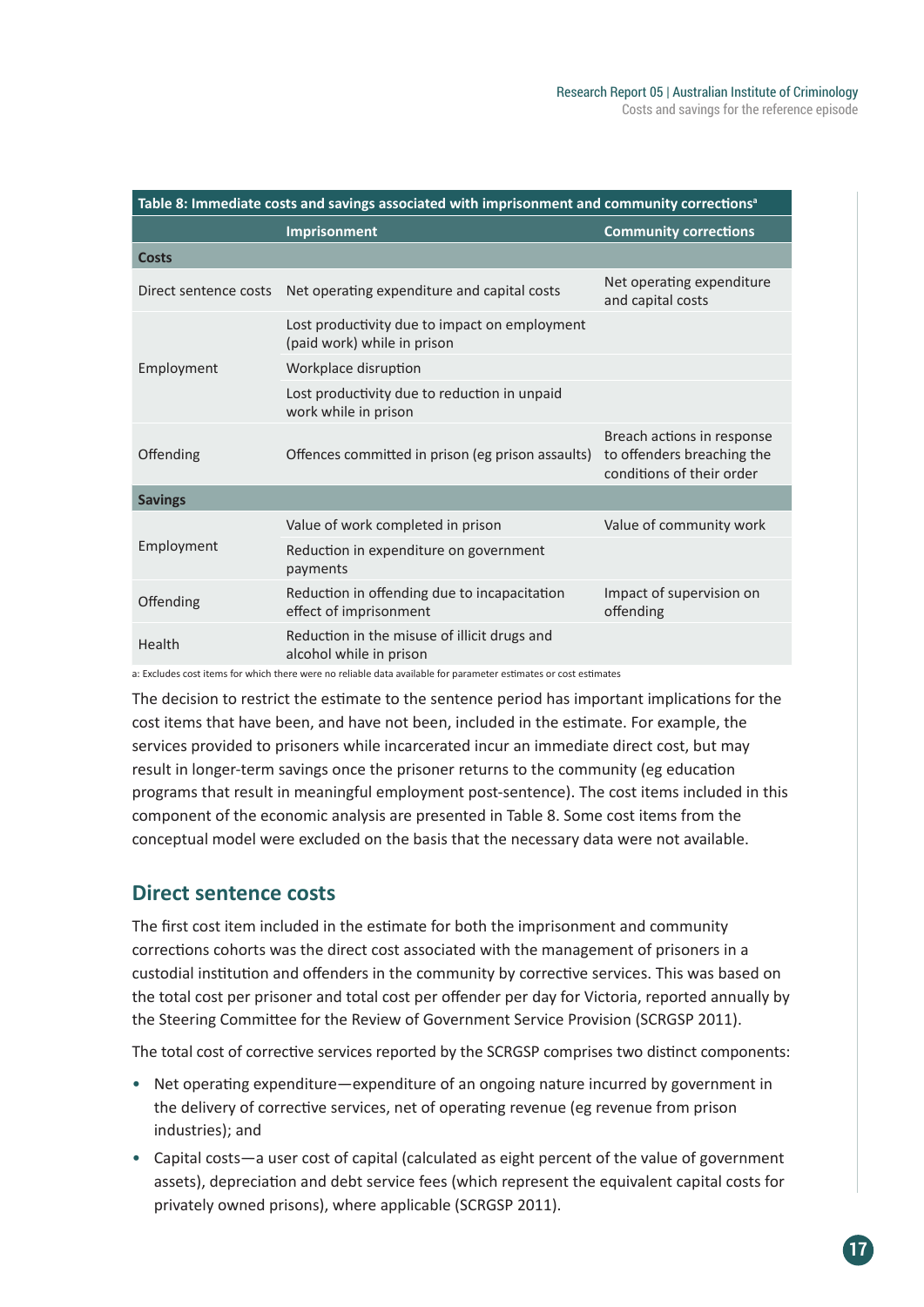The decision to include capital costs is consistent with a recent report by Deloitte Access Economics (2013), which compared the costs of imprisonment with the costs of residential drug and alcohol treatment for Indigenous offenders.

The net operating expenditure and capital costs per prisoner/offender per day are presented in Table 9. This shows that the average daily cost of prison is substantially higher than the average daily cost of community corrections. It also demonstrates that, for prison, capital costs comprise a much greater proportion of the overall daily cost to corrective services.

| Table 9: Net operating expenditure and capital costs per prisoner/offender per day, by sentence type |              |                |  |  |  |
|------------------------------------------------------------------------------------------------------|--------------|----------------|--|--|--|
|                                                                                                      | $2009 - 105$ | $2014 - 15$ \$ |  |  |  |
| <b>Prison</b>                                                                                        |              |                |  |  |  |
| Net operating expenditure per prisoner per day                                                       | \$240.66     | \$268.59       |  |  |  |
| Capital costs per prisoner per day                                                                   | \$53.27      | \$59.46        |  |  |  |
| Total net operating expenditure and capital costs per<br>prisoner per day                            | \$293.93     | \$328.05       |  |  |  |
| <b>Community corrections</b>                                                                         |              |                |  |  |  |
| Net operating expenditure per offender per day                                                       | \$18.50      | \$20.64        |  |  |  |
| Capital costs per offender per day                                                                   | \$1.00       | \$1.12         |  |  |  |
| Total net operating expenditure and capital costs per<br>offender per day                            | \$19.50      | \$21.76        |  |  |  |

Note: Net operating expenditure excludes payroll tax and is net of operating revenues from ordinary activities. Capital costs comprise a user cost of capital (calculated as 8 per cent of the value of government assets), depreciation, and debt service fees, where applicable. Real net operating expenditure and capital costs represent average costs, not marginal costs Source: SCRGSP 2011

There are limitations associated with using the costs to corrective services reported by the SCRGSP. These costs represent the average cost of prison and community corrections per prisoner/offender per day, rather than marginal cost. The marginal cost refers to the change in the cost of a program that occurs when a unit of output increases (Henrichson & Galgano 2013), which in this case would be the number of prisoners incarcerated in a custodial institution and the number of offenders serving community corrections orders. The use of marginal costs is strongly preferred in economic analyses because it accounts for the fact that the cost of prison and community corrections comprises variable costs (directly related to workload), fixed costs (which remain unchanged when workload increases or decreases) and step-fixed costs (costs incurred when workload reaches a certain threshold), not all of which will be incurred for each additional prisoner/offender (Henrichson & Galgano 2013). As a result, the use of average costs to estimate the cost associated with each prisoner/ offender is likely to significantly overestimate the actual costs incurred by government for each additional person sentenced to prison or community corrections.

The other limitation with this estimate is that it is unable to account for the potential variation in direct sentence costs for different prisoners and offenders, which may be affected by the characteristics of prisoners/offenders or the characteristics of the order imposed. This is especially important given that this estimate has been developed for a subset of the prison and community corrections population. For example, it may be that the cost associated with short-term prisoners is considerably higher or lower than for prisoners who receive much longer sentences.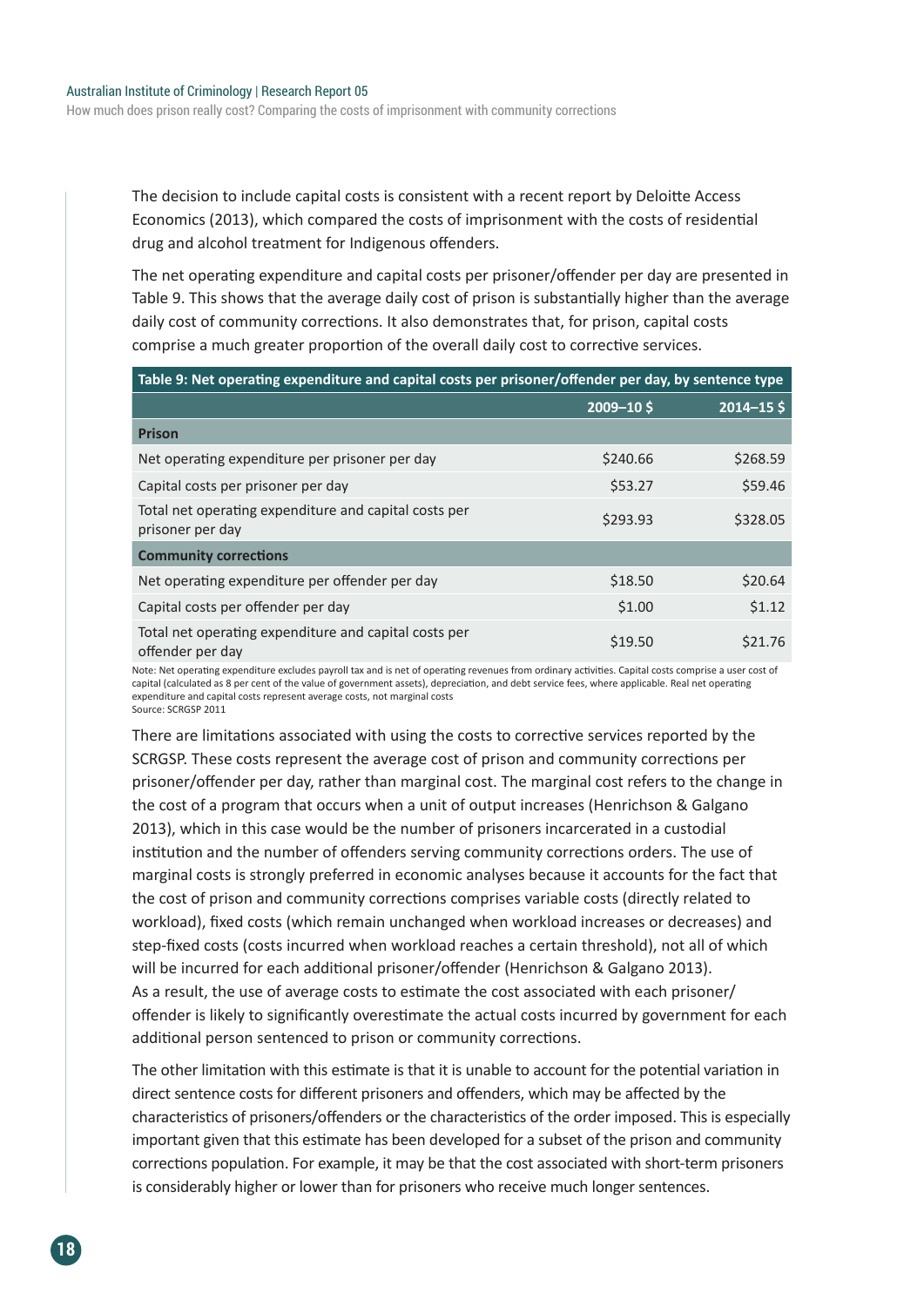### **Reoffending and contact with the criminal justice system**

### *Incapacitation effect of imprisonment and the impact of supervision on offending*

An important goal of both prison and community orders is to reduce reoffending, particularly during the term of imprisonment or the period under supervision. Imprisonment has an important incapacitation effect on prisoners, physically reducing their capacity to offend against the public by taking them out of the community (although they may still commit offences against other prisoners, prison staff and visitors; Ritchie 2012). The supervision of offenders in the community, while not limiting their capacity to offend, may exert a deterrent and rehabilitative effect on offenders.

The estimate therefore needed to include the savings associated with the incapacitation effect of imprisonment and the impact of supervision of offending. The benefit of having identified a matched group of prisoners and offenders based on variables known to predict reoffending was that it meant that it was reasonable to assume that there would be a similar rate of offending among those who could continue to offend (community corrections cohort) and those who could not (prison cohort). Information about the offences committed by offenders while under supervision was therefore used to determine the incapacitation effect of imprisonment.

The first step was to determine the number and type of *recorded offences* committed by offenders in the matched group serving community corrections orders while under supervision. This was achieved by identifying those offenders who had breached by offending or breached by offending and conditions on at least one occasion. Information on the offences committed by these offenders was then extracted from the breach reports prepared by Community Correctional Services (CCS) officers. Importantly, while these breach reports were prepared for court, some of the offences recorded in the breach reports may not have been finalised once they proceeded to court (ie the number of offences resulting in a conviction may have been overstated).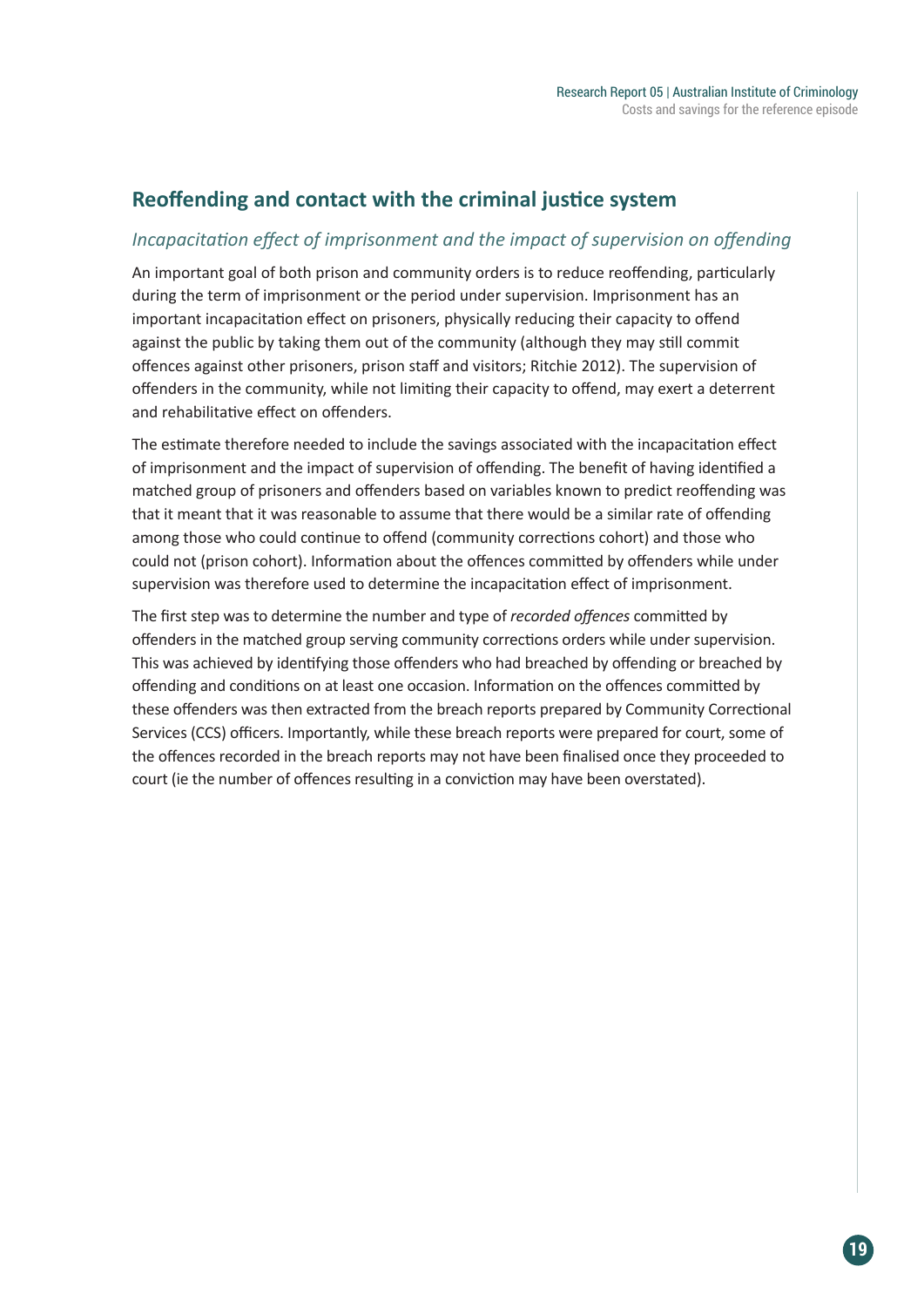#### Australian Institute of Criminology | Research Report 05

How much does prison really cost? Comparing the costs of imprisonment with community corrections

| Table 10: Cost per offence |                           |                   |                         |                   |  |  |
|----------------------------|---------------------------|-------------------|-------------------------|-------------------|--|--|
|                            |                           | <b>Likelihood</b> | <b>Cost per offence</b> |                   |  |  |
| <b>Offence type</b>        | <b>Outcome</b>            | per offence       | $(2014 - 155)$          | <b>Multiplier</b> |  |  |
| Homicide                   |                           |                   | \$2,287,569.20          |                   |  |  |
|                            | Injured and hospitalised  | 0.02              | \$70,481.03             | 1.5               |  |  |
| Assault                    | Injured and treated       | 0.06              | \$6,467.63              | 3.3               |  |  |
|                            | Injured                   | 0.13              | \$1,437.50              | 3.3               |  |  |
|                            | Not injured               | 0.79              | \$478.79                | 6.7               |  |  |
| Sexual assault             | Injured                   | 0.2               | \$13,079.24             | 2.8               |  |  |
|                            | Not injured               | 0.8               | \$775.67                | 8                 |  |  |
| Robbery                    | Injured and treated       | 0.14              | \$21,732.14             | 6.1               |  |  |
|                            | Injured                   | 0.14              | \$1,437.50              | 6.1               |  |  |
|                            | Not injured               | 0.72              | \$478.79                | 6.1               |  |  |
|                            | Residential               | 0.85              | \$3,428.57              | 3.2               |  |  |
| <b>Burglary</b>            | Non-residential           | 0.15              | \$4,536.83              | 1.2               |  |  |
|                            | Insured and claim made    | 0.45              | \$12,318.08             | $\mathbf{1}$      |  |  |
| Motor vehicle theft        | Insured but no claim made | 0.35              | \$1,304.69              | $\mathbf{1}$      |  |  |
|                            | Uninsured                 | 0.2               | \$2,608.26              | $\mathbf{1}$      |  |  |
| Theft from vehicles        | Commercial vehicle        | 0.15              | \$1,584.82              | 2.8               |  |  |
|                            | Other vehicle             | 0.85              | \$1,258.93              | 2.8               |  |  |
| Shop theft                 |                           |                   | \$150.67                | 100               |  |  |
| Property damage            |                           |                   | \$1,599.33              | 4.3               |  |  |
| Arson                      |                           |                   | \$25,000.00             | 3                 |  |  |
| Deception                  |                           |                   | \$18,750.00             | $\overline{4}$    |  |  |
| Other theft                |                           |                   | \$505.58                | 2.7               |  |  |

Note: The methodology used by Smyth is broadly comparable to Mayhew's (2003) estimate of the cost of crime in Australia, but provides updated estimates specific to Victoria. More information is available in these reports Source: Smyth 2011

However, not all offences that are committed by offenders in the community will have come to the attention of corrective services—a large number will have gone unrecorded. It was therefore necessary to apply multipliers to determine the number of *actual offences*, accounting for those offences that were not recorded. This involved using the multipliers reported by Smyth (2011) in calculating the cost of crime in Victoria, which are based on known reporting rates for different crime types (Table 10). This assumed that the rates of reporting for offences committed by offenders under supervision were the same as for the wider offending population. This also required accounting for the likelihood of different outcomes resulting from certain offence types (Smyth 2011). Multipliers were not applied to those offence types that are usually detected by (rather than reported to) police, such as drug possession and driving offences.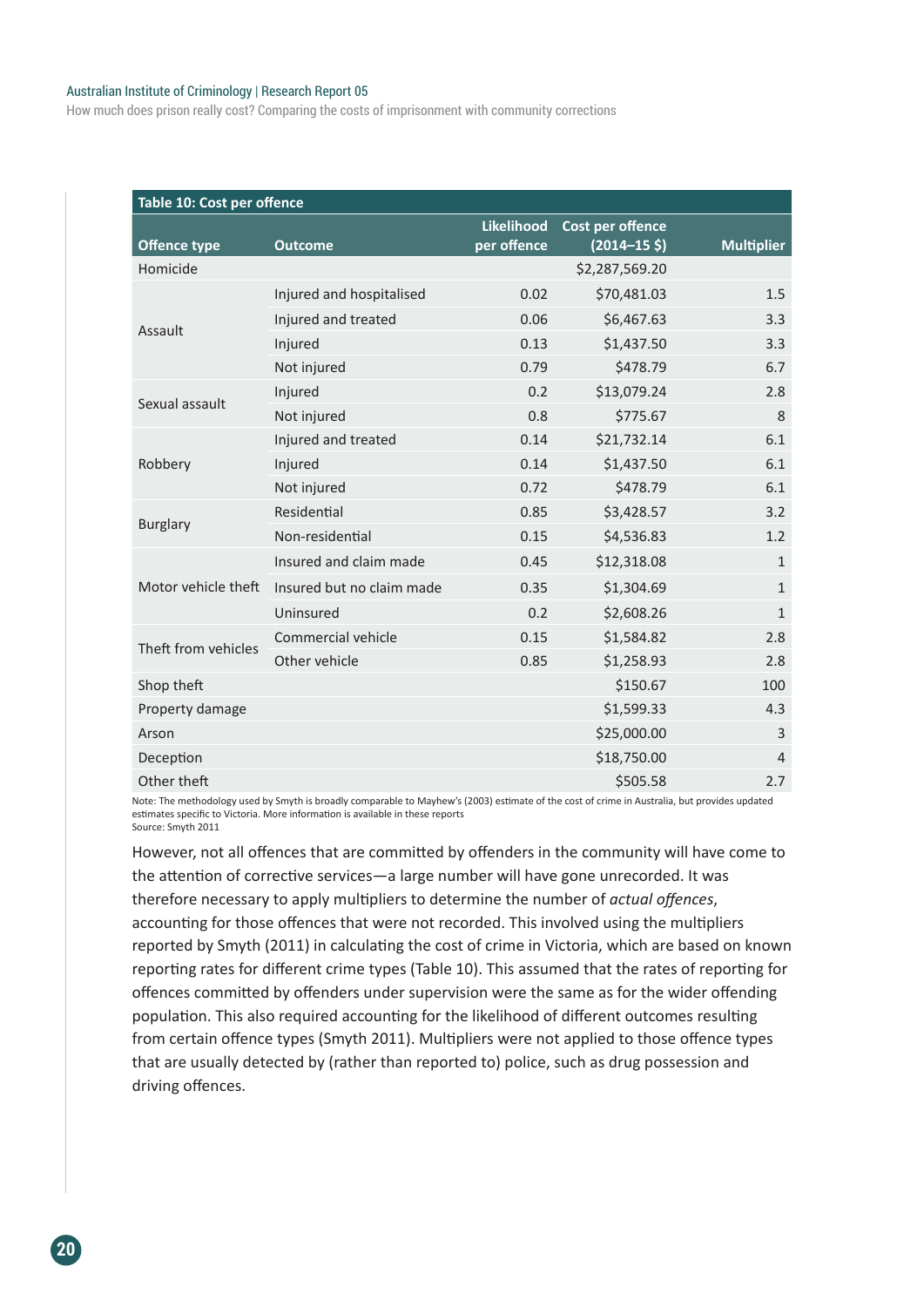**21**

It was then necessary to determine the total number of offences that would have been committed by offenders had they not been under supervision (*estimated offences*). To do this, it was necessary to apply published estimates of the impact of community-based supervision on offending. The model used the percentage reduction in offending resulting from community supervision for different supervision strategies reported by Drake (2011). This was based on a meta-analysis of studies that had examined the impact of supervision on offending. Estimates were available for three supervision strategies—supervision with surveillance (0% reduction), surveillance and treatment (10%) and supervision with risk need responsivity model (16%; Table 11). Based on advice from Corrections Victoria, the estimate assumes that the risk need responsivity model is used in Victoria and has therefore assumed a reduction in offending of 16 percent. A consistent multiplier (1.19) was then applied to all recorded offences, as well as to the number of breach actions (breaches could involve multiple offences). Importantly, recent Australian research into the impact of parole supervision on offending in New South Wales produced a similar estimate, finding that the mean number of offences committed by unsupervised offenders within the first 12 months was 1.29 times higher than that of supervised offenders (ie offenders on parole; Wan et al. 2014). The estimate used in the current study may therefore represent a conservative estimate of the impact of supervision on offending in a Victorian context.

| Table 11: Impact of supervision of adult offenders on crime, by supervision strategy |                             |                                |                          |                         |                   |  |  |
|--------------------------------------------------------------------------------------|-----------------------------|--------------------------------|--------------------------|-------------------------|-------------------|--|--|
|                                                                                      | <b>Number of</b><br>studies | <b>Adjusted</b><br>effect size | <b>Standard</b><br>error | % Reduction<br>in crime | <b>Multiplier</b> |  |  |
| Supervision with risk need<br>responsivity model                                     | 6                           | $-0.303$                       | 0.03                     | 16                      | 1.19              |  |  |
| Supervision involving<br>surveillance and treatment                                  | 17                          | $-0.205$                       | 0.071                    | 10                      | 1.11              |  |  |
| Supervision involving<br>surveillance only                                           | 14                          | 0.004                          | 0.065                    | 0                       | 1.00              |  |  |

The percentage change in crime is dependent on a base recidivism rate, which changes at each year of follow-up. Percentage change in crime calculated using a long-term follow-up of 15 years. Source: Drake 2011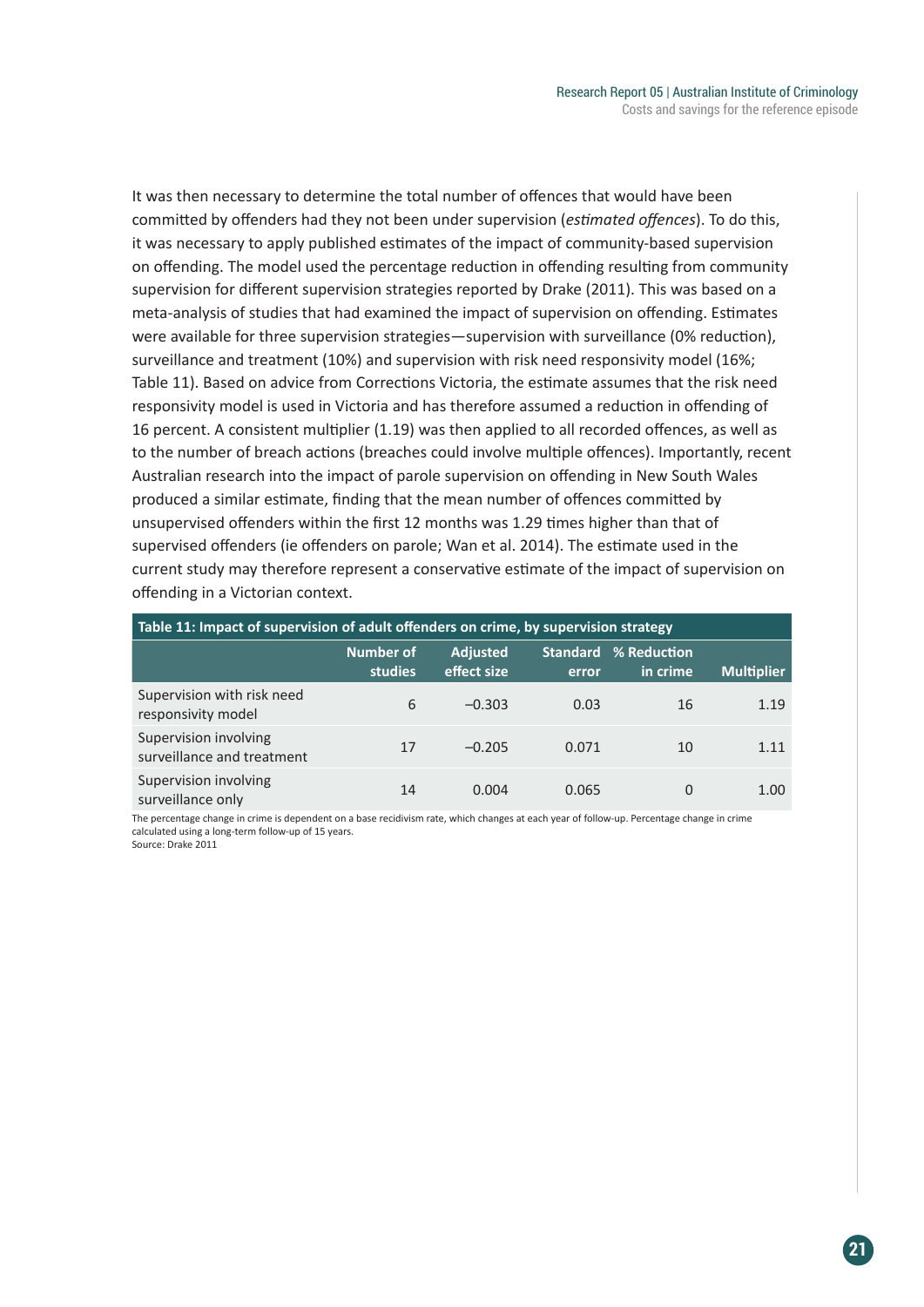#### Australian Institute of Criminology | Research Report 05

How much does prison really cost? Comparing the costs of imprisonment with community corrections

| Table 12: Estimated cost of offences committed by offenders serving community-based orders<br>assuming no impact of supervision and including unrecorded offences (2014-15 dollars) |                                    |                           |                                     |                      |                    |                   |  |
|-------------------------------------------------------------------------------------------------------------------------------------------------------------------------------------|------------------------------------|---------------------------|-------------------------------------|----------------------|--------------------|-------------------|--|
|                                                                                                                                                                                     | <b>Recorded</b><br><b>offences</b> | <b>Actual</b><br>offences | <b>Estimated</b><br><b>offences</b> | <b>Cost of crime</b> | <b>Police cost</b> | <b>Total cost</b> |  |
| Arson                                                                                                                                                                               | $\mathbf{1}$                       | 3                         | $\overline{4}$                      | \$89,285.71          | \$96.03            | \$89,381.75       |  |
| <b>Assault</b>                                                                                                                                                                      | 45                                 | 268                       | 319                                 | \$748,332.86         | \$6,270.35         | \$754,603.21      |  |
| <b>Burglary</b>                                                                                                                                                                     | 46                                 | 133                       | 159                                 | \$570,890.11         | \$5,456.90         | \$576,347.00      |  |
| Deception                                                                                                                                                                           | $\mathbf{1}$                       | $\overline{4}$            | 5                                   | \$89,285.71          | \$118.63           | \$89,404.34       |  |
| Driving offences                                                                                                                                                                    | 75                                 | 75                        | 75                                  | $\qquad \qquad -$    | \$6,405.92         | \$6,405.92        |  |
| Drug use,<br>possession and<br>trafficking                                                                                                                                          | 43                                 | 43                        | 43                                  |                      | \$3,695.40         | \$3,695.40        |  |
| Motor vehicle<br>theft                                                                                                                                                              | 10                                 | 10                        | 12                                  | \$77,636.05          | \$1,186.28         | \$78,822.34       |  |
| Other theft                                                                                                                                                                         | 63                                 | 170                       | 203                                 | \$102,380.02         | \$7,473.57         | \$109,853.60      |  |
| Property damage                                                                                                                                                                     | 15                                 | 65                        | 77                                  | \$122,805.72         | \$1,440.48         | \$124,246.21      |  |
| Robbery                                                                                                                                                                             | 5                                  | 30                        | 36                                  | \$129,441.68         | \$593.14           | \$130,034.82      |  |
| Shop theft                                                                                                                                                                          | 14                                 | 1,400                     | 1,667                               | \$251,116.07         | \$1,660.79         | \$252,776.87      |  |
| Theft from motor<br>vehicle                                                                                                                                                         | $\overline{2}$                     | 6                         | $\overline{7}$                      | \$8,718.75           | \$237.26           | \$8,956.01        |  |
| Other offences                                                                                                                                                                      | 64                                 | 64                        | 64                                  |                      | \$5,466.39         | \$5,466.39        |  |
| <b>Total</b>                                                                                                                                                                        | 384                                | 2,271                     | 2,668                               | \$2,189,892.70       | \$40,101.14        | \$2,229,993.84    |  |

Source: Corrections Victoria 2011 [data file]; Donnelly et al. 2007; Drake 2011; Smyth 2011

This produced the total number of offences that would have been committed by offenders in the matched group, had they not been under supervision. The cost of these offences was then calculated using recent estimates of the costs associated with different offence types in Victoria, accounting for likelihood of particular outcomes, including medical costs, costs due to lost output, property loss and intangible costs (Smyth 2011). The method used by Smyth, including the use of multipliers and calculation of costs attributable to different crime types, is consistent with the methodology developed by Mayhew (2003) to estimate the costs of crime to Australia. The estimated cost of offences committed by offenders on community-based orders and those on intensive corrections orders is presented in Table 12 and Table 13.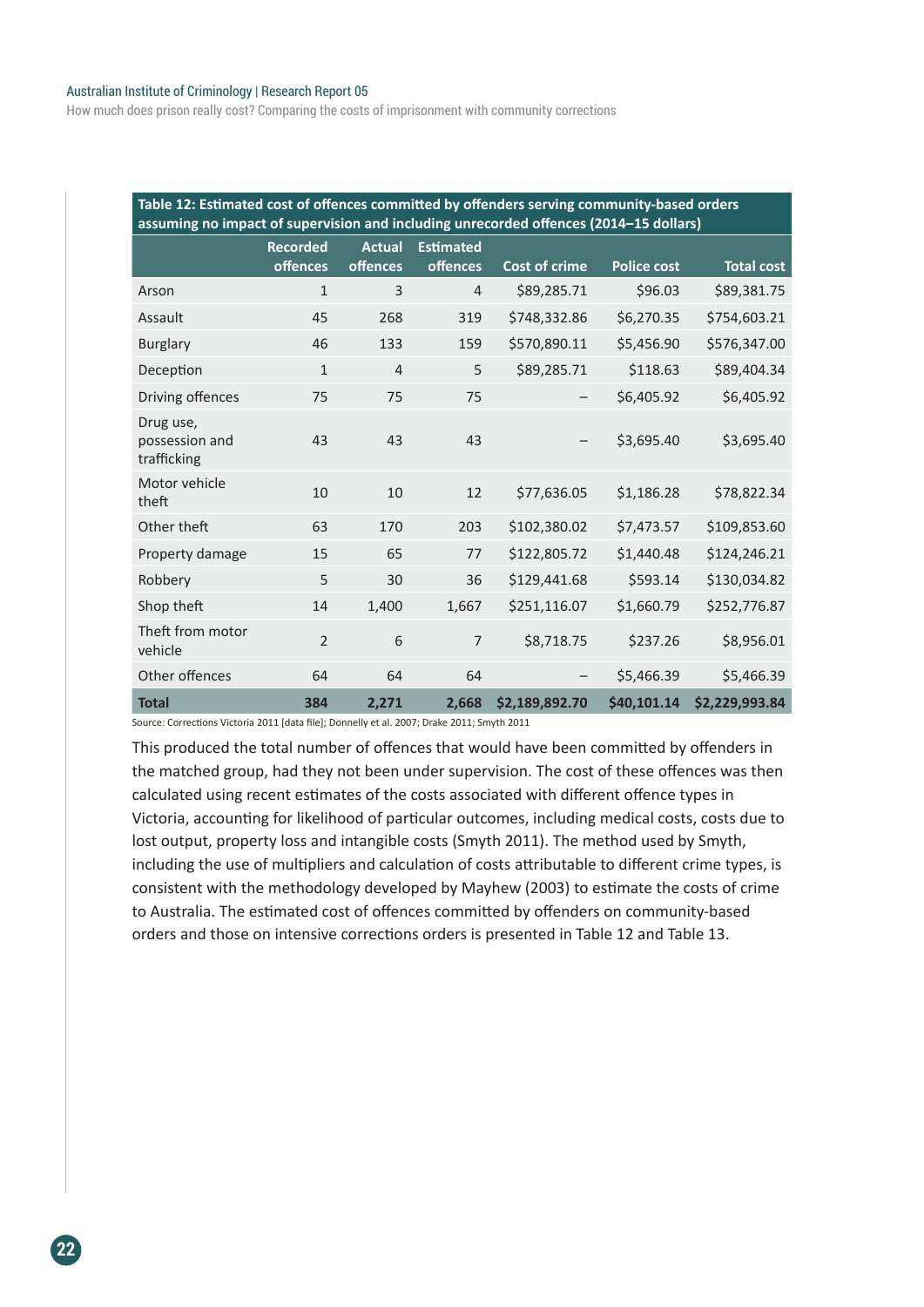| Table 13: Estimated cost of offences committed by offenders serving intensive corrections orders<br>assuming no impact of supervision and including unrecorded offences (2014-15 dollars) |                             |                                  |                              |                  |                       |                      |  |
|-------------------------------------------------------------------------------------------------------------------------------------------------------------------------------------------|-----------------------------|----------------------------------|------------------------------|------------------|-----------------------|----------------------|--|
|                                                                                                                                                                                           | <b>Recorded</b><br>offences | <b>Actual</b><br><b>offences</b> | <b>Estimated</b><br>offences | Cost of<br>crime | <b>Police</b><br>cost | <b>Total</b><br>cost |  |
| Arson                                                                                                                                                                                     | $\overline{0}$              | $\overline{0}$                   | $\overline{0}$               |                  |                       |                      |  |
| Assault                                                                                                                                                                                   | 12                          | 71                               | 85                           | \$199,555.43     | \$1,672.09            | \$201,227.52         |  |
| <b>Burglary</b>                                                                                                                                                                           | $\overline{2}$              | 6                                | $\overline{7}$               | \$24,821.31      | \$237.26              | \$25,058.57          |  |
| Deception                                                                                                                                                                                 | $\overline{0}$              | $\overline{0}$                   | $\overline{0}$               |                  |                       |                      |  |
| Driving offence                                                                                                                                                                           | 18                          | 75                               | 75                           |                  | \$1,708.25            | \$1,708.25           |  |
| Drug use, possession<br>and trafficking                                                                                                                                                   | 11                          | 43                               | 43                           |                  | \$1,031.27            | \$1,031.27           |  |
| Motor vehicle theft                                                                                                                                                                       | $\Omega$                    | $\Omega$                         | $\mathbf 0$                  |                  |                       |                      |  |
| Other theft                                                                                                                                                                               | $\overline{7}$              | 19                               | 23                           | \$11,375.56      | \$830.40              | \$12,205.96          |  |
| Property damage                                                                                                                                                                           | $\mathbf{1}$                | $\overline{4}$                   | 5                            | \$8,187.05       | \$96.03               | \$8,283.08           |  |
| Robbery                                                                                                                                                                                   | $\mathbf{1}$                | 6                                | $\overline{7}$               | \$25,888.34      | \$118.63              | \$26,006.96          |  |
| Shop theft                                                                                                                                                                                | 5                           | 500                              | 595                          | \$89,684.31      | \$593.14              | \$90,277.45          |  |
| Theft from motor<br>vehicle                                                                                                                                                               | $\Omega$                    | $\overline{0}$                   | $\overline{0}$               |                  |                       |                      |  |
| Offence not elsewhere<br>classified                                                                                                                                                       | 11                          | 64                               | 64                           |                  | \$1,024.95            | \$1,024.95           |  |
| Total                                                                                                                                                                                     | 68                          | 788                              | 904                          | \$359,511.99     | \$7,312.01            | \$366,824.01         |  |

Source: Corrections Victoria 2011 [data file]; Donnelly et al. 2007; Drake 2011; Smyth 2011

Criminal justice costs are also included as part of the estimate, although they have not traditionally been attributed to individual offence types (Mayhew 2003; Smyth 2011). To determine the costs to police associated with responding to these offences, the AIC used the mean number of hours spent by police responding to different alcohol-related offence types (Table 14; Donnelly et al. 2007). The cost associated with police time in responding to each offence type was calculated using the estimated hourly salary for police officers, which was based on the average police staff costs for Victoria Police (SCRGSP 2011). These costs were then mapped to the offence categories reported by Smyth as closely as possible to produce an estimated cost to police for each offence type. The results from this analysis are also presented in Table 12 and Table 13.

| Table 14: Cost associated with police response to offending |                                             |                                               |                                                            |                                                                     |  |  |  |
|-------------------------------------------------------------|---------------------------------------------|-----------------------------------------------|------------------------------------------------------------|---------------------------------------------------------------------|--|--|--|
| <b>Crime</b>                                                | <b>Mean police</b><br>hours per<br>incident | <b>Median police</b><br>hours per<br>incident | <b>Average hourly</b><br>police salary<br>$(2009 - 105)^a$ | <b>Average hourly</b><br>police salary<br>$(2014 - 15 \; \text{S})$ |  |  |  |
| Assault                                                     | 2.22                                        | 1.08                                          | \$47.24                                                    | \$52.72                                                             |  |  |  |
| Public nuisance                                             | 1.62                                        | $\mathbf{1}$                                  | \$47.24                                                    | \$52.72                                                             |  |  |  |
| Malicious damage                                            | 1.53                                        | 1.13                                          | \$47.24                                                    | \$52.72                                                             |  |  |  |
| Liquor breaches                                             | 1.63                                        | 0.83                                          | \$47.24                                                    | \$52.72                                                             |  |  |  |
| Theft-related                                               | 1.89                                        | $\mathbf{1}$                                  | \$47.24                                                    | \$52.72                                                             |  |  |  |
| Traffic                                                     | 1.62                                        | 1                                             | \$47.24                                                    | \$52.72                                                             |  |  |  |

a: Based on average police staff costs of \$98,259 per year in 2009–10. Includes salary, superannuation and payroll tax. Hourly salary based on 40 hour working week

Source: Donnelly et al. 2007; SCRGSP 2011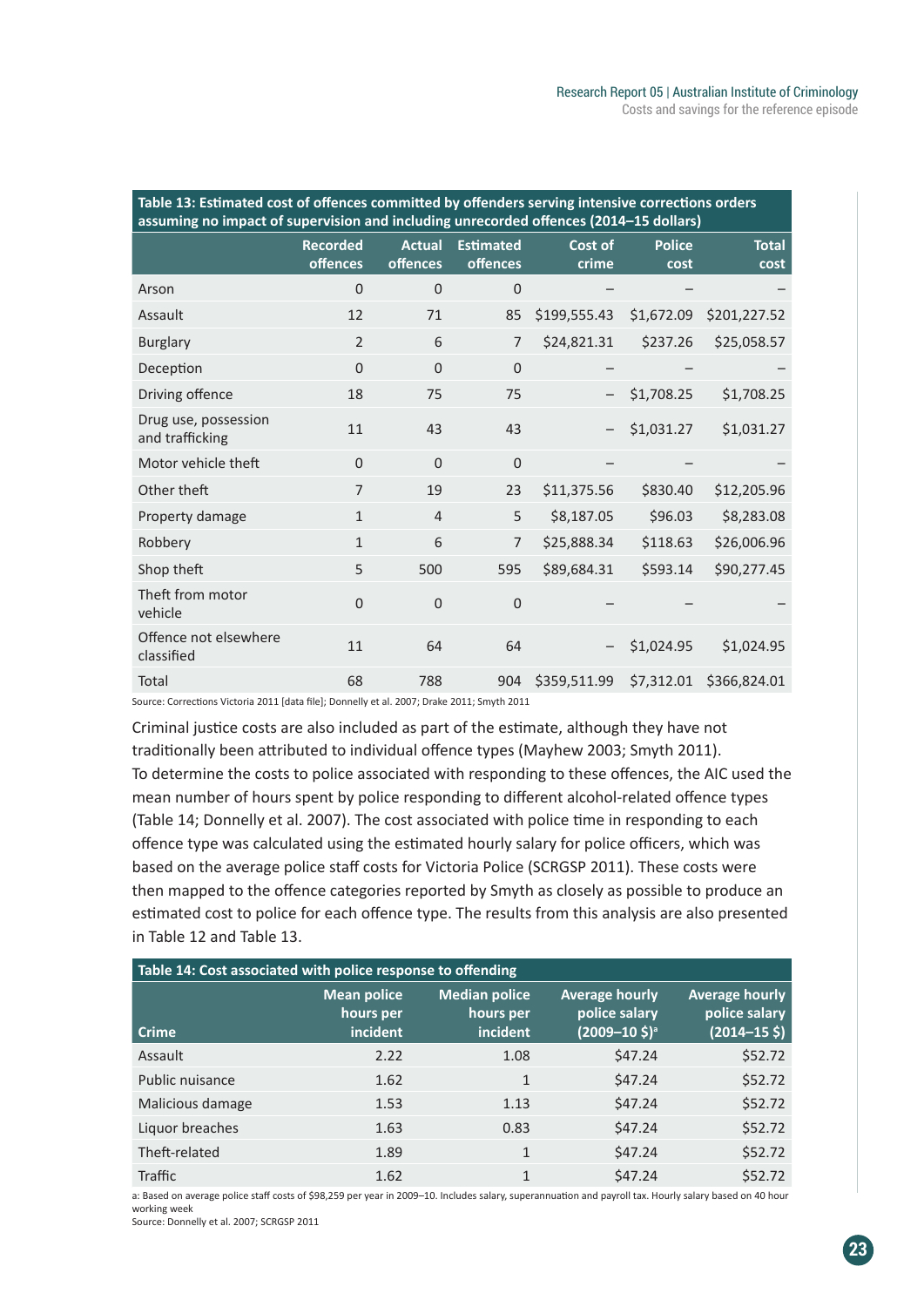How much does prison really cost? Comparing the costs of imprisonment with community corrections

The final cost estimate produced was the cost associated with court hearings for breaches by offending and breaches by offending and conditions. This assumes that offences and breaches (by offending and by offending and conditions) were dealt with in the same court hearing, and that all offences recorded in each breach report were dealt with in one Magistrates Court episode. The estimated number of breach actions that would have been required had there been no impact from supervision was also calculated using the same multiplier as before. The cost associated with breach actions was then calculated using the Victorian Magistrates Court's real net recurrent expenditure per criminal case finalisation (SCRGSP 2011). The results are presented in Table 15. These costs do not include the costs incurred by other parties involved in the court process (with the exception of the CCS officer).

#### **Table 15: Cost associated with breach actions for offending among offenders serving community orders (2014–15 dollars)**

|                                                                                   | <b>Community-based orders</b> | <b>Intensive corrections orders</b> |
|-----------------------------------------------------------------------------------|-------------------------------|-------------------------------------|
| Number of breach actions (recorded)                                               | 92                            | 16                                  |
| Number of breach actions (estimated)                                              | 110                           | 19                                  |
| Average Magistrates Court cost per<br>breach action $(2014-15 \text{ } \text{S})$ | \$430.75                      | \$430.75                            |
| <b>Total Magistrates Court costs</b>                                              | \$47,177.04                   | \$8,204.70                          |

Note: Limited to breaches by offending and breaches by offending and conditions only. Assumes that offences and breaches are dealt with through the same Magistrates Court episode Source: Corrections Victoria 2011 [data file]; SCRGSP 2011

The value of the saving associated with a reduction in offending due to the incapacitation effect of imprisonment was then calculated. This was the difference between the total cost of all offences committed by offenders in the community corrections cohort (including all unrecorded offences and assuming no impact from supervision) and zero. Given the average length of community orders was longer than the average length of imprisonment (and therefore the incapacitation effect applies to a portion of the actual time offenders in the community cohort had available to offend while under supervision), the average saving per day was calculated using the average length of community orders. This assumes that the rate of offending for the community cohort was consistent across the period of the order. The total saving from the incapacitation effect was estimated to be \$8.99 per prisoner per day.

The value of the saving associated with a reduction in offending due to the impact of supervision was also calculated. This was the difference between the total cost of all offences committed by the community corrections cohort (including all unrecorded offences and assuming no impact from supervision) and the cost of recorded and unrecorded offences (ie the difference between the two columns in Table 16). The total saving from the impact of supervision on offending was estimated to be \$1.43 per offender per day—the sum of the difference between the two estimates for CBOs (=B–A) and ICOs (=D–C).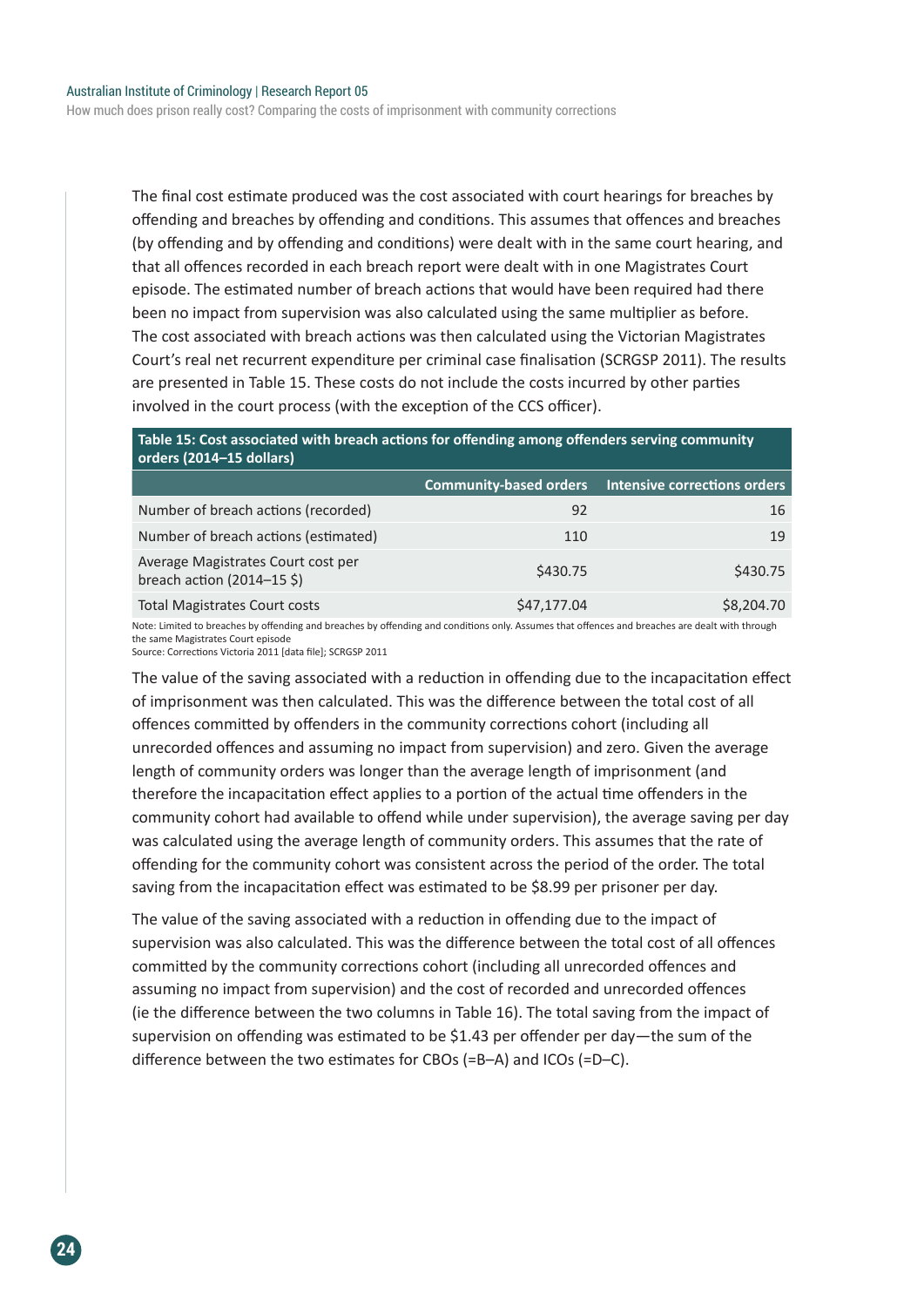| Table 16: Total cost associated with offending (2014-15 dollars) |                                                                 |                                                                                                               |  |  |
|------------------------------------------------------------------|-----------------------------------------------------------------|---------------------------------------------------------------------------------------------------------------|--|--|
|                                                                  | <b>Estimated cost (for recorded</b><br>and unrecorded offences) | <b>Estimated cost (for recorded and</b><br>unrecorded offences, assuming order<br>has no impact on offending) |  |  |
| <b>Community-based orders</b>                                    |                                                                 |                                                                                                               |  |  |
| Total cost                                                       | \$1,915,314.37                                                  | \$2,277,170.87                                                                                                |  |  |
| Average cost per offender                                        | \$2,382.23                                                      | \$2,832.30                                                                                                    |  |  |
| Average cost per offender<br>per day                             | \$5.95(A)                                                       | \$7.07(B)                                                                                                     |  |  |
| Intensive corrections orders                                     |                                                                 |                                                                                                               |  |  |
| Total cost                                                       | \$315,284.25                                                    | \$375,028.71                                                                                                  |  |  |
| Average cost per offender                                        | \$392.14                                                        | \$466.45                                                                                                      |  |  |
| Average cost per offender<br>per day                             | \$1.62(C)                                                       | \$1.92(D)                                                                                                     |  |  |

## *Assaults committed in prison*

While imprisonment has an incapacitation effect and prevents those offences that would have otherwise been committed by prisoners had they remained in the community, it does not prevent all offences. Some offences may still be committed by prisoners in prison. For example, previous research has found the rate of assault in prison to be much higher than in the general population (Ritchie 2012).

The cost associated with assaults committed in prison has therefore been included in the estimate. The number of assaults was based on the rate of serious assault and the rate of assault against prisoners and prison officers reported by SCRGSP (2011; Table 17). 'Serious assault' refers to acts of physical violence resulting in injuries requiring medical treatment involving overnight hospitalisation in a medical facility or ongoing medical treatment, as well as all sexual assaults. Following advice from Corrections Victoria, serious assaults were assumed to comprise 98 percent assaults (involving injury and hospitalisation) and two percent sexual assaults (involving injury and no injury). 'Assault' refers to acts of physical violence resulting in a physical injury that may or may not require short-term medical intervention but do not involve hospitalisation or ongoing medical treatment. This includes assaults involving injury and treatment and assaults involving injury but no treatment. The cost of each type of assault was calculated using the estimates produced by Smyth for assaults in Victoria, accounting for the likelihood of particular outcomes (Smyth 2011). The estimated cost per offence is presented in Table 17.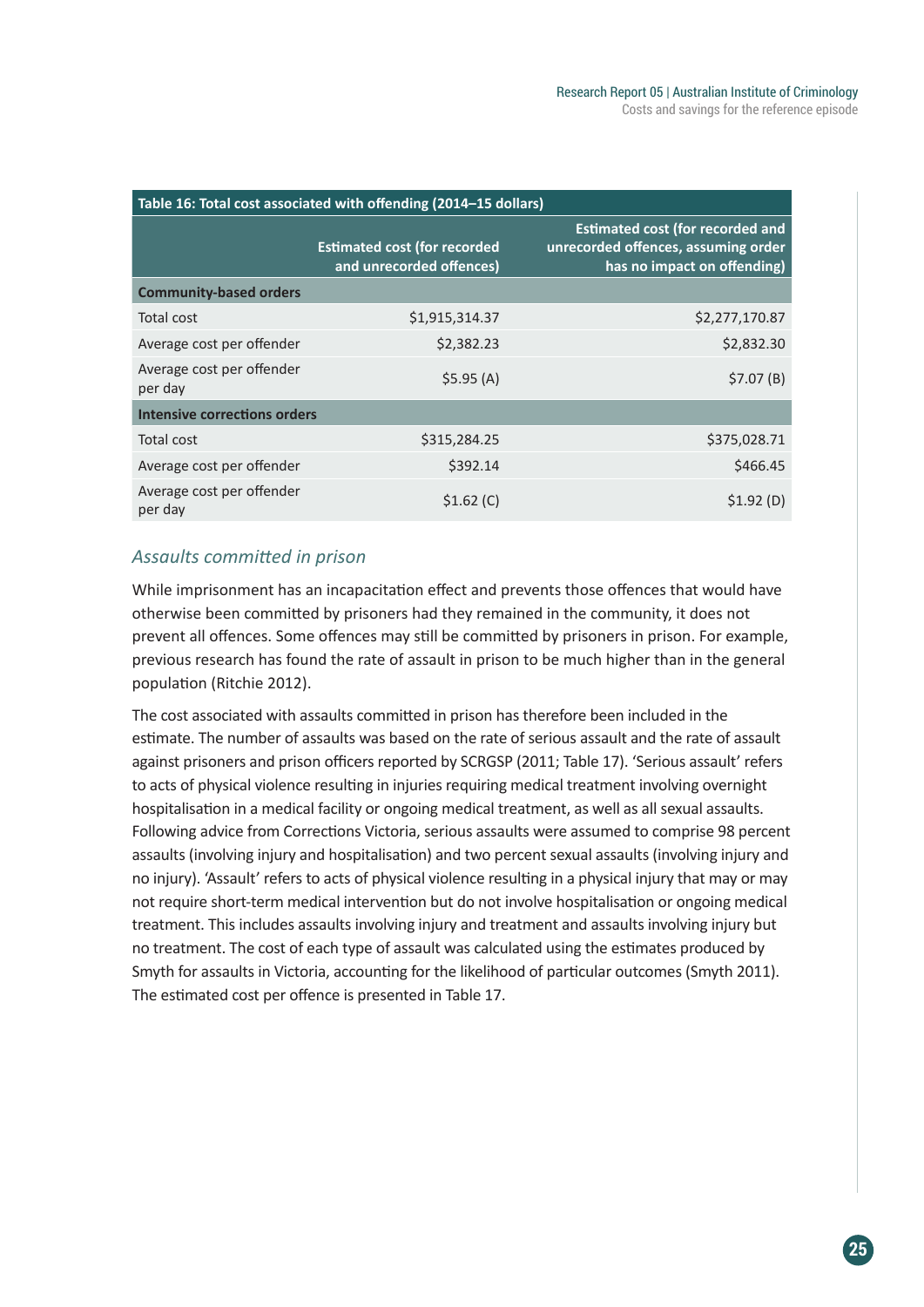#### Australian Institute of Criminology | Research Report 05

How much does prison really cost? Comparing the costs of imprisonment with community corrections

| Table 17: Rate of assaults in prison, by assault seriousness and victim |                                  |                                                        |  |  |
|-------------------------------------------------------------------------|----------------------------------|--------------------------------------------------------|--|--|
|                                                                         | Rate per 100 prisoners (2009-10) | Cost per offence $(2014-15 \text{ } \text{\textless})$ |  |  |
| Serious assault on prisoner                                             | 0.98                             | \$69,136.13                                            |  |  |
| Assault on prisoner                                                     | 7.64                             | \$3,025.96                                             |  |  |
| Serious assault on prison officer                                       | 0.02                             | \$69,136.13                                            |  |  |
| Assault on prison officer                                               | 0.85                             | \$3,025.96                                             |  |  |
| Source: Smyth R 2011; SCRGSP 2011                                       |                                  |                                                        |  |  |

To determine the number of assaults committed by the prisoners in the prison cohort per day, the rate per 100 prisoners was divided by 100 and then by 365. This was then multiplied by the cost of the offence to calculate the average cost of prison assaults per prisoner per day. The results are presented in Table 18 and show that the total cost was \$2.60 per prisoner per day.

| Table 18: Cost associated with assaults in prison, by assault seriousness and victim (2014-15 dollars) |                                                   |                                      |
|--------------------------------------------------------------------------------------------------------|---------------------------------------------------|--------------------------------------|
|                                                                                                        | <b>Number of offences</b><br>per prisoner per day | Average cost per<br>prisoner per day |
| Serious assault on prisoner                                                                            | 0.000027                                          | \$1.86                               |
| Assault on prisoner                                                                                    | 0.000209                                          | \$0.63                               |
| Serious assault on prison officer                                                                      | 0.000001                                          | \$0.04                               |
| Assault on prison officer                                                                              | 0.000023                                          | \$0.07                               |
| <b>Total</b>                                                                                           | 0.000260                                          | \$2.60                               |

Note: Assumes there are no unrecorded assaults in prison Source: Smyth 2011; SCRGSP 2011

There are two important assumptions underpinning this estimate that need to be considered when interpreting the result. First, the estimate assumes that prisoners in the target population (ie those with relatively short sentences) are as likely as the general prison population to perpetrate or be a victim of assault while in prison. Second, the estimate is based on the assumption that the costs associated with assaults occurring in prison are equivalent to costs associated with assaults occurring in the community.

#### *Breach actions taken in response to offenders who breached the conditions of their order*

Offenders supervised in the community are required to adhere to certain conditions, such as meeting regular reporting requirements, participating in treatment and rehabilitation and not using illicit drugs. Failing to abide by these conditions can result in formal breach action being taken by a CCS officer. The estimate therefore also included the costs associated with responding to offenders who breached the conditions of their community order (for reasons other than further offending). These are additional costs incurred as a result of the imposition of a community order.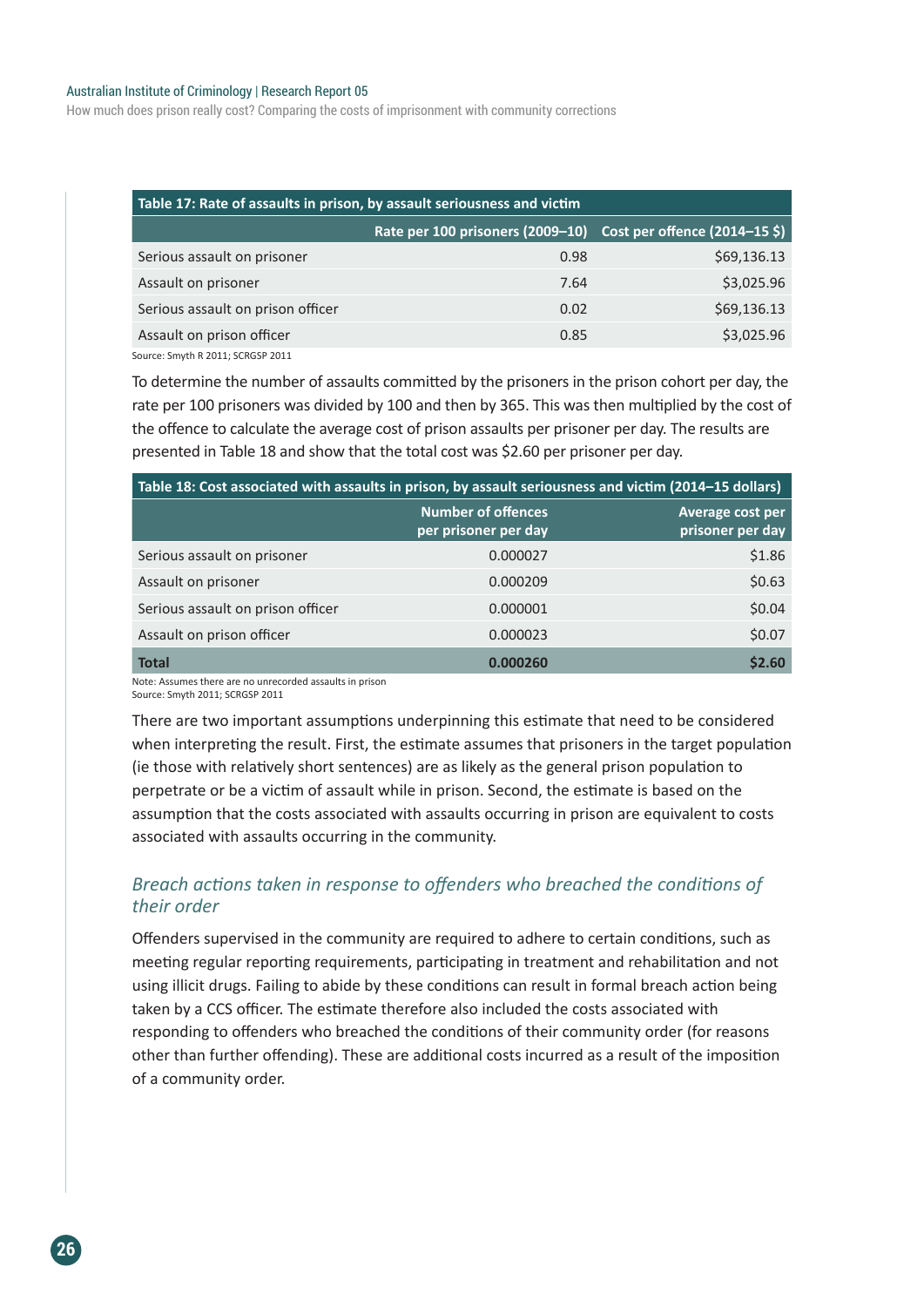To estimate these costs, it was necessary to first identify the number of breach actions taken in response to breaches by conditions by offenders in the community corrections cohort. This was identified from the extract provided by Corrections Victoria. There were a total of 248 breach actions taken against the 804 offenders in the matched group.

The next step involved estimating the costs associated with responding to each breach. It was assumed that the time CCS officers took to process breaches was already accounted for within the operating expenditure for corrective services. Similarly, where a new order was imposed in response to the breach (and the period of supervision extended), the cost associated with the new order (ie the cost of supervision by the CCS officer) was assumed to be captured within the direct sentence costs described earlier. Therefore the estimated cost associated with breach actions was limited to the cost of court hearings (assuming that all breach actions involved returning to court). This was based on the Victorian Magistrates Court's real net recurrent expenditure per criminal case finalisation (SCRGSP 2011). As with court costs associated with further offending, these costs do not include the costs incurred by other parties involved in the court process (with the exception of the CCS officer).

The results are presented in Table 19. This shows that the average cost of breach actions for breaches by conditions was \$0.37 per offender per day.

| Table 19: Costs associated with breach actions for breaches by conditions (2014-15 dollars) |              |
|---------------------------------------------------------------------------------------------|--------------|
| Number of breach actions (breach of conditions only)                                        | 248          |
| Average Magistrates Court cost per breach action (2014–15 \$)                               | \$430.75     |
| <b>Total Magistrates Court costs</b>                                                        | \$106,824.36 |
| Average cost per offender                                                                   | \$132.87     |
| Average cost per offender per day                                                           | \$0.37       |
| Source: Corrections Victoria 2011 [data file]; SCRGSP 2011                                  |              |

## **Employment, productivity and government payments**

### *Reduction in government payments*

A significant proportion of prisoners in the matched group reported not being in paid employment at the commencement of their sentence. Many of these prisoners would therefore have been eligible for and were likely to have been receiving some form of government payment prior to entering prison. When a prisoner enters prison they are no longer entitled to the government payments they received while they were in the community. Therefore there is a saving to the Australian government associated with not having to continue to pay individuals who received some form of government payment prior to entering prison for the duration of their sentence.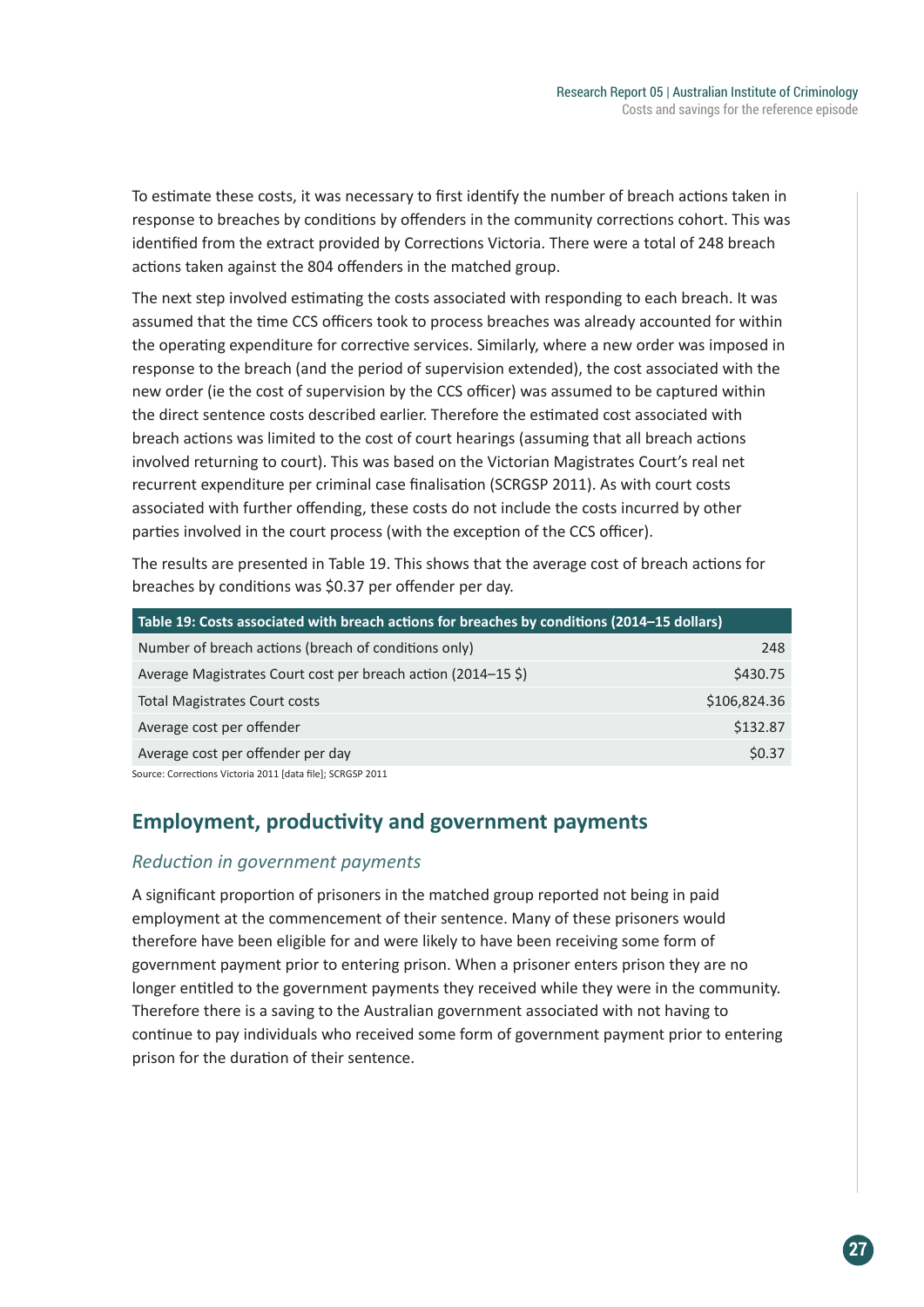How much does prison really cost? Comparing the costs of imprisonment with community corrections

Using the employment status of prisoners and maximum entitlement for relevant payments reported by the Department of Human Services (DHS 2010), these savings have been included in the estimate. The first step was to determine the proportion of prisoners in the matched group who were unemployed, pensioners, students or engaged in unpaid work (home duties) prior to entering prison, based on the extract provided by Corrections Victoria. This information is presented in Table 20. It was necessary to categorise prisoners according to their relationship status and whether they had dependent children, as these factors influence the amount of government payments received. It was also necessary to determine the proportion of unemployed prisoners receiving a disability pension (as opposed to Newstart) using a recent housing census of Victorian prisoners (HomeGround Services 2010).

#### **Table 20: Employment status of Victorian prisoners prior to entering prison, by relationship status and dependent children (n=732)**

|                                      |                | <b>Single</b>  |                | In a relationship |
|--------------------------------------|----------------|----------------|----------------|-------------------|
|                                      | $\mathsf{n}$   | %              | $\mathsf{n}$   | %                 |
| Prisoners with no dependent children |                |                |                |                   |
| Employed                             | 104            | 14             | 35             | 5                 |
| Home duties                          | $\mathbf{0}$   | $\mathbf{0}$   | $\overline{2}$ | $\mathbf{0}$      |
| Pensioners                           | 15             | $\overline{2}$ | $\overline{7}$ | $\mathbf{1}$      |
| <b>Students</b>                      | 6              | $\mathbf{1}$   | $\mathbf{1}$   | $\overline{0}$    |
| Unemployed                           | 351            | 48             | 65             | 9                 |
| Prisoners with dependent children    |                |                |                |                   |
| Employed                             | 18             | $\overline{2}$ | 21             | 3                 |
| Home duties                          | $\overline{4}$ | $\mathbf{1}$   | $\overline{4}$ | $\mathbf{1}$      |
| Pensioners                           | $\overline{4}$ | $\mathbf{1}$   | $\mathbf{1}$   | $\overline{0}$    |
| Students                             | $\overline{0}$ | $\mathbf{0}$   | $\Omega$       | $\overline{0}$    |
| Unemployed                           | 66             | 9              | 28             | $\overline{4}$    |

Note: Total includes prisoners with known employment status. Employed includes those prisoners who reported being employees, employers and self-employed. Excludes 53 prisoners with unknown employment status, 4 prisoners with 'other' employment status, and a further 15 prisoners with unknown relationship status

Source: Corrections Victoria 2012 [data file]

The value of the payments provided to these prisoners prior to entering prison was then determined by using the maximum payment amounts for relevant payments, by relationship status and whether the person had dependent children (DHS 2010). Equivalent daily amounts are presented in Table 21. As shown in this table, it was necessary to map payment types to the different categories of employment status reported by Corrections Victoria.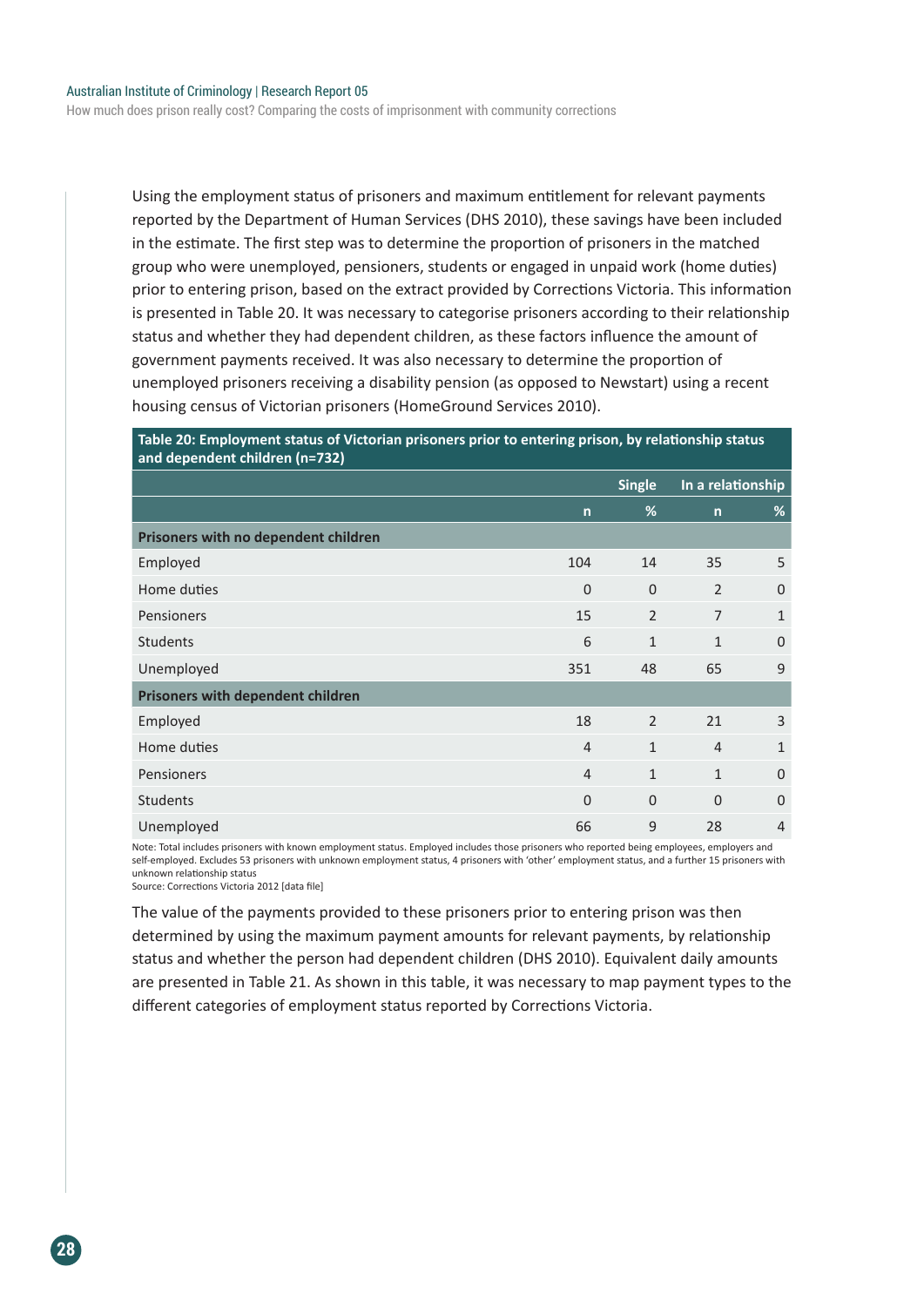It was then possible to estimate the average government payment per prisoner per day prior to entering prison by multiplying the percentage of the entire prison cohort in each category by the relevant payment amount (Table 22). This shows that the average total government payment for each prisoner in the prison cohort was \$30.17 per day. In other words, sentencing these prisoners to a term of imprisonment in a custodial institution saved the Australian government an average of \$30.17 per prisoner per day.

| Table 21: Government payments per day, by employment status (as at June 2010; 2014-15 dollars) |                          |                              |                          |                              |
|------------------------------------------------------------------------------------------------|--------------------------|------------------------------|--------------------------|------------------------------|
|                                                                                                |                          | <b>Single</b>                |                          | In a relationship            |
|                                                                                                | No dependent<br>children | <b>Dependent</b><br>children | No dependent<br>children | <b>Dependent</b><br>children |
| Home duties (based on<br>parenting payments)                                                   |                          | \$47.94                      |                          | \$33.30                      |
| Pensioner (based on age pension)                                                               | \$51.36                  | \$51.36                      | \$38.71                  | \$38.71                      |
| Students (based on<br>youth allowance)                                                         | \$30.05                  | \$39.37                      | \$30.05                  | \$33.00                      |
| Unemployed (based on Newstart<br>and disability pension)                                       | \$40.51                  | \$42.78                      | \$34.65                  | \$34.65                      |

Note: Payments based on fortnightly allowances (per day rate based on 14 day fortnight). Maximum entitlement used for all payments. Excludes bonuses, supplements, rent assistance and family tax benefits. Unemployed entitlement assumes 25% unemployed prisoners on disability pension, 75% receiving Newstart allowance. Based on Prisoner Housing Census

Source: DHS 2010; HomeGround Services 2010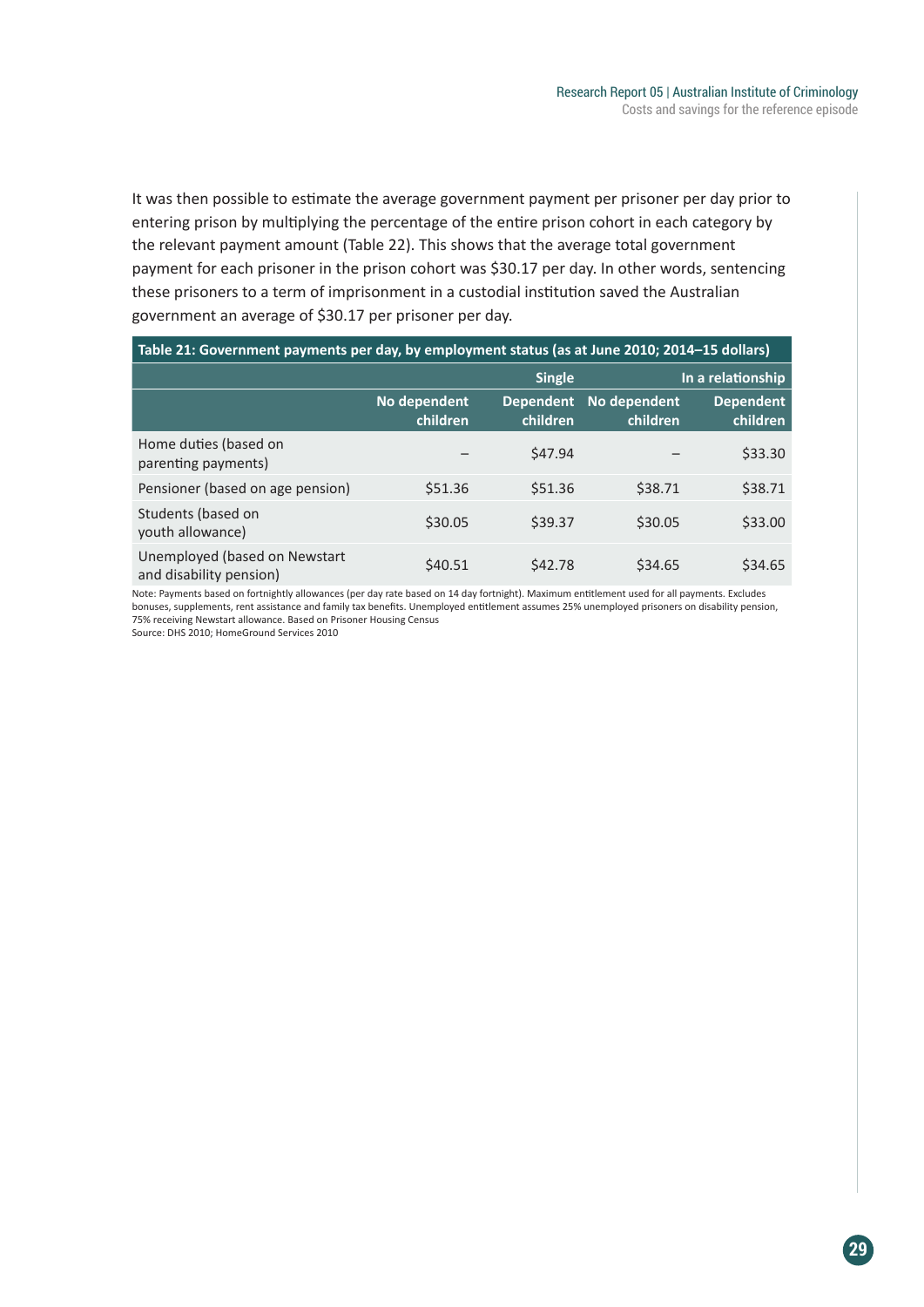#### Australian Institute of Criminology | Research Report 05

How much does prison really cost? Comparing the costs of imprisonment with community corrections

#### **Table 22: Government payments to prisoners prior to entering prison, by relationship status and dependent children (2014–15 dollars)**

|                                             | $\%$             | Government payment, per<br>person per day | Average government payment,<br>per prisoner per day |
|---------------------------------------------|------------------|-------------------------------------------|-----------------------------------------------------|
| <b>Single prisoners</b>                     |                  |                                           |                                                     |
| Prisoners with no dependent children        |                  |                                           |                                                     |
| Employed                                    | 14               |                                           |                                                     |
| Home duties                                 | $\Omega$         |                                           |                                                     |
| Pensioners                                  | $\overline{2}$   | \$51.36                                   | \$1.05                                              |
| <b>Students</b>                             | $\mathbf{1}$     | \$30.05                                   | \$0.25                                              |
| Unemployed                                  | 48               | \$40.51                                   | \$19.42                                             |
| <b>Prisoners with</b><br>dependent children |                  |                                           |                                                     |
| Employed                                    | $\overline{2}$   |                                           |                                                     |
| Home duties                                 | $\mathbf{1}$     | \$47.94                                   | \$0.26                                              |
| Pensioners                                  | $\mathbf{1}$     | \$51.36                                   | \$0.28                                              |
| <b>Students</b>                             | $\overline{0}$   | \$39.37                                   |                                                     |
| Unemployed                                  | 9                | \$42.78                                   | \$3.86                                              |
| Prisoners in a relationship                 |                  |                                           |                                                     |
| Prisoners with no dependent children        |                  |                                           |                                                     |
| Employed                                    | 5                |                                           |                                                     |
| Home duties                                 | $\boldsymbol{0}$ |                                           |                                                     |
| Pensioners                                  | $\mathbf{1}$     | \$38.71                                   | \$0.37                                              |
| <b>Students</b>                             | <1               | \$30.05                                   | \$0.04                                              |
| Unemployed                                  | 9                | \$34.65                                   | \$3.08                                              |
| <b>Prisoners with dependent children</b>    |                  |                                           |                                                     |
| Employed                                    | 3                |                                           |                                                     |
| Home duties                                 | $\mathbf{1}$     | \$33.30                                   | \$0.18                                              |
| Pensioners                                  | <1               | \$38.71                                   | \$0.05                                              |
| <b>Students</b>                             | $\boldsymbol{0}$ | \$33.00                                   |                                                     |
| Unemployed                                  | $\overline{4}$   | \$34.65                                   | \$1.33                                              |
| <b>All prisoners</b>                        |                  |                                           | \$30.17                                             |

Source: Corrections Victoria 2012 [data file]; DHS 2010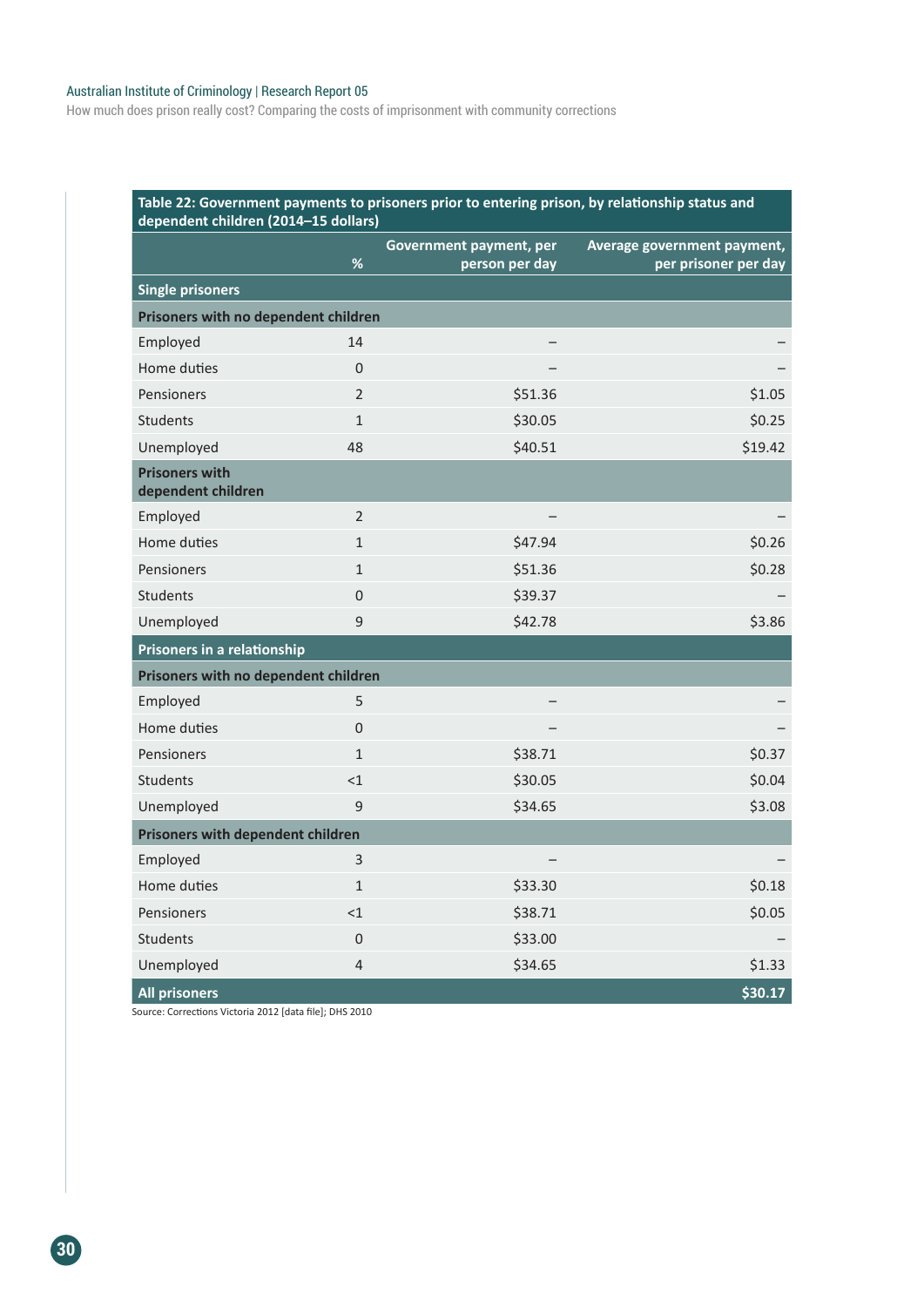There are some important assumptions and exclusions from this estimate. First, the estimate has been calculated on the basis that prisoners were receiving the maximum amount payable prior to entering prison. Because government payment amounts are influenced by factors such as the income and assets of recipients, these maximum amounts are likely to overestimate the average payment to prisoners in each category.

Because the various criteria used to determine whether a person is eligible for additional payments were largely unknown for the matched group, these additional government payments—including bonuses, supplements, rent assistance and family tax benefits—were excluded from the estimate. Similarly, the estimate was unable to account for changes in family member payments that might be incurred when their partner/parent/carer is imprisoned which, had they been included (along with the additional payments to the prisoner themselves), would have offset some of the savings associated with not having to provide government payments to prisoners.

## *Lost productivity (paid work)*

When prisoners are sentenced to a term of imprisonment, any employment they may have had prior to sentencing ceases, at least for the duration of their sentence. There are different methods for calculating the costs associated with the loss of employment due to incarceration. This can include the lost taxation revenue (a cost to the Australian Government), lost wages (a cost to the individual and their family) and lost productivity (a cost to the community).

For the current study, the lost productivity approach was chosen. This method has been used in a range of studies estimating the costs associated with road crashes (BITRE 2009), workplace injuries (Watson & Ozanne-Smith 1997) and imprisonment (Mayhew 2003). This method estimates the costs associated with lost productive effort from paid work by prisoners with employment prior to entering prison, measured by the expected loss in gross income from employment. This is calculated based on workforce participation rates and average earnings for employees.

| Table 23: Employment status of prisoners prior to entering prison, by gender |              |              |              |               |
|------------------------------------------------------------------------------|--------------|--------------|--------------|---------------|
|                                                                              |              | <b>Male</b>  |              | <b>Female</b> |
|                                                                              | $\mathsf{n}$ | %            | n            | %             |
| Employed                                                                     | 167          | 25           | 13           | 19            |
| Home duties                                                                  | $\mathbf 0$  | $\Omega$     | 10           | 14            |
| Pensioners                                                                   | 17           | 3            | 10           | 14            |
| <b>Students</b>                                                              | 6            | $\mathbf{1}$ | $\mathbf{1}$ | $\mathbf{1}$  |
| Unemployed                                                                   | 488          | 72           | 35           | 51            |
| Total offenders with known employment status                                 | 678          | 100          | 69           | <b>100</b>    |

Note: 'Employed' includes those prisoners who reported being employees, employers or self-employed. Excludes 53 prisoners with unknown employment status, 5 prisoners with 'other' employment status

Source: Corrections Victoria 2012 [data file]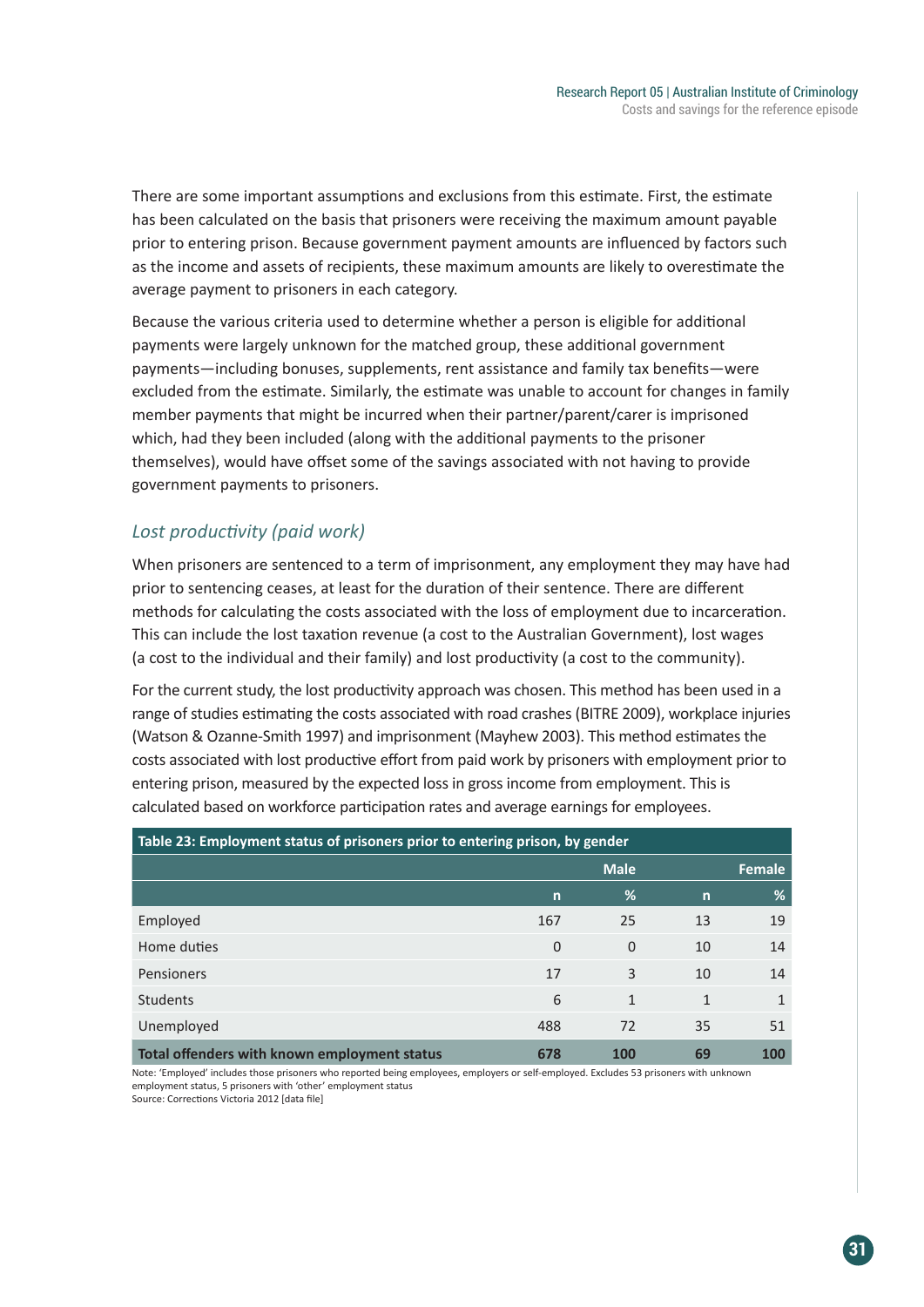This required determining the proportion of prisoners in the matched group who were employed prior to entering prison (Table 23). In order to calculate the average earnings of these employees based on the industry in which they worked, the occupation type recorded for prisoners by Corrections Victoria at the time of entering prison was also determined.

| Table 24: Salary rates (weekly; 2014-15 dollars)                               |               |                                                        |                              |  |
|--------------------------------------------------------------------------------|---------------|--------------------------------------------------------|------------------------------|--|
|                                                                                | <b>Salary</b> | <b>Total salary (including</b><br>25% salary on-costs) | <b>Equivalent daily rate</b> |  |
| Full-time minimum wage<br>(as at March 2010)                                   | \$636.05      | \$795.06                                               | \$159.01                     |  |
| Average weekly total cash earnings-<br>male employees <sup>a</sup>             | \$1,461.50    | \$1,826.87                                             | \$365.37                     |  |
| Average weekly total cash earnings-<br>female employees <sup>a</sup>           | \$1,197.88    | \$1,497.35                                             | \$299.47                     |  |
| Average weekly total cash earnings-<br>all employees <sup>a</sup>              | \$1,367.08    | \$1,708.84                                             | \$341.77                     |  |
| Average weekly total cash earnings-<br>male offenders in cohort <sup>b</sup>   | \$1,445.11    | \$1,806.39                                             | \$361.28                     |  |
| Average weekly total cash earnings-<br>female offenders in cohort <sup>b</sup> | \$1.171.23    | \$1,464.03                                             | \$292.81                     |  |

a: Average weekly earnings (ordinary time), permanent full-time employees only (Victoria, May 2010) b: Average weekly earnings (ordinary time) for prison cohort (Australia, May 2010) Source: ABS 2010; Corrections Victoria 2012 [data file]; Fair Work Ombudsman 2010

The income of those prisoners who were employed was estimated using three different salary rates—full-time minimum wage (Fair Work Ombudsman 2010), average weekly earnings for full-time employees in Victoria (ABS 2010) and average weekly earnings for full-time employees by industry (ABS 2010)—plus salary on-costs. The latter rate was calculated based on the occupation type recorded for prisoners by Corrections Victoria at the time of entering prison. The different rates (including the rates for male and female prisoners) are presented in Table 24. It was assumed that all prisoners who were employed prior to entering prison were employed on a full-time basis, which likely overestimates both the hours worked and income earned by prisoners.

Estimates of the average income of prisoners prior to entering prison, per prisoner per day, were then calculated for all three salary rates (Table 25) by multiplying workforce participation rates by the daily salary rates. The default estimate that was used was the average weekly earnings for the prison cohort, based on their occupation type. While Victorian-specific data was not available, it was agreed this would more reliably estimate the income of those prisoners who were employed because it took the type of employment into account. Using this estimate, the average income of prisoners prior to entering prison, and therefore the cost associated with lost productivity from paid employment, was \$62.19 per prisoner per day. This represents the average income for both employed and unemployed prisoners.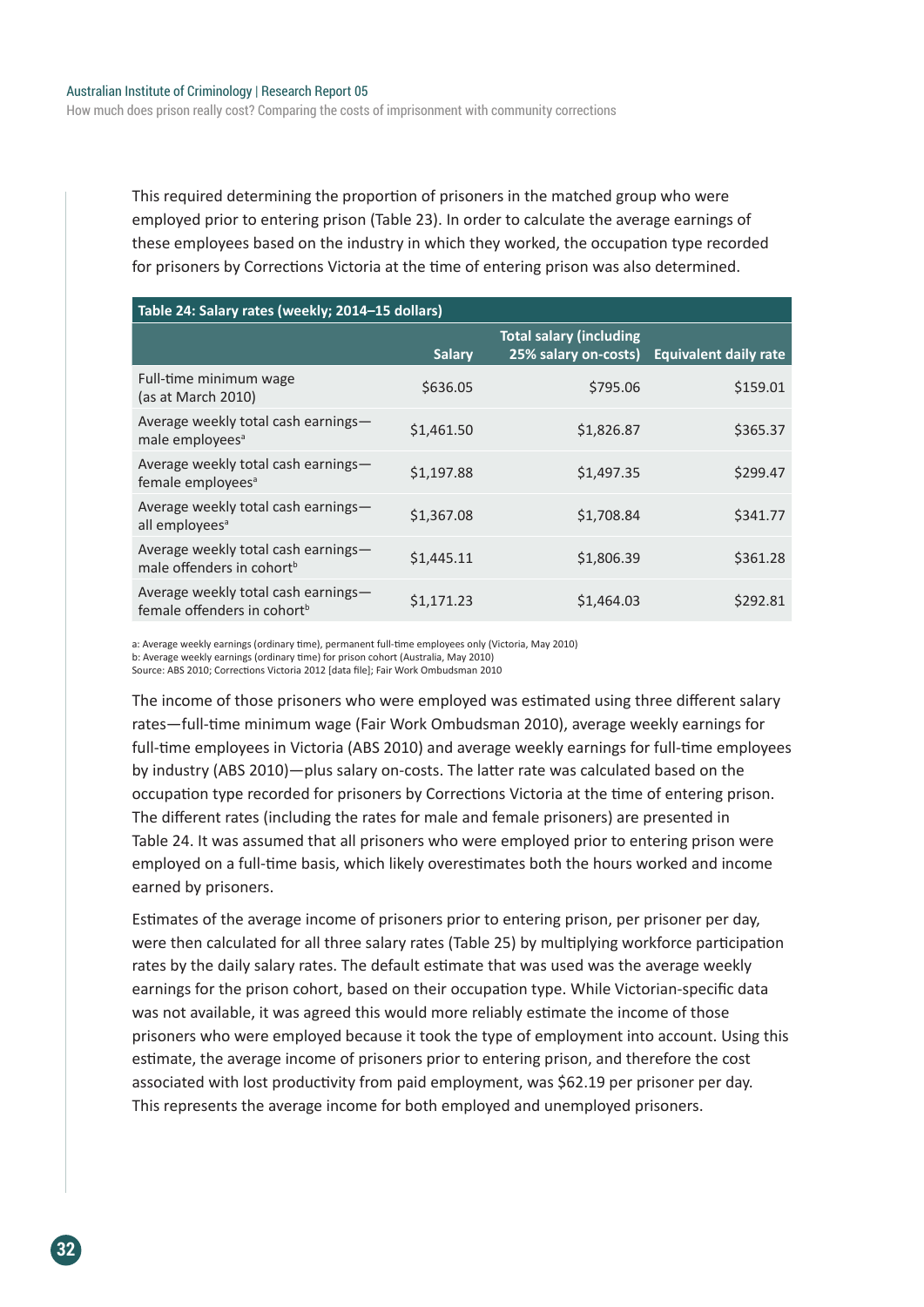| Table 25: Average income of prisoners prior to entering prison, per prisoner per day (2014-15 dollars) |         |         |         |  |
|--------------------------------------------------------------------------------------------------------|---------|---------|---------|--|
| Male prisoners Female prisoners<br><b>All prisoners</b>                                                |         |         |         |  |
| Salary rate                                                                                            |         |         |         |  |
| Full-time minimum wage (as at March 2013)                                                              | \$27.98 | \$21.40 | \$27.37 |  |
| Average weekly earnings <sup>a</sup>                                                                   | \$64.28 | \$40.30 | \$62.08 |  |
| Average weekly earningsb                                                                               | \$63.56 | \$48.62 | \$62.19 |  |

a: Average weekly earnings (ordinary time), permanent full-time employees only (Victoria, May 2010) b: Average weekly earnings (ordinary time) for prison cohort (Australia, May 2010)

Note: Average income calculated for the entire cohort, including employed and unemployed prisoners

Source: ABS 2010; Corrections Victoria 2012 [data file]; Fair Work Ombudsman 2010

#### *Workplace disruption and replacement*

Besides the costs associated with lost productivity resulting from the imprisonment of previously employed prisoners, there are additional costs incurred by employers resulting from workplace disruption and replacement. This includes the costs incurred by employers during the period of time before an employee can be replaced—measured by gross income of the employee—and the estimated cost associated with recruitment/retraining. This method has been used in estimating the costs associated with fatalities and serious injuries from road crashes (BITRE 2009).

The estimated average length of time before an employee can be replaced reported in the BITRE (2009) study was used to calculate the number of days (on average) it would take to replace a prisoner who was employed prior to entering prison (Table 26). BITRE also estimated the average cost of recruitment and retraining for each employee, which was adjusted for inflation.

| Table 26: Estimated workplace disruption                |            |
|---------------------------------------------------------|------------|
| Time required to replace employee (weeks)               | 9.6        |
| Time required to replace employee (days)                | 67.2       |
| Average cost of recruitment and retraining (2006 \$)    | \$6,422.00 |
| Average cost of recruitment and retraining (2014–15 \$) | \$8,254.50 |
| Source: BITRE 2009                                      |            |

The gross income of prisoners who were employed prior to entering prison was calculated using the same three salary rates as for lost productivity— full-time minimum wage (Fair Work Ombudsman 2010), average weekly earnings for full-time employees in Victoria (ABS 2010) and average weekly earnings for full-time employees by industry (ABS 2010)—plus salary on-costs. The average weekly earnings for the prison cohort, based on their occupation type, was also used to estimate workplace disruption costs. The average cost of workplace disruption per prisoner per day was then calculated based on the proportion of prisoners who reported having been employed prior to entering prison. The results are presented in Table 27 the estimated cost per prisoner of workplace disruption was \$39.01 per day.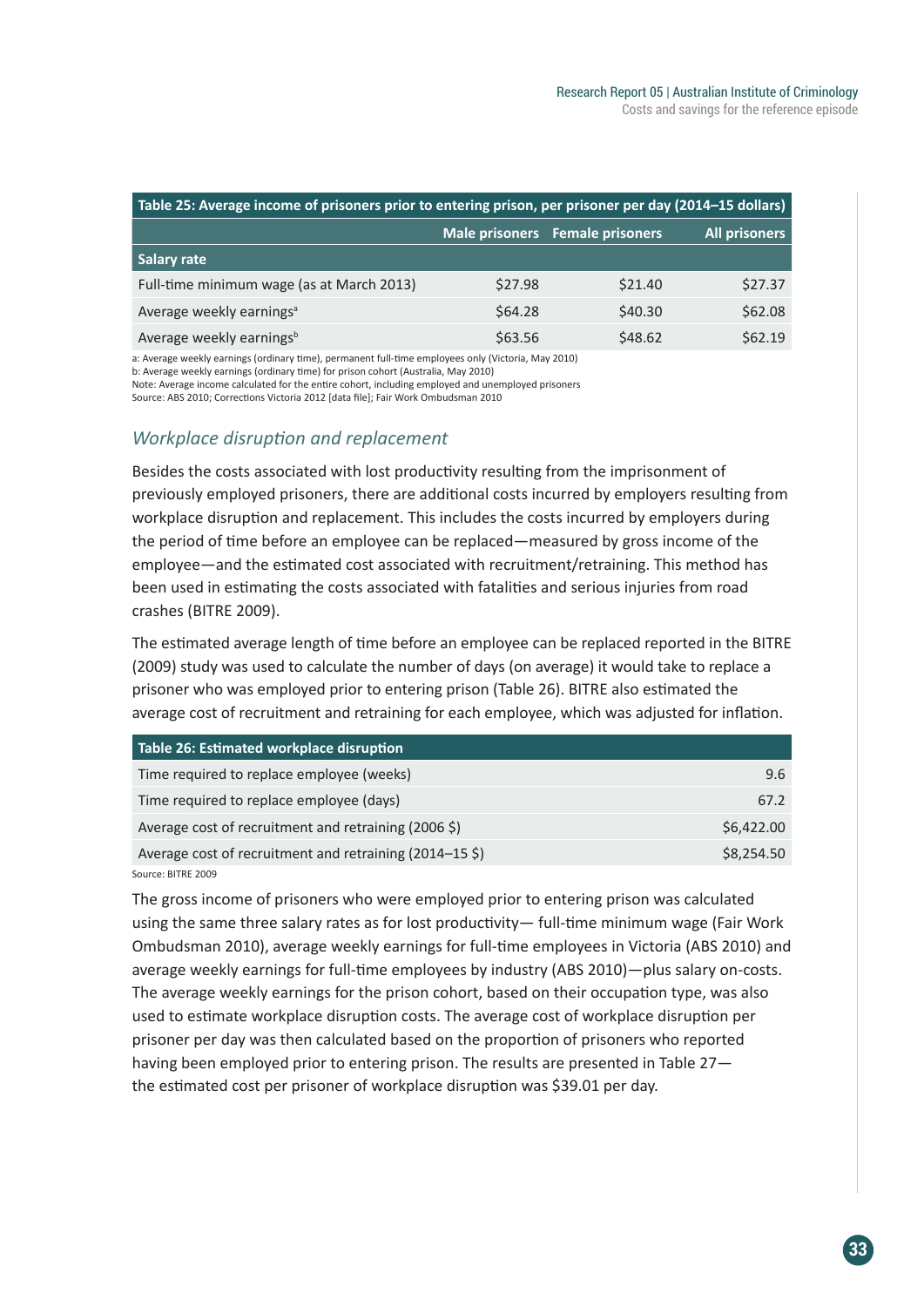How much does prison really cost? Comparing the costs of imprisonment with community corrections

This estimate assumes that all prisoners who lose their job when they enter prison do not return to their place of work when they exit prison or that, if they do return to the same position upon leaving prison, the position had been filled by someone else in the interim (ie an additional employee, as opposed to the role being absorbed by other staff within the organisation). Related to this point, this estimate has also been calculated on the basis that all positions that are vacated as a result of a former employee entering prison are filled by another employee (ie it is assumed the position itself is ongoing). Further, the estimate has also been calculated on the assumption that all vacated positions were full-time positions. Finally, the estimated cost of recruitment and retraining and the time taken to recruit employees are likely to vary significantly by industry type—the current study assumes the BITRE (2009) estimate is relevant to the target population of prisoners in the matched group.

| Table 27: Estimated costs associated with workplace disruption and replacement (2014-15 dollars) |            |
|--------------------------------------------------------------------------------------------------|------------|
| Gross earnings of employees during replacement period, per prisoner <sup>a</sup>                 | \$1,839.32 |
| Gross earnings of employees during replacement period, per prisoner <sup>b</sup>                 | \$4,171.49 |
| Gross earnings of employees during replacement period, per prisoner <sup>c</sup>                 | \$4,178.97 |
| Average cost of recruitment and retraining, per prisoner                                         | \$2,000.09 |
| Average cost of workplace disruption, per prisoner per day <sup>a</sup>                          | \$24.24    |
| Average cost of workplace disruption, per prisoner per day <sup>b</sup>                          | \$38.96    |
| Average cost of workplace disruption, per prisoner per day <sup>c</sup>                          | \$39.01    |

a: Calculated using full-time minimum wage (as at March 2010)

b: Calculated using average weekly earnings (ordinary time), permanent full-time employees only (Victoria, May 2010)

c: Calculated using average weekly earnings (ordinary time) for prison cohort (Australia, May 2010)

Source: ABS 2010; BITRE 2009; Corrections Victoria 2012 [data file]; Fair Work Ombudsman 2010.

### *Lost productivity (unpaid work)*

In addition to the lost productivity associated with paid work, prisoners are also no longer able to perform unpaid work that they would have done had they remained in the community, which can also be assigned a monetary value. Therefore the estimate also includes the costs associated with lost productive effort from unpaid work done by prisoners prior to entering prison—measured by the assumed economic value of household and voluntary work. As with the lost productivity associated with paid work, this method has previously been used in estimating costs associated with imprisonment (Mayhew 2003), road crashes (BITRE 2009) and injuries (Watson & Ozanne-Smith 1997).

The first step was to determine the proportion of prisoners in the matched group who were employed, unemployed and not in the labour force prior to entering prison, using the data supplied by Corrections Victoria. The time spent on productive non-work activities including domestic activities, child care and voluntary work and care was then assigned to each group, based on previously published estimates from a survey conducted by the ABS in 2006 (ABS 2008; see Table 28). This survey showed that the time spent on unpaid work varied depending on the employment status of a person, as well as varying between male and female offenders.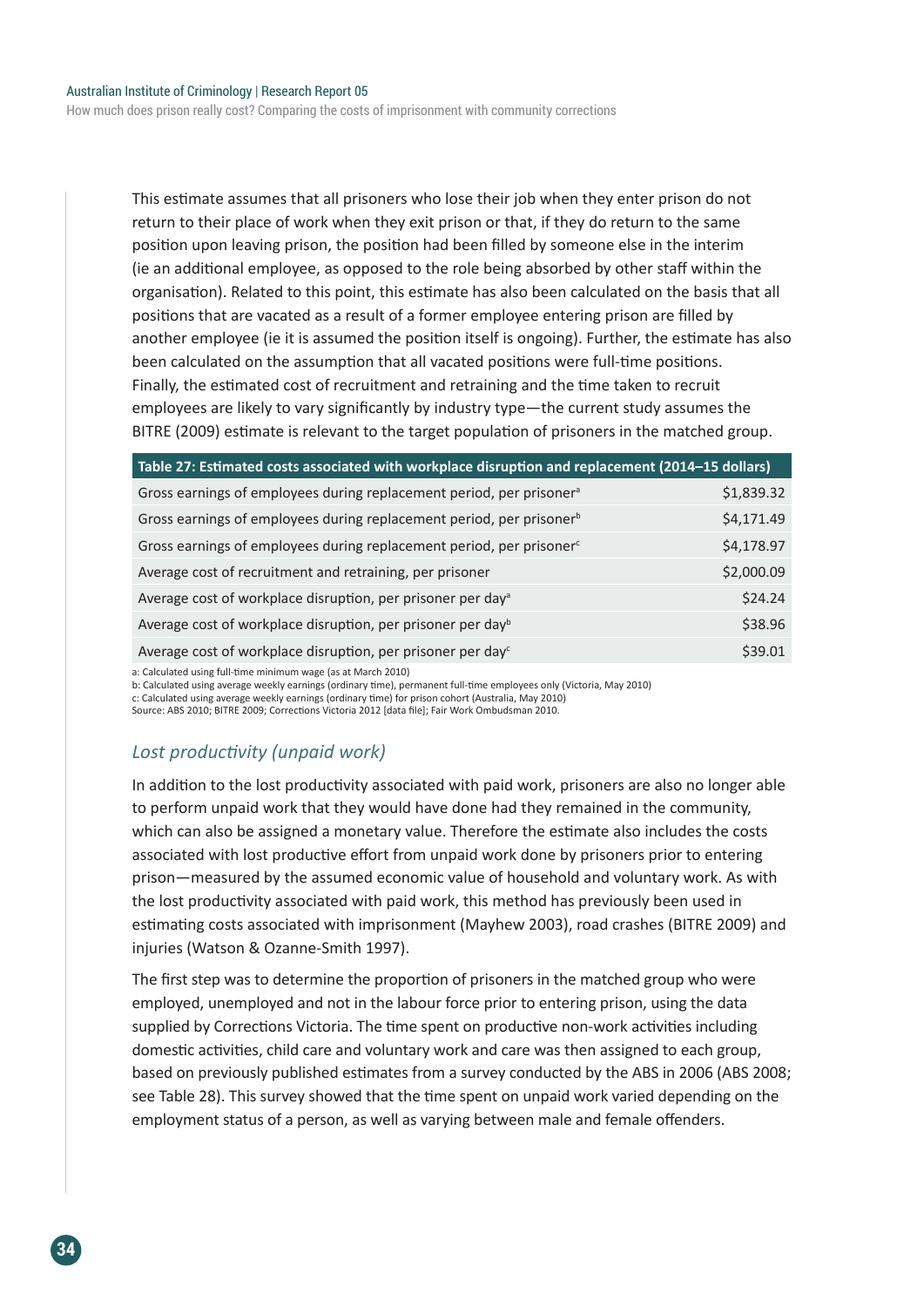| Table 28: Time spent on unpaid work, per person per day, by labour force status (hours) |              |                |  |
|-----------------------------------------------------------------------------------------|--------------|----------------|--|
|                                                                                         | <b>Males</b> | <b>Females</b> |  |
| Employed full-time                                                                      | 1.95         | 2.95           |  |
| Unemployed                                                                              | 2.60         | 4.25           |  |
| Not in the labour force                                                                 | 2.95         | 5 1 2          |  |

Note: Unpaid work includes domestic activities, child care and voluntary work and care Source: ABS 2008

The average number of hours for each group was then multiplied by the potential value of that work (ie the hourly rate), assuming someone was employed to perform the duties. Two different cost estimates were produced—the first used the full-time minimum wage (Fair Work Ombudsman 2010) in calculating the value associated with unpaid work. The second estimate used the average weekly earnings of full-time employees in Victoria (ABS 2010). Both included salary on-costs. Minimum wage was preferred because of the nature of unpaid

work, but also because it represents a more conservative estimate. The results are presented in Table 29. The final estimate was a cost of \$39.66 per prisoner per day.

| Table 29: Average value of unpaid work by prisoners prior to entering prison, per prisoner per day |         |                                 |                      |  |
|----------------------------------------------------------------------------------------------------|---------|---------------------------------|----------------------|--|
|                                                                                                    |         | Male prisoners Female prisoners | <b>All prisoners</b> |  |
| Prisoners employed full-time prior to<br>entering prison                                           |         |                                 |                      |  |
| Full-time minimum wage (as at March 2010)                                                          | \$7.27  | \$8.42                          | \$7.38               |  |
| Average weekly earnings <sup>a</sup>                                                               | \$16.71 | \$15.85                         | \$16.63              |  |
| Prisoners unemployed prior to entering prison                                                      |         |                                 |                      |  |
| Full-time minimum wage (as at March 2010)                                                          | \$28.34 | \$32.65                         | \$28.74              |  |
| Average weekly earnings <sup>a</sup>                                                               | \$65.12 | \$61.49                         | \$64.79              |  |
| Prisoners not in labour force prior to<br>entering prison                                          |         |                                 |                      |  |
| Full-time minimum wage (as at March 2010)                                                          | \$1.52  | \$23.58                         | \$3.55               |  |
| Average weekly earnings <sup>a</sup>                                                               | \$3.48  | \$44.41                         | \$7.25               |  |
| <b>All prisoners</b>                                                                               |         |                                 |                      |  |
| Full-time minimum wage (as at March 2010)                                                          | \$37.13 | \$64.65                         | \$39.66              |  |
| Average weekly earnings <sup>a</sup>                                                               | \$85.32 | \$121.75                        | \$88.67              |  |

a: Average weekly earnings (ordinary time), permanent full-time employees only (Victoria, May 2010) Source: ABS 2008; 2010; Corrections Victoria 2012 [data file]; Fair Work Ombudsman 2010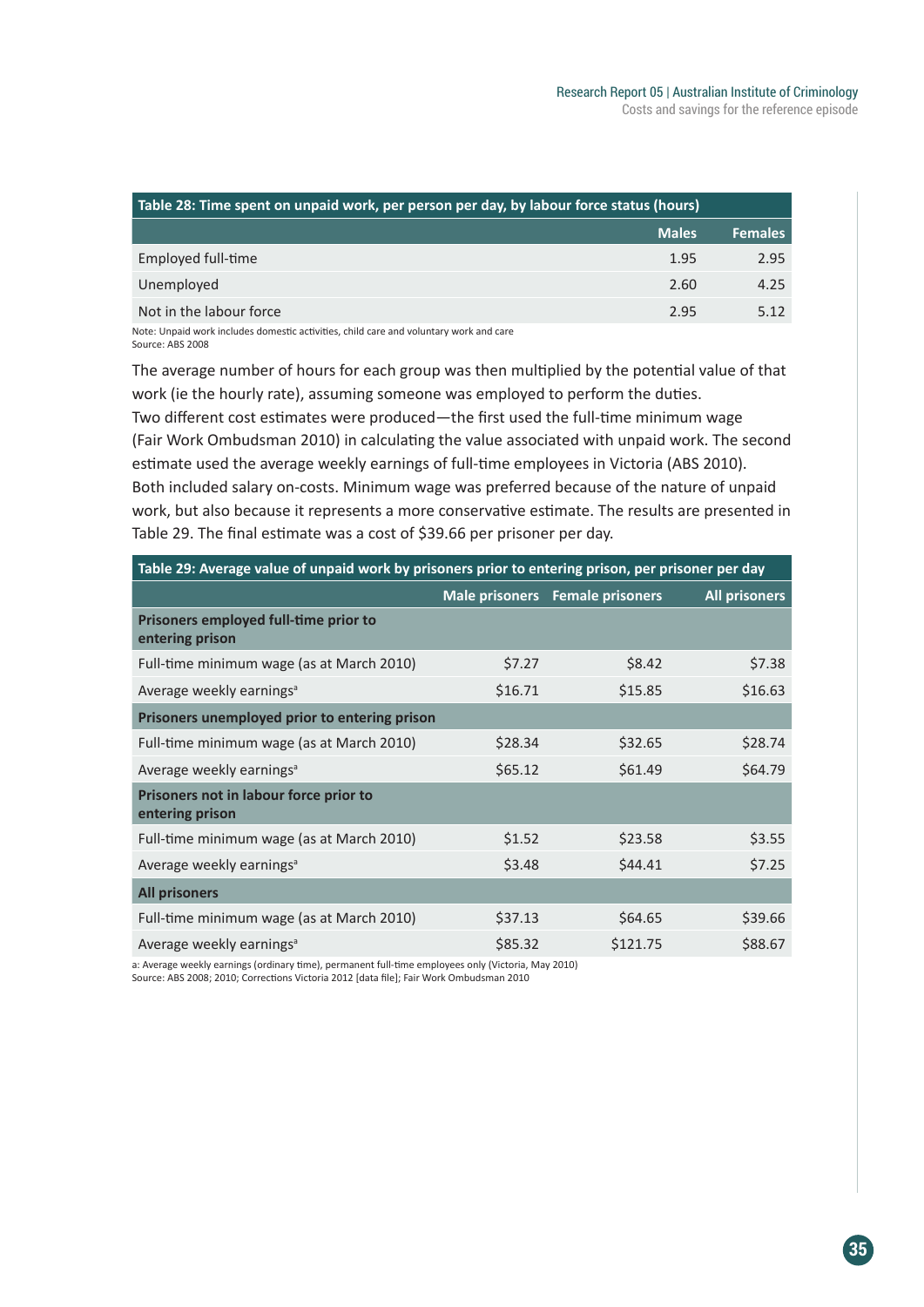How much does prison really cost? Comparing the costs of imprisonment with community corrections

#### *Value of work completed in prison*

There are opportunities for prisoners to engage in paid employment while they are in prison, either in service industries (no fee for service) or in commercial industries (fee for service). A qualitative study of the impact of Corrections Victoria's commercial prison industries concluded that prison employment helped to develop the skills of prisoners, particularly in the areas of time management and work discipline (Buchanan & Considine 2007).

In the short-term, prison employment represents an opportunity to provide useful services and generate revenue for a relatively small cost. The value of productive work completed by prisoners during their sentence represents a saving associated with imprisonment. This was measured by the assumed economic value of the paid work, based on likely gross income had the offender been participating in equivalent paid employment in the community.

Factors that influence whether a prisoner will be employed include age, health, whether they are engaged in full-time education and the length of imprisonment (SCRGSP 2011). Data supplied by Corrections Victoria for prisoners in the matched group showed that 64 percent of prisoners (for whom data was available) were employed during their sentence. Data reported by the SCRGSP showed that, in Victoria, 57 percent of employed prisoners were engaged in service industries (Table 30). The value of work completed by prisoners employed in commercial industries was excluded from the estimate because the revenue generated from prison industries is included in the net operating expenditure (which has already been counted).

| Table 30: Work completed in prison (inputs)                                         |        |
|-------------------------------------------------------------------------------------|--------|
| Proportion of eligible prisoners employed                                           | 64%    |
| Proportion of employed prisoners engaged in service (no fee for service) industries | 57%    |
| Hours worked per fortnight                                                          | 60     |
| Daily rate paid to prisoners                                                        | \$9.49 |

Source: Corrections Victoria 2012 [data file]; SCRGSP 2011

It was assumed that prisoners employed in service industries within prison worked 60 hours per fortnight for the duration of their sentence. This is likely to overestimate the amount of work actually undertaken by prisoners because part of a prisoner's sentence may include the time on remand and because, once sentenced, a prisoner may not be immediately engaged in work. The value of this work was then calculated using the full-time minimum wage (Fair Work Ombudsman 2010) plus salary on-costs, because most of the work completed by prisoners is unskilled labour. It was assumed the daily rate paid to prisoners is included in the net operating expenditure for prisons. The results are presented in Table 31. The average saving associated with paid work completed by prisoners was estimated to be \$33.22 per prisoner per day.

| Table 31: Value of paid work undertaken by prisoners while in prison (2014–15 dollars)   |         |
|------------------------------------------------------------------------------------------|---------|
| Proportion of all prisoners employed in service industries                               | 37%     |
| Equivalent daily value of work completed by prisoners, per prisoner per day              | \$90.86 |
| Savings associated with paid work completed by prisoners, per prisoner per day           | \$33.22 |
| Note: Value of work completed calculated using full-time minimum wage (as at March 2010) |         |

Source: Corrections Victoria 2012 [data file]; Fair Work Ombudsman 2010; SCRGSP 2011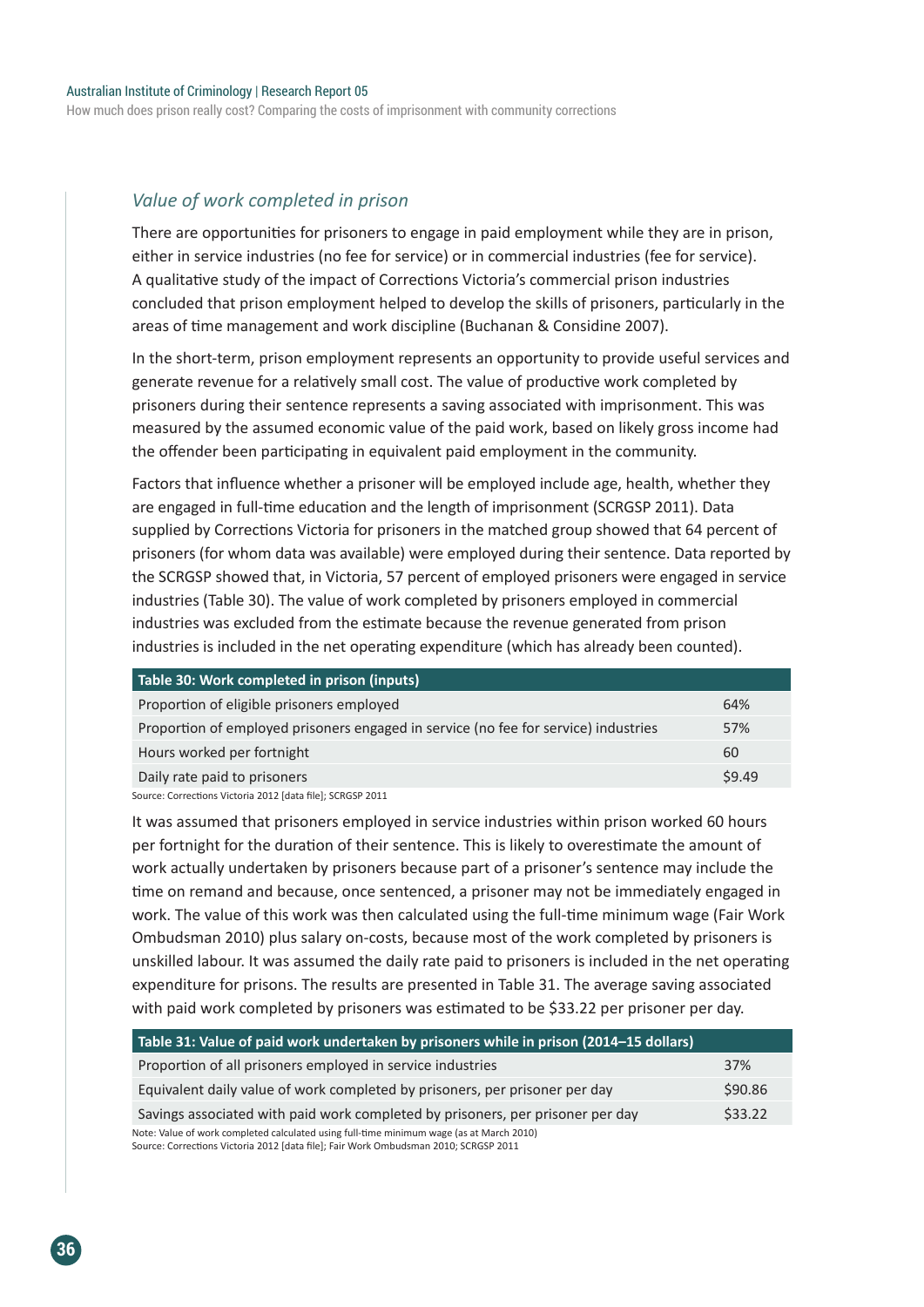## *Value of community work*

Performing unpaid work as a condition of a community order provides an important way to repair the relationship between an offender and their community. Work completed by offenders in the community in Victoria includes graffiti removal, recycling and clean-up work (Department of Justice 2011). There are potential long-term benefits for the offenders, such as enhancing their skills or improving their future prospects for employment (Department of Justice 2011). In the short-term, unpaid work represents a saving to the community by providing a service that would otherwise have been delivered at a cost to community organisations or government.

Therefore the estimate includes the value of the productive (but unpaid) work completed by offenders as part of a community order. This was measured by the assumed economic value of the unpaid work, based on the likely gross income had the offender been paid to undertake the same work.

| Table 32: Value of community work completed by offenders in community corrections cohort<br>(2014-15 dollars) |              |  |
|---------------------------------------------------------------------------------------------------------------|--------------|--|
| Total hours ordered                                                                                           | 103,301      |  |
| Average hours ordered                                                                                         | 128.48       |  |
| Total hours worked                                                                                            | 32,446.84    |  |
| Average hours worked                                                                                          | 40.36        |  |
| Total value of work completed                                                                                 | \$687,926.21 |  |
| Average value of work completed, per offender                                                                 | \$855.63     |  |
| Average value of work completed, per offender per day                                                         | \$2.40       |  |
| Note: Value of work completed calculated using full-time minimum wage (as at March 2010)                      |              |  |

Note: Value of work completed calculated using full-time minimum wage (as at March 2010) Source: Corrections Victoria 2012 [data file]; Fair Work Ombudsman 2010; SCRGSP 2011

The average number of hours worked by each offender in the community in Victoria, as reported by the SCRGSP (2013), was used to estimate the amount of work completed by each offender in the community corrections cohort. The value of this work was calculated using the full-time minimum wage (Fair Work Ombudsman 2010), plus salary on-costs. The average value of work completed by each offender in the community corrections cohort was estimated at \$2.40 per day (Table 32). Minimum wage was used because of the nature of the unpaid work completed by offenders, but may underestimate the salary that would have otherwise been paid to individuals employed to undertake this work.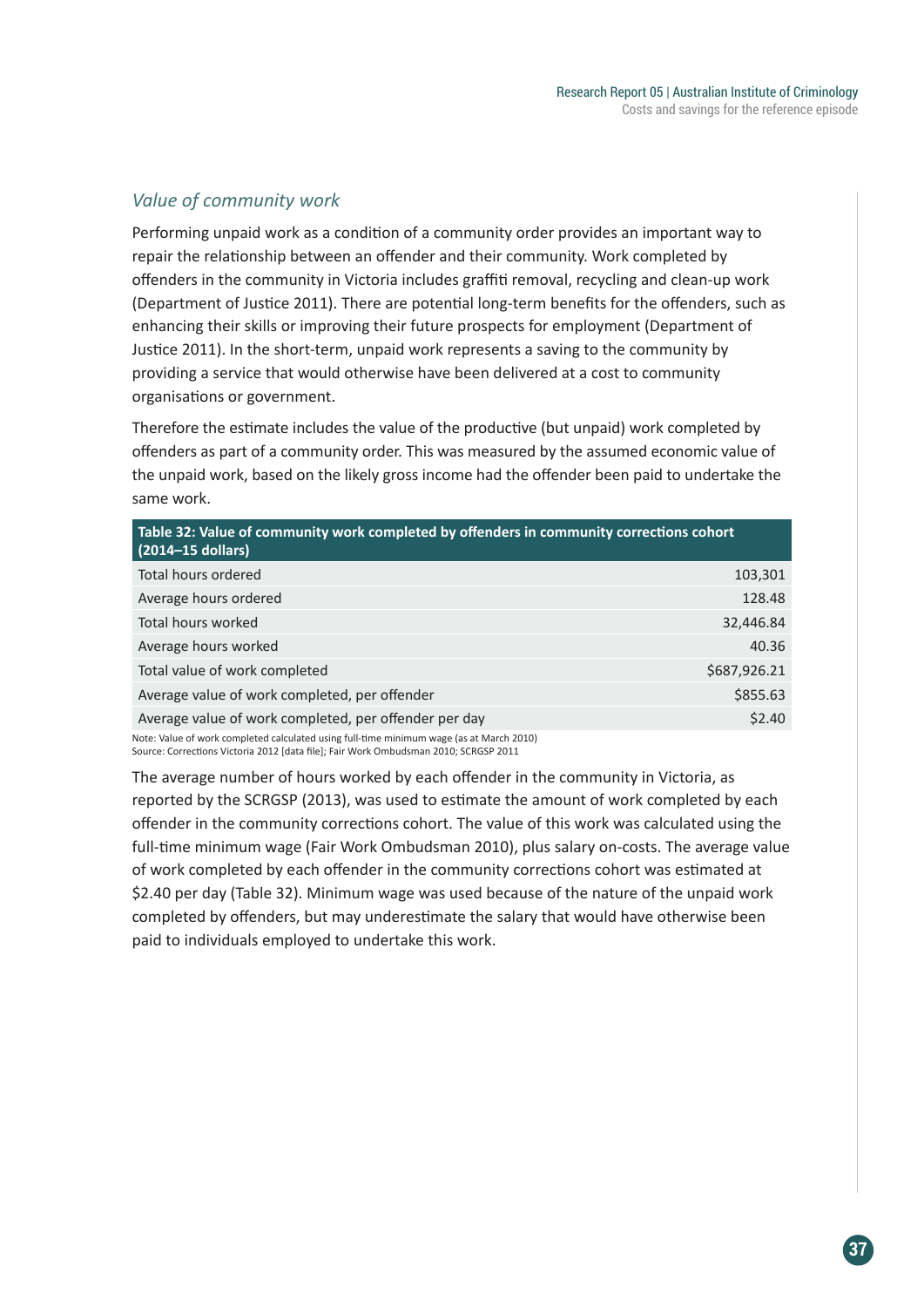#### Australian Institute of Criminology | Research Report 05

How much does prison really cost? Comparing the costs of imprisonment with community corrections

#### **Substance use**

#### *Reduction in illicit drug and alcohol use*

Imposing a sentence of imprisonment limits the capacity of prisoners to access alcohol or drugs while they are in prison. This results in reductions in substance misuse while a prisoner is in custody (Knuutila 2010). The subsequent reduction in illicit drug and alcohol use, even if it is not sustained beyond the period of imprisonment, can help to avoid a number of significant financial costs associated with alcohol- and drug-related crime, healthcare and productivity losses, along with other less tangible costs (Collins & Lapsley 2008).

These savings have been accounted for within the estimate for the reference episode. The current study employed a similar methodology to that used by Deloitte Access Economics (2013) in estimating the costs and benefits associated with imprisonment compared with drug and alcohol treatment for Indigenous offenders. This method is based on the average cost for individuals who consume illicit drugs and/or alcohol, derived from population-level estimates of the costs to Australian society attributable to illicit drug and alcohol misuse. This was determined by dividing the total cost of alcohol and illicit drug abuse to Australian society in 2004–05 (Collins & Lapsley 2008) by the number of people 14 years and over who self-report consuming alcohol and illicit drugs (AIHW 2005) (Table 33). Costs associated with drug- and alcohol-related crime were excluded from this estimate because they have been counted elsewhere.

The cost associated with illicit drug and alcohol use by prisoners was then determined by multiplying the estimated daily cost per user (adjusted for inflation) by the proportion of Victorian prisoners who reported using illicit drugs or alcohol (at high-risk levels) in the 12 months prior to entering prison and while in prison (AIHW 2011; Deloitte Consulting 2003). The results are presented in Table 34. The difference between the average cost per prisoner per day in the periods prior to and while in prison was then calculated. The reduction in illicit drug use was associated with a saving of \$2.62 per prisoner per day, while the reduction in alcohol use was associated with a saving of \$5.82 per prisoner per day.

There are some important assumptions that underpin this estimate. First, the estimate assumes that the costs incurred through drug and alcohol use in prison are similar to those incurred in the community. This may not be the case. Second, the estimate also assumes that costs are incurred for each additional person consuming illicit drugs/alcohol, but not necessarily directly by that individual. Third, it assumes that rates of substance use among short-term prisoners in the matched group are similar to those reported by prisoners in health surveys—however, only one quarter of prisoners had a drug conviction and additional data from Corrections Victoria suggested that fewer than one in 10 were identified as an illicit drug user.

An important limitation of this methodology is that it does not account for the fact that prisoners may have more severe substance misuse problems than the general community and therefore incur a greater cost to society—which may mean the estimated saving significantly underestimates the actual saving associated with limiting access to alcohol and drugs while in prison.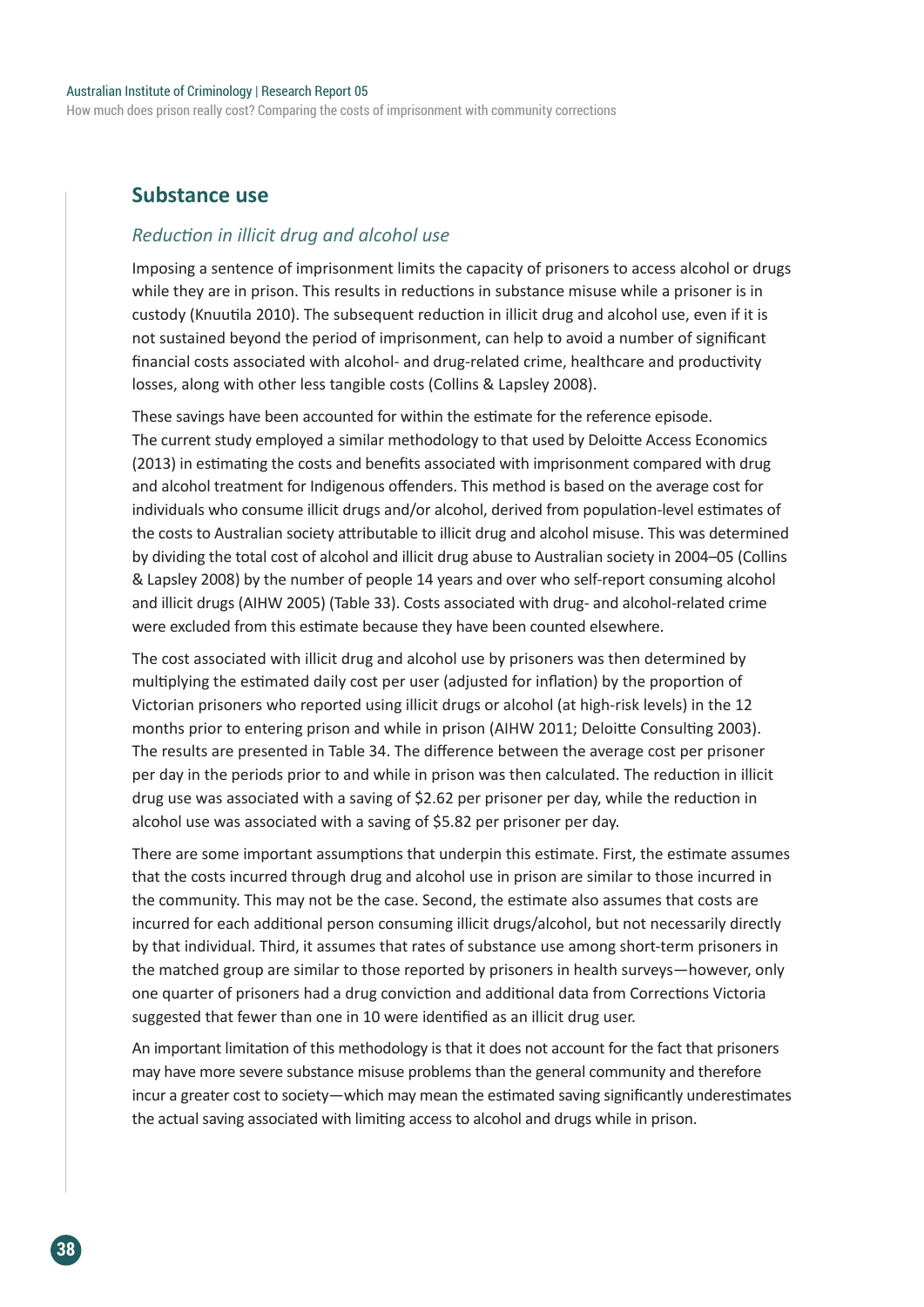| Table 33: Cost associated with illicit drug and alcohol use in Australia                                         |                     |
|------------------------------------------------------------------------------------------------------------------|---------------------|
| <b>Illicit drug use</b>                                                                                          |                     |
| Cost associated with illicit drug use, 2004-05                                                                   | \$4.3 <sub>b</sub>  |
| Proportion of population age 14 years and over who consumed illicit drugs<br>in the previous 12 months           | 15%                 |
| Population aged 14 years and over                                                                                | 16,407,627          |
| Total population who consumed illicit drugs in the previous 12 months                                            | 2,510,367           |
| Estimated cost per illicit drug user, 2004-05                                                                    | \$1,732.54          |
| Estimated cost per illicit drug user, 2014-15                                                                    | \$2,331.81          |
| Estimated cost per illicit drug user per day, 2014-15                                                            | \$6.39              |
| <b>Alcohol use</b>                                                                                               |                     |
| Cost associated with alcohol misuse, 2004-05                                                                     | \$13.7 <sub>b</sub> |
| Proportion of population age 14 years and over who consumed alcohol at<br>risky levels in the previous 12 months | 29%                 |
| Population aged 14 years and over                                                                                | 16,407,627          |
| Total population who consumed alcohol at risky levels in the previous 12 months                                  | 4,774,619           |
| Estimated cost per alcohol user, 2004-05                                                                         | \$2,870.74          |
| Estimated cost per alcohol user, 2014-15                                                                         | \$3,863.72          |
| Estimated cost per alcohol user per day, 2014-15                                                                 | \$10.59             |

Note: Cost estimates exclude costs associated with crime, as these costs have been allocated elsewhere

|  |  | Source: AIHW 2005; Collins & Lapsley 2008 |  |
|--|--|-------------------------------------------|--|
|  |  |                                           |  |

| Table 34: Savings associated with reduced drug and alcohol use                      |        |  |  |  |
|-------------------------------------------------------------------------------------|--------|--|--|--|
| Illicit drug use                                                                    |        |  |  |  |
| Prisoners who consumed illicit drugs prior to entering prison (discharges)          | 54%    |  |  |  |
| Prisoners who consumed illicit drugs in 12 months prior to prison (prison entrants) | 69%    |  |  |  |
| Prisoners who consumed illicit drugs while in prison (discharges)                   | 13%    |  |  |  |
| Cost per prisoner per day (prior to entering prison)                                | \$3.45 |  |  |  |
| Cost per prisoner per day (while in prison)                                         | \$0.83 |  |  |  |
| Saving per prisoner per day                                                         | \$2.62 |  |  |  |
| <b>Alcohol use</b>                                                                  |        |  |  |  |
| Prisoners who consumed alcohol at risky levels in 12 months prior to prison         | 55%    |  |  |  |
| Prisoners who consumed alcohol at risky levels while in prison                      | 0%     |  |  |  |
| Cost per prisoner per day (prior to entering prison)                                | \$5.82 |  |  |  |
| Cost per prisoner per day (while in prison)                                         |        |  |  |  |
| Saving per prisoner per day                                                         | \$5.82 |  |  |  |

Note: Cost estimates include tangible and intangible costs. Exclude costs associated with crime, as these costs have been allocated elsewhere. Costs are attributed on a per alcohol/drug user basis. Assumes that the cost of illicit drug and alcohol use increases for each additional person consuming illicit drugs and/or alcohol

Source: AIHW 2011; Deloitte Consulting 2003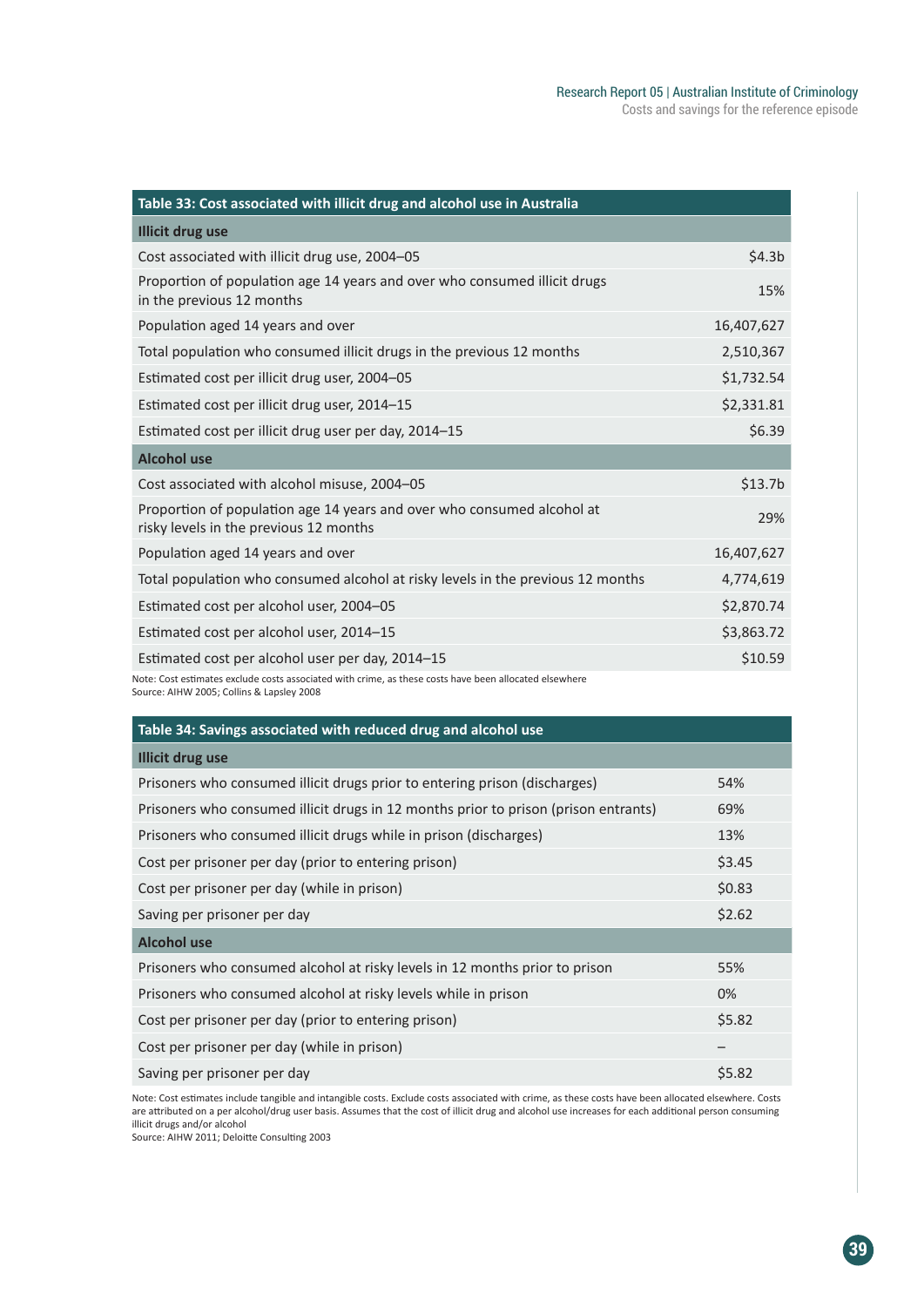How much does prison really cost? Comparing the costs of imprisonment with community corrections

#### **Summary**

The first component of this study estimated the costs and savings accrued during the period a prisoner is incarcerated in a custodial institution or an offender is serving a community corrections order—their reference episode. It has been developed for a matched group of prisoners and offenders for whom the imposition of a custodial or community-based sentence was equally likely.

A summary of the average costs and savings per prisoner per day for each cost item in the estimate for imprisonment is presented in Table 35. The total net cost of imprisonment was estimated to be \$61,179 per prisoner, or \$391 per prisoner per day. This is around 20 percent higher than the direct sentence costs alone, taking into account both the additional costs and also offsets.

| Table 35: Average cost of imprisonment (sentenced period; 2014-15 dollars) |                          |                               |  |
|----------------------------------------------------------------------------|--------------------------|-------------------------------|--|
| <b>Cost item</b>                                                           | Average value<br>per day | Average value<br>per prisoner |  |
| <b>Costs</b>                                                               |                          |                               |  |
| Net operating expenditure                                                  | \$268.59                 | \$42,006.49                   |  |
| Capital costs                                                              | \$59.46                  | \$9,299.02                    |  |
| Lost productivity (paid work)                                              | \$62.19                  | \$9,725.85                    |  |
| Lost productivity (unpaid work)                                            | \$39.66                  | \$6,203.07                    |  |
| Workplace disruption and replacement                                       | \$39.51                  | \$6,179.05                    |  |
| Prison assaults                                                            | \$2.60                   | \$406.73                      |  |
| <b>Savings</b>                                                             |                          |                               |  |
| Reduced government payments                                                | \$30.17                  | \$4,718.69                    |  |
| Incapacitation effect of imprisonment                                      | \$8.99                   | \$1,406.36                    |  |
| Value of work completed in prison                                          | \$33.22                  | \$5,196.10                    |  |
| Reduction in illicit drug use by prisoners                                 | \$2.62                   | \$409.65                      |  |
| Reduction in alcohol use by prisoners                                      | \$5.82                   | \$910.55                      |  |
| <b>Total net cost of imprisonment</b>                                      | \$391.18                 | \$61,178.86                   |  |

A summary of the average costs and savings per offender per day for each cost item in the estimate for the reference episode for community corrections is presented in Table 36. The total net cost of community corrections was estimated to be \$18 per offender per day, or \$6,516 per offender for their reference episode—16 percent lower than the direct sentence costs.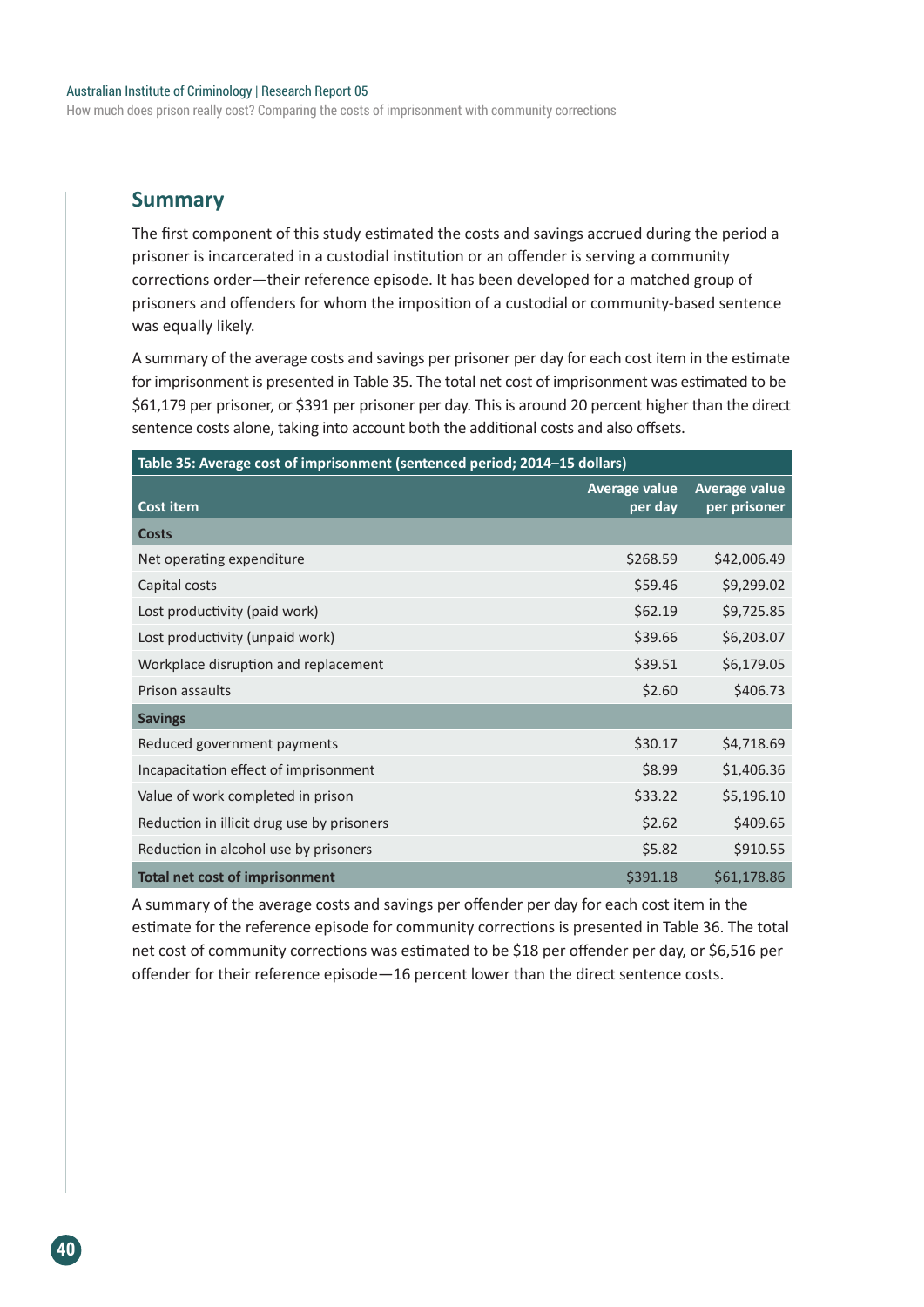| Table 36: Average cost of community orders (sentenced period; 2014-15 dollars) |                       |                            |  |  |
|--------------------------------------------------------------------------------|-----------------------|----------------------------|--|--|
| <b>Cost item</b>                                                               | Average value per day | Average value per offender |  |  |
| Costs                                                                          |                       |                            |  |  |
| Net operating expenditure                                                      | \$20.64               | \$7,349.24                 |  |  |
| Capital costs                                                                  | \$1.12                | \$398.52                   |  |  |
| Breach actions (for breach of conditions only)                                 | \$0.37                | \$132.87                   |  |  |
| <b>Savings</b>                                                                 |                       |                            |  |  |
| Impact of supervision on offending                                             | \$1.43                | \$508.96                   |  |  |
| Value of community work                                                        | \$2.40                | \$855.63                   |  |  |
| Total net cost of community order                                              | \$18.30               | \$6,516.04                 |  |  |

Overall, the average cost of imprisonment for each prisoner in the matched group was more than nine times the average cost of a community order.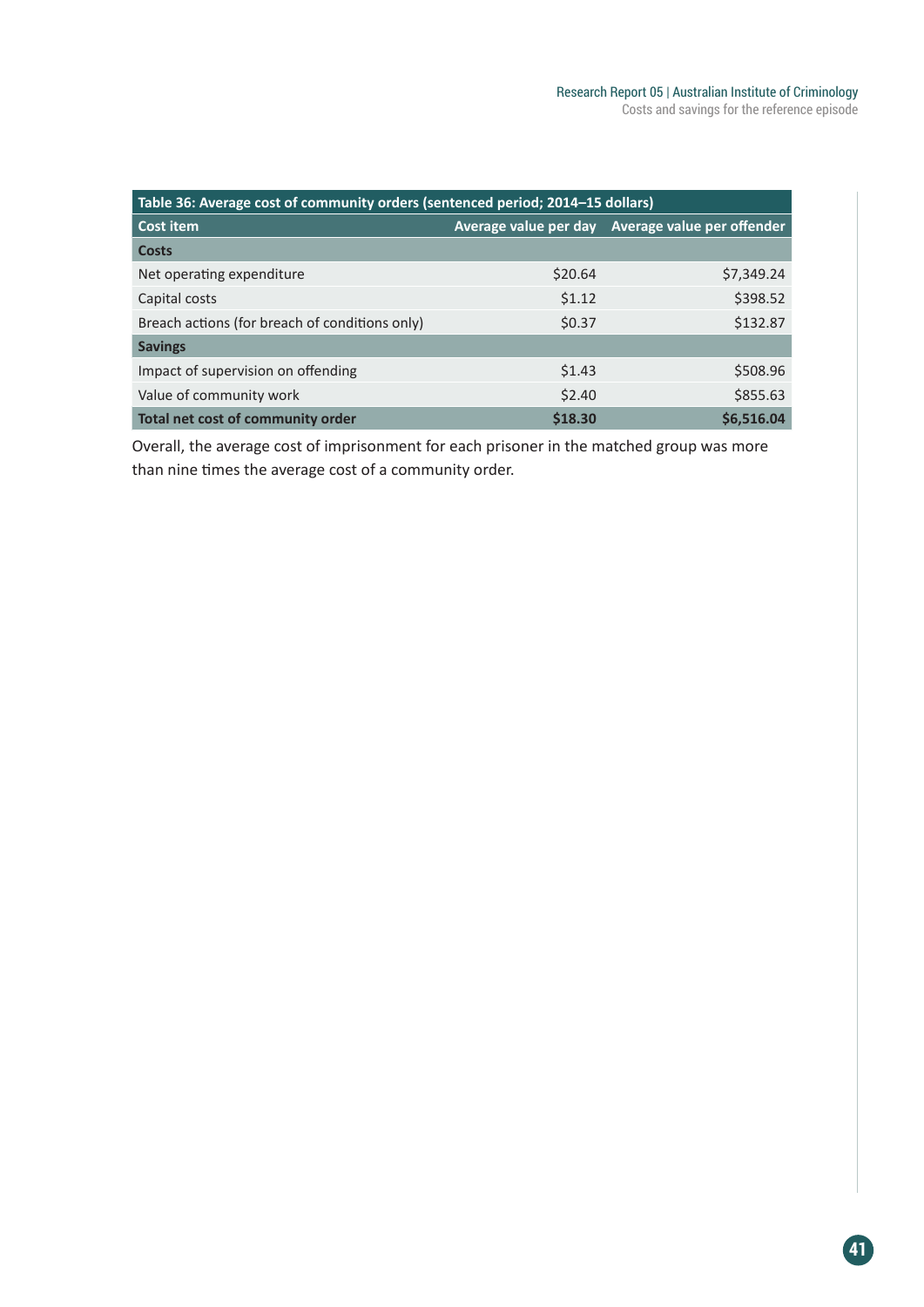# Costs and savings over a five-year period

The second component of this study involved extending on the direct, short-term costs associated with imprisonment and offending and estimating the wider costs and savings for the remand, parole and post-sentence periods. In addition to the majority of the cost items included in the original estimate, this second component also included estimates of the costs accrued by prisoners and offenders over a five-year period. This five-year period commenced upon the date of sentence for the reference episode.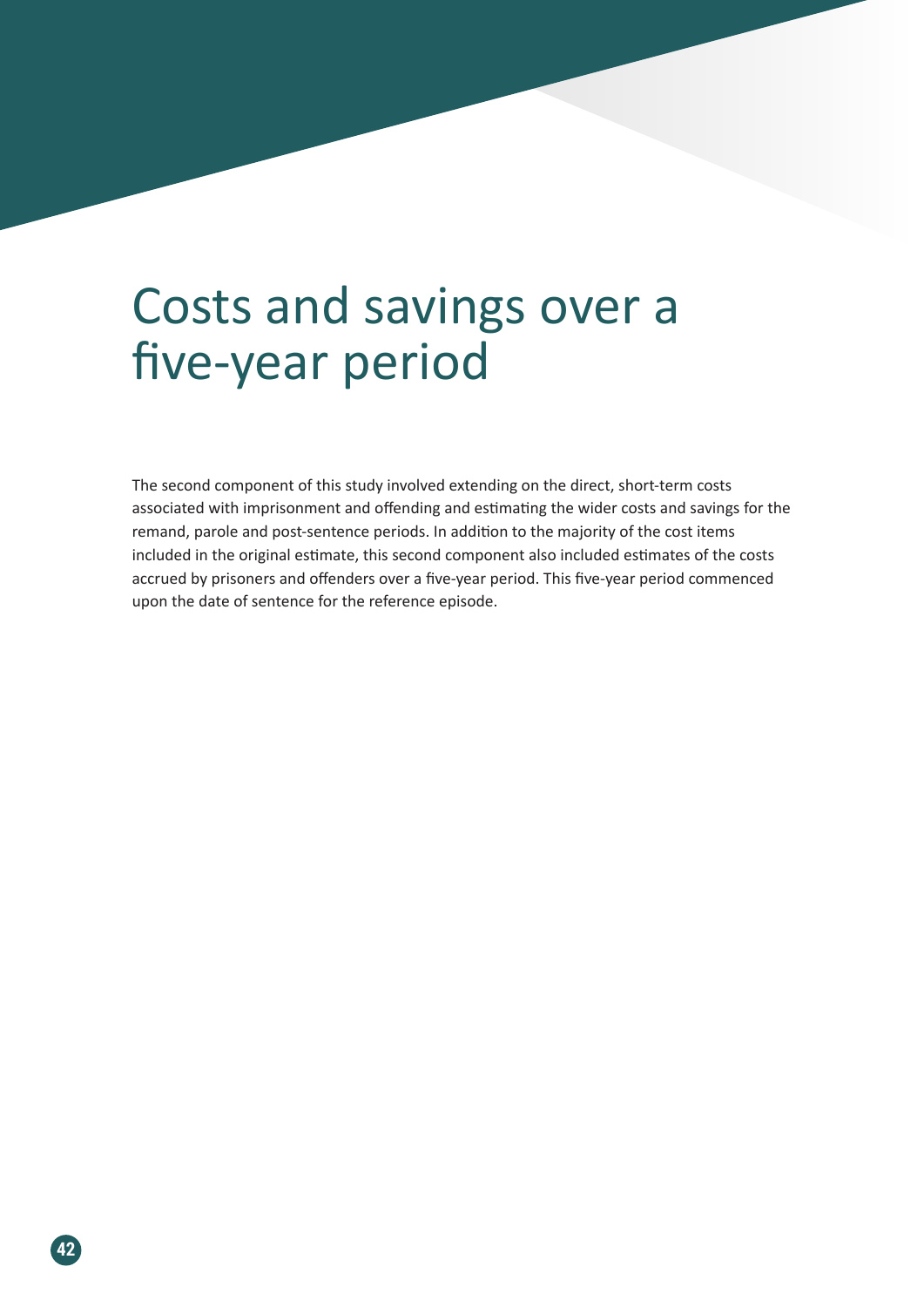| Table 37: Costs and savings associated with imprisonment and community corrections over a<br>five-year period |                                                                                                                                             |                                                                                       |  |
|---------------------------------------------------------------------------------------------------------------|---------------------------------------------------------------------------------------------------------------------------------------------|---------------------------------------------------------------------------------------|--|
|                                                                                                               | <b>Imprisonment</b>                                                                                                                         | <b>Community corrections</b>                                                          |  |
| <b>Costs</b>                                                                                                  |                                                                                                                                             |                                                                                       |  |
| <b>Direct</b><br>sentence costs                                                                               | Net operating expenditure and capital costs                                                                                                 | Net operating expenditure<br>and capital costs                                        |  |
|                                                                                                               | Lost productivity due to impact on employment<br>(paid work) while in prison                                                                |                                                                                       |  |
| Employment                                                                                                    | Lost earnings due to impact on employment (paid work)<br>post-release                                                                       |                                                                                       |  |
|                                                                                                               | Workplace disruption                                                                                                                        |                                                                                       |  |
|                                                                                                               | Lost productivity due to reduction in unpaid work<br>while in prison                                                                        |                                                                                       |  |
| Offending                                                                                                     | Offences committed in prison (eg prison assaults)                                                                                           | Breach actions in response<br>to offenders breaching the<br>conditions of their order |  |
| Health                                                                                                        | Impact on of prison on the mental health of prisoners                                                                                       |                                                                                       |  |
|                                                                                                               | Impact of prison on the physical health of prisoners                                                                                        |                                                                                       |  |
| Housing                                                                                                       | Impact of prison on access to stable housing and increased<br>need for housing support services post-sentence                               |                                                                                       |  |
|                                                                                                               | Increased demand for care and protection services                                                                                           |                                                                                       |  |
| Family                                                                                                        | Increased demand for support services for carers of<br>children with incarcerated parents                                                   |                                                                                       |  |
|                                                                                                               | Impact of parent's incarceration on the quality of life,<br>relationships with and general wellbeing of prisoners'<br>children and families |                                                                                       |  |
| <b>Savings</b>                                                                                                |                                                                                                                                             |                                                                                       |  |
|                                                                                                               | Value of work completed in prison                                                                                                           | Value of community work                                                               |  |
| Employment                                                                                                    | Reduction in expenditure on government payments                                                                                             |                                                                                       |  |
| Health                                                                                                        | Reduction in the misuse of illicit drugs and alcohol<br>while in prison                                                                     |                                                                                       |  |

One important and notable omission from this component of the study is an estimate of the financial savings (or costs) associated with the incapacitation/supervision and specific deterrent or criminogenic effects of imprisonment and community corrections. The original estimate relied on data on the recorded offences committed by offenders supervised in the community to estimate the incapacitation and supervision effect of imprisonment and community corrections. Data on offences committed by prisoners and offenders during the five-year period of observation were not available for the second component of the current study. Extrapolating the original estimates to subsequent orders would have ignored the overwhelming body of evidence that shows that offending patterns change over time, particularly as offenders age. Further, there were no relevant published estimates of changes in offending (increases or decreases) on which to draw and no baseline against which to compare.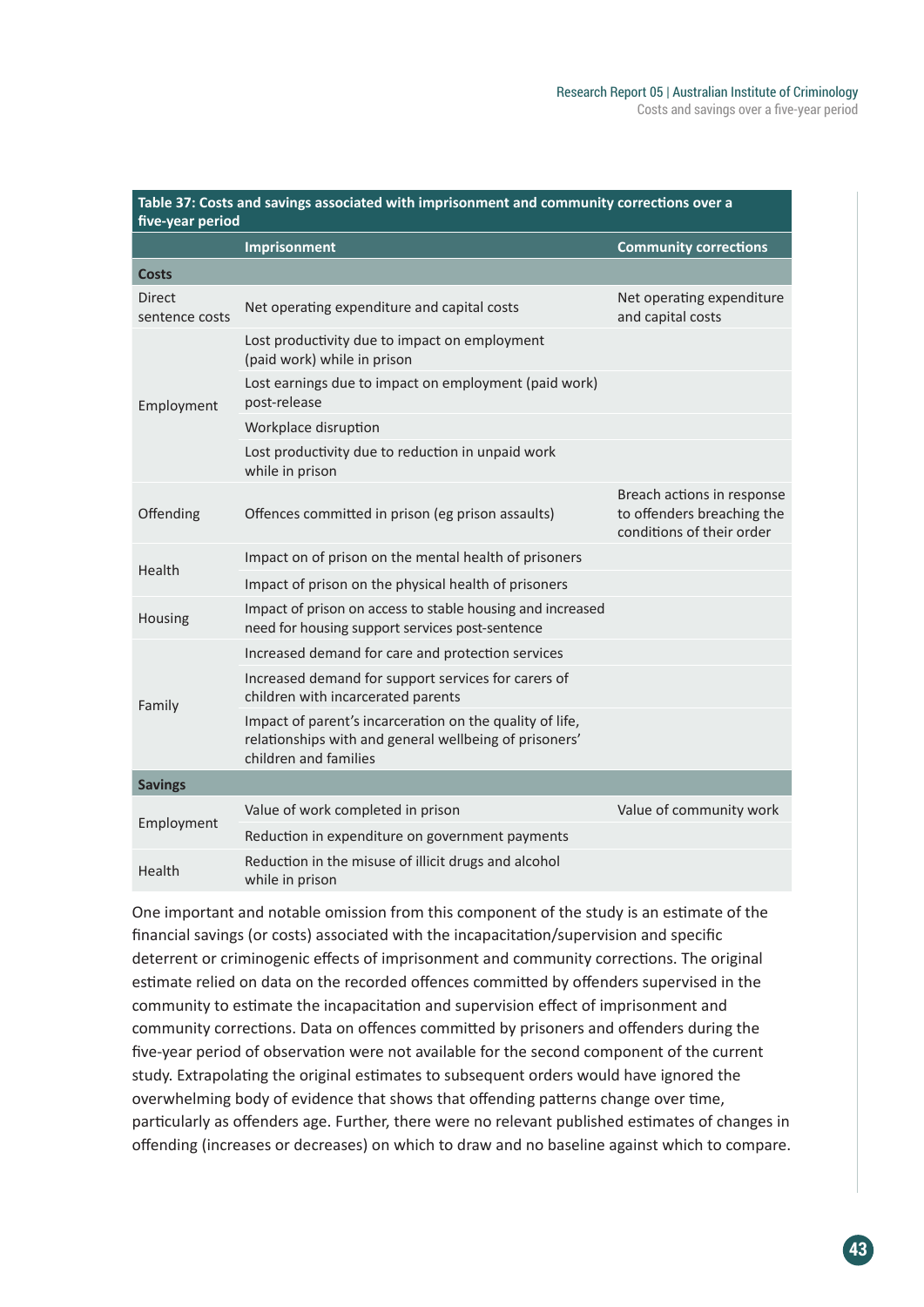How much does prison really cost? Comparing the costs of imprisonment with community corrections

There is, however, a large body of research that has examined the impact of prison and community-based sentences on offending and compared the relative effectiveness of different sentence options. In their updated review of the relative effects of custodial and non-custodial sentence options, Villettaz, Gillieron and Killias (2015) concluded that there was no difference when only the highest quality studies were considered (ie randomised controlled trials and natural experiments). However, they also concluded that imprisonment had a criminogenic effect when a lower threshold was applied (ie studies using propensity score matching) and a larger number of studies were included. (This meta-analysis did not measure the incapacitation effect of imprisonment separately.) Similarly, Nagin, Cullen and Jonson (2009) reviewed 47 studies into the effectiveness of prison as a measure to reduce reoffending, organised into four different categories of research design, and concluded that the evidence pointed to a null or small criminogenic effect.

Recent Victorian research found that, consistent with research in other jurisdictions (Weatherburn 2010), offenders who received a term of imprisonment were slightly more likely to reoffend than those who received a non-custodial sentence, namely a fine or wholly suspended sentence (Gelb, Fisher & Hudson 2013). It is important to note that Gelb, Fisher and Hudson (2013) compared imprisonment with fines, intensive corrections orders (which were not significantly different) and wholly suspended sentences, whereas Weatherburn (2010) compared individuals who received a full-time custodial sentence with those who received non-custodial sentences.

Incapacitation studies, not as common as studies exploring the specific deterrent effect of prison (or not distinguishing incapacitation from the effect of deterrence), have generally concluded that prison suppresses crime, but vary in their estimates of the size of the effect (Weatherburn, Hua & Moffatt 2006). Australian research suggests that the relationship between imprisonment rates and the incapacitation effect is not a linear one, and that prison numbers would need to increase by a third to reduce the burglary rate by 10 percent (Weatherburn, Hua & Moffatt 2006).

There are also a growing number of studies that have examined the effectiveness of community-based sentences and, in particular, the impact of supervision on reoffending. A 2003 review of these studies by the Washington State Institute for Public Policy (WSIPP) found that the effect of supervision varies. Delivered in isolation, supervision has no effect on reoffending, but when combined with treatment or delivered using the risk need responsivity model supervision can exert a significant positive effect (reducing reoffending by 10% and 16%, respectively; Drake 2011).

In light of this evidence, there is clearly scope to expand the current estimates to measure and attribute value to the incapacitation and specific deterrent effect of imprisonment and community corrections in Victoria. This would require data linkage between Corrections Victoria and either Victoria Police, the Victorian Crime Statistics Agency or the Sentencing Advisory Council. Addressing this gap would represent a significant advancement on current efforts to estimate the wider costs and savings of imprisonment and community corrections.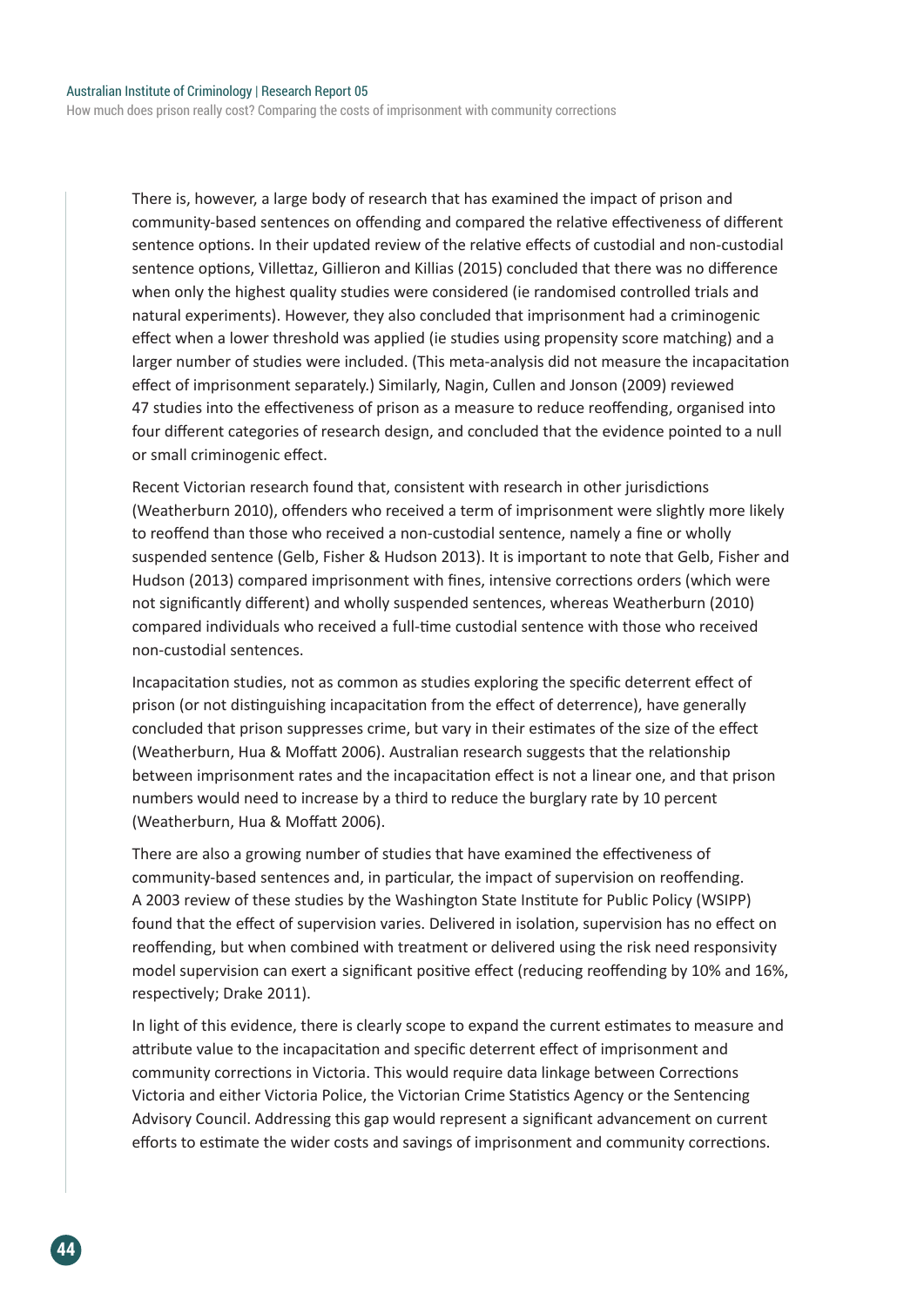## **Pathways through prison and community corrections**

The first step in estimating costs and savings that took account of periods of contact with Corrections Victoria beyond the reference sentence was to determine the type, duration and frequency of contact with corrections among the prisoners and offenders included in the matched group. Understanding these pathways was important, because the total length of time spent in prison or on a community order, the number of episodes of contact and the length of time that followed the completion of the reference sentence provided the basis for each estimate that follows.

This involved securing a second extract of data comprising all community orders (supervised and unsupervised, including parole orders) and imprisonment orders (including remand periods, irrespective of whether the individual was subsequently sentenced to imprisonment) received by the 1,608 individuals in the matched group after the reference sentence (in 2009–10). Subsequent orders for each individual were identified using the unique identifier maintained by Corrections Victoria. Prisoners and offenders from the original matched group were observed for a period of five years from the commencement of their reference sentence (imprisonment or community order). Individuals were therefore observed for the same period of time, making direct comparisons possible. However, it is important to recognise that individuals in the community cohort were not followed for as long after the completion of their reference sentence, because the average length of community orders was more than twice that of imprisonment orders for the prison cohort.

Prisoners and offenders follow a range of pathways through imprisonment, supervised and unsupervised orders. Orders may be varied, served consecutively and, in many cases, overlap. It was therefore necessary to identify separate episodes of contact with corrections. Imprisonment episodes commenced on the date of reception to prison and ended on the date of discharge (and therefore included time spent on remand). Where an offender commenced a community order immediately upon leaving prison (eg a parole order), or was resentenced from a community order to imprisonment, this was treated as separate episode of contact with community corrections. Multiple consecutive or overlapping community orders were combined into a single episode of contact. Periods of time spent in prison (eg on remand) between the start and discharge dates of community orders were subtracted from the length of community corrections episodes.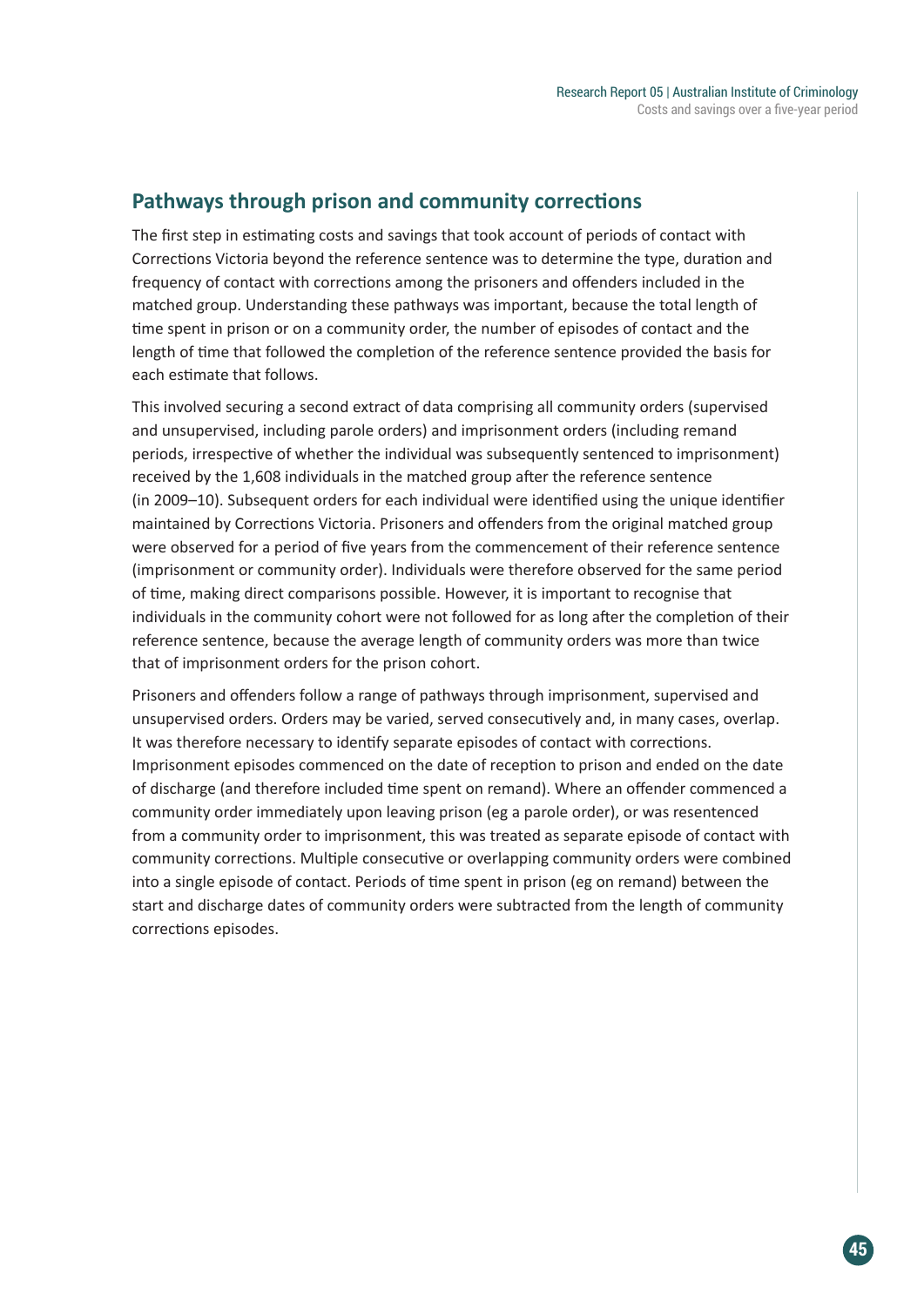#### Australian Institute of Criminology | Research Report 05

How much does prison really cost? Comparing the costs of imprisonment with community corrections

| Table 38: Average number of correctional episodes and episode length, five-year follow-up |      |                                       |  |  |
|-------------------------------------------------------------------------------------------|------|---------------------------------------|--|--|
|                                                                                           |      | <b>Prison cohort</b> Community cohort |  |  |
| Supervised and unsupervised orders (including parole)                                     |      |                                       |  |  |
| Average number of episodes                                                                | 0.81 | 1.33                                  |  |  |
| Average days (reference)                                                                  |      | 356                                   |  |  |
| Average days (five-year follow-up, including reference episode)                           | 301  | 528                                   |  |  |
| <b>Imprisonment</b>                                                                       |      |                                       |  |  |
| Average number of episodes                                                                | 1.57 | 0.47                                  |  |  |
| Average days (reference)                                                                  | 156  |                                       |  |  |
| Average days (five-year follow-up, including reference episode)                           | 277  | 88                                    |  |  |

Note: Five-year follow-up includes reference episode. Average number of episodes and days calculated for entire cohort, not only those who were imprisoned or received a supervised or unsupervised order Source: Corrections Victoria 2015 [data file]

Individuals in the prison cohort had, on average, 1.57 episodes of imprisonment (including the reference sentence) and spent an average of 277 days in prison, compared to 0.47 episodes of imprisonment and 88 days in prison for those in the community cohort (Table 39). Individuals in the community cohort had an average of 1.33 episodes of contact with community corrections and spent a total of 528 days serving supervised or unsupervised orders, compared with 0.81 episodes and 301 days for the prison cohort.

Table 39 describes the different pathways followed by the two cohorts. Four broad categories of pathways were identified. Thirty-three percent of individuals in the prison cohort and 63 percent of individuals in the community cohort did not receive a subsequent sentence order during the observation period—which increases to 49 percent of prisoners if parole orders are excluded (ie treated as part of the original reference sentence). Offenders in the community cohort were more likely to experience multiple episodes of the same type as the reference episode (12% vs 6%), while prisoners were significantly more likely to move between the different sentence types (35% vs 12%; including parole orders) and to experience multiple episodes of both prison and community orders (27% vs 14%).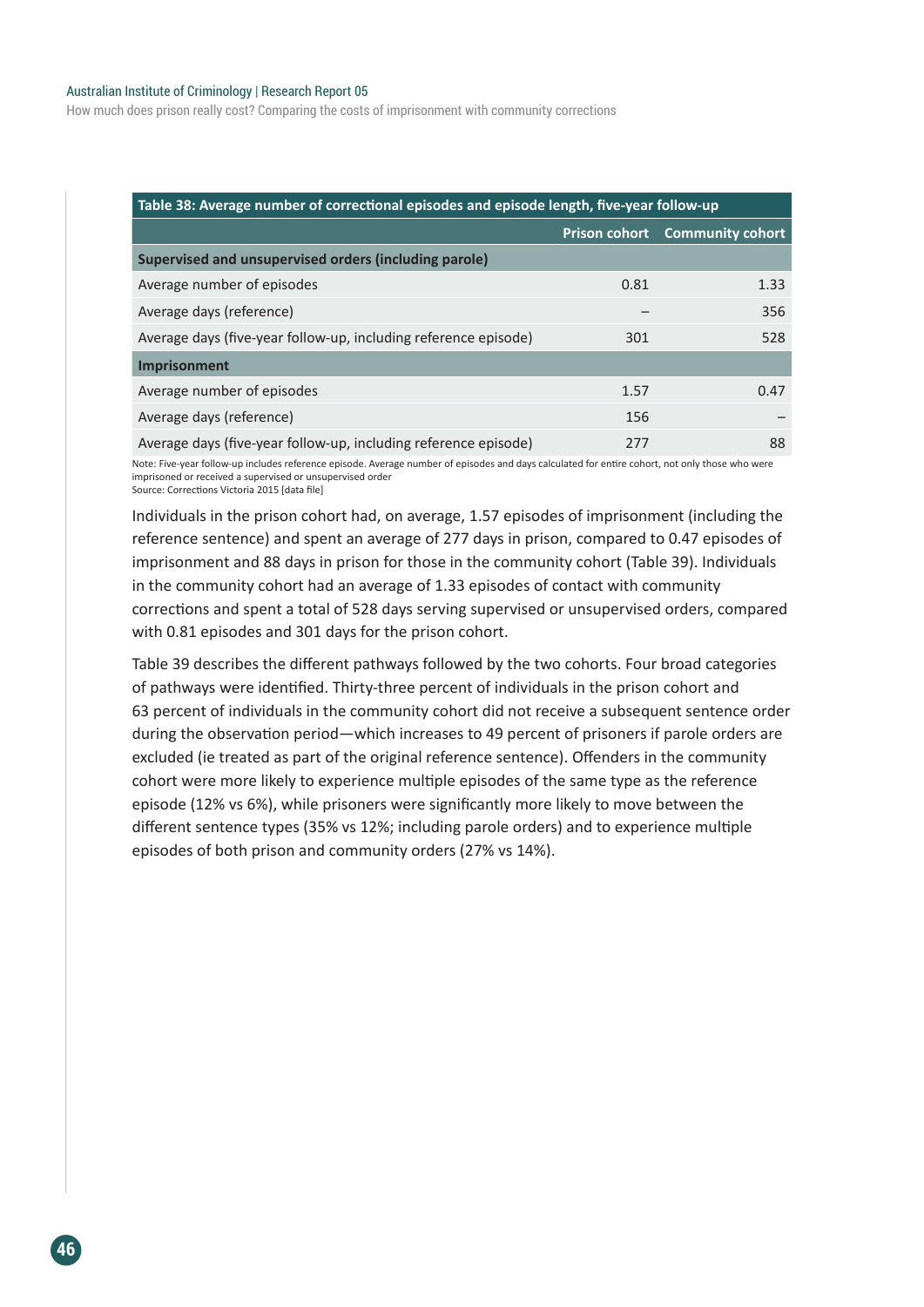| Table 39: Sentence episodes recorded by imprisonment and community corrections cohorts,<br>five-year follow-up |                      |    |                         |    |  |
|----------------------------------------------------------------------------------------------------------------|----------------------|----|-------------------------|----|--|
|                                                                                                                | <b>Prison cohort</b> |    | <b>Community cohort</b> |    |  |
|                                                                                                                | $\mathsf{n}$         | %  | $\mathsf{n}$            | %  |  |
| <b>Excluding parole orders</b>                                                                                 |                      |    |                         |    |  |
| Reference episode only                                                                                         | 394                  | 49 | 508                     | 63 |  |
| Multiple episodes, reference episode sentence type                                                             | 135                  | 17 | 93                      | 12 |  |
| Multiple episodes, transition to another sentence type                                                         | 147                  | 18 | 135                     | 17 |  |
| Multiple episodes of imprisonment and community corrections                                                    | 128                  | 16 | 68                      | 8  |  |
| <b>Including parole orders</b>                                                                                 |                      |    |                         |    |  |
| Reference episode only                                                                                         | 262                  | 33 | 508                     | 63 |  |
| Multiple episodes, reference episode sentence type                                                             | 48                   | 6  | 93                      | 12 |  |
| Multiple episodes, transition to another sentence type                                                         | 279                  | 35 | 93                      | 12 |  |
| Multiple episodes of imprisonment and community corrections                                                    | 215                  | 27 | 110                     | 14 |  |
| <b>Total</b>                                                                                                   | 804                  |    | 804                     |    |  |

Source: Corrections Victoria 2015 [data file]

### **Direct sentence costs**

Direct sentence costs for the full five-year observation period were calculated for both groups using the same method and data source as the original short-term estimate. These costs were calculated using the total cost per prisoner and total cost per offender per day for Victoria comprising both net operating expenditure and capital costs—reported annually by the SCRGSP 2016. These daily costs were multiplied by the average number of days in prison and serving supervised and unsupervised orders for both groups, with a four percent discount rate applied for each subsequent year.

The limitations associated with using average costs were discussed in the previous section. Of particular relevance to the analysis of wider costs is that the total net operating expenditure and capital costs per prisoner or offender per day are influenced by the number of individuals who are imprisoned or subject to a community corrections order. An increase or decrease in the cost each year does not necessarily reflect a meaningful change in expenditure per person; it may instead reflect a growth or decline in the number of people between whom this expenditure is distributed. To minimise the impact of this, the direct sentence costs for each year post-reference episode were based on the average cost from the entire observation period (with discounting).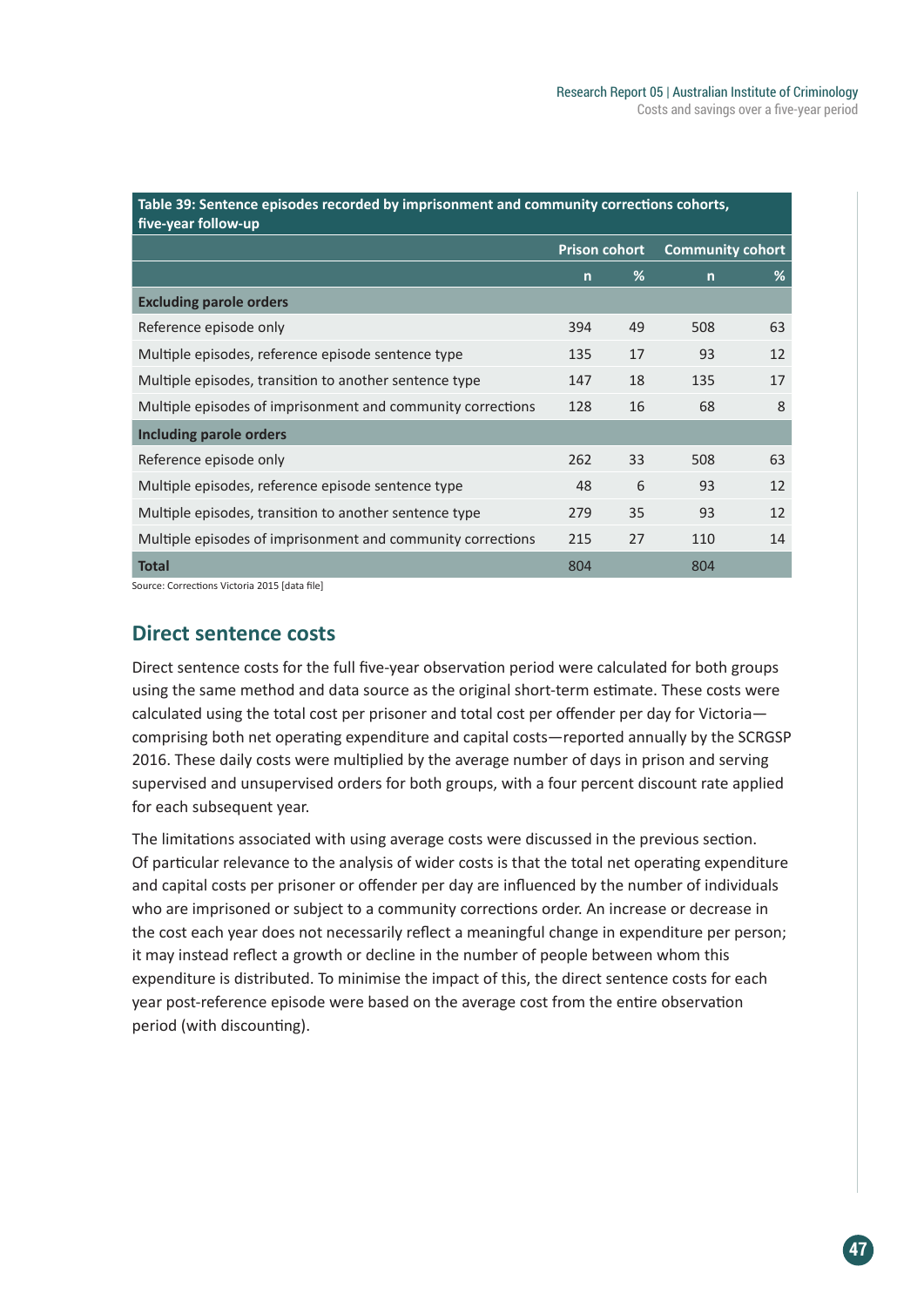How much does prison really cost? Comparing the costs of imprisonment with community corrections

A further limitation that is relevant to the estimate for the five-year follow-up period is that it does not distinguish between supervised and unsupervised orders (or parole orders) the average cost (as reported by the SCRGSP 2016) has been calculated for the total number of offenders, irrespective of whether their community order was subject to supervision. There are likely to be significant differences between the costs associated with supervised and unsupervised orders, while parole orders may be even more costly due to the additional level of supervision. It is also important to note that there were significant changes to community corrections and parole introduced in 2012, midway through the observation period, and that these included changes to the types of orders that could be imposed and also the total budget for community corrections.

These issues aside, the direct costs (PV) associated with imprisonment and community corrections for the prison and community cohort over the five-year observation period are presented in Table 40. The direct sentence costs for the prison cohort were \$78m over the entire observation period—equivalent to \$97,010 per person and almost double the direct sentence costs for the reference episode. The direct sentence costs for the community cohort were \$32m, or \$39,947 per person, five times the direct sentence cost for the reference episode alone.

| $\left($ 2014–15 dollars, FV              |              |                                |
|-------------------------------------------|--------------|--------------------------------|
|                                           |              | Prison cohort Community cohort |
| <b>Supervised and unsupervised orders</b> |              |                                |
| Total days                                | 241,862      | 424,227                        |
| Average days (reference)                  |              | 356                            |
| Average days (five-year follow-up)        | 301          | 528                            |
| <b>Total cost</b>                         | \$6,090,518  | \$9,704,538                    |
| Average cost per person (entire cohort)   | \$7,575      | \$12,070                       |
| <b>Prison</b>                             |              |                                |
| Total days                                | 222,871      | 71,011                         |
| Average days (reference)                  | 156          |                                |
| Average days (five-year follow-up)        | 277          | 88                             |
| Total cost                                | \$71,905,888 | \$22,413,026                   |
| Average cost per person (entire cohort)   | \$89,435     | \$27,877                       |
| <b>Combined</b>                           |              |                                |
| Total cost                                | \$77,996,406 | \$32,117,564                   |
| Average cost per person (entire cohort)   | \$97,010     | \$39,947                       |
|                                           |              |                                |

**Table 40: Direct costs associated with imprisonment and community corrections, five-year follow-up (2014–15 dollars; PV)**

Source: Corrections Victoria 2015 [data file]; SCRGSP 2016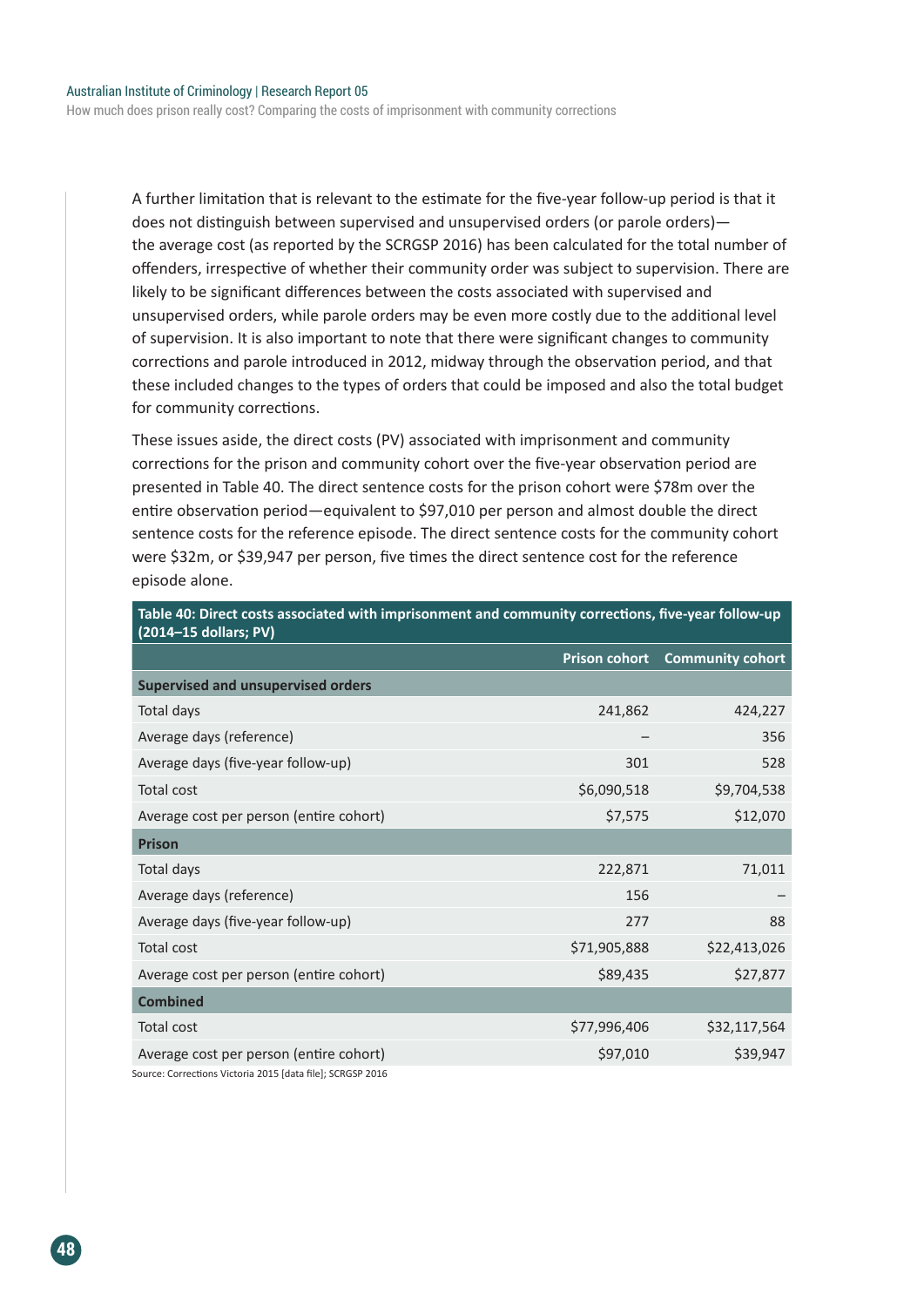## **Assaults committed in prison**

While it was not possible to account for the incapacitation or specific deterrent effect of prison or community corrections, it was possible to estimate the costs associated with assaults committed in prison. Comprising intangible costs, lost output and medical costs, this estimate was calculated using the same approach as for the short-term estimate, described in the previous section. Assault costs varied according to the seriousness of recorded assault reported by the SCRGSP (2016) and were based on the per incident costs reported by Smyth (2011). The average assault rate across the observation period was used to determine the number and cost of assaults experienced by individuals in the matched group during their time in prison. The same assumptions about the applicability of the assault rate to the matched group and the relevance of the cost of crime estimates to offences committed within prison still apply.

The results are presented in Table 41. The total PV of assault in prison was \$676,464 for the prisoner cohort and \$255,487 for the community cohort, equivalent to \$841 and \$318 per person, respectively.

| Table 41: Cost associated with assaults in prison, five-year follow-up (2014–15 dollars; PV) |                                         |  |  |  |  |
|----------------------------------------------------------------------------------------------|-----------------------------------------|--|--|--|--|
|                                                                                              | <b>Prisoner cohort</b> Community cohort |  |  |  |  |
|                                                                                              |                                         |  |  |  |  |
| 156                                                                                          |                                         |  |  |  |  |
| 277                                                                                          | 88                                      |  |  |  |  |
| Medical costs, intangible costs and lost output associated with prison assaults              |                                         |  |  |  |  |
| \$676,464.43                                                                                 | \$255,487.40                            |  |  |  |  |
| \$841.37                                                                                     | \$317.77                                |  |  |  |  |
|                                                                                              |                                         |  |  |  |  |

Source: Corrections Victoria 2015 [data file]; SCRGSP 2016; Smyth 2011

## **Breach actions (breach of conditions)**

The cost of court hearings for breach actions where an offender breached the conditions of their community order (for reasons other than further offending) was also included as part of the estimate. Whereas the short-term estimate only accounted for breaches that occurred during the reference sentence, the extended model accounted for breaches of all community orders among both the prison and community cohorts.

Unfortunately, while the original extract included information on the number of breaches during the reference sentence, this information was not included in the second extract. Therefore it was necessary to estimate the number of breaches by conditions among both cohorts based on the average number of breaches per day for the reference episode for the community cohort. This was then multiplied by the average number of days on supervised or unsupervised orders to determine the total number of breaches by conditions for the prison cohort (210 breaches by conditions) and community cohort (368 breaches by conditions). This assumes that the breach rate remained constant across the observation period and, given the changes to community corrections that were introduced in 2012, more than likely underestimates the actual number of breaches.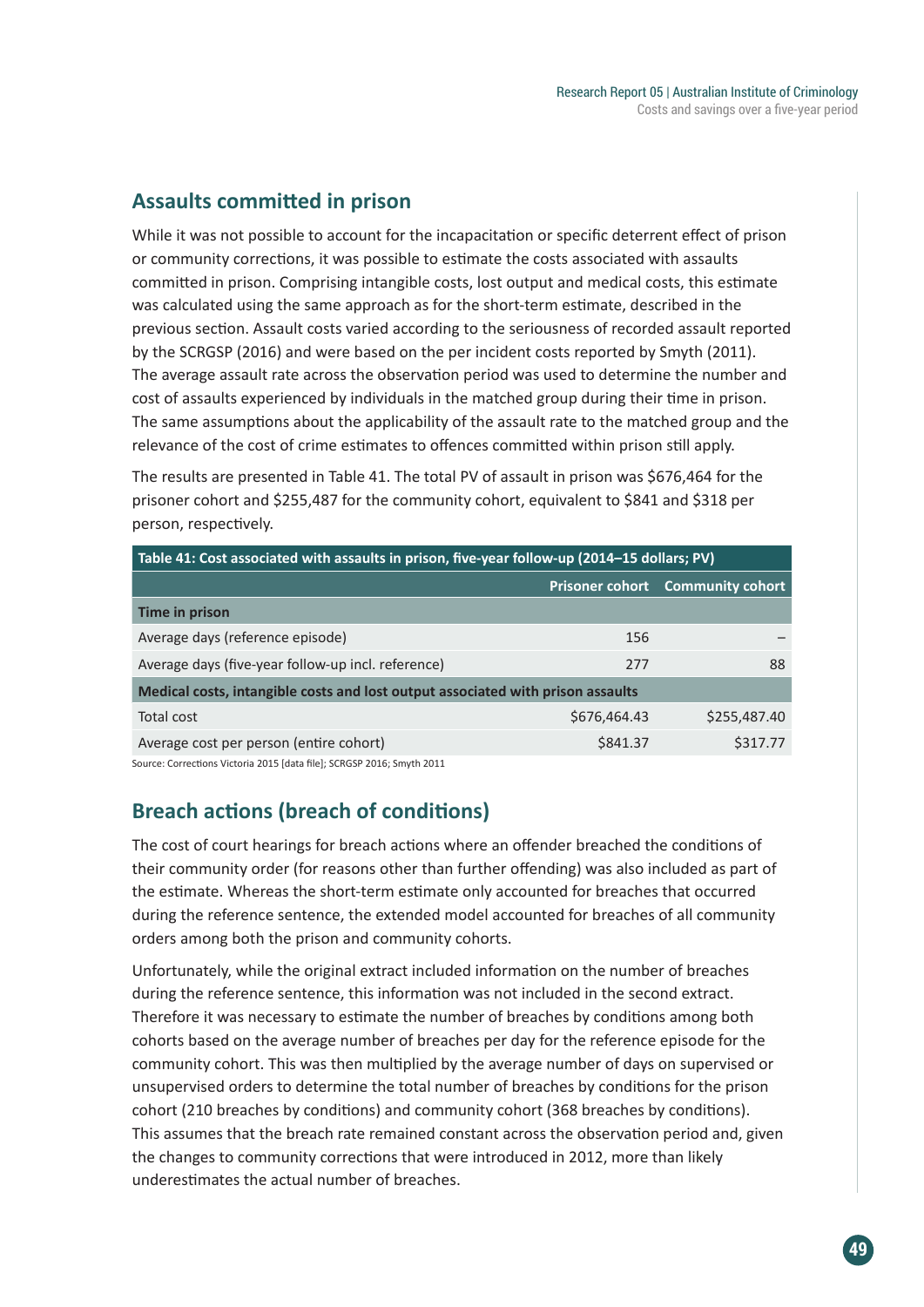How much does prison really cost? Comparing the costs of imprisonment with community corrections

As with the short-term estimate, the estimated cost associated with breach actions was limited to the cost of court hearings, which assumed that all breach actions involved returning to Magistrates Court, and was based on the Victorian Magistrates Court's real net recurrent expenditure per criminal case finalisation (SCRGSP 2011; 2016). Given these costs change from year to year, Magistrates Court costs for each year post-reference episode were based on the average cost from the entire observation period (with discounting). Importantly, these costs do not include the costs incurred by other parties involved in the court process.

| Table 42: Costs associated with breach actions for breaches by conditions, five-year follow-up<br>$(2014-15$ dollars; PV) |             |                                       |  |  |
|---------------------------------------------------------------------------------------------------------------------------|-------------|---------------------------------------|--|--|
|                                                                                                                           |             | <b>Prison cohort</b> Community cohort |  |  |
| Breaches by conditions (n)                                                                                                |             |                                       |  |  |
| Reference episode                                                                                                         |             | 248                                   |  |  |
| Five-year follow-up                                                                                                       | 210         | 368                                   |  |  |
| <b>Cost of court hearings</b>                                                                                             |             |                                       |  |  |
| <b>Total cost</b>                                                                                                         | \$80,966.48 | \$153,006.77                          |  |  |
| Average cost per person (entire cohort)                                                                                   | \$100.70    | \$190.31                              |  |  |
| Source: Corrections Victoria 2015 [data file]: SCRGSP 2016                                                                |             |                                       |  |  |

Multiplying the number of breaches for each group by the average cost per finalisation resulted in a PV of \$153,007 for the community cohort and \$80,966 for the prison cohort—equivalent to \$190 and \$101 per person, respectively (Table 42).

## **Employment, productivity and government payments**

The estimate of immediate costs and savings accounted for several employment-related cost items, including:

- the reduction in government payments to prisoners who were unemployed at the time of entering prison and who, prior to entering prison, would have been receiving some form of government assistance;
- lost productivity from paid work by prisoners who were employed prior to entering prison, based on the expected loss in gross income from employment;
- workplace disruption and replacement, based on the costs incurred by employers in the period of time before an employee can be replaced and the estimated cost of recruitment and training;
- lost productivity from unpaid work performed by prisoners prior to entering prison, measured by the assumed economic value of household and voluntary work;
- the value of the productive work completed by prisoners during their sentence, based on the assumed economic value of the work completed by prisoners employed in service industries; and
- the value of the productive work completed by offenders as part of a community order, measured by the assumed economic value of the work.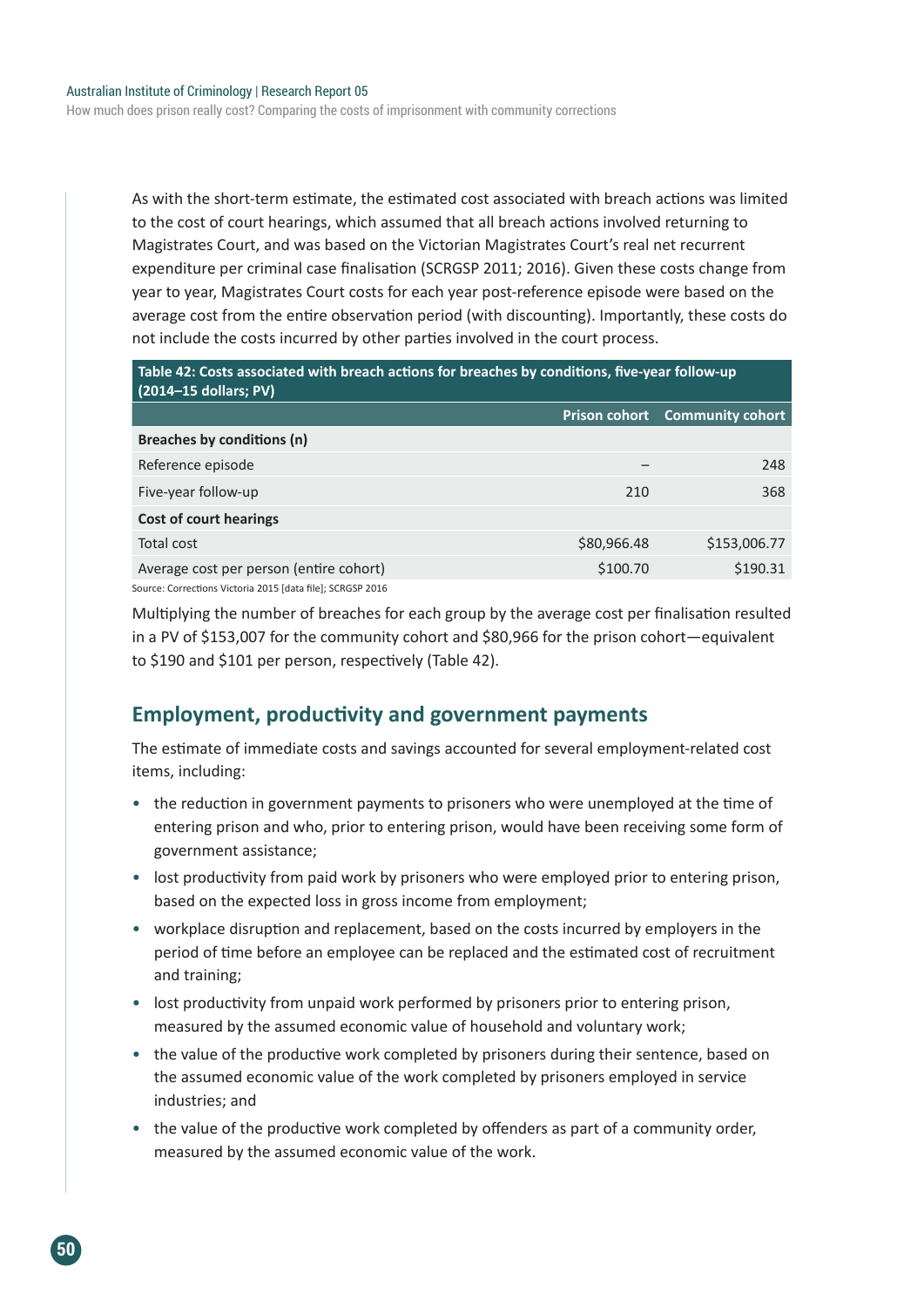The estimate for each cost item was based on the average length of the reference sentence for both the prison and community cohort. The same method is used to calculate each of these costs, but accounts for the additional time spent in prison and serving a supervised or unsupervised order. The only exclusion is workplace disruption and recruitment, which could not be accurately estimated for subsequent episodes of imprisonment due to repeated, short-term periods of remand.

The results from the analysis of data on subsequent orders, and the costs and savings associated with correctional work (prison and community), lost productivity and government payments are presented in Table 43. For each cost item, the average daily cost or saving from the reference episode was used to estimate longer-term costs. This assumes that the rate of employment remained consistent over the entire period (which, as explained in the next section, is supported by research), that individuals in the community cohort had the same rate of employment and in the same occupations as those in the prison cohort, and that, in the case of government payments, the relationship and parental status remained consistent over the observation period. All of these assumptions, in addition to those identified in the previous section, pose potential threats to the validity of the final estimate. Lost productivity from paid work was based on the average salaries for the industries in which prisoners were employed prior to entering prison, government payments were based on payment rates published by Centrelink, and lost productivity from unpaid work and the value of prison and community work were each calculated using minimum wage.

The daily rate for each cost item was multiplied by the average number of days individuals in the prison and community cohorts spent in prison over the entire five-year observation period. Annual costs were calculated to allow for discounting (with the balance of days in prison divided evenly across the four subsequent years). In the case of community work, the estimated hourly value of work completed (based on minimum wage) was multiplied by the number of work hours completed, which was derived by multiplying the total number of work hours ordered across all supervised and supervised orders for each person by the proportion of work hours completed reported by the SCRGSP (2016).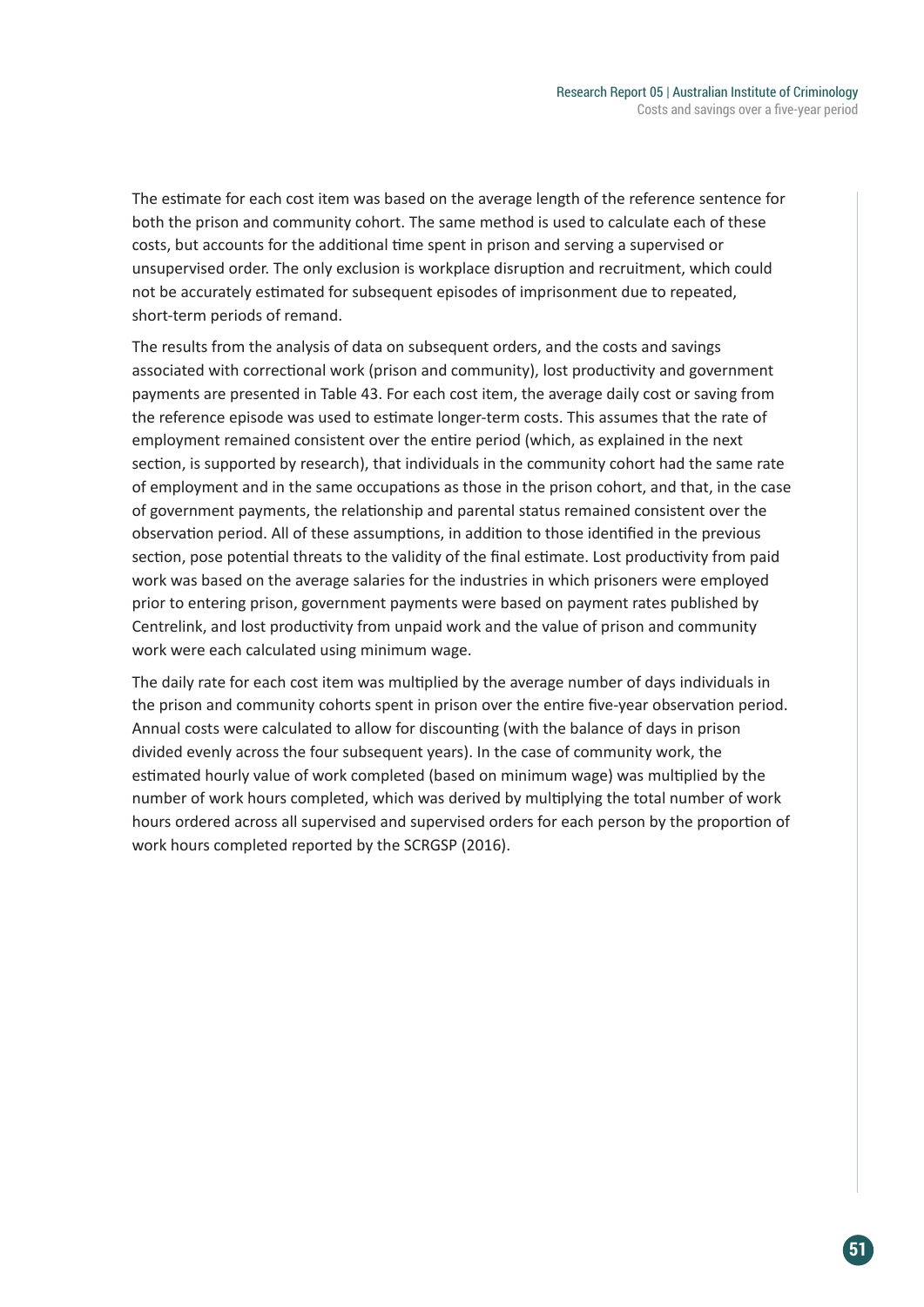#### Australian Institute of Criminology | Research Report 05

How much does prison really cost? Comparing the costs of imprisonment with community corrections

| Table 43: Costs and savings related to government payments, lost productivity and work completed |
|--------------------------------------------------------------------------------------------------|
| in prison and the community, five-year follow-up (2014–15 dollars; PV)                           |

|                                                    | <b>Prison cohort</b> | <b>Community cohort</b> |
|----------------------------------------------------|----------------------|-------------------------|
| <b>Imprisonment orders</b>                         |                      |                         |
| Any prison (n)                                     | 804                  | 203                     |
| Average days (five-year follow-up incl. reference) | 277                  | 88                      |
| <b>Costs</b>                                       |                      |                         |
| Lost productivity (paid work)                      |                      |                         |
| Average cost per person (entire cohort)            | \$16,543.30          | \$4,984.29              |
| <b>Total cost</b>                                  | \$13,300,813.67      | \$4,007,369.59          |
| Lost productivity (unpaid work)                    |                      |                         |
| Average cost per person (entire cohort)            | \$10,551.19          | \$3,178.94              |
| <b>Total cost</b>                                  | \$8,483,157.00       | \$2,555,869.61          |
| <b>Savings</b>                                     |                      |                         |
| Reduction in government payments                   |                      |                         |
| Average saving per person                          | \$8,026.32           | \$2,418.23              |
| <b>Total saving</b>                                | \$6,453,157.77       | \$1,944,256.11          |
| Value of prison work                               |                      |                         |
| Average saving per person (entire cohort)          | \$8,838.37           | \$2,662.89              |
| Total saving                                       | \$7,106,053.43       | \$2,140,965.44          |
| Value of community work                            |                      |                         |
| Average hours worked (ordered)                     | 24 (76)              | 59 (188)                |
| Average saving per person (entire cohort)          | \$456.73             | \$1,215.80              |
| <b>Total saving</b>                                | \$367,211.69         | \$977,503.17            |

Source: ABS 2008, 2010; Corrections Victoria 2011, 2012, 2015 [data files]; DHS 2010; Fair Work Ombudsman 2010

Results from this analysis were as follows:

- The PV of lost productivity due to the inability to perform paid work while in prison was \$13.3m for the prison cohort and \$4.0m for the community cohort, an average cost of \$16,543 and \$4,984 per person, respectively.
- The PV of lost productivity due to the inability to perform unpaid work while in prison, including household duties, child care and voluntary work was \$8.5m for the prison cohort and \$2.6m for the community cohort, an average cost of \$10,551 and \$3,179 per person, respectively.
- The PV of reduced government payments not paid to prisoners while in prison was \$6.4m for the prison cohort and \$1.9m for the community cohort, an average saving of \$8,026 and \$2,418 per person, respectively.
- The PV of prison work completed by prisoners in both cohorts while in prison was \$7.1m for the prison cohort and \$2.1m for the community cohort, an average saving of \$8,838 and \$2,663 per person, respectively.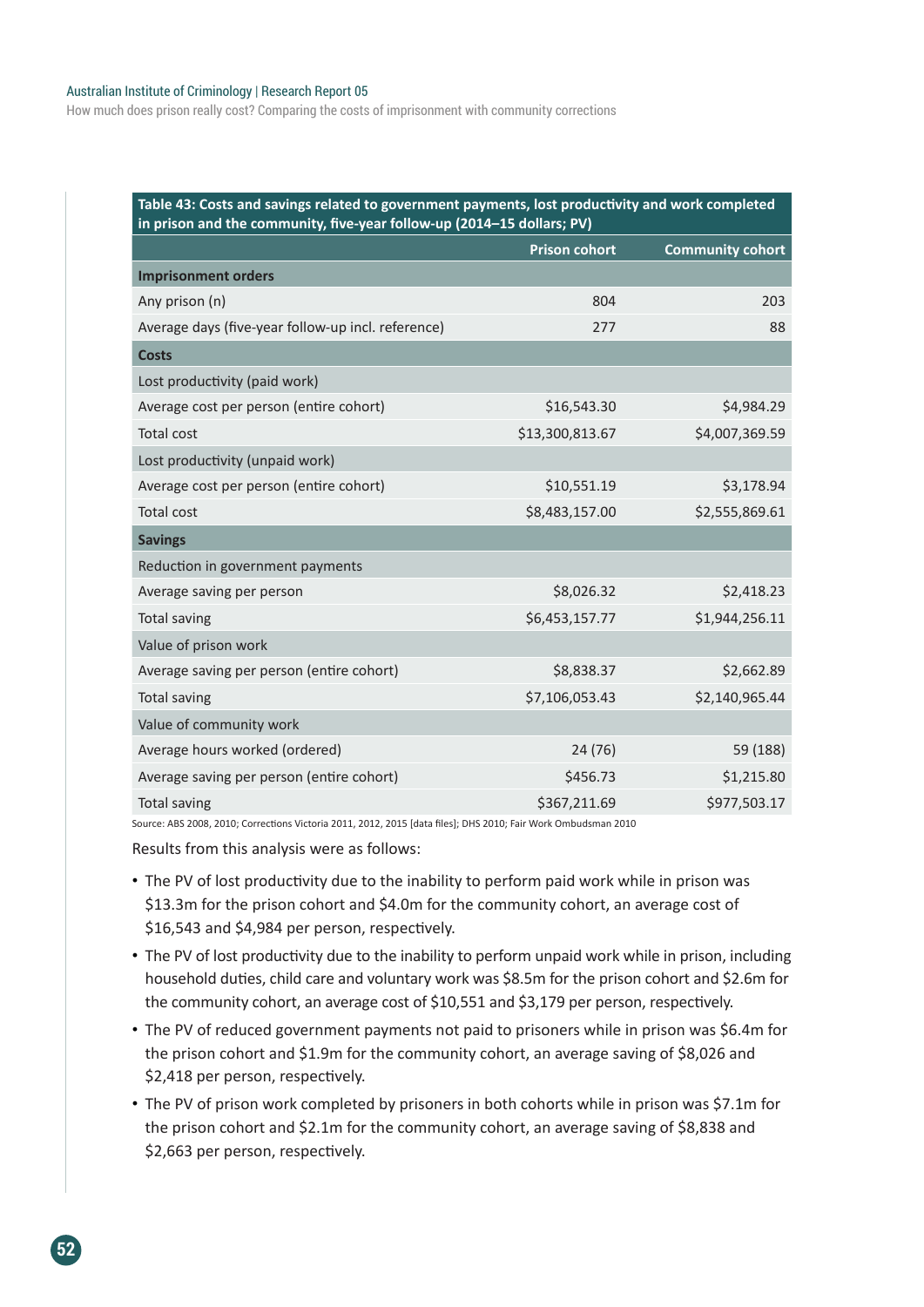• The PV of community work completed by offenders while serving a supervised or unsupervised order was \$367,212 for the prison cohort and \$977,503 for the community cohort, an average saving of \$457 and \$1,216 per person, respectively. Individuals in the prison cohort were estimated to have completed an average of 24 hours of community work (across the entire cohort, irrespective of whether they received a community order), while individuals in the community cohort were estimated to have completed an average of 59 hours of community work.

## **Lost earnings post-release**

### *Prior research*

In the section above, all of the employment-related costs and savings relate to the period that an individual spends under sentence. Research shows, however, that being imprisoned can have a significant impact on employment outcomes post-release, but that this relationship is not straightforward. Travis, Western & Redburn (2014) describe three potential mechanisms through which incarceration may affect employment and earnings—selection effects related to low employability, the impact of incarceration on job readiness, and the stigma that comes from having a criminal record.

Research has produced different findings with respect to precisely how being incarcerated affects employment. There is evidence that incarceration exerts a negative effect on ex-prisoners' earnings (Holzer 2007; Western, Kling & Weiman 2001) and employment rates (Velamuri & Stillman 2007), that employers are reluctant to hire applicants with criminal records (Pager & Western 2009), and that access to employment post-release reduces reoffending (Visher, Debus & Yahner 2008)—while other studies have found that prison does not harm employment prospects (Cho & LaLonde 2005) and that contact with employers before prison and strong family relationships can help mitigate the negative effects (Brunton-Smith & Hopkins 2014; Visher, Debus-Sherrill & Yahner 2011).

Conversely, Recent Australian research has shown that the education opportunities provided in prison can have significant positive effects on prisoner employment outcomes (Giles 2016). Similarly, several large reviews have concluded that education and training programs (particularly adult based education and vocational training) are effective in reducing recidivism among participating prisoner populations (Aos, Miller & Drake 2006; Callan & Gardner 2005; Davis et al. 2013; Lee et al. 2012; Phipps et al. 1999). According to Travis, Western and Redburn (2014), the overall conclusion appears to be that incarceration reduces employment outcomes by between 10 and 30 percent.

### *Current study*

Lost earnings were calculated using the average daily salary for prisoners, based on the average salaries reported by the ABS (2010) for the industries in which prisoners were employed prior to the reference episode and the proportion of all prisoners employed (based on the reference episode). This was multiplied by the total number of free days on which an individual may have been able to work after they were released from the first episode of imprisonment during the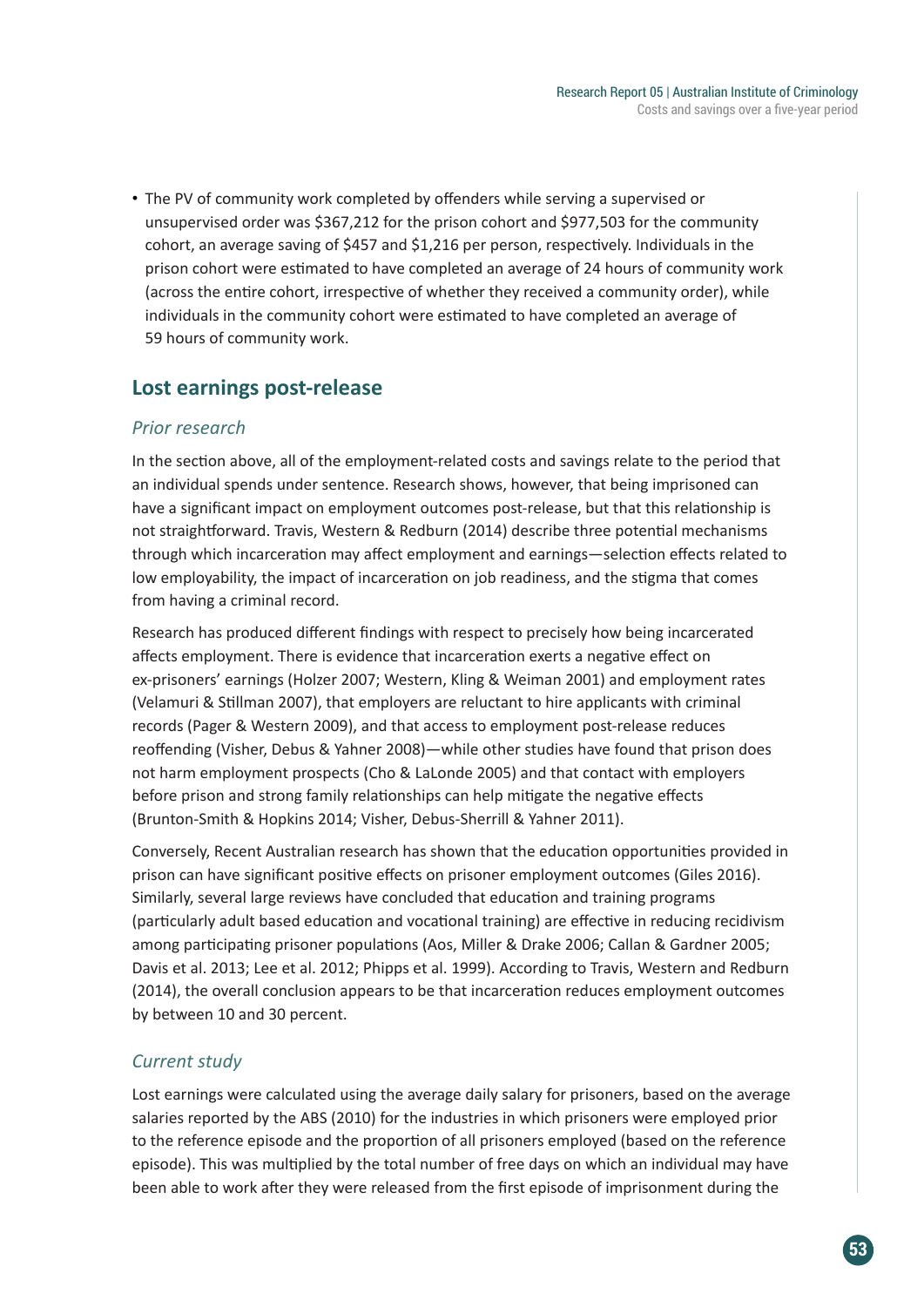observation period. For individuals in the prison cohort, this was measured from the first day after the discharge date for the reference episode. Annualised estimates were calculated to allow for the applicable discount rate (4%) to be applied. The sum across all years was the PV of projected earnings for both cohorts across the five-year observation period, assuming the rate of employment remained stable.

Projected earnings were then multiplied by the estimated percentage reduction in earnings, based on the figures reported by Travis, Western and Redburn (2014), to determine the PV of lost earnings for both cohorts. Estimates were calculated for projected lost earnings of 10 percent (lower estimate), 20 percent and 30 percent (upper estimate; Table 44). This assumes that any losses took effect immediately upon release from prison. Importantly, the PV of lost earnings was only calculated for those individuals who were imprisoned for the first time during the observation period. This assumes that the impact of imprisonment on an individual's earning potential was not cumulative and that prison exerted a consistent effect, on average, across all prisoners (ie a person who had been to prison twice was impacted just as much as someone who had been to prison on one occasion). Twenty-six percent of prisoners and offenders in the matched group had a prior episode of imprisonment. Lost earnings were calculated for 592 individuals in the prison cohort and 120 individuals in the community cohort.

The estimated PV of lost earnings ranged from \$5.4m to \$20.1m for the prison cohort and \$580,048 to \$1.7m for the community cohort. For the current study, individuals in the matched group are assumed to have had their earnings potential reduced by 20 percent, resulting in an estimated PV of lost earnings of \$10.8m for the prison cohort and \$1.2m for the community cohort, an average loss of \$13,421 and \$1,443 per person (for the entire cohort), respectively.

| (2014-15 dollars; PV)                       |                      |                         |
|---------------------------------------------|----------------------|-------------------------|
|                                             | <b>Prison cohort</b> | <b>Community cohort</b> |
| Any prison, no prior imprisonment orders    | 592                  | 120                     |
| Average free days post first prison episode | 1,563                | 882                     |
| 10 percent reduction in earnings            |                      |                         |
| Total per person (no prior imprisonment)    | \$9,113.72           | \$4,833.73              |
| Total cost                                  | \$5,395,321.61       | \$580,047.67            |
| Average cost per person (entire cohort)     | \$6,710.60           | \$721.45                |
| 20 percent reduction in earnings            |                      |                         |
| Total per person (no prior imprisonment)    | \$18,227.44          | \$9,667.46              |
| Total cost                                  | \$10,790,643.21      | \$1,160,095.33          |
| Average cost per person (entire cohort))    | \$13,421.20          | \$1,442.90              |
| 30 percent reduction in earnings            |                      |                         |
| Total per person (no prior imprisonment)    | \$27,341.16          | \$14,501.19             |
| Total cost                                  | \$16,185,964.82      | \$1,740,143.00          |
| Average cost per person (entire cohort)     | \$20,131.80          | \$2,164.36              |

## **Table 44: Costs associated with lost earnings among employed prisoners, five-year follow-up**

Source: ABS 2010; Corrections Victoria 2011, 2015 [data files]; Travis, Western & Redburn 2014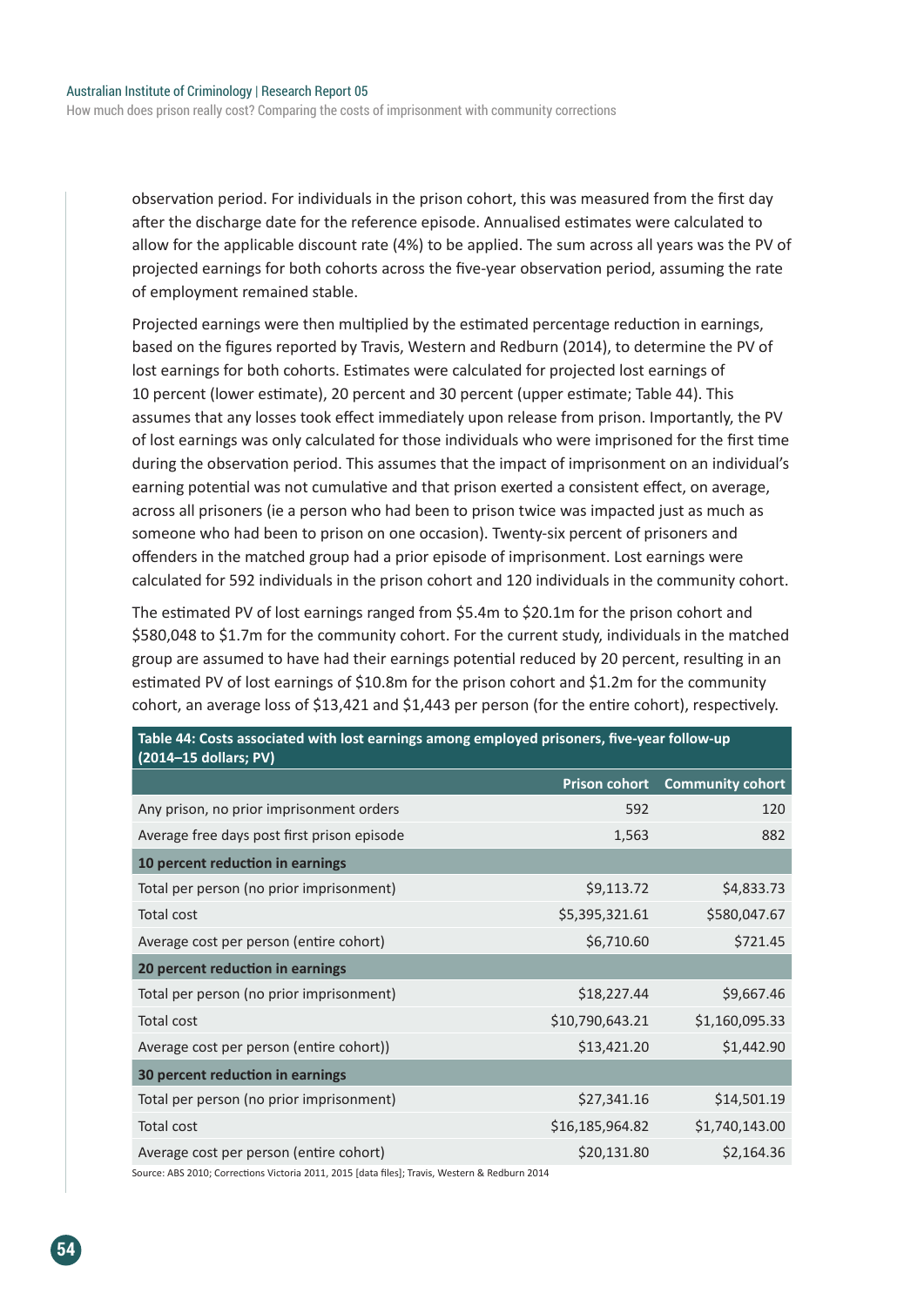## **Housing stability and homelessness**

There is a strong relationship between homelessness, offending and contact with the criminal justice system. Recent Australian research found high levels of housing stress among detainee populations, and that homeless detainees were more likely to report recent contact with police and the criminal justice system (Payne, Macgregor & McDonald 2015). Ex-prisoners are particularly vulnerable to homelessness because their circumstances prior to imprisonment, coupled with the impact of having been incarcerated, can significantly reduce their accommodation options and their ability to find and maintain stable housing (Willis 2004). Importantly, not having stable accommodation upon returning to the community is a significant risk factor for reoffending post-release. Baldry et al. (2006) found that prisoners who were homeless upon leaving prison were significantly more likely to return to prison within 12 months.

Not surprisingly then, previous research has concluded that there are significant social and economic benefits to be derived from efforts to reduce homelessness and reoffending among ex-prisoners (Willis 2004). It is for this reason that a major focus of throughcare programs for prisoners leaving prison, including those targeting Victorian prisoners, is providing support to access stable housing. Research has shown that transition programs that link prisoners to housing are effective in reducing housing disadvantage and reoffending post-release (Baldry et al. 2003; Ross et al. 2013).

The current study estimates the costs of providing supported accommodation services to prisoners whose housing situation worsens as a result of spending time in prison. Estimates of changes to prisoners' housing status are derived from two sources–a study by Baldry et al. (2006) and a more recent study by HomeGround (2010). Baldry et al. followed 339 prisoners released from a NSW or Victorian prison, with 70 percent of prisoners participating in an interview nine months after release, and sought information regarding their housing status and other social matters. They found that homelessness increased from 18 percent prior to entering prison to 21 percent at the time of being interviewed post-release. While this difference was not statistically significant, they found that the proportion of prisoners who had been homeless at any point in time post-release was much higher than 21 percent. Based on these figures, it was estimated that 29 percent of prisoners had been homeless at some time post-release.

The study by HomeGround (2010) involved interviewing 90 prisoners prior to their release from a Victorian prison, and found that 29 percent of prisoners were homeless prior to entering prison, while 36 percent expected to be homeless upon release (Table 45). While the HomeGround (2010) research was only able to collect information about expected rates of homelessness, not actual rates, it relied on a much broader and more widely accepted definition of homelessness, which accounts for different forms of unstable housing. Both studies included participants who had been sentenced (or remanded) to a relatively short period of imprisonment.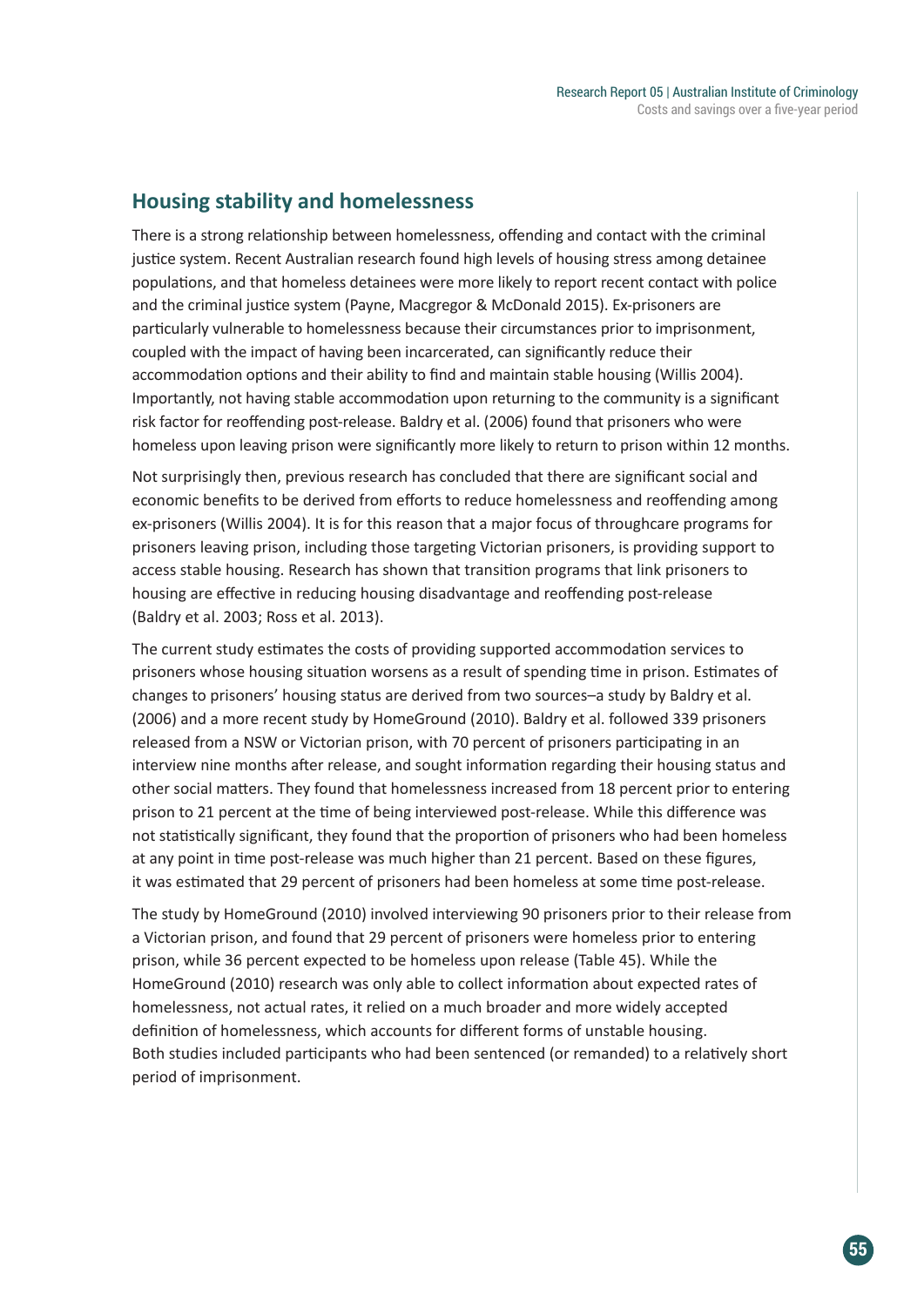#### Australian Institute of Criminology | Research Report 05

How much does prison really cost? Comparing the costs of imprisonment with community corrections

| Table 45: Percentage of prisoners homeless before and after prison |                             |                                |                   |  |
|--------------------------------------------------------------------|-----------------------------|--------------------------------|-------------------|--|
|                                                                    | <b>Baldry et al. (2006)</b> | Baldry et al. (2006), adjusted | HomeGround (2010) |  |
| Before prison                                                      | 18%                         | 18%                            | 29%               |  |
| After prison                                                       | 21%                         | 29%                            | 36%               |  |

Source: Baldry et al. 2006; HomeGround 2010

The findings from the studies by Baldry et al. (2006) and HomeGround (2010) were used to estimate the number of episodes of imprisonment that resulted in an individual experiencing a period of homelessness (Table 46). Unlike lost earnings, these estimates were not restricted to individuals within the cohort who entered prison for the first time. Instead, it was assumed that each episode of incarceration could have a negative effect on housing, regardless of prior contact with the criminal justice system.

The number of episodes of homelessness was then multiplied by the estimated cost of providing specialised homelessness services to ex-prisoners—specifically, supported accommodation services delivered to men and women. This was based on a study by Zaretzky & Flatau (2013), which estimated the total cost to government of supported accommodation in 2010–11 as being \$6,467 per client for single men and \$4,880 per client for single women. Given these are average costs and not marginal costs, they will overestimate the actual cost of providing support to each additional client. Nevertheless, given they were based on an activity survey by service providers, they represent a more comprehensive estimate of costs than those published by the SCRGSP (2016). It was assumed, based on findings from Baldry et al., that only 90 percent of prisoners sought or received accommodation support.

| homelessness, five-year follow-up (2014-15 dollars; PV) |                                                                         |                            |                         |                     |           |                                   |  |
|---------------------------------------------------------|-------------------------------------------------------------------------|----------------------------|-------------------------|---------------------|-----------|-----------------------------------|--|
|                                                         | <b>Baldry et al. (2006),</b><br><b>Baldry et al. (2006)</b><br>adjusted |                            |                         |                     |           | HomeGround (2010)                 |  |
|                                                         | <b>Prison</b><br>cohort                                                 | <b>Community</b><br>cohort | <b>Prison</b><br>cohort | Community<br>cohort | cohort    | <b>Prison Community</b><br>cohort |  |
| <b>Episodes of homelessness</b>                         |                                                                         |                            |                         |                     |           |                                   |  |
| Reference episode                                       | 24                                                                      |                            | 84                      |                     | 54        |                                   |  |
| All episodes                                            | 38                                                                      | 11                         | 132                     | 40                  | 84        | 25                                |  |
| Costs associated with supported accommodation           |                                                                         |                            |                         |                     |           |                                   |  |
| Total                                                   | \$220,912                                                               | \$62,014                   | \$773,191               | \$217,050           | \$493,369 | \$138,499                         |  |
| Average cost per person<br>(entire cohort)              | \$274.77                                                                | \$77.13                    | \$961.68                | \$269.96            | \$613.64  | \$172.26                          |  |

**Table 46: Costs associated with supported accommodation for prisoners during episodes of**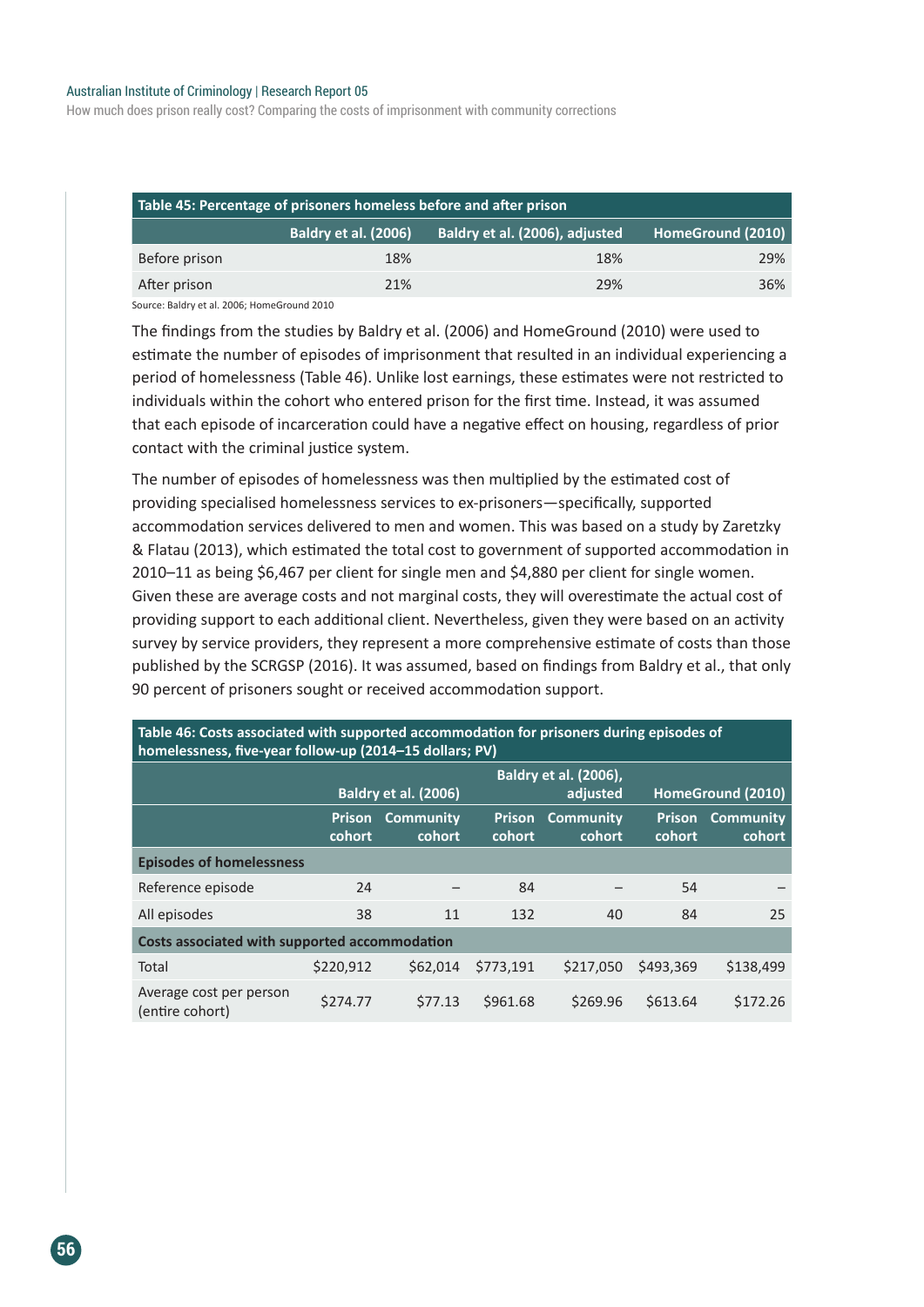The results are presented in Table 46. Annualised estimates were calculated to enable the applicable discount rate to be applied. The PV of supported accommodation services for prisoners during episodes of homelessness was estimated to be between \$220,912 and \$773,191 for the prison cohort and between \$62,014 and \$217,050 for the community cohort. Given the HomeGround research was Victorian specific and the Baldry et al. estimates are more than a decade old, the HomeGround research was used in the current study. The PV of supported accommodation services for prisoners during episodes of homelessness was therefore estimated to be \$493,369 for the prison cohort and \$138,499 for the community cohort, an average of \$614 and \$172 per person, respectively.

It is worth noting that there are other societal costs associated with homelessness (Baldry et al. 2012). However, given the high correlation between the negative outcomes experienced by people who have contact with the criminal justice system and homelessness, many of whose costs are also estimated as part of the current study, and the significant overlap between the two populations, these additional costs are not included.

## **Substance use**

The same method for estimating the savings associated with a reduction in drug and alcohol use among prisoners during the reference episode was used to estimate the longer-term savings across the five-year observation period. The reduction in illicit drug use was estimated to be associated with a saving of \$2.62 per prisoner per day, while the reduction in alcohol use was associated with a saving of \$5.82 per prisoner per day, based on estimates of the societal costs attributable to alcohol and illicit drug use (excluding crime) reported by Collins and Lapsley (2008) and population prevalence estimates. This was multiplied by the average number of days spent in prison by individuals in both cohorts, which assumes the reduction in illicit drug and alcohol use was consistent across the observation period—in other words, prisoners used drugs at the same rate at the commencement of each subsequent episode of imprisonment, and the proportional decrease in illicit drug use and risky alcohol consumption was the same each time. Annualised estimates were once again calculated to enable the applicable discount rate to be applied.

| Trable 47: Savings associated with reduced drug and alcohol use, live-year follow-up<br>(2014-15 dollars; PV) |                      |                         |                      |                         |  |
|---------------------------------------------------------------------------------------------------------------|----------------------|-------------------------|----------------------|-------------------------|--|
|                                                                                                               |                      | Illicit drugs           |                      | <b>Alcohol</b>          |  |
|                                                                                                               | <b>Prison cohort</b> | <b>Community cohort</b> | <b>Prison cohort</b> | <b>Community cohort</b> |  |
| Average saving per<br>person (entire cohort)                                                                  | \$696.80             | \$209.94                | \$1,548.81           | \$466.64                |  |
| Total saving                                                                                                  | \$560,225.50         | \$168,788.97            | \$1,245,241.81       | \$375,175.86            |  |

**Table 47: Savings associated with reduced drug and alcohol use, five-year follow-up** 

Source: AIHW 2005, 2011; Collins & Lapsley 2008; Corrections Victoria 2011, 2015 [data files]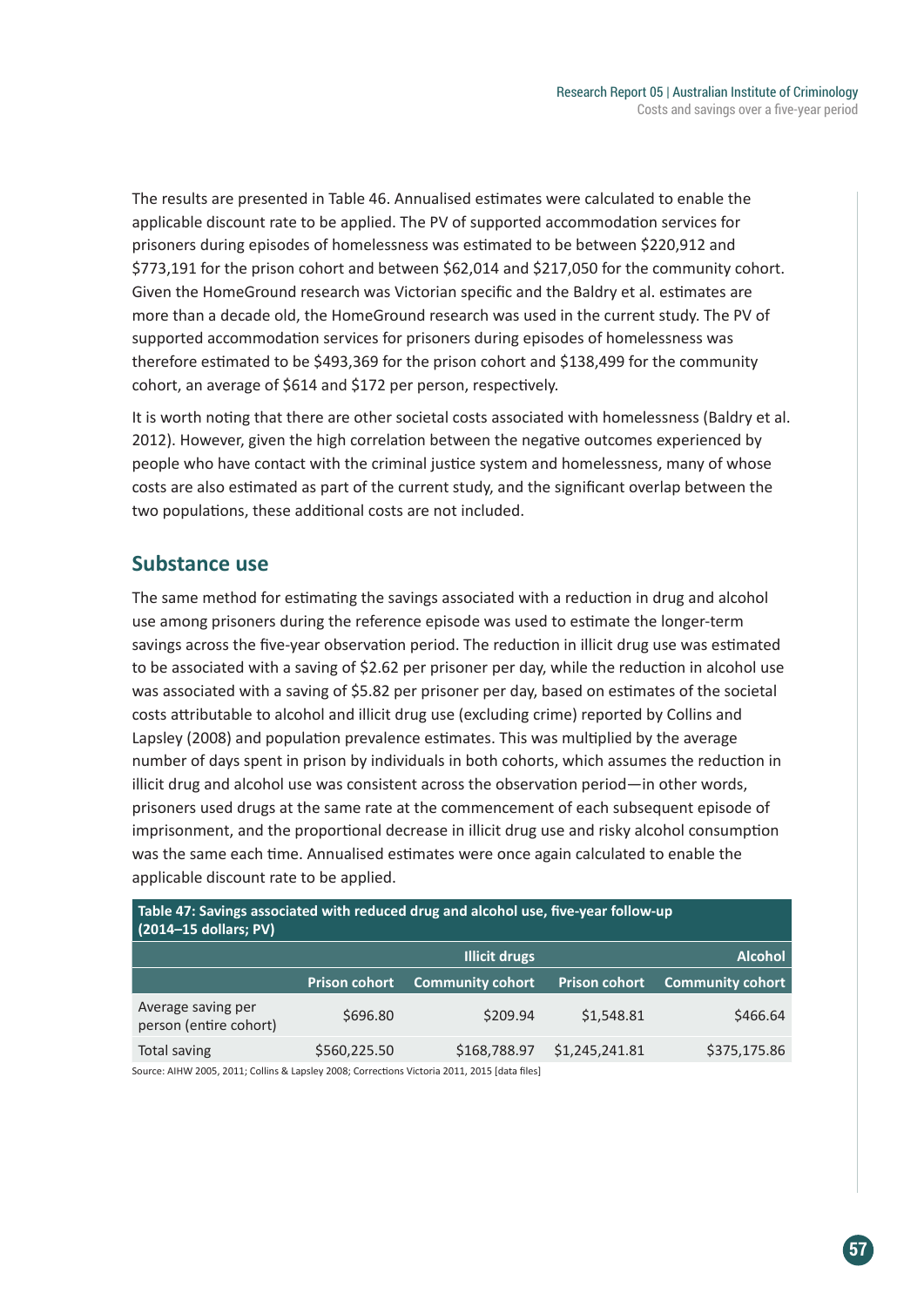The results are presented in Table 47. The PV of savings associated with a reduction in illicit drug use was estimated to be \$560,225 for the prison cohort and \$168,789 for the community cohort, equivalent to an average of \$697 and \$210 per person, respectively. The PV of savings associated with a decrease in risky alcohol consumption while in prison was estimated to be \$1.2m for the prison cohort (an average of \$1,549 per person) and \$375,176 for the community cohort (\$467 per person).

Reliable Australian estimates of the use of illicit drugs and risky alcohol use by prisoners pre- and post-release were not available for the current study, so it was not possible to accurately estimate the costs or savings associated with changes to illicit drug and alcohol consumption among prisoners returning to the community. It is noteworthy, however, that the estimated proportion of ex-prisoners who use illicit drugs post-release reported by Kinner in 2006 (55 percent of prisoners at one month and 56 percent at four months post-release) are comparable with the rates of illicit drug use reported by the AIHW (2011) among prisoners prior to entering prison (54 percent, although the time period is unspecified).

## **Physical and mental health**

Prisoners have been shown to have poorer health than the wider community, and are more likely to experience problems related to substance misuse and addiction (and associated health problems), mental illness and other chronic health conditions (Travis, Western & Redburn 2014). While the evidence regarding changes in health status among former prisoners remains relatively limited, international studies have shown heightened risk of stress-related diseases post-release, as well as higher mortality rates from suicide and overdose relative to the general population (Travis, Western & Redburn 2014). Importantly, prison also provides an opportunity for prisoners to access screening and health care that they might otherwise not receive in the community, including for alcohol and drug problems, blood-borne diseases, mental illness and tobacco-related illnesses. Surveys indicate a high level of contact and satisfaction among prisoners with prison health services (AIHW 2015).

An increase in the level of services provided to prisoners post-release may not necessarily be negative. While it may represent a decline in the physical or mental health of prisoners, it may also reflect improved access to services resulting from the supports established during a prisoner's time in prison. Nevertheless, irrespective of the motivation, there are cost implications to government associated with providing services to meet the increased demand.

Hobbs et al. (2006) conducted a study exploring the mortality and morbidity of nearly 14,000 prisoners in Western Australia and, as part of this research, measured the frequency of contact with health services in an equivalent period before and after prisoners' first release from prison. They found that the mean number of hospital admissions increased from 2.00 to 2.70 per prisoner in the five years pre- and post-release. They also observed an increase in the mean number of mental health (MH) outpatient visits from before (1.49) to after (3.00) the date of first release. The mean number of admissions to mental hospitals at either time period was too small to permit meaningful analysis.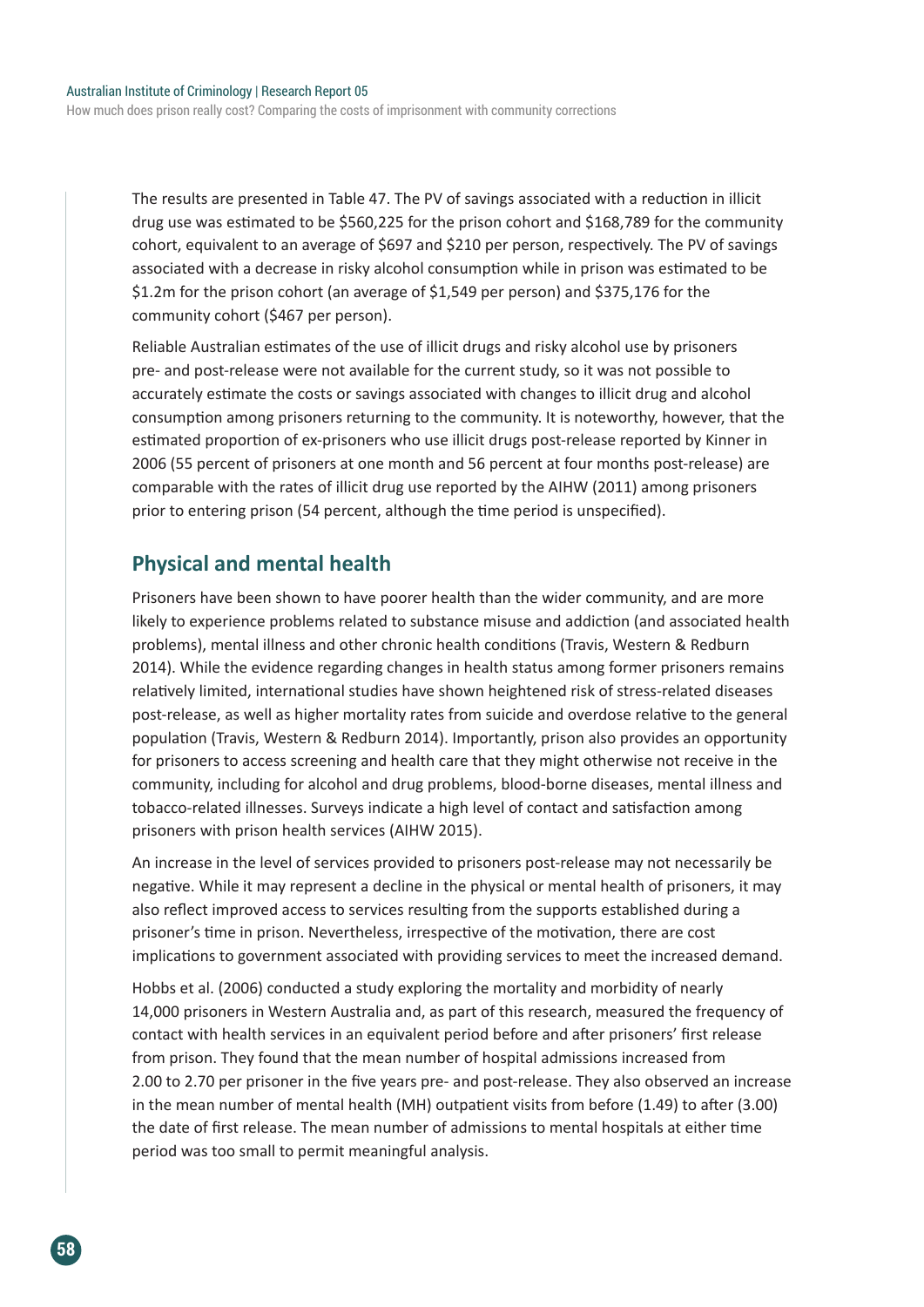| Table 48: Hospital admissions and mental health outpatient visits before and after date of first release |                                          |  |  |  |  |
|----------------------------------------------------------------------------------------------------------|------------------------------------------|--|--|--|--|
|                                                                                                          | Hospital admissions MH outpatient visits |  |  |  |  |
| 2.00                                                                                                     | 1.49                                     |  |  |  |  |
| 2.70                                                                                                     | 3.00 <sub>1</sub>                        |  |  |  |  |
| \$4,220                                                                                                  | \$260                                    |  |  |  |  |
|                                                                                                          |                                          |  |  |  |  |

Source: Hobbs et al. 2006; SCRGSP 2016

The findings from the Hobbs et al. study were then converted to an estimate of the average increase in the number of hospital admissions and MH outpatient visits per prisoner per free day. This was then multiplied by the number of free days per year during the observation period for both the prison and community cohort and, in turn, by the average cost per separation (discharge from hospital) and cost per non-admitted patient per occasion of service in public hospitals (for MH outpatient visits). The results are presented in Table 49.

| Table 49: Costs associated with hospital admissions and mental health outpatient visits, five-year<br>follow-up (2014-15 dollars; PV) |                                                           |                            |                           |                            |  |
|---------------------------------------------------------------------------------------------------------------------------------------|-----------------------------------------------------------|----------------------------|---------------------------|----------------------------|--|
|                                                                                                                                       | <b>Hospital admissions</b><br><b>MH</b> outpatient visits |                            |                           |                            |  |
|                                                                                                                                       | <b>Prisoner</b><br>cohort                                 | <b>Community</b><br>cohort | <b>Prisoner</b><br>cohort | <b>Community</b><br>cohort |  |
| Average cost per person with<br>no prior imprisonment                                                                                 | \$2,372.40                                                | \$1,258.27                 | \$315.65                  | \$167.42                   |  |

Total cost \$1,404,463.53 \$150,993.00 \$186,867.37 \$20,089.99

(entire cohort) \$1,746.85 \$187.80 \$232.42 \$24.99

Average cost per person

Source: Corrections Victoria 2011; 2015; Hobbs et al. 2006; SCRGSP 2016

Similar to the estimate for lost earnings, changes in health service usage were only assumed to affect those individuals who entered prison for the first time during the five-year observation period. The PV of costs associated with increased hospital admissions was estimated to be \$1.4m for the prison cohort and \$150,993 for the community cohort, an average cost per person of \$1,747 and \$188, respectively. The PV of costs associated with an increase in MH outpatient visits was \$186,867 for the prison cohort (\$232 per person) and \$20,090 for the community cohort (\$25 per person), reflecting the much lower cost associated with outpatient visits. The potential benefits of increased contact with health services, such as improved health outcomes, or the potential negative consequences from a decline in health, such as lost output, are not accounted for within the current study due to the necessary data not being available.

## **Care and protection**

Parental incarceration can have a significant impact on the children of prisoners, both in the short- and long-term. In the short-term, it may impact the social and emotional development of the child; result in negative behavioural changes (such as irritability, becoming withdrawn etc); cause significant instability with changes in schools, new residences and reduced access to friends; result in the child performing more poorly at school; lead to strained relationships between the adult and the child; and, in some cases, result in the child becoming the subject of child protection proceedings (Sheehan & Levine 2007; Tomaino et al. 2005).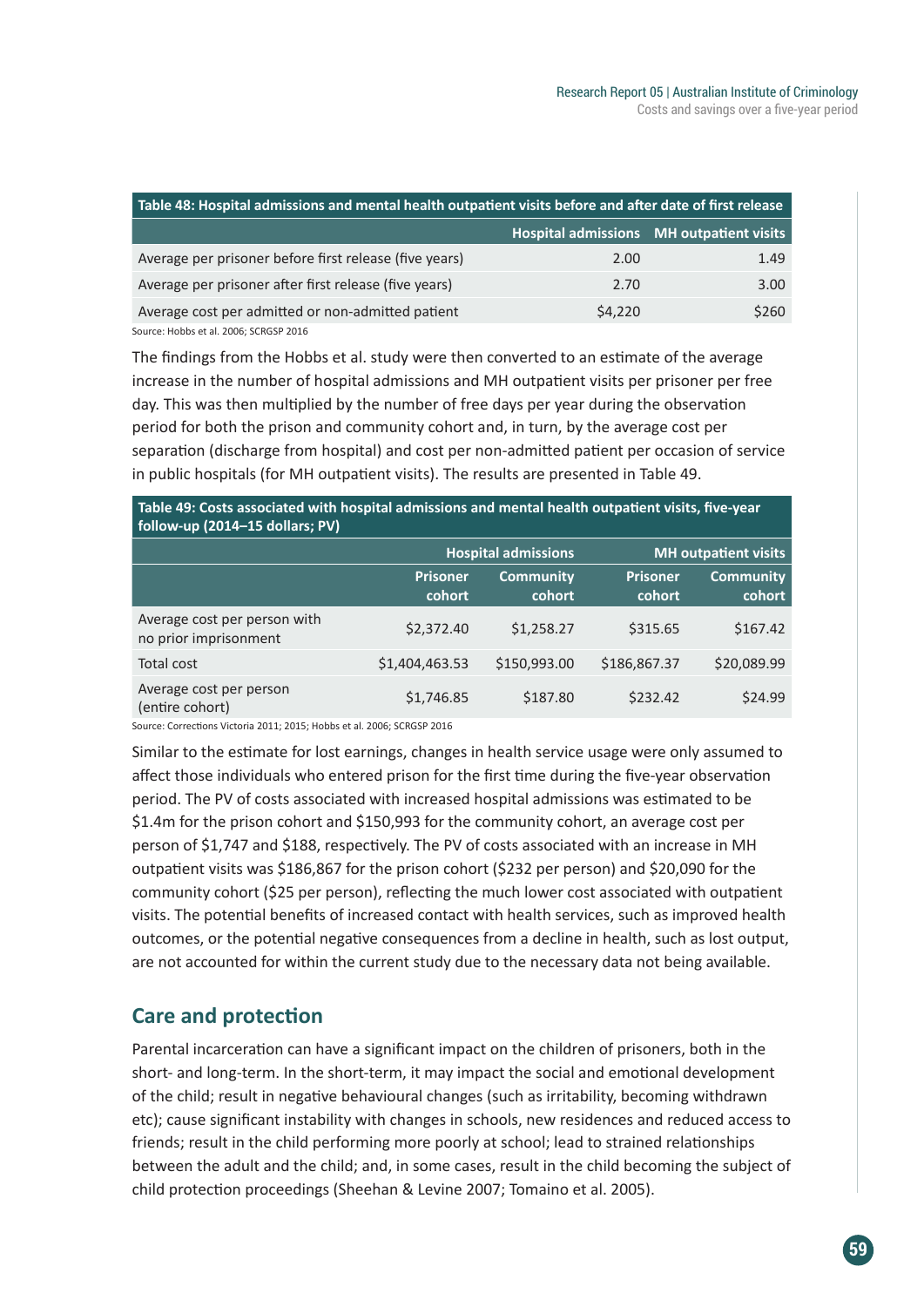In the longer-term, parental incarceration is associated with a range of negative life outcomes for children. Recent research found that, controlling for other potential drivers, parental incarceration increases the risk of poor mental health (esp. depression), serious injury, reduced educational attainment and the receipt of government assistance (Miller & Barnes 2015). These negative consequences extend into adulthood, with research finding that young adults whose mothers had served time in prison were more likely to have been arrested, convicted and incarcerated as an adult (Muftic, Bouffard & Armstrong 2016).

One of the immediate consequences of parental incarceration is the impact on child care arrangements, particularly where an incarcerated parent is the primary carer. While children of prisoners may be cared for by the remaining parent or by close family, in other situations it may be necessary for children under the age of 18 to be placed with alternative caregivers. Tomaino, Ryan, Markotic and Gladwell (2005) surveyed more than 100 parents in prison, finding that seven percent (n=18) of the children impacted by their parent's incarceration were in state care and that, of these, 13 (5% of all children) had been placed in care at the time of their parent's incarceration. More recent data based on interviews with female prisoners in Victoria produced a similar estimate, with three percent of women reporting their child entered the care of the Department of Human Services while they were in prison (Sheehan et al. 2013).

While data on the number of children per prisoner was not available from Corrections Victoria, these data were available for offenders in the community cohort (offenders with children had, on average, 2.2 children). This information, along with information on how many prisoners and offenders were the primary carer (124 and 69, respectively), was used to determine the number of children whose primary carer went to prison for the first time during the observation period. Results of the study by Tomaino et al. (2005) were then used to determine the number of children with parents in the prison cohort and community cohort who were in out-of-home care (OOHC) and the number who entered OOHC as a result of their parent's incarceration.

These were then multiplied by the average number of days from the reception date to the end of the observation period for both cohorts, and again by the real expenditure per placement night for OOHC in Victoria (based on a six-year average). This assumed that the children entered OOHC and were not returned to their parents within the five-year observation period. Discount rates were applied to each year of the observation period after the reference episode.

The results presented in Table 50 show that the estimated PV of OOHC for children of prisoners during the five-year observation period was \$2.5m for the prison cohort and \$150,778 for the community cohort. Some care needs to be taken with these estimates due to the relatively small number of children to whom the estimate applies (10 and 1, respectively) and the potential for the cost to vary significantly in accordance with the actual numbers of children of incarcerated parents.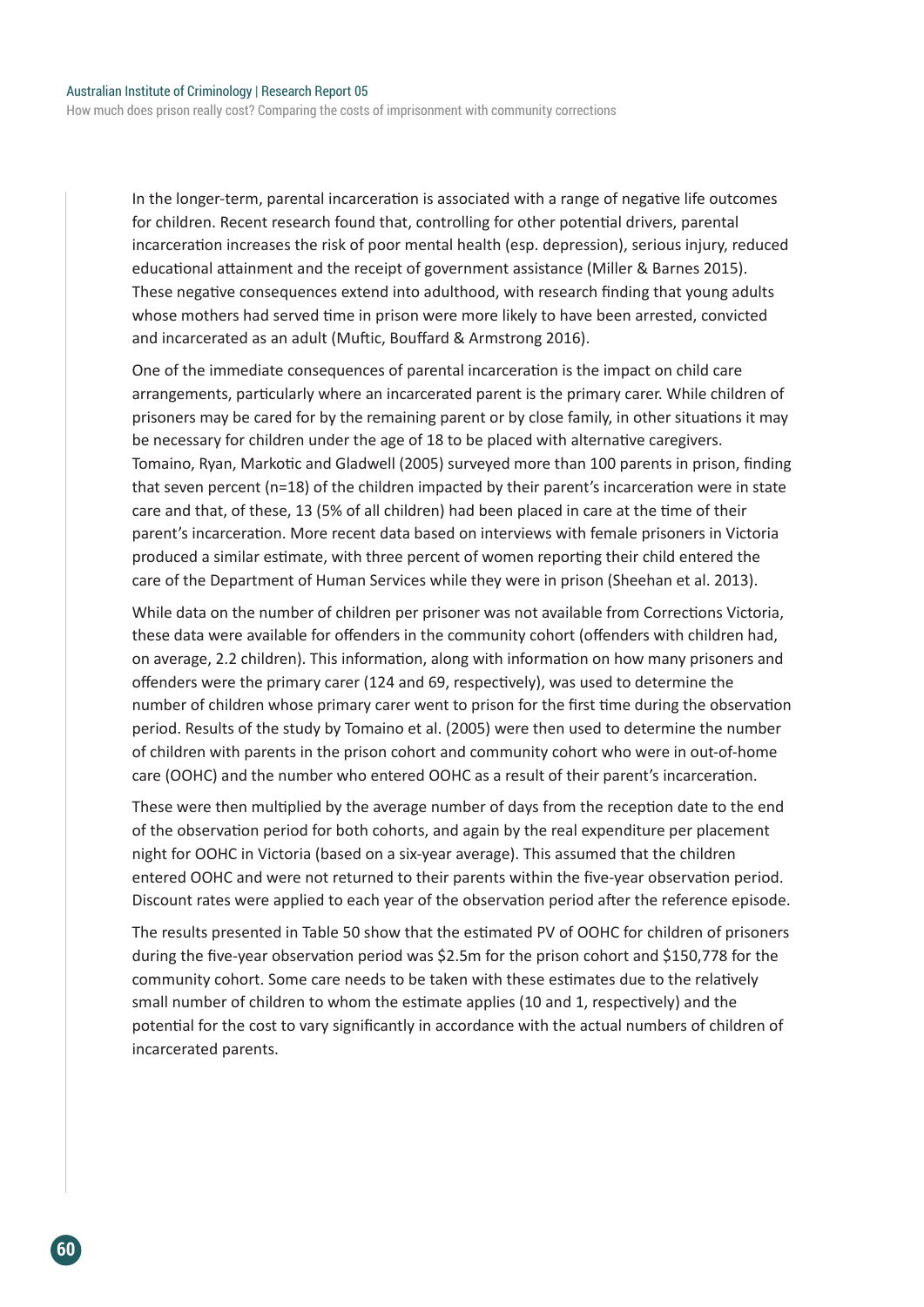| Table 50: Costs associated with out-of-home care for children of prisoners, five-year follow-up<br>$(2014-15$ dollars; PV) |                      |                         |  |  |  |  |
|----------------------------------------------------------------------------------------------------------------------------|----------------------|-------------------------|--|--|--|--|
|                                                                                                                            | <b>Prison cohort</b> | <b>Community cohort</b> |  |  |  |  |
| <b>Number of children affected</b>                                                                                         |                      |                         |  |  |  |  |
| Primary carer received a term of imprisonment or<br>community order (n)                                                    | 272                  | 151                     |  |  |  |  |
| Primary carer went to prison for the first time (n)                                                                        | 194                  | 23                      |  |  |  |  |
| Children in OOHC during time parent was in prison (n)                                                                      | 14                   | $\mathfrak{D}$          |  |  |  |  |
| Entered OOHC as a direct result of their parent being<br>imprisoned (n)                                                    | 10                   | $\mathbf{1}$            |  |  |  |  |
| <b>Total cost</b>                                                                                                          |                      |                         |  |  |  |  |
| Real expenditure per placement night OOHC<br>(6 year average)                                                              | \$153.56             | \$153.56                |  |  |  |  |
| Total (children entering OOHC)                                                                                             | \$2,541,104.96       | \$150,778.07            |  |  |  |  |
| Average cost per person (entire cohort)                                                                                    | \$3,160.58           | \$187.53                |  |  |  |  |

Source: Corrections Victoria 2011, 2015 [data files]; SCRGSP 2016; Tomaino et al. 2005

### **Disability adjusted life years**

The final component of the study involved estimating the loss of quality of life to the prisoner, their partner and their children when an individual is incarcerated. This drew heavily upon a study into the costs and benefits of imprisonment in Hawaii conducted by Lengyel and Brown (2009), who argued that the impact of incarceration could be measured by calculating pain and suffering or lost quality of life using methods developed in health research and adapted to measure the consequences of illicit drug use. Specifically, Lengyel and Brown (2009) applied the concept of disability adjusted life years (DALY) to measure the impact of incarceration on the quality of life of prisoners and their families. Determining DALY as part of a cost-benefit analysis involves calculating the number of years lost to premature mortality and the number of years lived with disability (Devleesschauwer et al. 2014). Determining the number of years lived with disability involves the use of disability weights (DW), which are scaled from zero (perfect health) to one (death) and describe the proportional reduction in good health resulting from disease or injury. They are used extensively in reporting the burden of disease, including by the World Health Organisation.

Lengyel and Brown (2009) argued that the impact of imprisonment incurred a disability weight of between 0.25 and 0.40, citing estimates produced by the Cost Effectiveness Analysis Registry (CEA Registry), and adopted 0.30 as the basis for their analysis. This is equivalent to a year living with depression. For each prisoner, their partner and children, they multiplied this by the value of a statistical life year (VSLY) to determine the cost attributable to the decline in quality of life while a prisoner was incarcerated.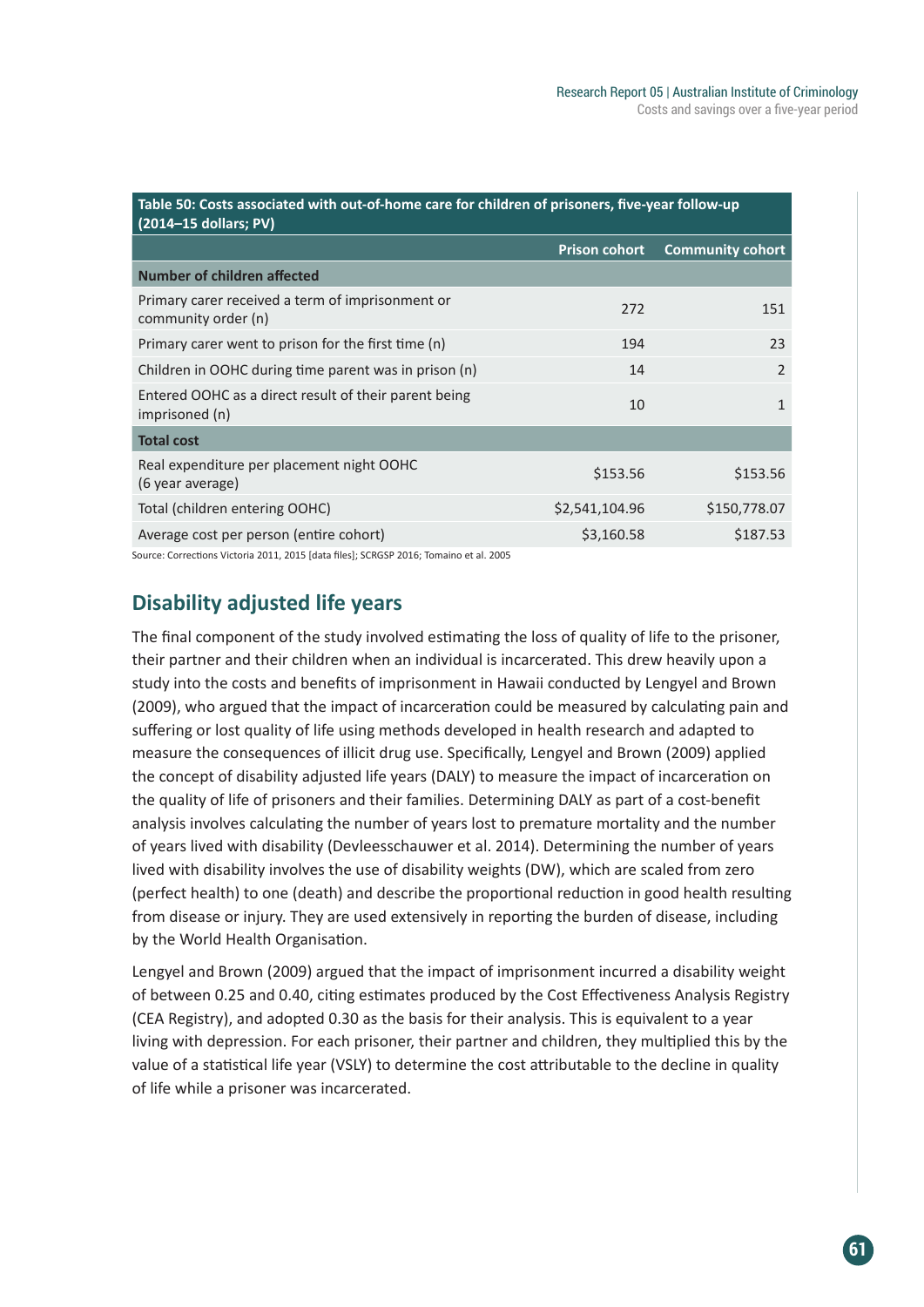How much does prison really cost? Comparing the costs of imprisonment with community corrections

The VSLY represents the marginal financial value of a year of healthy human life, and was originally developed to be used to estimate the financial burden of illness and injury on premature death or disability. There are different approaches that have been taken to valuing human life, each with its own strengths and weaknesses. There have been various reviews of these approaches (Abelson 2007; Access Economics 2008; Krupnik 2004), and the findings of those reviews are not repeated here. The Department of the Prime Minister and Cabinet Office of Best Practice Regulation suggest a credible estimate of the VSLY is \$182,000 (which has been adopted in the current study), while Access Economics (2008) argued in favour of a value of \$192,576 (in 2014–15 dollars).

| Table 51: Disability adjusted life years and lost quality of life (2014-15 dollars; PV) |                      |                            |                                |                            |  |  |  |  |
|-----------------------------------------------------------------------------------------|----------------------|----------------------------|--------------------------------|----------------------------|--|--|--|--|
|                                                                                         |                      | Lower estimate (DW=0.1)    | <b>Upper estimate (DW=0.3)</b> |                            |  |  |  |  |
|                                                                                         | <b>Prison cohort</b> | <b>Community</b><br>cohort | <b>Prison cohort</b>           | <b>Community</b><br>cohort |  |  |  |  |
| <b>Prisoners</b>                                                                        |                      |                            |                                |                            |  |  |  |  |
| <b>Total cost</b>                                                                       | \$10,664,906.72      | \$3,213,203.64             | \$31,994,720.17                | \$9,639,610.92             |  |  |  |  |
| Total per person<br>(entire cohort)                                                     | \$13,264.81          | \$3,996.52                 | \$39,794.43                    | \$11,989.57                |  |  |  |  |
| <b>Partners</b>                                                                         |                      |                            |                                |                            |  |  |  |  |
| <b>Total cost</b>                                                                       | \$2,430,868.07       | \$732,390.29               | \$7,292,604.20                 | \$2,197,170.87             |  |  |  |  |
| Total per person<br>(entire cohort)                                                     | \$3,023.47           | \$910.93                   | \$9,070.40                     | \$2,732.80                 |  |  |  |  |
| <b>Children</b>                                                                         |                      |                            |                                |                            |  |  |  |  |
| <b>Total cost</b>                                                                       | \$2,844,144.81       | \$856,905.43               | \$8,532,434.44                 | \$2,570,716.29             |  |  |  |  |
| Total per person<br>(entire cohort)                                                     | \$3,537.49           | \$1,065.80                 | \$10,612.48                    | \$3,197.41                 |  |  |  |  |
| <b>Total</b>                                                                            |                      |                            |                                |                            |  |  |  |  |
| Total cost                                                                              | \$15,939,919.61      | \$4,802,499.36             | \$47,819,758.82                | \$14,407,498.07            |  |  |  |  |
| Average cost per person<br>(entire cohort)                                              | \$19,825.77          | \$5,973.26                 | \$59,477.31                    | \$17,919.77                |  |  |  |  |

Source: Corrections Victoria 2011, 2015 [data files]; Lengyel & Brown 2009

There are critics of the use of disability weights, DALY and VSLY, particularly in terms of the accuracy of attempts to monetise aspects of people's lives that are both highly subjective and variable. For example, Krupnik (2004) suggests that the use of DALY is appropriate for predicting the value of health outcomes, becomes they can account for the very specific nature of injuries or illness. However, he suggests they may be less appropriate for non-health outcomes and for social welfare analysis. Conversely, and more recently, Dolan (2010) argues in support of this approach and describes how it has been used successfully to measure the impact of victimisation.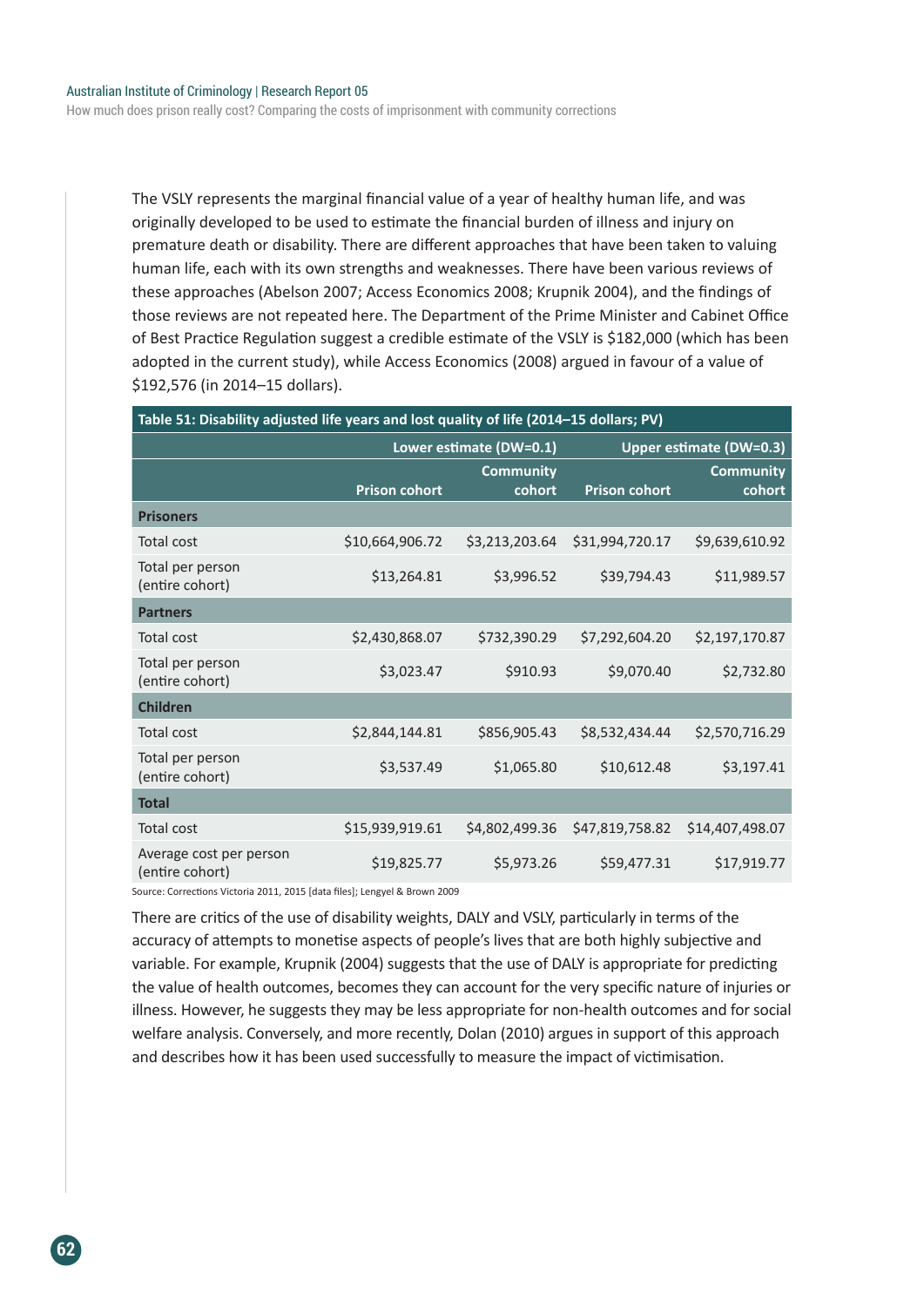Importantly, the nature of VSLY means that there may be some overlap with other costs, such as lost productivity or lost earnings (Access Economics 2008), thereby resulting in double counting. This depends precisely on what is being valued, which is not always immediately apparent. However, the VSLY estimated through willingness to pay methods is not limited to earnings potential. Nevertheless, given the potential overlap with other costs, and questions regarding the validity of the approach, this report adopts a more conservative approach to assigning a value to lost quality of life. Given the high proportion of offenders who are also illicit drug users, a disability weight of 0.10—equivalent to a substance user being in maintenance treatment (Lengyel & Brown 2009)—was assumed to be the more applicable estimate and therefore was used for the final estimate.

To determine the value of DALY among individuals in the prison and community cohort, the disability weight was multiplied by the VSLY (revised to a daily rate) and multiplied by the average number of days in prison. Discount rates were applied to each year of the observation period after the reference episode. The estimate for partners was based on data from Corrections Victoria that showed 23 percent of prisoners and offenders were in a relationship, while the estimate for children affected by imprisonment assumed that there were 0.27 children per prisoner/offender, based on the number of children and proportion in legal custody. The results presented in Table 51 show that the estimated PV of the lost quality of life for the prisoner cohort—comprising the prisoners, their partners and children—was almost \$16m, while for individuals in the community cohort it was nearly \$5m.

### **Summary of costs and savings over five years**

The total NPV and average NPV per person, as well as the PV for each cost item over five years, is presented in Table 52. Unlike the reference episode, where cost items were restricted to one group or the other, estimates for each cost item are reported for both the prison and community cohorts, reflecting the fact that individuals frequently moved between the different order types.

The total NPV of the prison cohort (n=804) was estimated to be \$116.2m, an average of \$144,480 per person. This was around three times higher than the NPV for the community cohort, which was estimated to be \$39.9m, or \$49,633 per person. Direct sentence costs remained by far the largest single cost item for either cohort. This was followed by the lost quality of life for prisoners, their partners and families, and lost productivity due to loss of paid work and lost earnings. The largest savings came from the work completed in prison and the reduction in government payments.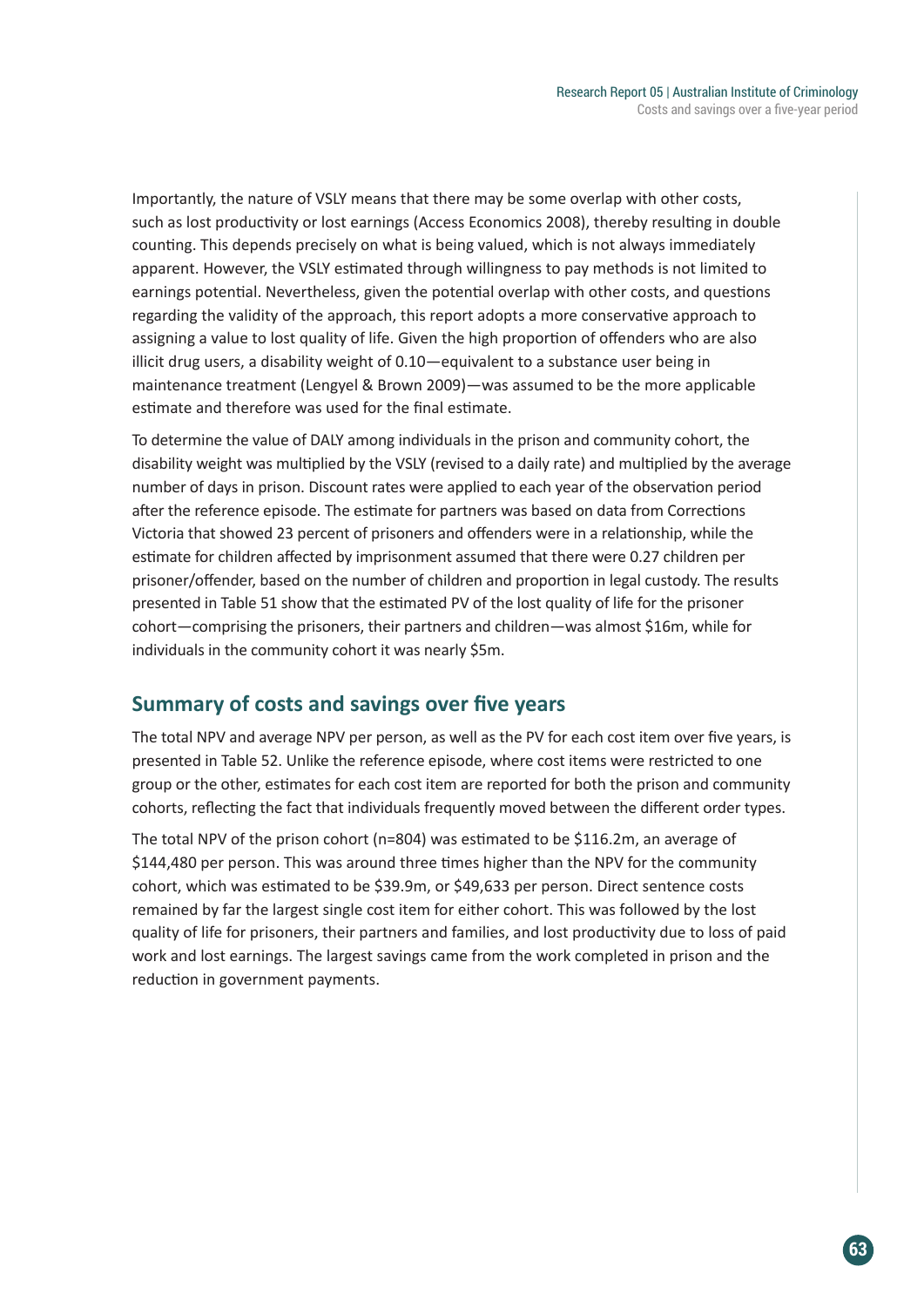#### Australian Institute of Criminology | Research Report 05

How much does prison really cost? Comparing the costs of imprisonment with community corrections

| Table 52: Total NPV of imprisonment and community corrections, five-year follow-up (2014-15 dollars) |                      |                            |                          |                            |  |  |
|------------------------------------------------------------------------------------------------------|----------------------|----------------------------|--------------------------|----------------------------|--|--|
|                                                                                                      | <b>Total value</b>   |                            | Average value per person |                            |  |  |
| <b>Cost item</b>                                                                                     | <b>Prison cohort</b> | <b>Community</b><br>cohort | <b>Prison cohort</b>     | <b>Community</b><br>cohort |  |  |
| <b>Costs</b>                                                                                         |                      |                            |                          |                            |  |  |
| Direct sentence costs                                                                                | \$77,996,406         | \$32,117,564               | \$97,010                 | \$39,947                   |  |  |
| Lost productivity (paid work)                                                                        | \$13,300,814         | \$4,007,370                | \$16,543                 | \$4,984                    |  |  |
| Lost productivity (unpaid work)                                                                      | \$8,483,157          | \$2,555,870                | \$10,551                 | \$3,179                    |  |  |
| Lost earnings                                                                                        | \$10,790,643         | \$1,160,095                | \$13,421                 | \$1,443                    |  |  |
| Prison assaults                                                                                      | \$676,464            | \$255,487                  | \$841                    | \$318                      |  |  |
| Breach actions (breach of conditions)                                                                | \$80,966             | \$153,007                  | \$101                    | \$190                      |  |  |
| Supported accommodation                                                                              | \$493,369            | \$138,499                  | \$614                    | \$172                      |  |  |
| Hospital admissions and MH<br>outpatient visits                                                      | \$1,591,331          | \$171,083                  | \$1,979                  | \$213                      |  |  |
| Care and protection of children                                                                      | \$2,541,105          | \$150,778                  | \$3,161                  | \$188                      |  |  |
| Disability adjusted life years<br>(prisoners, partners and children)                                 | \$15,939,920         | \$4,802,499                | \$19,826                 | \$5,973                    |  |  |
| <b>Savings</b>                                                                                       |                      |                            |                          |                            |  |  |
| Reduced government payments                                                                          | \$6,453,158          | \$1,944,256                | \$8,026                  | \$2,418                    |  |  |
| Value of work completed in prison                                                                    | \$7,106,053          | \$2,140,965                | \$8,838                  | \$2,663                    |  |  |
| Value of community work                                                                              | \$367,212            | \$977,503                  | \$457                    | \$1,216                    |  |  |
| Reduction in illicit drug use<br>by prisoners                                                        | \$560,226            | \$168,789                  | \$697                    | \$210                      |  |  |
| Reduction in alcohol use by prisoners                                                                | \$1,245,242          | \$375,176                  | \$1,549                  | \$467                      |  |  |
| <b>Total NPV</b>                                                                                     | \$116,162,285        | \$39,905,563               | \$144,480                | \$49,633                   |  |  |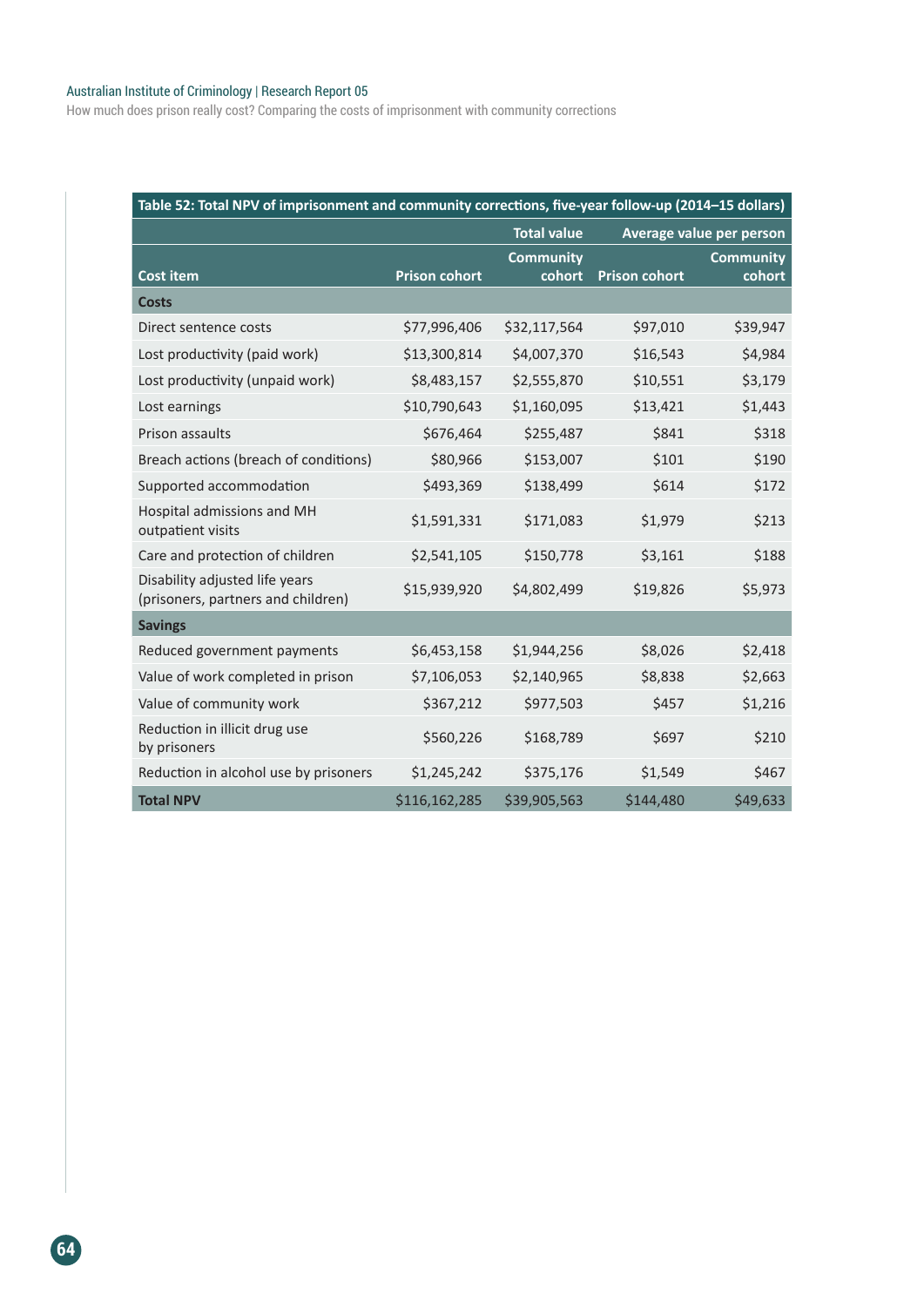# Conclusion

The purpose of this economic analysis was to determine the total net cost of pathways through imprisonment and community corrections in Victoria, taking into account a range of direct and indirect costs and savings accrued by a matched cohort of prisoners and offenders. The methodology used to undertake this analysis and the results are presented in this technical report.

This study has shown that it is possible to identify a marginal group of prisoners and offenders—a group of offenders who share similar characteristics and for whom the imposition of an imprisonment or community-based order may be equally viable. From the original cohort of prisoners who received a short sentence (defined as less than 12 months), it was possible to identify an offender who received a community corrections order and who shared similar characteristics in 43 percent of all cases (n=804). This was equivalent to 15 percent of all prisoners who were received into custody in 2009–10.



Comparing the costs and savings for these two cohorts showed that, in the short-term, the imprisonment cohort incurred costs to the offender, government and wider community that were more than nine times those for the community cohort (Figure 4).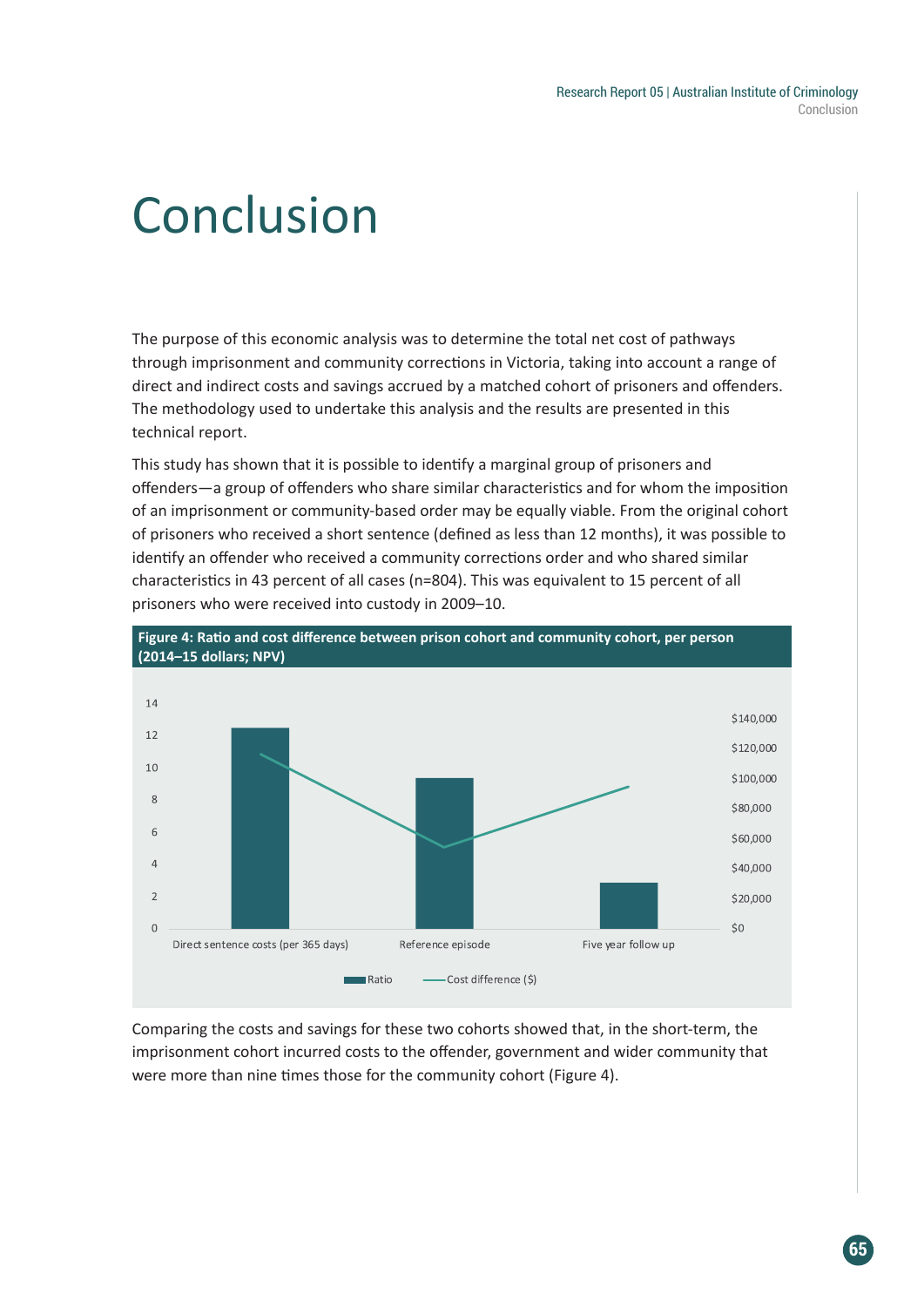The second component of this study followed both cohorts over a five-year period, taking into account their respective pathways through imprisonment and community corrections, demonstrating that both cohorts spend considerable time within the corrections system. In the longer-term (over a five-year period), the difference between the two cohorts contracted significantly (in relative terms, not in terms of the actual cost difference), with the NPV for the prison cohort around three times that for the community cohort.

What this suggests is that, for some offenders, imposing a community order does not necessarily mean that they will avoid the significant imprisonment and related costs altogether—one quarter of the offenders in the community cohort received at least one imprisonment order during the observation period, and those who were imprisoned received sentences that were on par with the imprisonment cohort. It also highlights the significant economic cost of pathways through the criminal justice system for individuals in both cohorts.

Nevertheless, over a five-year period, imposing a term of imprisonment still represents a significantly more costly sentencing option. Three-quarters of the community cohort did not end up in prison within five years. Over a five-year period, the prison cohort accrued costs of \$116.2m. This is \$76.3m, or \$94,847 per person, more than the costs accrued by the community cohort. While this cohort represents a small proportion of the entire prison population, this research demonstrates there may be significant savings associated with diverting individuals from short prison sentences to community corrections orders, where it is appropriate to do so.

There are some important limitations to this work, and these have been described in detail. Briefly, there is the potential of omitted variable bias in the selection of the matched group and limitations related to the reliance on published and unpublished estimates of the effects of imprisonment and community corrections. There are other costs and savings that were not included in one or both estimates. One notable omission from the estimate for the five-year follow-up period was the specific deterrent effect of supervision and the incapacitation effects of imprisonment. Given the evidence appears to suggest that prison has a criminogenic effect, while effective community supervision can reduce reoffending, including these costs would likely widen the gap in the longer-term costs between the two cohorts.

Evidence about the impact of prison on the physical health of prisoners is also lacking. There is evidence that the health of prisoners upon entering prison is significantly worse than the health of the general population, and prison provides opportunities for diagnosis, treatment and referral post-release for preventable illnesses. However, evidence about the impact that prison has on the health of prisoners is limited and, where it exists, the findings are mixed (Travis, Western & Redburn 2014).

Besides reoffending and the immediate health impacts of imprisonment, there are longer-term effects associated with imprisonment that are likely to continue to accrue costs in the future. This includes the impact on earnings and mental health (both measured to some extent in the current study), the impact on the quality of life of prisoners and their families and the intergenerational effects of imprisonment (which were not measured post-release).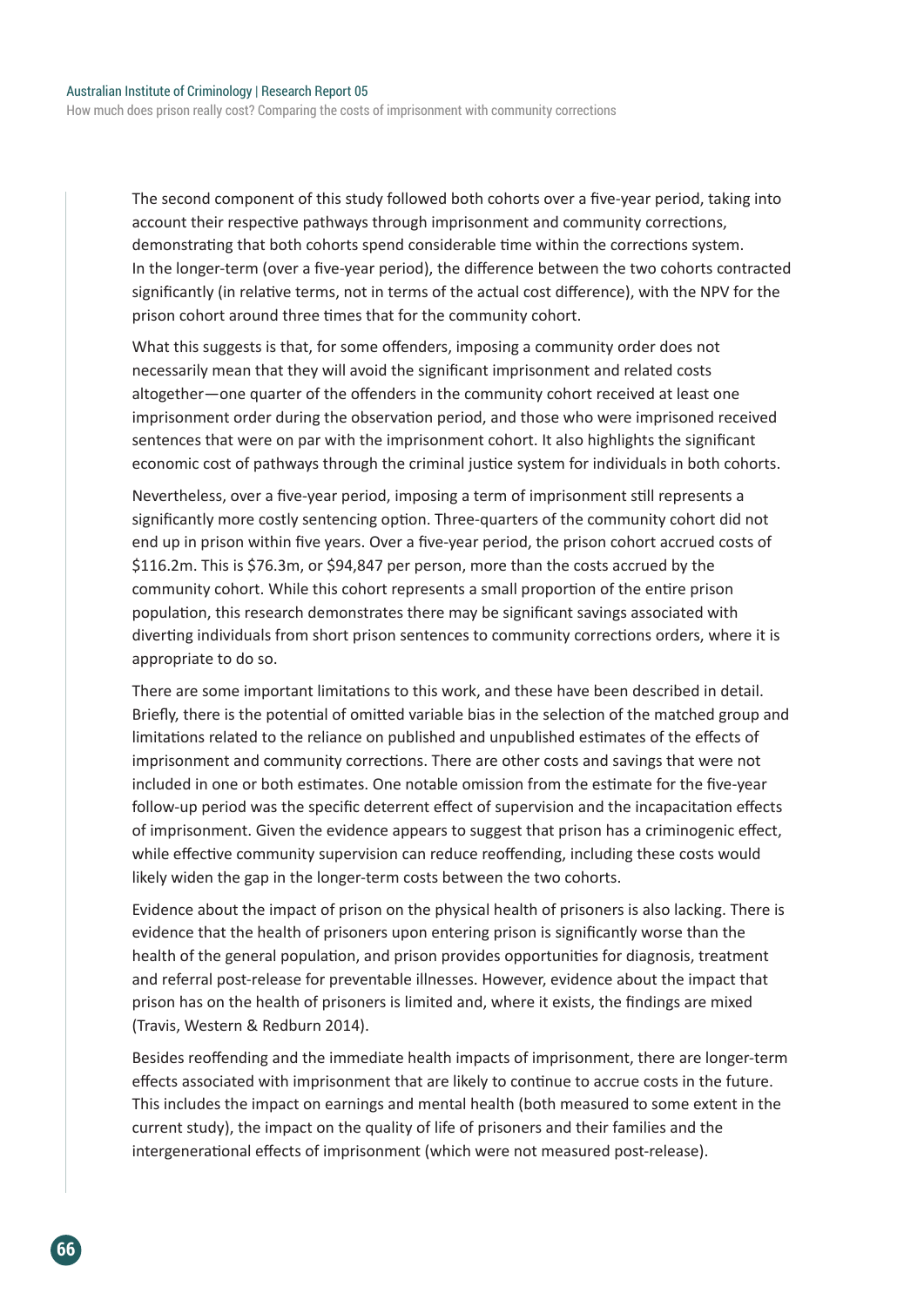Nevertheless, this research represents one of the first attempts to estimate the wider costs and savings of imprisonment *and* community corrections in Australia and enable the direct comparison of two sentence options. While the precise estimates may not be directly applicable to the current environment in Victoria, given significant changes to sentencing, community corrections and parole, the overall findings are nevertheless relevant and important.

This research is instructive in highlighting what is and is not known about the experiences of prisoners and offenders before, during and after they have spent time in prison or on a community order. It further emphasises the need for rigorous studies of the effects of prison and, perhaps even more importantly, community-based sentences on a wide range of outcomes.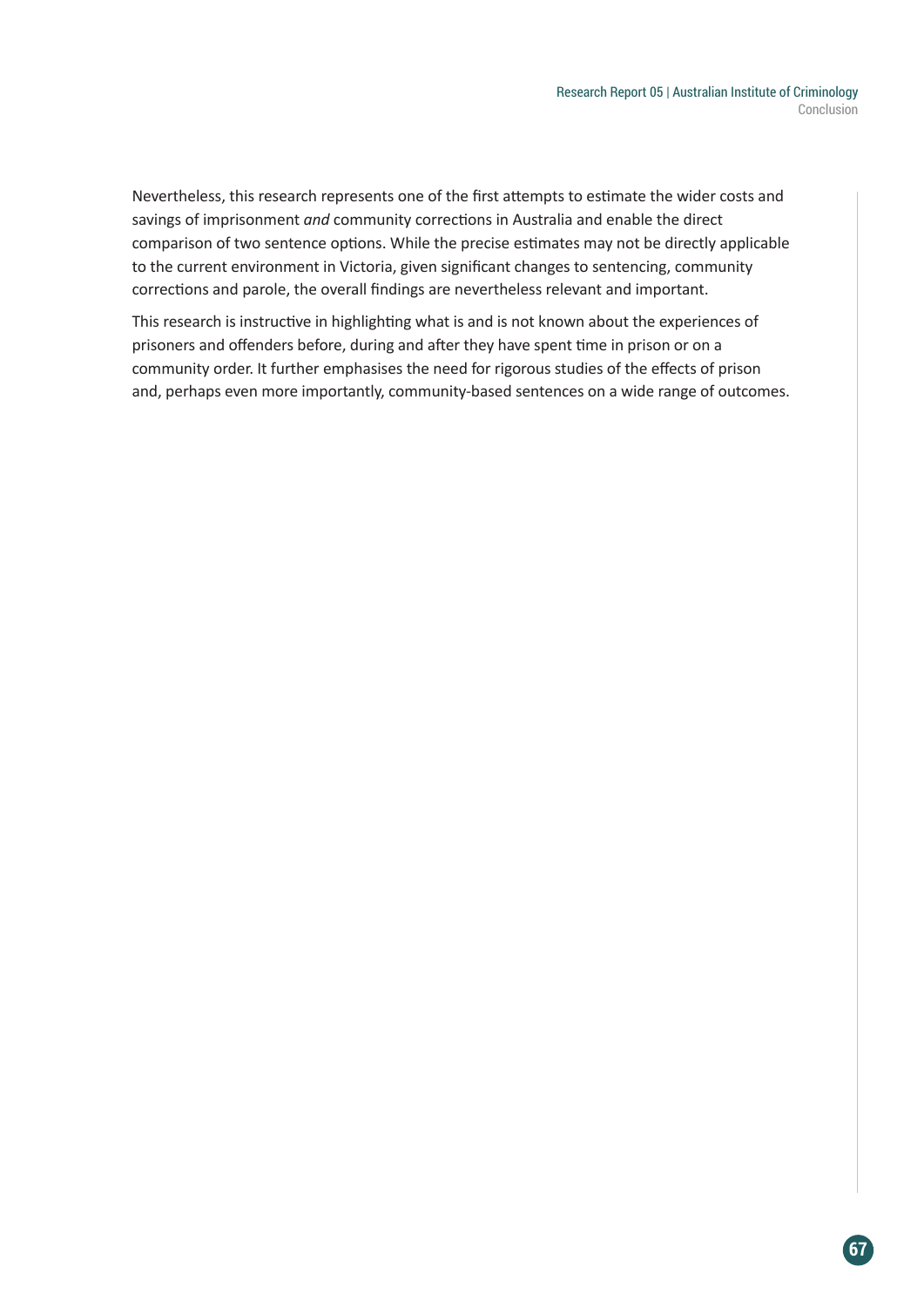# References

Abelson P 2007. *Establishing a monetary value for lives saved: Issues and controversies.* Working papers in cost-benefit analysis no. 2. Canberra: Office of Best Practice Regulation, Department of Finance and Deregulation

Access Economics 2008. *The health of nations: The value of a statistical life*. Canberra: Australian Safety and Compensation Council

Aos S, Miller M & Drake E 2006. *Evidence-based public policy options to reduce future prison construction, criminal justice costs, and crime rates*. Olympia WA: Washington State Institute for Public Policy

Australian Bureau of Statistics (ABS) 2010. *Average weekly earnings, Australia, May 2010*. ABS cat. no. 6302.0. Canberra: ABS. http://www.abs.gov.au/ausstats/abs@.nsf/cat/6302.0

Australian Bureau of Statistics 2008. *How Australians use their time, 2006*. ABS cat. no. 4153.0. Canberra: ABS. http://www.abs.gov.au/ausstats/abs@.nsf/cat/4153.0

Australian Institute of Health and Welfare (AIHW) 2015. *The health of Australia's prisoners 2015*. Canberra: AIHW. https://www.aihw.gov.au/reports/prisoners/health-of-australias-prisoners-2015/ contents/table-of-contents

Australian Institute of Health and Welfare (AIHW) 2011. *The health of Australia's prisoners 2010*. Canberra: AIHW. https://www.aihw.gov.au/reports/prisoners/health-australias-prisoners-2010/contents/ table-of-contents

Australian Institute of Health and Welfare (AIHW) 2005. *National Drug Strategy Household Survey 2004: Detailed findings*. Canberra: AIHW

Baldry E, Dowse L, McCausland R & Clarence M 2012. *Lifecourse institutional costs of homelessness for vulnerable groups*. Canberra: Department of Families, Housing, Community Services and Indigenous Affairs

Baldry E, McDonnell D, Maplestone P & Peeters M 2006. Ex-prisoners, homelessness and the state in Australia. *Australian and New Zealand Journal of Criminology* 39(1): 20–33

Baldry E, McDonnell D, Maplestone P & Peeters M 2003. *Ex-prisoners and accommodation: What bearing do different forms of housing have on social reintegration?* Melbourne: Australian Housing and Urban Research Institute.

https://www.ahuri.edu.au/research/final-reports/46

Bales WD & Piquero AR 2012. Assessing the impact of imprisonment on recidivism. *Journal of Experimental Criminology* 8(1): 71–101. DOI: 10.1007/s11292-011-9139-3

Brunton-Smith I & Hopkins K 2014. *The impact of experience in prison on the employment status of longer-sentenced prisoners after release*. London: Ministry of Justice

Buchanan J & Considine G 2007. *From labour to work: Evaluation of, and options for, Victoria's prison industries*. Melbourne: Corrections Victoria

Bureau of Infrastructure, Transport and Regional Economics (BITRE) 2009. *Cost of road crashes in Australia 2006*. Research Report no. 118. Canberra: BITRE

Callan V & Gardner J 2005. *Vocational education and training provision and recidivism in Queensland correctional institutions*. Adelaide: National Centre for Vocational Education Research

Cho R & LaLonde R 2005. *The impact of incarceration in state prison on the employment prospects of women*. Bonn, Germany: IZA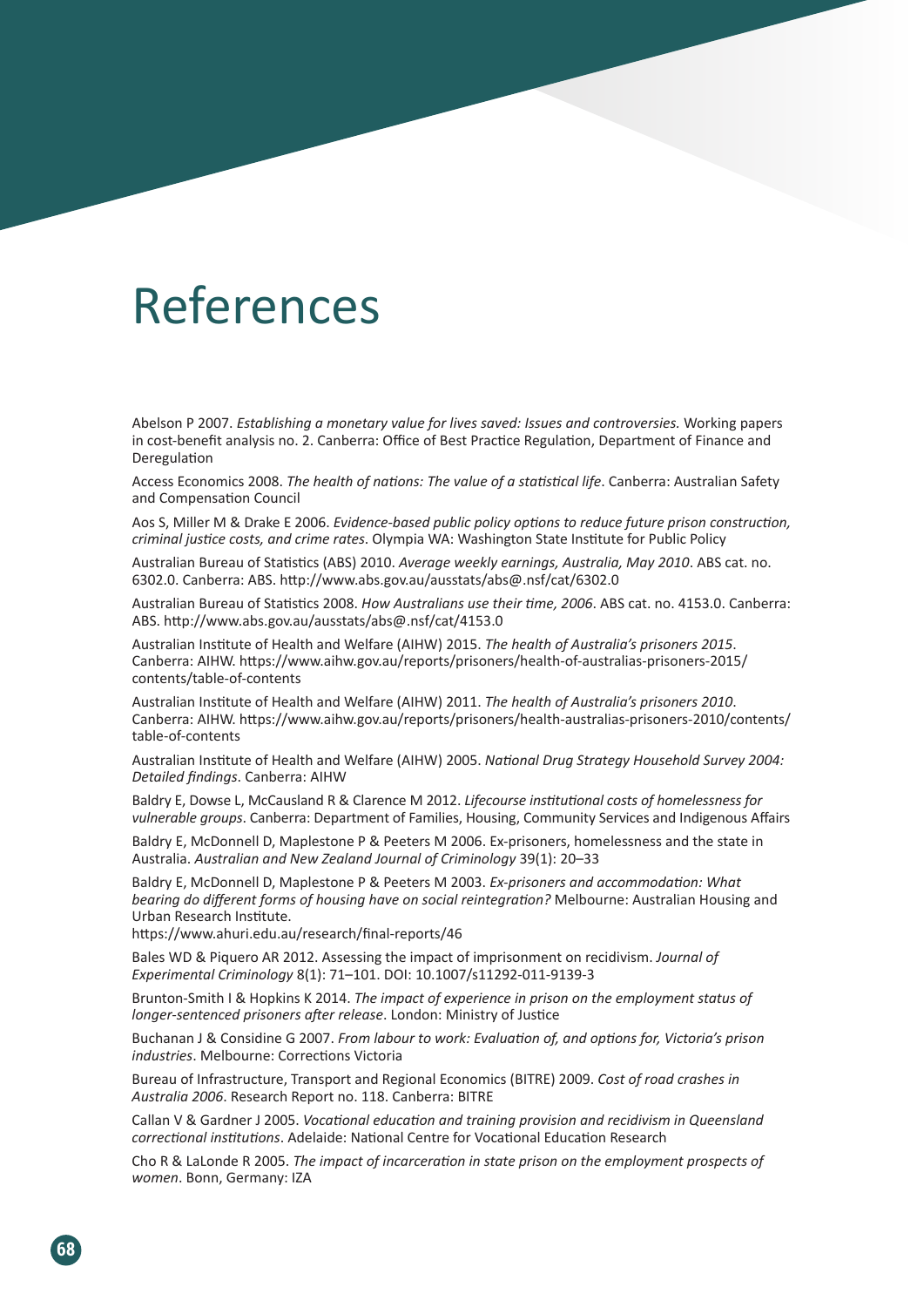Collins DJ & Lapsley HM 2008. *The costs of tobacco, alcohol and illicit drug abuse to Australian society in 2004/05*. Canberra: Department of Health and Ageing

Davis LM, Bozick R, Steele JL, Saunders J & Miles JNV 2013. *Evaluating the effectiveness of correctional education: A meta-analysis of programs that provide education to incarcerated adults.* Santa Monica, CA: RAND Corporation

Deloitte Access Economics 2013. *An economic analysis for Aboriginal and Torres Strait Islander offenders: Prison vs residential treatment*. Australian National Council on Drugs Research Paper no. 24. Canberra: ANCD

Deloitte Consulting 2003. *Victoria prisoner health study*. Melbourne: Victorian Department of Justice

Department of Human Services (DHS) 2010. *A guide to Australian Government payments: 20 March–30 June 2010*. Canberra: DHS

Department of Justice 2011. Annual report 2010–11. Melbourne: Government of Victoria

Department of Justice and Regulation 2015. Annual report 2014–15. Melbourne: Government of Victoria

Department of the Prime Minister and Cabinet (PMC) Office of Best Practice Regulation 2014. *Best practice regulation guidance note: Value of statistical life*. Canberra: PMC

Department of Treasury and Finance (DTF) 2013. *Economic evaluation for business cases: Technical guidelines*. Melbourne: DTF

Devleesschauwer B et al. 2014. Calculating disability-adjusted life years to quantify burden of disease. *International Journal of Public Health* 59: 565–569

deVuono-powell S, Schweidler C, Walters A & Zohrabi A 2015. *Who pays? The true cost of incarceration on families*. Oakland, CA: Ella Baker Center for Human Rights, Forward Together and Research Action Design

Dolan P 2010. Methodological issues in valuing the utility losses from crime, in Roman JK, Dunworth T & Marsh K (eds) *Cost-benefit analysis and crime control*. Washington, DC: Urban Institute Press: 119–136

Donnelly N et al. 2007. *Estimating the short-term cost of police time spent dealing with alcohol-related crime in NSW*. Monograph no. 25. Tasmania: National Drug Law Enforcement Research Fund. http://www.ndlerf.gov.au/publications/monographs/monograph-25

Drake EK 2011. *"What works" in community supervision: Interim report*. Olympia WA: Washington State Institute for Public Policy

Fair Work Ombudsman 2010. *National minimum wage*. https://www.fairwork.gov.au/pay/minimum-wages

Gelb K 2011. *Alternatives to imprisonment: Community views in Victoria*. Melbourne: Sentencing Advisory Council

Gelb K, Fisher G & Hudson N 2013. *Reoffending following sentencing in the Magistrates' Court of Victoria*. Melbourne: Sentencing Advisory Council

Giles M 2016. Study in prison reduces recidivism and welfare dependence: A case study from Western Australia 2005–2010. *Trends and issues in crime and criminal justice* 514. http://www.aic.gov.au/ publications/current series/tandi/501-520/tandi514.html

Henrichson C & Galgano S 2013. *A guide to calculating justice-system marginal costs*. New York: Vera Institute of Justice

Henrichson C, Rinaldi J & Delaney R 2015. *The price of jails: Measuring the taxpayer cost of local incarceration*. New York:

Vera Institute of Justice

Hobbs M, Krazlan K, Ridout S, Mai Q, Knuiman M & Chapman R 2006. *Mortality and morbidity in prisoners after release from prison in Western Australia 1995–2003*. Research and public policy series no. 71. Canberra: Australian Institute of Criminology. http://www.aic.gov.au/publications/current series/ rpp/61-80/rpp71.html

Holzer HJ 2007. *Collateral costs: The effects of incarceration on the employment and earnings of young workers*. IZA discussion paper no. 3118. Bonn: IZA Institute of Labor Economics

HomeGround Services 2010. *Housing and support census report*. Report to Corrections Victoria (unpublished)

Hutchings A & Brown R 2011. *Approaches to calculating costs including the broader social costs of imprisonment versus community-based supervision*. Report to the Victorian Department of Justice (unpublished)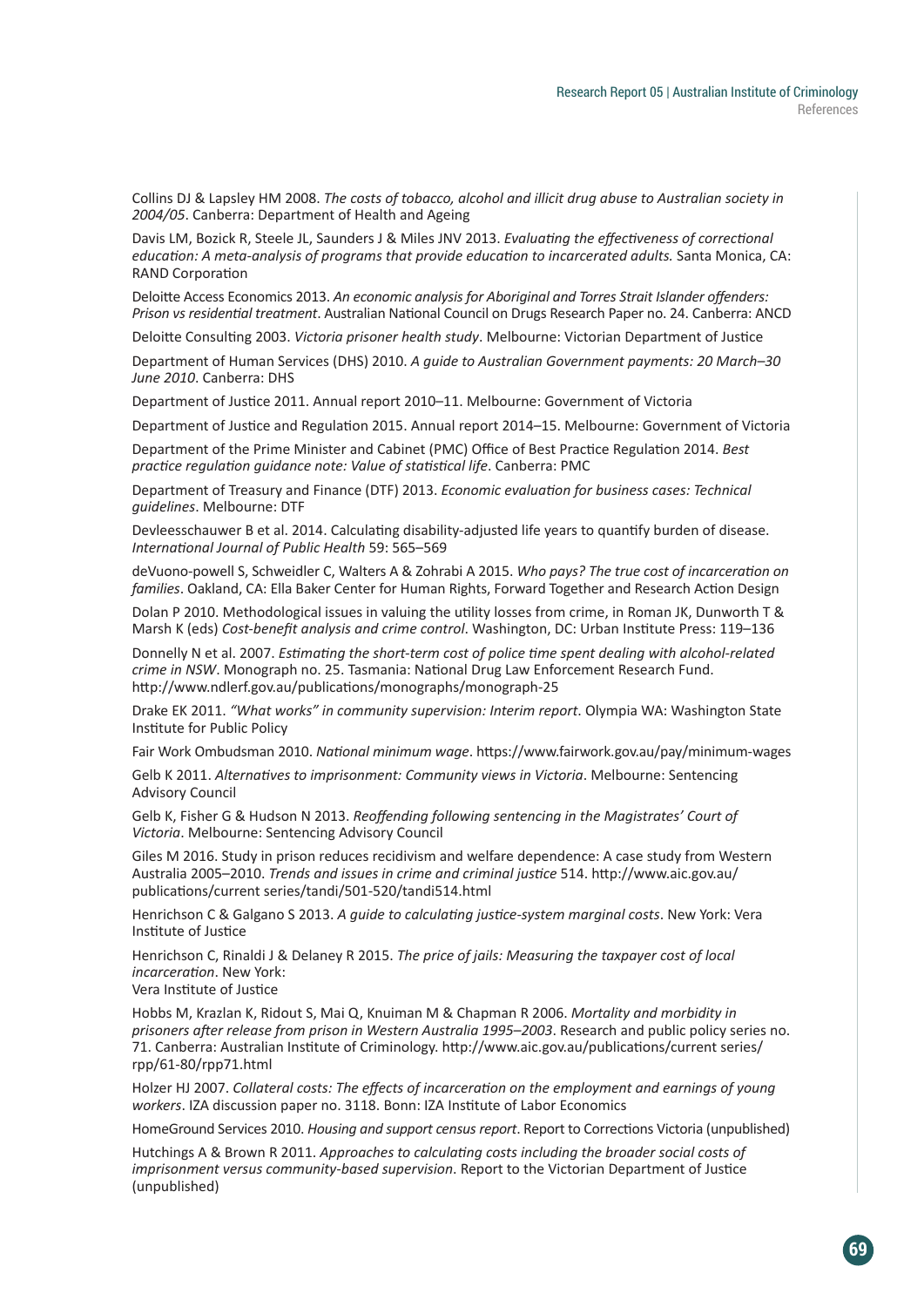#### Australian Institute of Criminology | Research Report 05

How much does prison really cost? Comparing the costs of imprisonment with community corrections

Kinner SA 2006. *The post-release experience of prisoners in Queensland*. Brisbane: University of Queensland. http://crg.aic.gov.au/reports/200304-27.html

Kleykamp M, Rosenfeld J & Scotti R 2008. *Wasting money, wasting lives: Calculating the hidden costs of incarceration in New Jerse*y. Trenton NJ: Drug Policy Alliance

Knuutila A 2010. *Punishing costs: How locking up children is making Britain less safe*. London: New Economics Foundation. http://www.neweconomics.org/publications/punishing-costs

Krupnik AJ 2004. Valuing health outcomes: Policy choices and technical issues. Washington, DC: Resources for the future. http://www.rff.org/research/publications/valuing-health-outcomes-policychoices-and-technical-issues

Lee S et al. 2012. *Return on investment: Evidence-based options to improve statewide outcomes: April 2012 update*. Olympia WA: Washington State Institute for Public Policy. http://www.wsipp.wa.gov/ Reports/12-04-1201

Lengyel TE & Brown M 2009. *Everyone pays: A social cost analysis of incarcerating parents for drug offenses in Hawai'i*. Honolulu: Consuelo Foundation

Marsh K & Fox C 2008. The benefit and cost of prison in the UK: The results of a model of lifetime re-offending. *Journal of Experimental Criminology* 4: 403–423

Mayhew P 2003. *Counting the costs of crime in Australia: technical report*. Technical and background paper series no. 4. Canberra: Australian Institute of Criminology. http://www.aic.gov.au/publications/ current series/tbp/1-20/tbp004.html

Miller HV & Barnes JC 2015. The association between parental incarceration and health, education and economic outcomes in young adulthood. *American Journal of Criminal Justice* 40(4): 765–784

Morgan A & Louis E 2010. *Evaluation of the Queensland Murri Court: Final report.* Technical and background paper series no. 39. Canberra: Australian Institute of Criminology. http://www.aic.gov.au/ publications/current series/tbp/21-40/tbp039.html

Muftic LR, Bouffard LA & Armstrong GS 2016. Impact of maternal incarceration on the criminal justice involvement of adult offspring: A research note. *Journal of Research in Crime and Delinquency* 53(1): 93–111

Nagin DS, Cullen FT & Jonson CL 2009. Imprisonment and reoffending. *Crime and Justice* 38(1): 115–200. https://doi.org/10.1086/599202

Pager D & Western B 2009. *Investigating prisoner reentry: The impact of conviction status on the employment prospects of young men*. Washington DC: Department of Justice

Payne J 2007. *Recidivism in Australia: Findings and future research*. Research and public policy series no. 80. Canberra: Australian Institute of Criminology. http://www.aic.gov.au/publications/current series/ rpp/61-80/rpp80.html

Payne J, Macgregor S & McDonald H 2015. Homelessness and housing stress among police detainees: Results from the DUMA program. *Trends and issues in crime and criminal justice* no. 492. http://www. aic.gov.au/publications/current series/tandi/481-500/tandi492.html

Phipps P, Korinek K, Aos S, Lieb R 1999. *Research findings on adult corrections programs: A review*. Olympia: Washington State Institute for Public Policy

Ritchie D 2012. *How much does imprisonment protect the community through incapacitation?* Melbourne: Sentencing Advisory Council

Ross S, Diallo Roost F, Azpitarte Raposeiras F & Hanley N 2013. *Evaluation of the Corrections Victoria housing program: Final report*. Melbourne: University of Melbourne

Sheehan RJ, Flynn CA, Trotter CJ & Naylor BG 2013. *Women exiting prison in Victoria: A post-release study*. Melbourne: Monash University Press

Sheehan R & Levine G 2007. *Parents as prisoners: Maintaining the parent-child relationship*. Canberra: Criminology Research Council. http://crg.aic.gov.au/reports/200506-39.html

Smart Justice 2011. *More prisons are not the answer to reducing crime*. Melbourne: Smart Justice.

Smith R, Jorna P, Sweeney J & Fuller G 2014. *Counting the costs of crime in Australia: A 2011 estimate*. Research and public policy series no. 129. Canberra: Australian Institute of Criminology. http://www.aic. gov.au/publications/current series/rpp/121-140/rpp129.html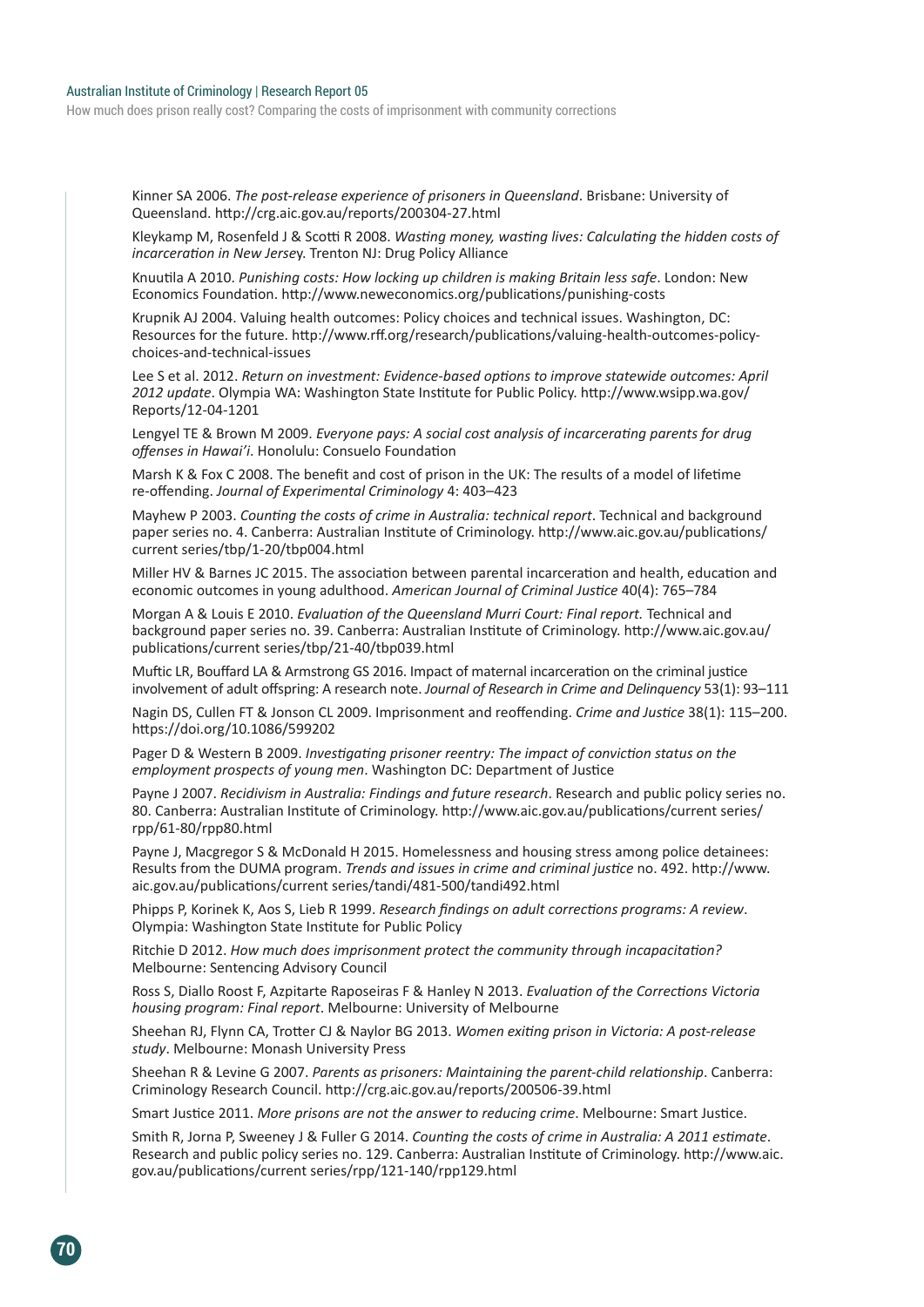Smyth R 2011. *Costs of crime in Victoria*. Melbourne: Department of Economics, Monash University

Steering Committee for the Review of Government Service Provision (SCRGSP) 2016. *Report on government services 2016*. Canberra: Productivity Commission

Steering Committee for the Review of Government Service Provision 2011. *Report on government services 2011*. Canberra: Productivity Commission

Tabachnick B & Fidell L 2001. *Using multivariate statistics*, 4th ed. Needham Heights MA: Allyn and Bacon

Tomaino J, Ryan S, Markotic S & Gladwell J 2005. *Children of prisoners project: Steering Committee's report to the Justice Cabinet Committee*. Adelaide: Attorney General's Department

Travis J, Western B & Redburn S 2014. *The growth of incarceration in the United States: Exploring causes and consequences*. Washington DC: The National Academies Press

Tubex H, Brown D, Freiberg A, Gelb K & Sarre R 2015. Penal diversity within Australia. *Punishment and Society* 17(3): 345–373

Velamuri M & Stillman S 2007. *Longitudinal evidence of the impact of incarceration on labour market outcomes and general well-being*. Melbourne: Melbourne Institute

Victorian Ombudsman 2015. *Investigation into the rehabilitation and reintegration of prisoners in Victoria*. Melbourne: Victorian Ombudsman

Villettaz P, Gillieron G & Killias M 2015. *The effects on re-offending of custodial vs non-custodial sanctions: An updated systematic review of the state of knowledge*. Oslo, Norway: Campbell Collaboration

Visher C, Debus-Sherrill S & Yahner J 2011. Employment after prison: A longitudinal study of former prisoners. *Justice Quarterly* 28(5): 698–718

Visher C, Debus-Sherrill S & Yahner J 2008. *Employment after prison: A longitudinal study of releases in three states*. Washington DC: Urban Institute

Wan WY, Poynton S, van Doorn G & Weatherburn D 2014. Parole supervision and reoffending. *Trends and issues in crime and criminal justice* no. 485. http://aic.gov.au/publications/current series/ tandi/481-500/tandi485.html

Washington State Institute for Public Policy (WSIPP) 2003. *The criminal justice system in Washington State: Incarceration rates, taxpayer costs, crime rates and prison economics*. Olympia WA: WSIPP. http:// www.wsipp.wa.gov/Reports/84

Watson WL & Ozanne-Smith J 1997. *The costs of injury to Victoria*. Report no. 124. Melbourne: Monash University Accident Research Centre. https://www.monash.edu/muarc/research/our-publications/muarc124

Weatherburn D 2010. The effect of prison on adult re-offending. *Crime and Justice Bulletin* 143

Weatherburn D, Hua J & Moffatt S 2006. How much crime does prison stop? The incapacitation effect of prison on burglary. *Crime and Justice Bulletin* 93

Western B, Kling JR & Weiman DF 2001. The labor market consequences of incarceration. *Crime and Delinquency* 47(3): 410–427

Willis M 2004. *Ex-prisoners, SAAP, housing and homelessness in Australia*. Canberra: Australian Government

Zaretzky K & Flatau P 2013. *The cost of homelessness and the net benefit of homelessness programs: A national study*. Melbourne: Australian Housing and Urban Research Institute. https://www.ahuri.edu. au/research/final-reports/218